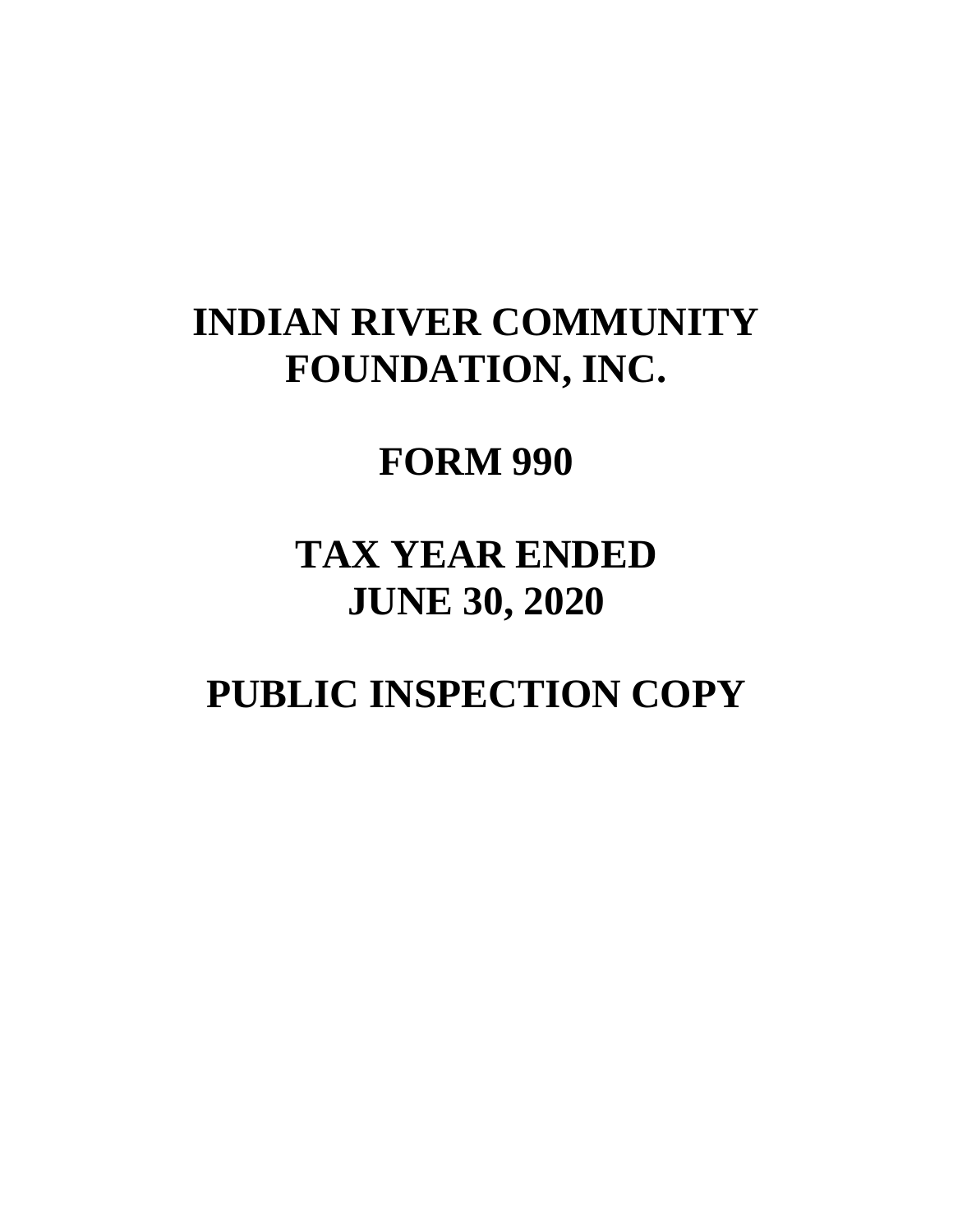|                                            |                                                   |                                                                                                                                                | <b>Return of Organization Exempt From Income Tax</b>                        |             |                                   |                             |                 |                         |                                         |                         | OMB No. 1545-0047                                                 |                                               |
|--------------------------------------------|---------------------------------------------------|------------------------------------------------------------------------------------------------------------------------------------------------|-----------------------------------------------------------------------------|-------------|-----------------------------------|-----------------------------|-----------------|-------------------------|-----------------------------------------|-------------------------|-------------------------------------------------------------------|-----------------------------------------------|
| Form <b>M</b>                              |                                                   | Under section 501(c), 527, or 4947(a)(1) of the Internal Revenue Code (except private foundations)                                             |                                                                             |             |                                   |                             |                 |                         |                                         |                         |                                                                   |                                               |
|                                            | (Rev. January 2020)<br>Department of the Treasury |                                                                                                                                                | Do not enter social security numbers on this form as it may be made public. |             |                                   |                             |                 |                         |                                         |                         |                                                                   | <b>Open to Public</b>                         |
| Internal Revenue Service                   |                                                   |                                                                                                                                                | Go to www.irs.gov/Form990 for instructions and the latest information.      |             |                                   |                             |                 |                         |                                         |                         |                                                                   | <b>Inspection</b>                             |
|                                            |                                                   | A For the 2019 calendar year, or tax year beginning                                                                                            |                                                                             | JUL 1,      |                                   | 2019                        |                 | and ending JUN 30, 2020 |                                         |                         |                                                                   |                                               |
| <b>B</b> Check if<br>applicable:           |                                                   | <b>C</b> Name of organization                                                                                                                  |                                                                             |             |                                   |                             |                 |                         |                                         |                         | D Employer identification number                                  |                                               |
| Address                                    |                                                   | INDIAN RIVER COMMUNITY FOUNDATION,                                                                                                             |                                                                             |             |                                   |                             | INC.            |                         |                                         |                         |                                                                   |                                               |
| change<br>Name                             |                                                   |                                                                                                                                                |                                                                             |             |                                   |                             |                 |                         | 20-1729243                              |                         |                                                                   |                                               |
| change<br>Initial                          |                                                   | Doing business as<br>Number and street (or P.O. box if mail is not delivered to street address)                                                |                                                                             |             |                                   |                             |                 | Room/suite              | E Telephone number                      |                         |                                                                   |                                               |
| return<br> Final                           |                                                   | P.O. BOX 643968                                                                                                                                |                                                                             |             |                                   |                             |                 |                         | $772 - 492 - 1407$                      |                         |                                                                   |                                               |
| return/<br>termin-<br>ated                 |                                                   | City or town, state or province, country, and ZIP or foreign postal code                                                                       |                                                                             |             |                                   |                             |                 |                         | G Gross receipts \$                     |                         | 28,402,389.                                                       |                                               |
| Amended<br>∣return                         |                                                   | VERO BEACH, FL                                                                                                                                 | 32964                                                                       |             |                                   |                             |                 |                         | H(a) Is this a group return             |                         |                                                                   |                                               |
| Applica-<br>tion                           |                                                   | F Name and address of principal officer: JEFFREY R. PICKERING                                                                                  |                                                                             |             |                                   |                             |                 |                         | for subordinates?                       |                         |                                                                   | $\sqrt{}$ Yes $\sqrt{}$ $\overline{\rm X}$ No |
| pending                                    |                                                   | SAME AS C ABOVE                                                                                                                                |                                                                             |             |                                   |                             |                 |                         |                                         |                         | H(b) Are all subordinates included?   Yes                         | l No                                          |
|                                            | Tax-exempt status: $\boxed{\mathbf{X}}$ 501(c)(3) |                                                                                                                                                | $501(c)$ (                                                                  |             | $\sqrt{\frac{1}{1}}$ (insert no.) |                             | $4947(a)(1)$ or | 527                     |                                         |                         | If "No," attach a list. (see instructions)                        |                                               |
|                                            |                                                   | J Website: WWW.IRCOMMUNITYFOUNDATION.ORG                                                                                                       |                                                                             |             |                                   |                             |                 |                         |                                         |                         | $H(c)$ Group exemption number $\blacktriangleright$               |                                               |
|                                            |                                                   | K Form of organization: $\boxed{\mathbf{X}}$ Corporation                                                                                       | Trust                                                                       | Association |                                   | Other $\blacktriangleright$ |                 |                         |                                         |                         | L Year of formation: $2004 \vert$ M State of legal domicile: $FL$ |                                               |
| Part I                                     | Summary                                           |                                                                                                                                                |                                                                             |             |                                   |                             |                 |                         |                                         |                         |                                                                   |                                               |
| 1.                                         |                                                   | Briefly describe the organization's mission or most significant activities: THE INDIAN RIVER COMMUNITY                                         |                                                                             |             |                                   |                             |                 |                         |                                         |                         |                                                                   |                                               |
| Governance                                 |                                                   | FOUNDATION'S MISSION IS BUILDING A BETTER COMMUNITY THROUGH                                                                                    |                                                                             |             |                                   |                             |                 |                         |                                         |                         |                                                                   |                                               |
| 2                                          |                                                   | Check this box $\triangleright$ $\blacksquare$ if the organization discontinued its operations or disposed of more than 25% of its net assets. |                                                                             |             |                                   |                             |                 |                         |                                         |                         |                                                                   |                                               |
| З                                          |                                                   | Number of voting members of the governing body (Part VI, line 1a)                                                                              |                                                                             |             |                                   |                             |                 |                         |                                         |                         |                                                                   |                                               |
|                                            |                                                   |                                                                                                                                                |                                                                             |             |                                   |                             |                 |                         |                                         | 3                       |                                                                   |                                               |
| 4                                          |                                                   | Number of independent voting members of the governing body (Part VI, line 1b)                                                                  |                                                                             |             |                                   |                             |                 |                         |                                         | $\overline{\mathbf{4}}$ |                                                                   |                                               |
| 5                                          |                                                   | Total number of individuals employed in calendar year 2019 (Part V, line 2a) [[[[[[[[[[[[[[[[[[[[[[[]]]]]]]]]                                  |                                                                             |             |                                   |                             |                 |                         |                                         | $5\phantom{a}$          |                                                                   |                                               |
|                                            |                                                   |                                                                                                                                                |                                                                             |             |                                   |                             |                 |                         |                                         | 6                       |                                                                   |                                               |
|                                            |                                                   | 7 a Total unrelated business revenue from Part VIII, column (C), line 12                                                                       |                                                                             |             |                                   |                             |                 |                         |                                         | 7a                      |                                                                   |                                               |
| <b>Activities &amp;</b>                    |                                                   |                                                                                                                                                |                                                                             |             |                                   |                             |                 |                         |                                         | 7b                      |                                                                   |                                               |
|                                            |                                                   |                                                                                                                                                |                                                                             |             |                                   |                             |                 |                         | <b>Prior Year</b>                       |                         | <b>Current Year</b>                                               |                                               |
| 8                                          |                                                   | Contributions and grants (Part VIII, line 1h)                                                                                                  |                                                                             |             |                                   |                             |                 |                         | 30,909,274.                             |                         | 9,571,343.                                                        |                                               |
| 9                                          |                                                   | Program service revenue (Part VIII, line 2g)                                                                                                   |                                                                             |             |                                   |                             |                 |                         |                                         | 0.                      |                                                                   |                                               |
| 10                                         |                                                   |                                                                                                                                                |                                                                             |             |                                   |                             |                 |                         | 1,805,626.                              |                         | 1,661,663.                                                        |                                               |
| Revenue<br>11                              |                                                   | Other revenue (Part VIII, column (A), lines 5, 6d, 8c, 9c, 10c, and 11e)                                                                       |                                                                             |             |                                   |                             |                 |                         | 413,409.                                |                         |                                                                   |                                               |
| 12                                         |                                                   | Total revenue - add lines 8 through 11 (must equal Part VIII, column (A), line 12)                                                             |                                                                             |             |                                   |                             |                 |                         | 33, 128, 309.                           |                         | 11,686,198.                                                       |                                               |
| 13                                         |                                                   | Grants and similar amounts paid (Part IX, column (A), lines 1-3)                                                                               |                                                                             |             |                                   |                             |                 |                         | 9,977,202.                              |                         | 8,148,628.                                                        |                                               |
| 14                                         |                                                   |                                                                                                                                                |                                                                             |             |                                   |                             |                 |                         |                                         | 0.                      |                                                                   |                                               |
|                                            |                                                   | 15 Salaries, other compensation, employee benefits (Part IX, column (A), lines 5-10)                                                           |                                                                             |             |                                   |                             |                 |                         | 388,756.                                |                         |                                                                   |                                               |
|                                            |                                                   |                                                                                                                                                |                                                                             |             |                                   |                             |                 |                         |                                         | 0.                      |                                                                   |                                               |
|                                            |                                                   | <b>b</b> Total fundraising expenses (Part IX, column (D), line 25)                                                                             |                                                                             |             |                                   | 155,551.                    |                 |                         |                                         |                         |                                                                   |                                               |
| Expenses<br>17                             |                                                   |                                                                                                                                                |                                                                             |             |                                   |                             |                 |                         | 892,630.                                |                         | 1,251,997.                                                        |                                               |
| 18                                         |                                                   | Total expenses. Add lines 13-17 (must equal Part IX, column (A), line 25)                                                                      |                                                                             |             |                                   |                             |                 |                         | 11, 258, 588.                           |                         | 9,804,540.                                                        |                                               |
| 19                                         |                                                   | Revenue less expenses. Subtract line 18 from line 12                                                                                           |                                                                             |             |                                   |                             |                 |                         | 21,869,721.                             |                         | 1,881,658.                                                        |                                               |
|                                            |                                                   |                                                                                                                                                |                                                                             |             |                                   |                             |                 |                         | <b>Beginning of Current Year</b>        |                         | <b>End of Year</b>                                                |                                               |
| 20                                         | Total assets (Part X, line 16)                    |                                                                                                                                                |                                                                             |             |                                   |                             |                 |                         | 68,409,018.                             |                         | 71,889,983.                                                       | 453,192.<br>403, 915.                         |
| t Assets or<br>d Balances<br>21<br>鲳<br>22 |                                                   | Total liabilities (Part X, line 26)                                                                                                            |                                                                             |             |                                   |                             |                 |                         | $\overline{2,219,937}$ .<br>66,189,081. |                         | 2,619,237.<br>69, 270, 746.                                       |                                               |

| Sign            | Signature of officer                                                              |                              |      | Date                                     |
|-----------------|-----------------------------------------------------------------------------------|------------------------------|------|------------------------------------------|
| Here            | JEFFREY R. PICKERING,<br>Type or print name and title                             | PRESIDENT                    |      |                                          |
|                 | Print/Type preparer's name                                                        | Preparer's signature         | Date | <b>PTIN</b><br>Check                     |
| Paid            | DEBORAH A. CRUM, CPA                                                              | DEBORAH A. CRUM, CPA03/18/21 |      | P00282890<br>self-emploved               |
| Preparer        | Firm's name REHMANN ROBSON LLC                                                    |                              |      | Firm's EIN $\triangleright$ 38 - 3635706 |
| Use Only        | Firm's address > 5070 HIGHWAY A1A, STE 250                                        |                              |      |                                          |
|                 | VERO BEACH, FL 32963                                                              |                              |      | Phone no. $(772)$ $234 - 8484$           |
|                 | May the IRS discuss this return with the preparer shown above? (see instructions) |                              |      | ΧI<br>No<br>Yes                          |
| 932001 01-20-20 | LHA For Paperwork Reduction Act Notice, see the separate instructions.            |                              |      | Form 990 (2019)                          |

SEE SCHEDULE O FOR ORGANIZATION MISSION STATEMENT CONTINUATION

true, correct, and complete. Declaration of preparer (other than officer) is based on all information of which preparer has any knowledge.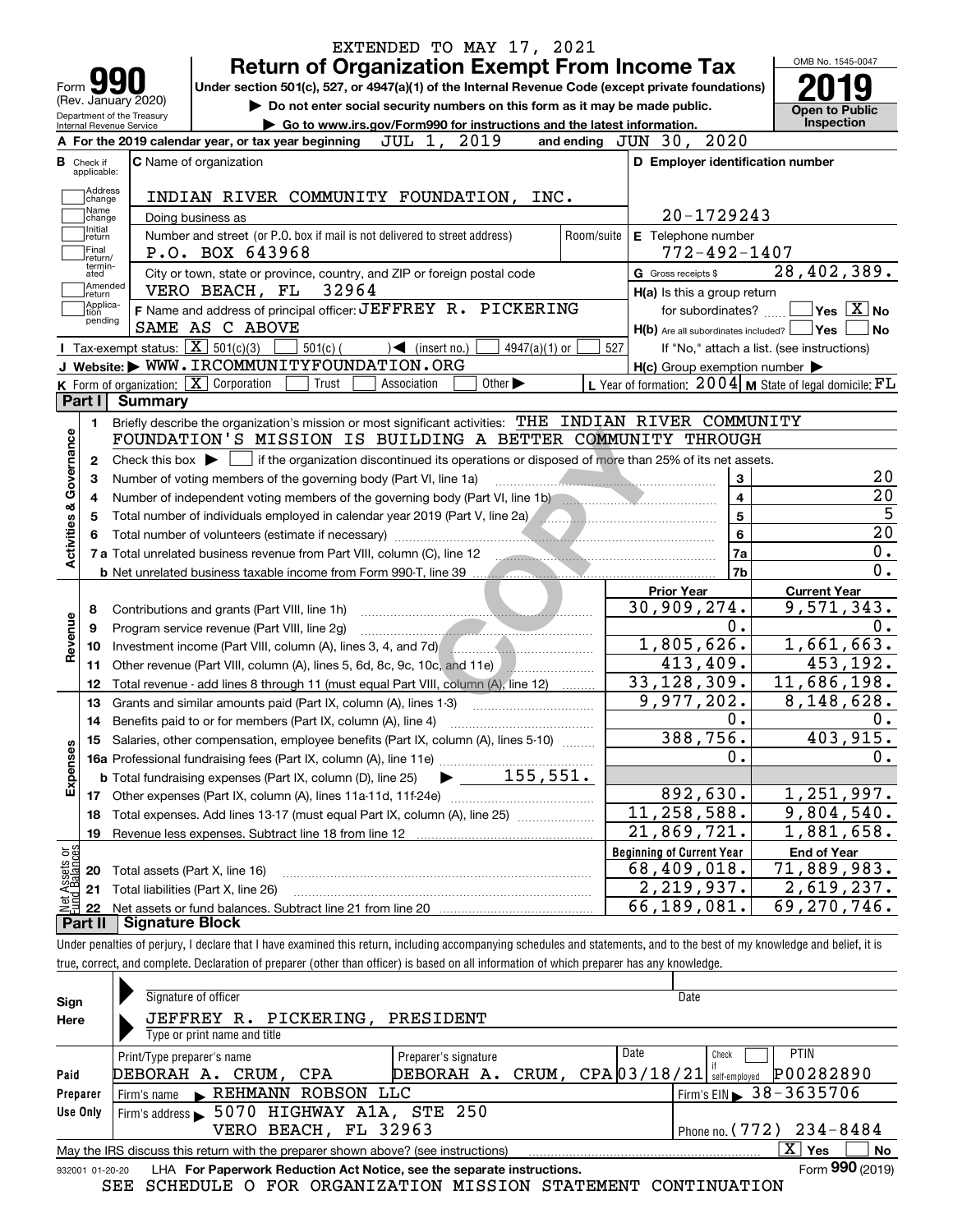|                 | $\overline{\mathbf{x}}$                                                                                                                                                                                                                                                                                                                                                                                                                                                                                                                                                                                                                                                                                                                                                                                                                                                                                                                                             |
|-----------------|---------------------------------------------------------------------------------------------------------------------------------------------------------------------------------------------------------------------------------------------------------------------------------------------------------------------------------------------------------------------------------------------------------------------------------------------------------------------------------------------------------------------------------------------------------------------------------------------------------------------------------------------------------------------------------------------------------------------------------------------------------------------------------------------------------------------------------------------------------------------------------------------------------------------------------------------------------------------|
| 1               | Briefly describe the organization's mission:<br>BUILDING A BETTER COMMUNITY THROUGH DONOR-DRIVEN PHILANTHROPY.                                                                                                                                                                                                                                                                                                                                                                                                                                                                                                                                                                                                                                                                                                                                                                                                                                                      |
|                 |                                                                                                                                                                                                                                                                                                                                                                                                                                                                                                                                                                                                                                                                                                                                                                                                                                                                                                                                                                     |
| $\mathbf{2}$    | Did the organization undertake any significant program services during the year which were not listed on the<br>$\sqrt{}$ Yes $\sqrt{}$ X $\sqrt{}$ No<br>prior Form 990 or 990-EZ?<br>If "Yes," describe these new services on Schedule O.                                                                                                                                                                                                                                                                                                                                                                                                                                                                                                                                                                                                                                                                                                                         |
| 3               | $\overline{\mathsf{Yes} \mathrel{\hspace{0.5pt}\mathsf{X}}}$ No<br>Did the organization cease conducting, or make significant changes in how it conducts, any program services?<br>If "Yes," describe these changes on Schedule O.                                                                                                                                                                                                                                                                                                                                                                                                                                                                                                                                                                                                                                                                                                                                  |
| 4               | Describe the organization's program service accomplishments for each of its three largest program services, as measured by expenses.<br>Section 501(c)(3) and 501(c)(4) organizations are required to report the amount of grants and allocations to others, the total expenses, and<br>revenue, if any, for each program service reported.                                                                                                                                                                                                                                                                                                                                                                                                                                                                                                                                                                                                                         |
| 4a              | 8,975,171. including grants of \$ ________ 8,148,628. ) (Revenue \$<br>(Code:<br>Expenses \$<br>ONE WAY WE CARRY OUT OUR MISSION IS BY GROWING, STEWARDING AND<br>DEPLOYING PHILANTHROPIC CAPITAL TO MAKE OUR COMMUNITY BETTER. WE DO<br>THIS TROUGH TWO MAIN PRODUCTS, DONOR ADVISED FUNDS AND ENDOWMENTS,<br>WHICH OUR CLIENTS USE TO GIVE OR LEAVE A LEGACY TO THE CHARITABLE<br>ANOTHER WAY WE CARRY OUT OUR MISSION IS BY<br>CAUSES THEY LOVE.<br>DEVELOPING AND SHARING COMMUNITY KNOWLEDGE ABOUT THE LOCAL NEEDS AND<br>NONPROFIT CHARITABLE ORGANIZATIONS, PROGRAMS AND PROJECTS THAT MERIT<br>PHILANTHROPIC INVESTMENT. WE DO THIS USING INNOVATIVE TOOLS SUCH AS OUR<br>ONLINE NONPROFIT SEARCH AND PUBLICATIONS LIKE OUR GUIDE TO BETTER<br>GIVING, WHICH ARE USED BY CLIENTS AND OTHERS TO MAKE MORE INFORMED<br>GIVING DECISIONS.<br>INDIAN RIVER COMMUNITY FOUNDATION IS GOVERNED AND<br>MANAGED BY ENGAGED AND INVESTED LEADERS WHO BELIEVE THAT OUR |
| 4b              | $(\text{Expenses }$ \$<br>including grants of \$<br>$($ Revenue \$<br>(Code:                                                                                                                                                                                                                                                                                                                                                                                                                                                                                                                                                                                                                                                                                                                                                                                                                                                                                        |
| 4c              | $\left(\text{Code:} \right)$ $\left(\text{Expenses $}\right)$<br>including grants of \$<br>$\int$ (Revenue \$                                                                                                                                                                                                                                                                                                                                                                                                                                                                                                                                                                                                                                                                                                                                                                                                                                                       |
|                 | Other program services (Describe on Schedule O.)<br>(Expenses \$<br>including grants of \$<br>Revenue \$                                                                                                                                                                                                                                                                                                                                                                                                                                                                                                                                                                                                                                                                                                                                                                                                                                                            |
|                 | 8,975,171.<br>Total program service expenses                                                                                                                                                                                                                                                                                                                                                                                                                                                                                                                                                                                                                                                                                                                                                                                                                                                                                                                        |
| 932002 01-20-20 | Form 990 (2019)<br>SEE SCHEDULE O FOR CONTINUATION(S)                                                                                                                                                                                                                                                                                                                                                                                                                                                                                                                                                                                                                                                                                                                                                                                                                                                                                                               |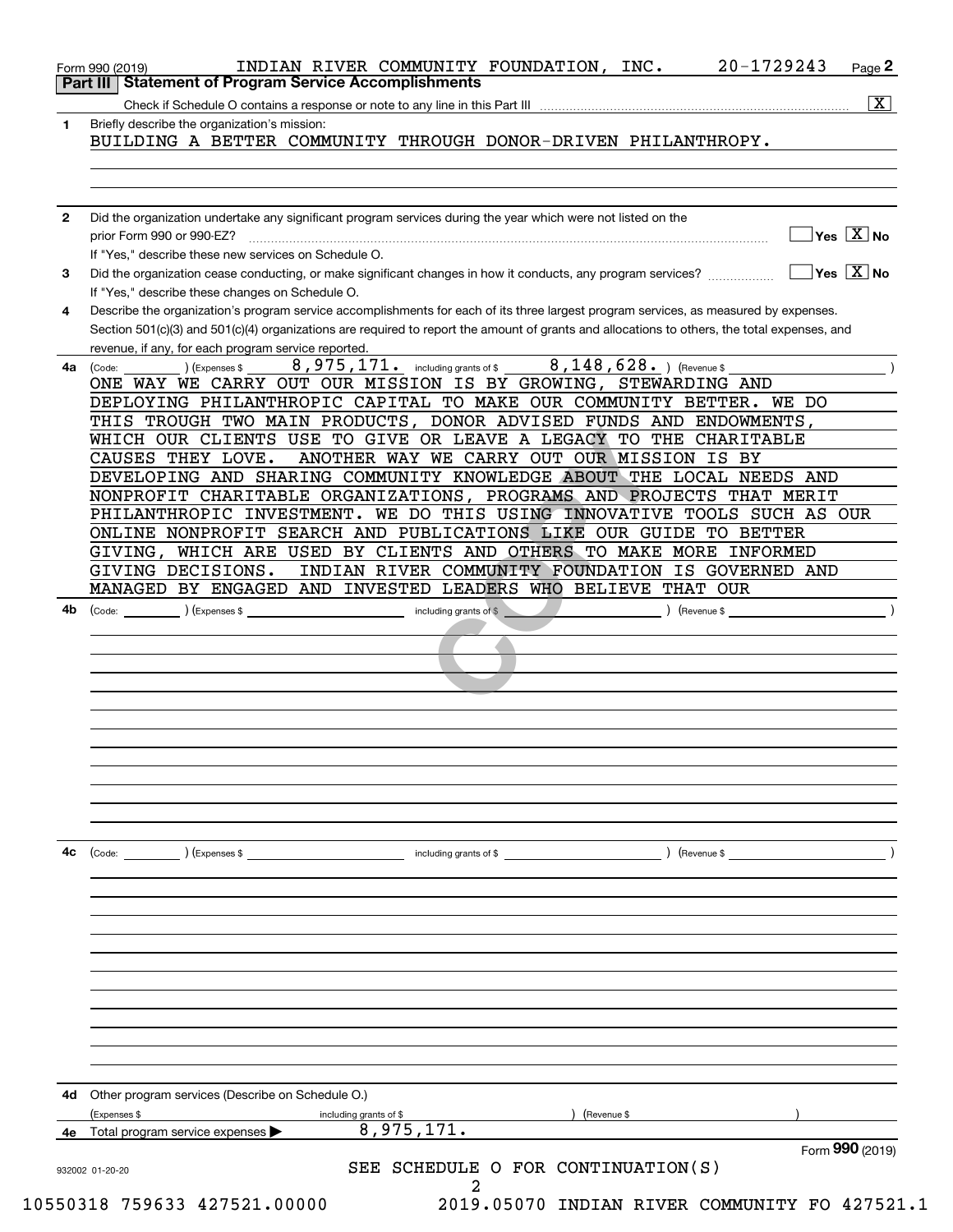|  | Form 990 (2019) |  |
|--|-----------------|--|

|     |                                                                                                                                                                                                                                                   |                 | Yes                     | No                      |
|-----|---------------------------------------------------------------------------------------------------------------------------------------------------------------------------------------------------------------------------------------------------|-----------------|-------------------------|-------------------------|
| 1   | Is the organization described in section $501(c)(3)$ or $4947(a)(1)$ (other than a private foundation)?                                                                                                                                           |                 |                         |                         |
|     |                                                                                                                                                                                                                                                   | 1.              | X                       |                         |
| 2   |                                                                                                                                                                                                                                                   | $\overline{2}$  | $\overline{\mathbf{x}}$ |                         |
| 3   | Did the organization engage in direct or indirect political campaign activities on behalf of or in opposition to candidates for                                                                                                                   |                 |                         |                         |
|     |                                                                                                                                                                                                                                                   | 3               |                         | x                       |
| 4   | Section 501(c)(3) organizations. Did the organization engage in lobbying activities, or have a section 501(h) election in effect                                                                                                                  |                 |                         |                         |
|     |                                                                                                                                                                                                                                                   | 4               |                         | x                       |
| 5   | Is the organization a section 501(c)(4), 501(c)(5), or 501(c)(6) organization that receives membership dues, assessments, or                                                                                                                      |                 |                         |                         |
|     |                                                                                                                                                                                                                                                   | 5               |                         | x                       |
| 6   | Did the organization maintain any donor advised funds or any similar funds or accounts for which donors have the right to                                                                                                                         |                 |                         |                         |
|     | provide advice on the distribution or investment of amounts in such funds or accounts? If "Yes," complete Schedule D, Part I                                                                                                                      | 6               | X                       |                         |
| 7   | Did the organization receive or hold a conservation easement, including easements to preserve open space,                                                                                                                                         |                 |                         |                         |
|     |                                                                                                                                                                                                                                                   | $\overline{7}$  |                         | X                       |
| 8   | Did the organization maintain collections of works of art, historical treasures, or other similar assets? If "Yes," complete                                                                                                                      |                 |                         |                         |
|     |                                                                                                                                                                                                                                                   | 8               |                         | x                       |
| 9   | Did the organization report an amount in Part X, line 21, for escrow or custodial account liability, serve as a custodian for                                                                                                                     |                 |                         |                         |
|     | amounts not listed in Part X; or provide credit counseling, debt management, credit repair, or debt negotiation services?                                                                                                                         |                 |                         |                         |
|     |                                                                                                                                                                                                                                                   | 9               |                         | x                       |
| 10  | Did the organization, directly or through a related organization, hold assets in donor-restricted endowments                                                                                                                                      |                 |                         |                         |
|     |                                                                                                                                                                                                                                                   | 10              | X                       |                         |
| 11  | If the organization's answer to any of the following questions is "Yes," then complete Schedule D, Parts VI, VIII, VIII, IX, or X                                                                                                                 |                 |                         |                         |
|     | as applicable.                                                                                                                                                                                                                                    |                 |                         |                         |
|     | a Did the organization report an amount for land, buildings, and equipment in Part X, line 10? If "Yes," complete Schedule D,                                                                                                                     |                 | X                       |                         |
|     |                                                                                                                                                                                                                                                   | 11a             |                         |                         |
| b   | Did the organization report an amount for investments - other securities in Part X, line 12, that is 5% or more of its total                                                                                                                      |                 |                         | х                       |
|     |                                                                                                                                                                                                                                                   | 11b             |                         |                         |
| c   | Did the organization report an amount for investments - program related in Part X, line 13, that is 5% or more of its total                                                                                                                       | 11c             |                         | х                       |
|     | assets reported in Part X, line 16? If "Yes," complete Schedule D, Part VIII [[[[[[[[[[[[[[[[[[[[[[[[[[[[]]]]]<br>d Did the organization report an amount for other assets in Part X, line 15, that is 5% or more of its total assets reported in |                 |                         |                         |
|     |                                                                                                                                                                                                                                                   | 11d             |                         | х                       |
|     |                                                                                                                                                                                                                                                   | 11e             | $\mathbf X$             |                         |
| f   | Did the organization's separate or consolidated financial statements for the tax year include a footnote that addresses                                                                                                                           |                 |                         |                         |
|     | the organization's liability for uncertain tax positions under FIN 48 (ASC 740)? If "Yes," complete Schedule D, Part X                                                                                                                            | 11f             | X                       |                         |
|     | 12a Did the organization obtain separate, independent audited financial statements for the tax year? If "Yes," complete                                                                                                                           |                 |                         |                         |
|     |                                                                                                                                                                                                                                                   | 12a             | X                       |                         |
|     | <b>b</b> Was the organization included in consolidated, independent audited financial statements for the tax year?                                                                                                                                |                 |                         |                         |
|     | If "Yes," and if the organization answered "No" to line 12a, then completing Schedule D, Parts XI and XII is optional                                                                                                                             | 12D             |                         | ᅀ                       |
| 13  |                                                                                                                                                                                                                                                   | 13              |                         | $\mathbf X$             |
| 14a | Did the organization maintain an office, employees, or agents outside of the United States?                                                                                                                                                       | 14a             |                         | $\mathbf X$             |
| b   | Did the organization have aggregate revenues or expenses of more than \$10,000 from grantmaking, fundraising, business,                                                                                                                           |                 |                         |                         |
|     | investment, and program service activities outside the United States, or aggregate foreign investments valued at \$100,000                                                                                                                        |                 |                         |                         |
|     |                                                                                                                                                                                                                                                   | 14b             |                         | x                       |
| 15  | Did the organization report on Part IX, column (A), line 3, more than \$5,000 of grants or other assistance to or for any                                                                                                                         |                 |                         |                         |
|     |                                                                                                                                                                                                                                                   | 15              |                         | x                       |
| 16  | Did the organization report on Part IX, column (A), line 3, more than \$5,000 of aggregate grants or other assistance to                                                                                                                          |                 |                         |                         |
|     |                                                                                                                                                                                                                                                   | 16              |                         | X                       |
| 17  | Did the organization report a total of more than \$15,000 of expenses for professional fundraising services on Part IX,                                                                                                                           |                 |                         |                         |
|     |                                                                                                                                                                                                                                                   | 17              |                         | X                       |
| 18  | Did the organization report more than \$15,000 total of fundraising event gross income and contributions on Part VIII, lines                                                                                                                      |                 |                         |                         |
|     |                                                                                                                                                                                                                                                   | 18              |                         | x                       |
| 19  | Did the organization report more than \$15,000 of gross income from gaming activities on Part VIII, line 9a? If "Yes."                                                                                                                            |                 |                         |                         |
|     |                                                                                                                                                                                                                                                   | 19              |                         | $\overline{\mathbf{x}}$ |
| 20a |                                                                                                                                                                                                                                                   | 20a             |                         | $\overline{\mathbf{x}}$ |
| b   | If "Yes" to line 20a, did the organization attach a copy of its audited financial statements to this return?                                                                                                                                      | 20 <sub>b</sub> |                         |                         |
| 21  | Did the organization report more than \$5,000 of grants or other assistance to any domestic organization or                                                                                                                                       |                 |                         |                         |
|     |                                                                                                                                                                                                                                                   | 21              | X                       |                         |
|     | 932003 01-20-20                                                                                                                                                                                                                                   |                 |                         | Form 990 (2019)         |

3

932003 01-20-20

10550318 759633 427521.00000 2019.05070 INDIAN RIVER COMMUNITY FO 427521.1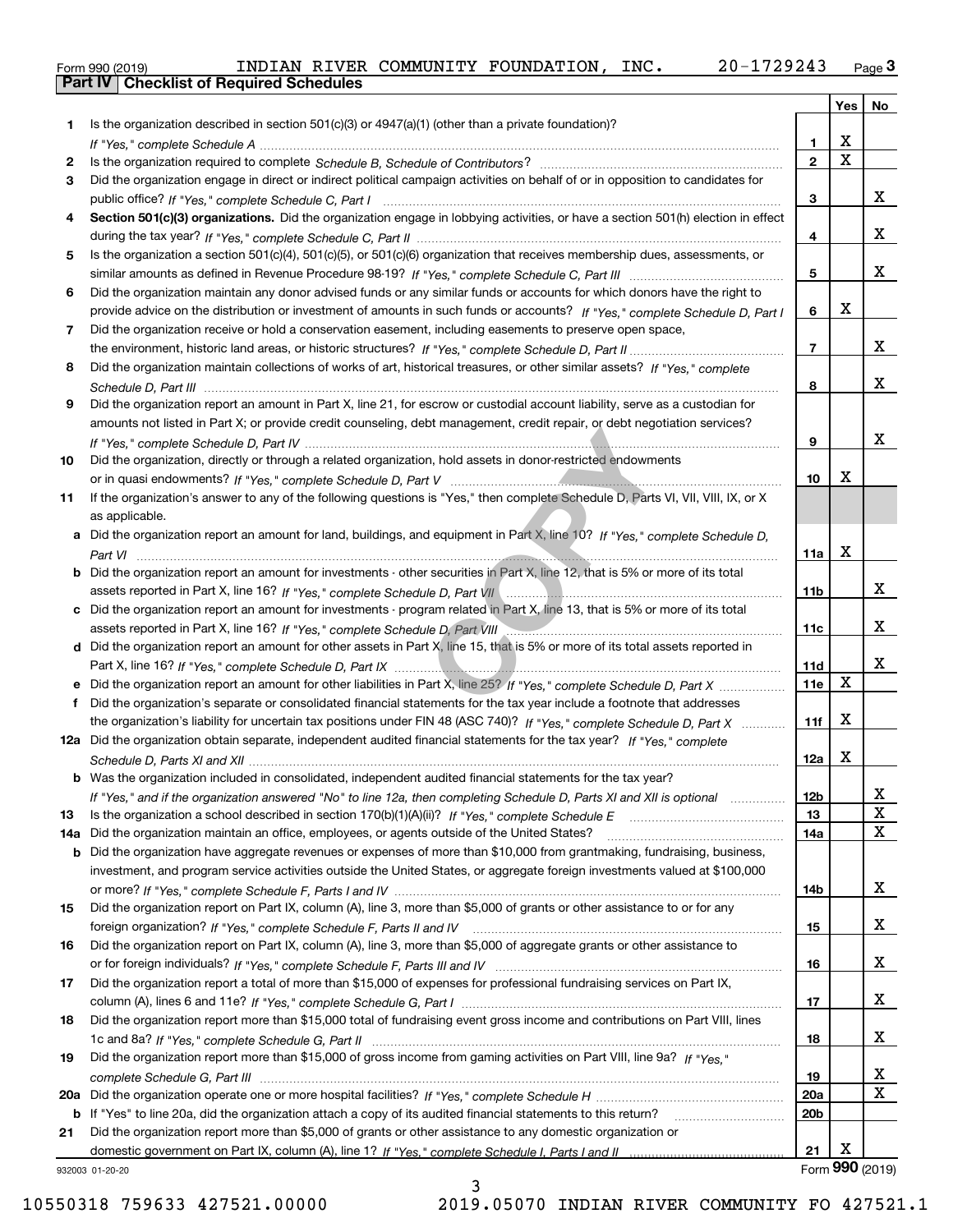| Form 990 (2019) |                                                              |  | INDIAN RIVER COMMUNITY FOUNDATION, INC. | 20-1729243 | Page $4$ |
|-----------------|--------------------------------------------------------------|--|-----------------------------------------|------------|----------|
|                 | <b>Part IV   Checklist of Required Schedules</b> (continued) |  |                                         |            |          |

*(continued)*

|               | 932004 01-20-20<br>4                                                                                                         |                 |     |                  |
|---------------|------------------------------------------------------------------------------------------------------------------------------|-----------------|-----|------------------|
|               |                                                                                                                              |                 |     | Form 990 (2019)  |
|               | (gambling) winnings to prize winners?                                                                                        | 1c              | х   |                  |
|               | c Did the organization comply with backup withholding rules for reportable payments to vendors and reportable gaming         |                 |     |                  |
|               | 0<br><b>b</b> Enter the number of Forms W-2G included in line 1a. Enter -0- if not applicable<br>1b                          |                 |     |                  |
|               | 11<br>1a Enter the number reported in Box 3 of Form 1096. Enter -0- if not applicable<br>1a                                  |                 |     |                  |
|               |                                                                                                                              |                 | Yes | No               |
|               | Check if Schedule O contains a response or note to any line in this Part V                                                   |                 |     |                  |
| <b>Part V</b> | <b>Statements Regarding Other IRS Filings and Tax Compliance</b>                                                             |                 |     |                  |
|               | Note: All Form 990 filers are required to complete Schedule O                                                                | 38              | х   |                  |
| 38            | Did the organization complete Schedule O and provide explanations in Schedule O for Part VI, lines 11b and 19?               |                 |     |                  |
|               |                                                                                                                              | 37              |     | х                |
| 37            | Did the organization conduct more than 5% of its activities through an entity that is not a related organization             |                 |     |                  |
|               |                                                                                                                              | 36              |     | x                |
| 36            | Section 501(c)(3) organizations. Did the organization make any transfers to an exempt non-charitable related organization?   |                 |     |                  |
|               |                                                                                                                              | 35b             |     |                  |
|               | b If "Yes" to line 35a, did the organization receive any payment from or engage in any transaction with a controlled entity  |                 |     |                  |
|               | 35a Did the organization have a controlled entity within the meaning of section 512(b)(13)?                                  | 35a             |     | X                |
|               |                                                                                                                              | 34              |     | X                |
| 34            | Was the organization related to any tax-exempt or taxable entity? If "Yes," complete Schedule R, Part II, III, or IV, and    |                 |     |                  |
|               |                                                                                                                              | 33              |     | x                |
| 33            | Did the organization own 100% of an entity disregarded as separate from the organization under Regulations                   |                 |     |                  |
|               |                                                                                                                              | 32              |     | х                |
| 32            | Did the organization sell, exchange, dispose of, or transfer more than 25% of its net assets? If "Yes," complete             |                 |     |                  |
| 31            | Did the organization liquidate, terminate, or dissolve and cease operations? If "Yes," complete Schedule N, Part I           | 31              |     | $\mathbf X$      |
|               |                                                                                                                              | 30              |     | x                |
| 30            | Did the organization receive contributions of art, historical treasures, or other similar assets, or qualified conservation  |                 |     |                  |
| 29            |                                                                                                                              | 29              | х   |                  |
|               |                                                                                                                              | <b>28c</b>      |     | х                |
|               | c A 35% controlled entity of one or more individuals and/or organizations described in lines 28a or 28b? If                  |                 |     |                  |
|               |                                                                                                                              | 28b             |     |                  |
|               |                                                                                                                              | 28a             |     | x<br>$\mathbf x$ |
|               | a A current or former officer, director, trustee, key employee, creator or founder, or substantial contributor? If           |                 |     |                  |
|               | instructions, for applicable filing thresholds, conditions, and exceptions):                                                 |                 |     |                  |
| 28            | Was the organization a party to a business transaction with one of the following parties (see Schedule L, Part IV            |                 |     |                  |
|               |                                                                                                                              |                 |     |                  |
|               | entity (including an employee thereof) or family member of any of these persons? If "Yes." complete Schedule L. Part III     | 27              |     | x                |
|               | creator or founder, substantial contributor or employee thereof, a grant selection committee member, or to a 35% controlled  |                 |     |                  |
| 27            | Did the organization provide a grant or other assistance to any current or former officer, director, trustee, key employee,  |                 |     |                  |
|               | controlled entity or family member of any of these persons? If "Yes," complete Schedule L, Part II                           | 26              |     | х                |
|               | or former officer, director, trustee, key employee, creator or founder, substantial contributor, or 35%                      |                 |     |                  |
| 26            | Did the organization report any amount on Part X, line 5 or 22, for receivables from or payables to any current              |                 |     |                  |
|               | Schedule L. Part I                                                                                                           | 25b             |     | х                |
|               | that the transaction has not been reported on any of the organization's prior Forms 990 or 990-EZ? If "Yes," complete        |                 |     |                  |
|               | b Is the organization aware that it engaged in an excess benefit transaction with a disqualified person in a prior year, and |                 |     |                  |
|               |                                                                                                                              | 25a             |     | x                |
|               | 25a Section 501(c)(3), 501(c)(4), and 501(c)(29) organizations. Did the organization engage in an excess benefit             |                 |     |                  |
|               |                                                                                                                              | 24d             |     |                  |
|               | any tax-exempt bonds?                                                                                                        | 24c             |     |                  |
|               | c Did the organization maintain an escrow account other than a refunding escrow at any time during the year to defease       |                 |     |                  |
|               | b Did the organization invest any proceeds of tax-exempt bonds beyond a temporary period exception?                          | 24 <sub>b</sub> |     |                  |
|               |                                                                                                                              | 24a             |     | x                |
|               | last day of the year, that was issued after December 31, 2002? If "Yes," answer lines 24b through 24d and complete           |                 |     |                  |
|               | 24a Did the organization have a tax-exempt bond issue with an outstanding principal amount of more than \$100,000 as of the  |                 |     |                  |
|               |                                                                                                                              | 23              | х   |                  |
|               | and former officers, directors, trustees, key employees, and highest compensated employees? If "Yes." complete               |                 |     |                  |
| 23            | Did the organization answer "Yes" to Part VII, Section A, line 3, 4, or 5 about compensation of the organization's current   |                 |     |                  |
|               |                                                                                                                              | 22              |     | х                |
| 22            | Did the organization report more than \$5,000 of grants or other assistance to or for domestic individuals on                |                 |     |                  |
|               |                                                                                                                              |                 | Yes | No               |

10550318 759633 427521.00000 2019.05070 INDIAN RIVER COMMUNITY FO 427521.1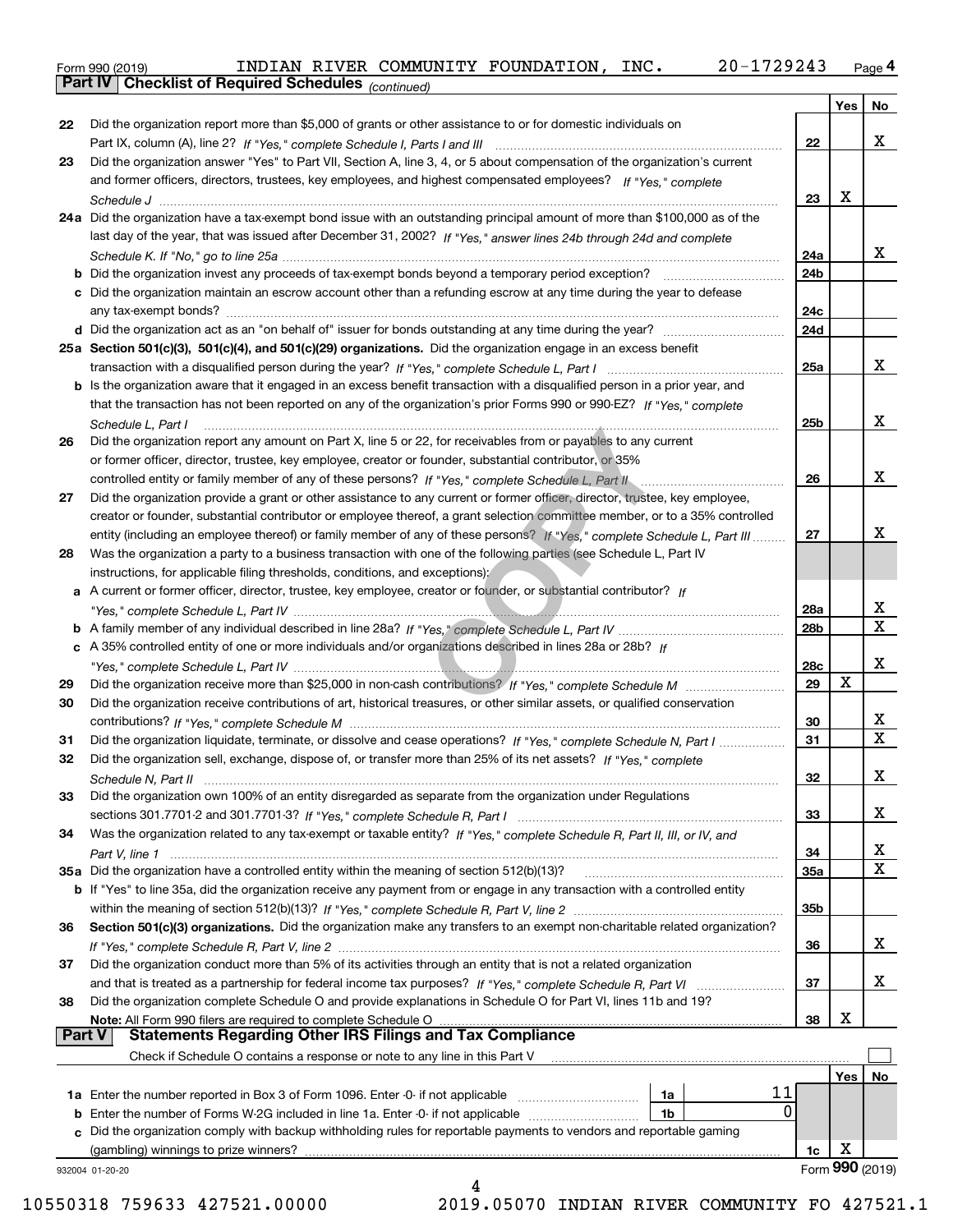|               | 20-1729243<br>INDIAN RIVER COMMUNITY FOUNDATION, INC.<br>Form 990 (2019)                                                                                                                                                                         |                |         | $Page$ <sup>5</sup> |  |  |
|---------------|--------------------------------------------------------------------------------------------------------------------------------------------------------------------------------------------------------------------------------------------------|----------------|---------|---------------------|--|--|
| <b>Part V</b> | Statements Regarding Other IRS Filings and Tax Compliance (continued)                                                                                                                                                                            |                |         |                     |  |  |
|               |                                                                                                                                                                                                                                                  |                | Yes $ $ | No                  |  |  |
|               | 2a Enter the number of employees reported on Form W-3, Transmittal of Wage and Tax Statements,                                                                                                                                                   |                |         |                     |  |  |
|               | 5<br>filed for the calendar year ending with or within the year covered by this return <i>manumumumum</i><br>2a                                                                                                                                  |                |         |                     |  |  |
|               |                                                                                                                                                                                                                                                  | 2 <sub>b</sub> | х       |                     |  |  |
|               |                                                                                                                                                                                                                                                  |                |         |                     |  |  |
|               | 3a Did the organization have unrelated business gross income of \$1,000 or more during the year?                                                                                                                                                 | 3a             |         | x                   |  |  |
|               |                                                                                                                                                                                                                                                  | 3b             |         |                     |  |  |
|               | 4a At any time during the calendar year, did the organization have an interest in, or a signature or other authority over, a                                                                                                                     |                |         | x                   |  |  |
|               |                                                                                                                                                                                                                                                  | 4a             |         |                     |  |  |
|               | <b>b</b> If "Yes," enter the name of the foreign country $\blacktriangleright$                                                                                                                                                                   |                |         |                     |  |  |
|               | See instructions for filing requirements for FinCEN Form 114, Report of Foreign Bank and Financial Accounts (FBAR).                                                                                                                              |                |         | х                   |  |  |
|               |                                                                                                                                                                                                                                                  | 5a             |         | $\mathbf X$         |  |  |
| b             |                                                                                                                                                                                                                                                  | 5b             |         |                     |  |  |
|               | 6a Does the organization have annual gross receipts that are normally greater than \$100,000, and did the organization solicit                                                                                                                   | 5c             |         |                     |  |  |
|               |                                                                                                                                                                                                                                                  |                |         | x                   |  |  |
|               | any contributions that were not tax deductible as charitable contributions?<br><b>b</b> If "Yes," did the organization include with every solicitation an express statement that such contributions or gifts                                     | 6a             |         |                     |  |  |
|               |                                                                                                                                                                                                                                                  |                |         |                     |  |  |
|               |                                                                                                                                                                                                                                                  | 6b             |         |                     |  |  |
| 7             | Organizations that may receive deductible contributions under section 170(c).<br>Did the organization receive a payment in excess of \$75 made partly as a contribution and partly for goods and services provided to the payor?                 | 7a             |         | x                   |  |  |
| а             | If "Yes," did the organization notify the donor of the value of the goods or services provided?                                                                                                                                                  | 7b             |         |                     |  |  |
| b             | the contract of the contract of the<br>c Did the organization sell, exchange, or otherwise dispose of tangible personal property for which it was required                                                                                       |                |         |                     |  |  |
|               |                                                                                                                                                                                                                                                  | 7c             |         | x                   |  |  |
|               | 7d                                                                                                                                                                                                                                               |                |         |                     |  |  |
|               | Did the organization receive any funds, directly or indirectly, to pay premiums on a personal benefit contract?                                                                                                                                  | 7e             |         | Х                   |  |  |
| е<br>f        |                                                                                                                                                                                                                                                  | 7f             |         | X                   |  |  |
| g             | Did the organization, during the year, pay premiums, directly or indirectly, on a personal benefit contract?<br>If the organization received a contribution of qualified intellectual property, did the organization file Form 8899 as required? |                |         |                     |  |  |
| h.            | If the organization received a contribution of cars, boats, airplanes, or other vehicles, did the organization file a Form 1098-C?                                                                                                               | 7g<br>7h       |         |                     |  |  |
| 8             | Sponsoring organizations maintaining donor advised funds. Did a donor advised fund maintained by the                                                                                                                                             |                |         |                     |  |  |
|               | sponsoring organization have excess business holdings at any time during the year?                                                                                                                                                               | 8              |         | Х                   |  |  |
| 9             | Sponsoring organizations maintaining donor advised funds.                                                                                                                                                                                        |                |         |                     |  |  |
| а             | Did the sponsoring organization make any taxable distributions under section 4966?                                                                                                                                                               | 9а             |         | х                   |  |  |
| b             | Did the sponsoring organization make a distribution to a donor, donor advisor, or related person?                                                                                                                                                | 9b             |         | х                   |  |  |
| 10            | Section 501(c)(7) organizations. Enter:                                                                                                                                                                                                          |                |         |                     |  |  |
|               | 10a                                                                                                                                                                                                                                              |                |         |                     |  |  |
|               | 10b <br>Gross receipts, included on Form 990, Part VIII, line 12, for public use of club facilities                                                                                                                                              |                |         |                     |  |  |
| 11            | Section 501(c)(12) organizations. Enter:                                                                                                                                                                                                         |                |         |                     |  |  |
| а             | Gross income from members or shareholders<br>11a                                                                                                                                                                                                 |                |         |                     |  |  |
|               | b Gross income from other sources (Do not net amounts due or paid to other sources against                                                                                                                                                       |                |         |                     |  |  |
|               | amounts due or received from them.)<br>11b                                                                                                                                                                                                       |                |         |                     |  |  |
|               | 12a Section 4947(a)(1) non-exempt charitable trusts. Is the organization filing Form 990 in lieu of Form 1041?                                                                                                                                   | 12a            |         |                     |  |  |
|               | 12b<br><b>b</b> If "Yes," enter the amount of tax-exempt interest received or accrued during the year <i>manument</i>                                                                                                                            |                |         |                     |  |  |
| 13            | Section 501(c)(29) qualified nonprofit health insurance issuers.                                                                                                                                                                                 |                |         |                     |  |  |
|               | a Is the organization licensed to issue qualified health plans in more than one state?                                                                                                                                                           | 13а            |         |                     |  |  |
|               | Note: See the instructions for additional information the organization must report on Schedule O.                                                                                                                                                |                |         |                     |  |  |
|               | <b>b</b> Enter the amount of reserves the organization is required to maintain by the states in which the                                                                                                                                        |                |         |                     |  |  |
|               | 13b                                                                                                                                                                                                                                              |                |         |                     |  |  |
|               | 13с                                                                                                                                                                                                                                              |                |         |                     |  |  |
|               | 14a Did the organization receive any payments for indoor tanning services during the tax year?                                                                                                                                                   | 14a            |         | x                   |  |  |
|               | <b>b</b> If "Yes," has it filed a Form 720 to report these payments? If "No," provide an explanation on Schedule O                                                                                                                               | 14b            |         |                     |  |  |
| 15            | Is the organization subject to the section 4960 tax on payment(s) of more than \$1,000,000 in remuneration or                                                                                                                                    |                |         |                     |  |  |
|               | excess parachute payment(s) during the year?                                                                                                                                                                                                     | 15             |         | x                   |  |  |
|               | If "Yes," see instructions and file Form 4720, Schedule N.                                                                                                                                                                                       |                |         |                     |  |  |
| 16            | Is the organization an educational institution subject to the section 4968 excise tax on net investment income?                                                                                                                                  | 16             |         | х                   |  |  |
|               | If "Yes," complete Form 4720, Schedule O.                                                                                                                                                                                                        |                |         |                     |  |  |

Form (2019) **990**

932005 01-20-20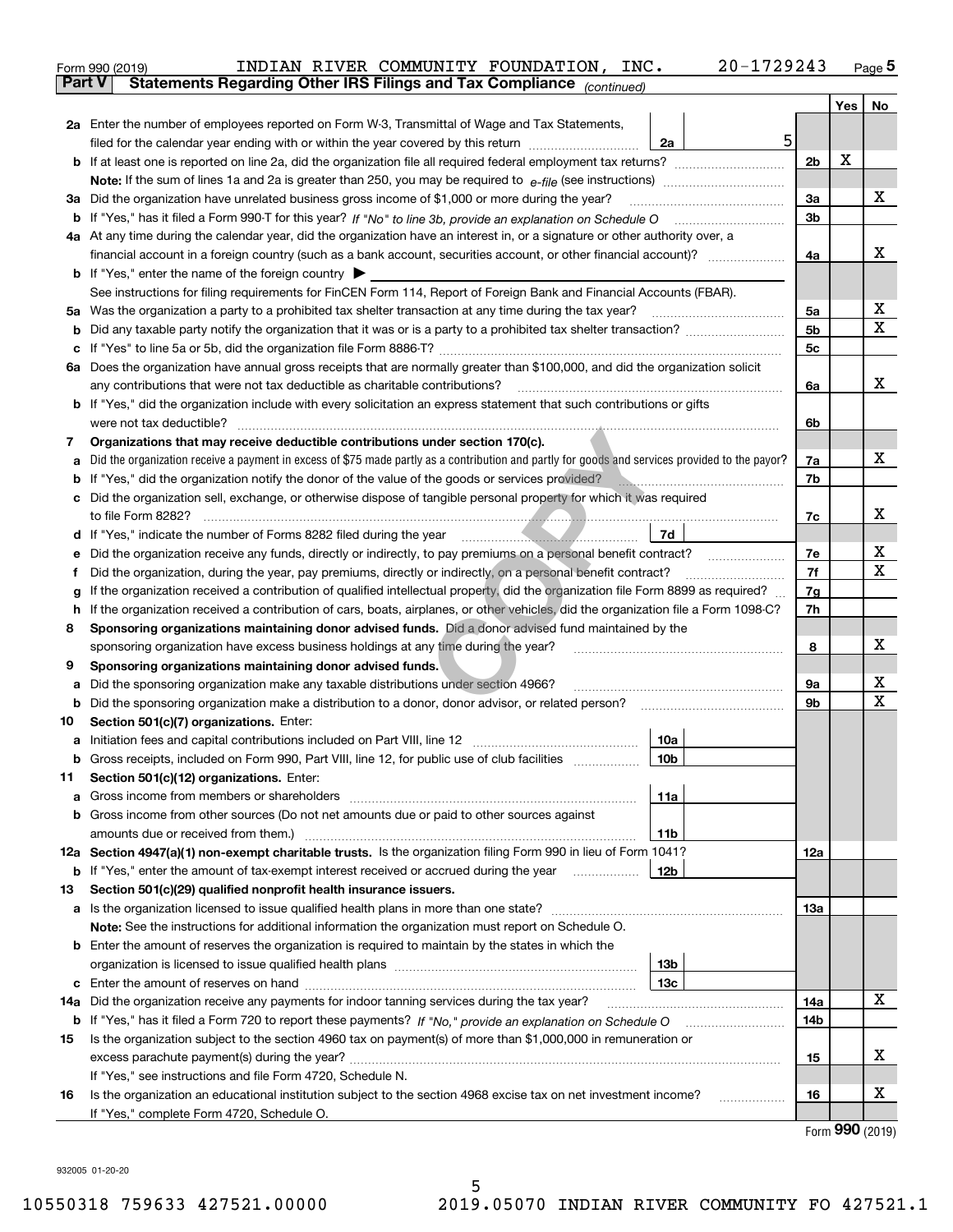| Form 990 (2019) |  |  |
|-----------------|--|--|
|                 |  |  |

#### INDIAN RIVER COMMUNITY FOUNDATION, INC. 20-1729243

*For each "Yes" response to lines 2 through 7b below, and for a "No" response to line 8a, 8b, or 10b below, describe the circumstances, processes, or changes on Schedule O. See instructions.* Form 990 (2019) **Conneil Conneil Conneil Page 6**<br>**Part VI** | Governance, Management, and Disclosure *For each "Yes" response to lines 2 through 7b below, and for a "No" response* 

|              |                                                                                                                                                                            |    |    |                 | Yes   No        |             |
|--------------|----------------------------------------------------------------------------------------------------------------------------------------------------------------------------|----|----|-----------------|-----------------|-------------|
|              | <b>1a</b> Enter the number of voting members of the governing body at the end of the tax year <i>manumum</i>                                                               | 1a | 20 |                 |                 |             |
|              | If there are material differences in voting rights among members of the governing body, or if the governing                                                                |    |    |                 |                 |             |
|              | body delegated broad authority to an executive committee or similar committee, explain on Schedule O.                                                                      |    |    |                 |                 |             |
|              |                                                                                                                                                                            | 1b | 20 |                 |                 |             |
| $\mathbf{2}$ | Did any officer, director, trustee, or key employee have a family relationship or a business relationship with any other                                                   |    |    |                 |                 |             |
|              | officer, director, trustee, or key employee?                                                                                                                               |    |    | $\mathbf{2}$    |                 | X           |
| 3            | Did the organization delegate control over management duties customarily performed by or under the direct supervision                                                      |    |    |                 |                 |             |
|              |                                                                                                                                                                            |    |    | 3               |                 | X           |
| 4            | Did the organization make any significant changes to its governing documents since the prior Form 990 was filed?                                                           |    |    | 4               |                 | $\mathbf X$ |
| 5            |                                                                                                                                                                            |    |    | 5               |                 | $\mathbf X$ |
| 6            | Did the organization have members or stockholders?                                                                                                                         |    |    | 6               |                 | X           |
|              | 7a Did the organization have members, stockholders, or other persons who had the power to elect or appoint one or                                                          |    |    |                 |                 |             |
|              |                                                                                                                                                                            |    |    | 7a              |                 | X           |
|              | <b>b</b> Are any governance decisions of the organization reserved to (or subject to approval by) members, stockholders, or                                                |    |    |                 |                 |             |
|              | persons other than the governing body?                                                                                                                                     |    |    | 7b              |                 | Х           |
| 8            | Did the organization contemporaneously document the meetings held or written actions undertaken during the year by the following:                                          |    |    |                 |                 |             |
| a            |                                                                                                                                                                            |    |    | 8а              | X               |             |
|              |                                                                                                                                                                            |    |    | 8b              | $\mathbf X$     |             |
| 9            | Is there any officer, director, trustee, or key employee listed in Part VII, Section A, who cannot be reached at the                                                       |    |    |                 |                 |             |
|              |                                                                                                                                                                            |    |    | 9               |                 | X           |
|              | Section B. Policies (This Section B requests information about policies not required by the Internal Revenue Code.)                                                        |    |    |                 |                 |             |
|              |                                                                                                                                                                            |    |    |                 | Yes             | <b>No</b>   |
|              |                                                                                                                                                                            |    |    | <b>10a</b>      |                 | X           |
|              | b If "Yes," did the organization have written policies and procedures governing the activities of such chapters, affiliates,                                               |    |    |                 |                 |             |
|              |                                                                                                                                                                            |    |    | 10 <sub>b</sub> |                 |             |
|              | 11a Has the organization provided a complete copy of this Form 990 to all members of its governing body before filing the form?                                            |    |    | 11a             | X               |             |
|              | <b>b</b> Describe in Schedule O the process, if any, used by the organization to review this Form 990.                                                                     |    |    |                 |                 |             |
|              |                                                                                                                                                                            |    |    | 12a             | X               |             |
| b            |                                                                                                                                                                            |    |    | 12 <sub>b</sub> | X               |             |
|              | c Did the organization regularly and consistently monitor and enforce compliance with the policy? If "Yes," describe                                                       |    |    |                 |                 |             |
|              | in Schedule O how this was done www.communication.com/www.communications.com/www.communications.com/                                                                       |    |    | 12c             | X               |             |
| 13           |                                                                                                                                                                            |    |    | 13              | $\mathbf X$     |             |
| 14           | Did the organization have a written document retention and destruction policy? manufactured and the organization have a written document retention and destruction policy? |    |    | 14              | $\mathbf X$     |             |
| 15           | Did the process for determining compensation of the following persons include a review and approval by independent                                                         |    |    |                 |                 |             |
|              | persons, comparability data, and contemporaneous substantiation of the deliberation and decision?                                                                          |    |    |                 |                 |             |
|              |                                                                                                                                                                            |    |    | 15a             | X               |             |
|              | <b>b</b> Other officers or key employees of the organization                                                                                                               |    |    | 15b             | X               |             |
|              | If "Yes" to line 15a or 15b, describe the process in Schedule O (see instructions).                                                                                        |    |    |                 |                 |             |
|              | 16a Did the organization invest in, contribute assets to, or participate in a joint venture or similar arrangement with a                                                  |    |    |                 |                 |             |
|              | taxable entity during the year?                                                                                                                                            |    |    | 16a             |                 | х           |
|              | <b>b</b> If "Yes," did the organization follow a written policy or procedure requiring the organization to evaluate its participation                                      |    |    |                 |                 |             |
|              | in joint venture arrangements under applicable federal tax law, and take steps to safeguard the organization's                                                             |    |    |                 |                 |             |
|              | exempt status with respect to such arrangements?                                                                                                                           |    |    | <b>16b</b>      |                 |             |
|              | <b>Section C. Disclosure</b>                                                                                                                                               |    |    |                 |                 |             |
| 17           | <b>NONE</b><br>List the states with which a copy of this Form 990 is required to be filed $\blacktriangleright$                                                            |    |    |                 |                 |             |
| 18           | Section 6104 requires an organization to make its Forms 1023 (1024 or 1024-A, if applicable), 990, and 990-T (Section 501(c)(3)s only) available                           |    |    |                 |                 |             |
|              | for public inspection. Indicate how you made these available. Check all that apply.                                                                                        |    |    |                 |                 |             |
|              | $X$ Upon request<br>$ X $ Own website<br>Another's website<br>Other (explain on Schedule O)                                                                                |    |    |                 |                 |             |
| 19           | Describe on Schedule O whether (and if so, how) the organization made its governing documents, conflict of interest policy, and financial                                  |    |    |                 |                 |             |
|              | statements available to the public during the tax year.                                                                                                                    |    |    |                 |                 |             |
| 20           | State the name, address, and telephone number of the person who possesses the organization's books and records                                                             |    |    |                 |                 |             |
|              | GREATER HORIZONS - 816-627-3408                                                                                                                                            |    |    |                 |                 |             |
|              | 1055 BROADWAY SUITE 130, KANSAS CITY, MO<br>64105                                                                                                                          |    |    |                 |                 |             |
|              |                                                                                                                                                                            |    |    |                 | Form 990 (2019) |             |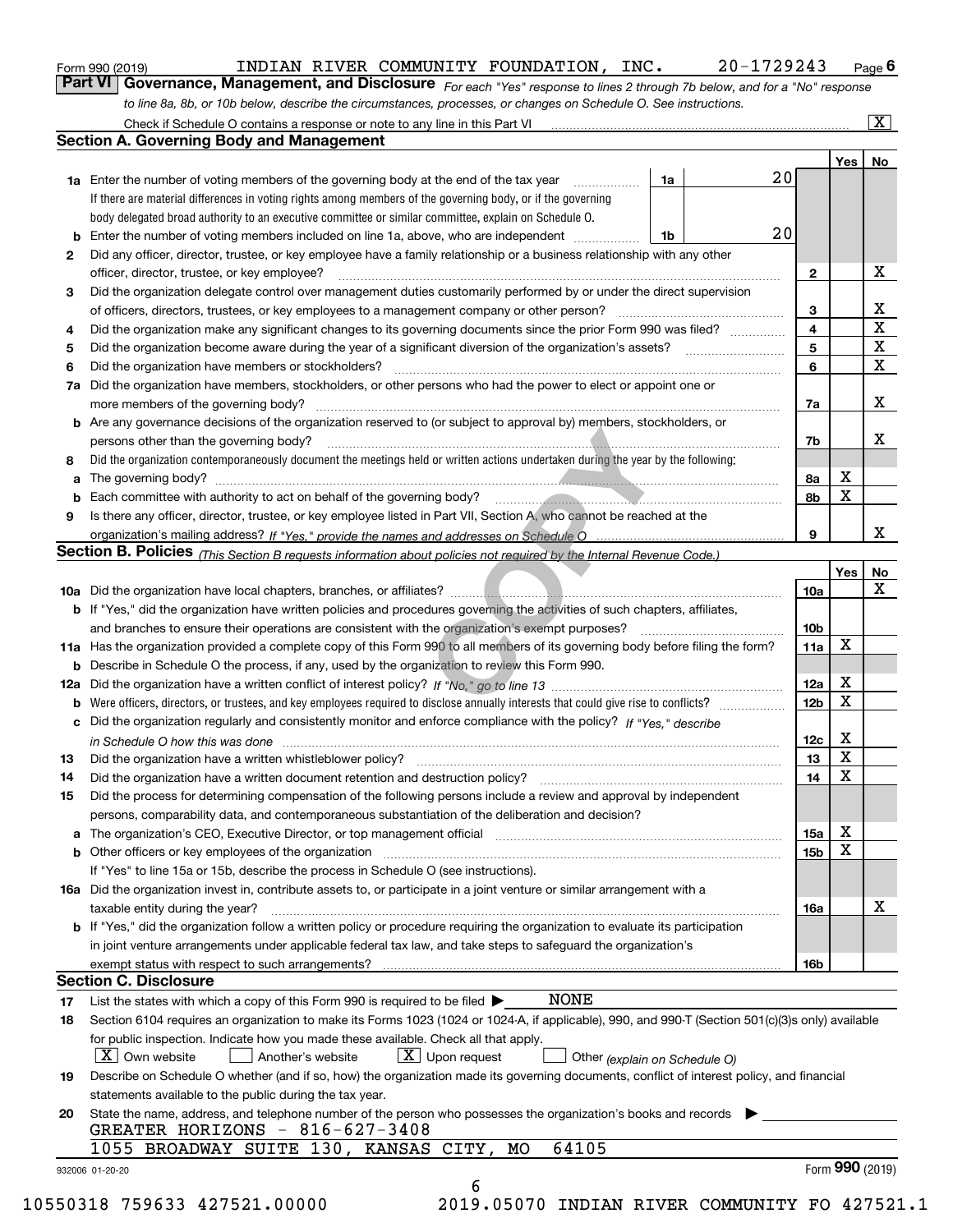| Form 990 (2019)                                                                             |                                               | INDIAN RIVER COMMUNITY FOUNDATION.                                           | INC. | $20 - 1729243$ | Page |
|---------------------------------------------------------------------------------------------|-----------------------------------------------|------------------------------------------------------------------------------|------|----------------|------|
| Part VIII Compensation of Officers, Directors, Trustees, Key Employees, Highest Compensated |                                               |                                                                              |      |                |      |
|                                                                                             | <b>Employees, and Independent Contractors</b> |                                                                              |      |                |      |
|                                                                                             |                                               | Check if Schedule O contains a response or note to any line in this Part VII |      |                |      |

**Section A. Officers, Directors, Trustees, Key Employees, and Highest Compensated Employees**

**1a**  Complete this table for all persons required to be listed. Report compensation for the calendar year ending with or within the organization's tax year. **•** List all of the organization's current officers, directors, trustees (whether individuals or organizations), regardless of amount of compensation.

Enter -0- in columns (D), (E), and (F) if no compensation was paid.

 $\bullet$  List all of the organization's  $\,$ current key employees, if any. See instructions for definition of "key employee."

**•** List the organization's five current highest compensated employees (other than an officer, director, trustee, or key employee) who received reportable compensation (Box 5 of Form W-2 and/or Box 7 of Form 1099-MISC) of more than \$100,000 from the organization and any related organizations.

**•** List all of the organization's former officers, key employees, and highest compensated employees who received more than \$100,000 of reportable compensation from the organization and any related organizations.

**former directors or trustees**  ¥ List all of the organization's that received, in the capacity as a former director or trustee of the organization, more than \$10,000 of reportable compensation from the organization and any related organizations.

See instructions for the order in which to list the persons above.

Check this box if neither the organization nor any related organization compensated any current officer, director, or trustee.  $\mathcal{L}^{\text{max}}$ 

| (A)                          | (B)               |                                |                                         | (C)                     |              |                                                                  |        | (D)             | (E)                           | (F)                   |
|------------------------------|-------------------|--------------------------------|-----------------------------------------|-------------------------|--------------|------------------------------------------------------------------|--------|-----------------|-------------------------------|-----------------------|
| Name and title               | Average           |                                | Position<br>(do not check more than one |                         |              |                                                                  |        | Reportable      | Reportable                    | Estimated             |
|                              | hours per         |                                |                                         |                         |              | box, unless person is both an<br>officer and a director/trustee) |        | compensation    | compensation                  | amount of             |
|                              | week<br>(list any |                                |                                         |                         |              |                                                                  |        | from<br>the     | from related<br>organizations | other<br>compensation |
|                              | hours for         | Individual trustee or director |                                         |                         |              |                                                                  |        | organization    | (W-2/1099-MISC)               | from the              |
|                              | related           |                                |                                         |                         |              |                                                                  |        | (W-2/1099-MISC) |                               | organization          |
|                              | organizations     |                                |                                         |                         |              |                                                                  |        |                 |                               | and related           |
|                              | below             |                                | nstitutional trustee                    |                         | Key employee |                                                                  |        |                 |                               | organizations         |
|                              | line)             |                                |                                         | Officer                 |              | Highest compensated<br> employee                                 | Former |                 |                               |                       |
| REBECCA F. EMMONS<br>(1)     | 4.00              |                                |                                         |                         |              |                                                                  |        |                 |                               |                       |
| CHAIRMAN                     |                   | $\mathbf X$                    |                                         | X                       |              |                                                                  |        | 0.              | 0.                            | $\mathbf 0$ .         |
| RONALD L. EDWARDS<br>(2)     | 4.00              |                                |                                         |                         |              |                                                                  |        |                 |                               |                       |
| VICE CHAIR                   |                   | $\mathbf x$                    |                                         | $\overline{\textbf{X}}$ |              |                                                                  |        | $\mathbf 0$ .   | 0.                            | $\mathbf 0$ .         |
| DEBRA K. LOCKWOOD<br>(3)     | 4.00              |                                |                                         |                         |              |                                                                  |        |                 |                               |                       |
| <b>TREASURER</b>             |                   | $\mathbf X$                    |                                         | Χ                       |              |                                                                  |        | 0.              | 0.                            | 0.                    |
| JENNIFER M. WATSON<br>(4)    | 4.00              |                                |                                         |                         |              |                                                                  |        |                 |                               |                       |
| <b>SECRETARY</b>             |                   | $\mathbf X$                    |                                         | $\mathbf X$             |              |                                                                  |        | 0.              | 0.                            | $0_{.}$               |
| <b>LARRY SALUSTRO</b><br>(5) | 2.00              |                                |                                         |                         |              |                                                                  |        |                 |                               |                       |
| <b>DIRECTOR</b>              |                   | $\overline{\textbf{X}}$        |                                         |                         |              |                                                                  |        | 0.              | 0.                            | $\mathbf 0$ .         |
| PHILIP E. COVIELLO<br>(6)    | 2.00              |                                |                                         |                         |              |                                                                  |        |                 |                               |                       |
| <b>DIRECTOR</b>              |                   | $\mathbf X$                    |                                         |                         |              |                                                                  |        | 0.              | 0.                            | $0$ .                 |
| MATTHEW G. RUNDELS<br>(7)    | 2.00              |                                |                                         |                         |              |                                                                  |        |                 |                               |                       |
| <b>DIRECTOR</b>              |                   | $\mathbf X$                    |                                         |                         |              |                                                                  |        | 0.              | 0.                            | 0.                    |
| DALE F. JACOBS<br>(8)        | 2.00              |                                |                                         |                         |              |                                                                  |        |                 |                               |                       |
| <b>DIRECTOR</b>              |                   | $\mathbf X$                    |                                         |                         |              |                                                                  |        | 0.              | 0.                            | $\mathbf 0$ .         |
| (9)<br>NEILL A. CURRIE       | 2.00              |                                |                                         |                         |              |                                                                  |        |                 |                               |                       |
| <b>DIRECTOR</b>              |                   | $\mathbf X$                    |                                         |                         |              |                                                                  |        | $\mathbf 0$ .   | 0.                            | $0$ .                 |
| (10) SANDRA ROLF             | 2.00              |                                |                                         |                         |              |                                                                  |        |                 |                               |                       |
| <b>DIRECTOR</b>              |                   | $\mathbf X$                    |                                         |                         |              |                                                                  |        | 0.              | 0.                            | $\mathbf 0$ .         |
| (11) RAY OGLETHORPE          | $\overline{2.00}$ |                                |                                         |                         |              |                                                                  |        |                 |                               |                       |
| <b>DIRECTOR</b>              |                   | $\mathbf X$                    |                                         |                         |              |                                                                  |        | 0.              | 0.                            | $\mathbf 0$ .         |
| (12) PATRICIA HEMINGWAY HALL | 2.00              |                                |                                         |                         |              |                                                                  |        |                 |                               |                       |
| <b>DIRECTOR</b>              |                   | $\mathbf X$                    |                                         |                         |              |                                                                  |        | 0.              | 0.                            | $0$ .                 |
| (13) RICHARD G. MCDERMOTT JR | 2.00              |                                |                                         |                         |              |                                                                  |        |                 |                               |                       |
| <b>DIRECTOR</b>              |                   | $\mathbf x$                    |                                         |                         |              |                                                                  |        | 0.              | 0.                            | $\mathbf 0$ .         |
| (14) MICHAEL MCMANUS         | 2.00              |                                |                                         |                         |              |                                                                  |        |                 |                               |                       |
| <b>DIRECTOR</b>              |                   | $\overline{\mathbf{X}}$        |                                         |                         |              |                                                                  |        | 0.              | 0.                            | $\mathbf 0$ .         |
| (15) BETH MOULTON            | 2.00              |                                |                                         |                         |              |                                                                  |        |                 |                               |                       |
| <b>DIRECTOR</b>              |                   | $\mathbf x$                    |                                         |                         |              |                                                                  |        | 0.              | 0.                            | 0.                    |
| (16) KATHRYN B. HEALY        | 2.00              |                                |                                         |                         |              |                                                                  |        |                 |                               |                       |
| <b>DIRECTOR</b>              |                   | $\mathbf x$                    |                                         |                         |              |                                                                  |        | 0.              | 0.                            | $\mathbf 0$ .         |
| (17) LOUIS C. SCHACHT        | 2.00              |                                |                                         |                         |              |                                                                  |        |                 |                               |                       |
| <b>DIRECTOR</b>              |                   | $\mathbf x$                    |                                         |                         |              |                                                                  |        | $\mathbf 0$ .   | $\mathbf 0$ .                 | 0.                    |
| 932007 01-20-20              |                   |                                |                                         |                         |              |                                                                  |        |                 |                               | Form 990 (2019)       |

Form (2019) **990**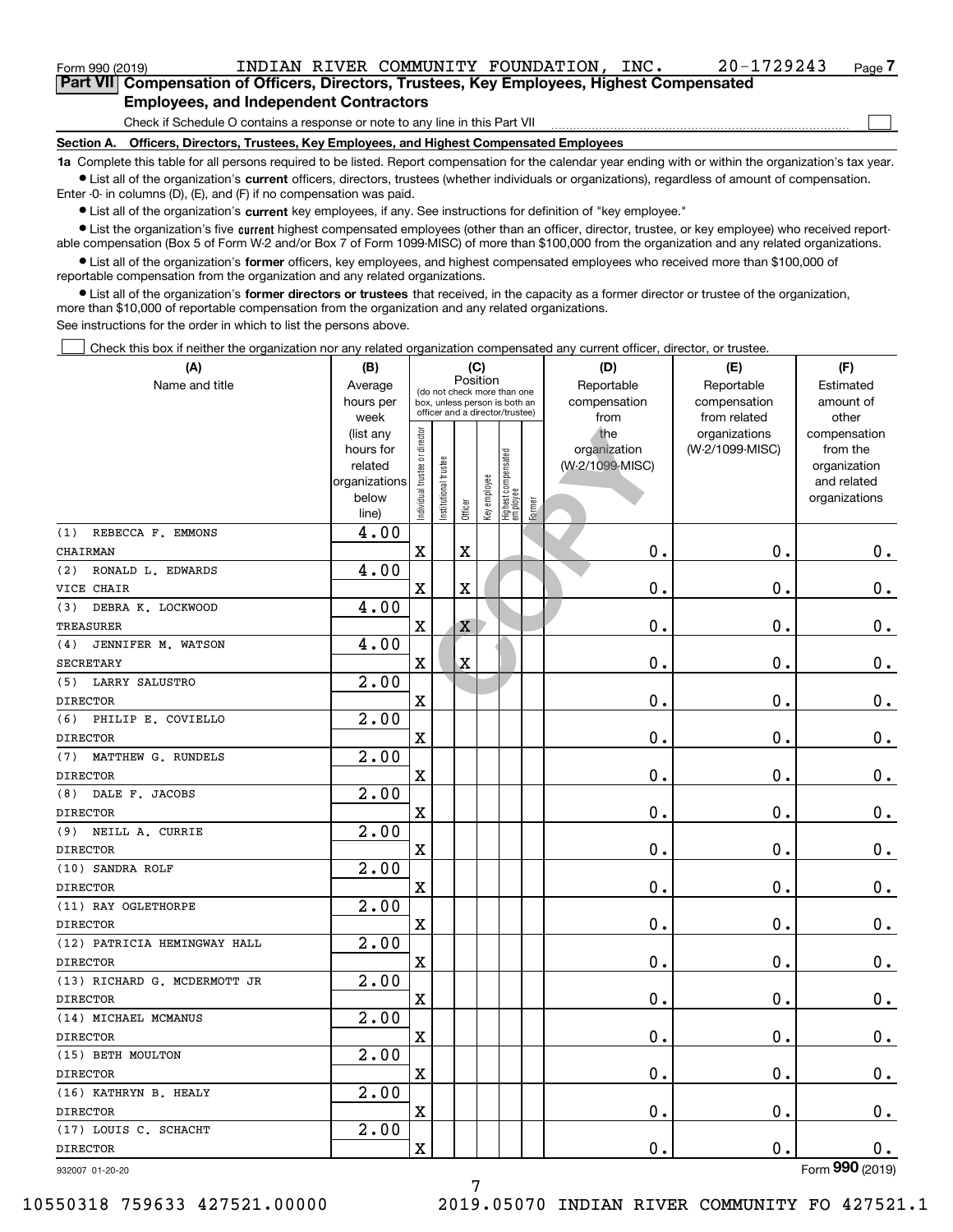| Form 990 (2019)                                                                                                                                                                                                                                             |                                                                      |                                |                                                                                                 |                 |              |                                  |        | INDIAN RIVER COMMUNITY FOUNDATION, INC.   | 20-1729243                                        |                  |                               |                                         | Page 8 |
|-------------------------------------------------------------------------------------------------------------------------------------------------------------------------------------------------------------------------------------------------------------|----------------------------------------------------------------------|--------------------------------|-------------------------------------------------------------------------------------------------|-----------------|--------------|----------------------------------|--------|-------------------------------------------|---------------------------------------------------|------------------|-------------------------------|-----------------------------------------|--------|
| <b>Part VII</b><br>Section A. Officers, Directors, Trustees, Key Employees, and Highest Compensated Employees (continued)                                                                                                                                   |                                                                      |                                |                                                                                                 |                 |              |                                  |        |                                           |                                                   |                  |                               |                                         |        |
| (A)<br>Name and title                                                                                                                                                                                                                                       | (B)<br>Average<br>hours per<br>week                                  |                                | (do not check more than one<br>box, unless person is both an<br>officer and a director/trustee) | (C)<br>Position |              |                                  |        | (D)<br>Reportable<br>compensation<br>from | (E)<br>Reportable<br>compensation<br>from related |                  |                               | (F)<br>Estimated<br>amount of<br>other  |        |
|                                                                                                                                                                                                                                                             | (list any<br>hours for<br>related<br>organizations<br>below<br>line) | Individual trustee or director | nstitutional trustee                                                                            | Officer         | Key employee | Highest compensated<br> employee | Former | the<br>organization<br>(W-2/1099-MISC)    | organizations<br>(W-2/1099-MISC)                  |                  | compensation<br>organizations | from the<br>organization<br>and related |        |
| (18) WILLIAM F. SCHLITT<br><b>DIRECTOR</b>                                                                                                                                                                                                                  | $\overline{2.00}$                                                    | X                              |                                                                                                 |                 |              |                                  |        | 0.                                        |                                                   | 0.               |                               |                                         | 0.     |
| (19) BRIAN M. SHAMBO<br><b>DIRECTOR</b>                                                                                                                                                                                                                     | 2.00                                                                 | X                              |                                                                                                 |                 |              |                                  |        | Ο.                                        |                                                   | 0.               |                               |                                         | 0.     |
| (20) ROBERT B. BURR JR.<br><b>DIRECTOR</b>                                                                                                                                                                                                                  | 2.00                                                                 | X                              |                                                                                                 |                 |              |                                  |        | Ο.                                        |                                                   | 0.               |                               |                                         | 0.     |
| (21) JEFFREY R. PICKERING<br>CEO/PRESIDENT                                                                                                                                                                                                                  | 40.00                                                                |                                |                                                                                                 | X               |              |                                  |        | 195,020.                                  |                                                   | 0.               |                               | 13,526.                                 |        |
|                                                                                                                                                                                                                                                             |                                                                      |                                |                                                                                                 |                 |              |                                  |        |                                           |                                                   |                  |                               |                                         |        |
|                                                                                                                                                                                                                                                             |                                                                      |                                |                                                                                                 |                 |              |                                  |        |                                           |                                                   |                  |                               |                                         |        |
|                                                                                                                                                                                                                                                             |                                                                      |                                |                                                                                                 |                 |              |                                  |        |                                           |                                                   |                  |                               |                                         |        |
|                                                                                                                                                                                                                                                             |                                                                      |                                |                                                                                                 |                 |              |                                  |        |                                           |                                                   |                  |                               |                                         |        |
|                                                                                                                                                                                                                                                             |                                                                      |                                |                                                                                                 |                 |              |                                  |        |                                           |                                                   |                  |                               |                                         |        |
| 1b Subtotal                                                                                                                                                                                                                                                 |                                                                      |                                |                                                                                                 |                 |              |                                  | ▶      | 195,020.<br>$\mathbf 0$ .                 |                                                   | 0.<br>0.         |                               | 13,526.                                 | 0.     |
| Total number of individuals (including but not limited to those listed above) who received more than \$100,000 of reportable<br>$\mathbf{2}$                                                                                                                |                                                                      |                                |                                                                                                 |                 |              |                                  |        | 195,020.                                  |                                                   | $\overline{0}$ . |                               | 13,526.                                 |        |
| compensation from the organization $\blacktriangleright$                                                                                                                                                                                                    |                                                                      |                                |                                                                                                 |                 |              |                                  |        |                                           |                                                   |                  |                               | Yes                                     | No     |
| Did the organization list any former officer, director, trustee, key employee, or highest compensated employee on<br>3<br>line 1a? If "Yes," complete Schedule J for such individual                                                                        |                                                                      |                                |                                                                                                 |                 |              |                                  |        |                                           |                                                   |                  | З                             |                                         | x      |
| For any individual listed on line 1a, is the sum of reportable compensation and other compensation from the organization<br>4                                                                                                                               |                                                                      |                                |                                                                                                 |                 |              |                                  |        |                                           |                                                   |                  | 4                             | х                                       |        |
| Did any person listed on line 1a receive or accrue compensation from any unrelated organization or individual for services<br>5                                                                                                                             |                                                                      |                                |                                                                                                 |                 |              |                                  |        |                                           |                                                   |                  | 5                             |                                         | x      |
| <b>Section B. Independent Contractors</b>                                                                                                                                                                                                                   |                                                                      |                                |                                                                                                 |                 |              |                                  |        |                                           |                                                   |                  |                               |                                         |        |
| Complete this table for your five highest compensated independent contractors that received more than \$100,000 of compensation from<br>1<br>the organization. Report compensation for the calendar year ending with or within the organization's tax year. |                                                                      |                                |                                                                                                 |                 |              |                                  |        |                                           |                                                   |                  |                               |                                         |        |
| (A)<br>Name and business address                                                                                                                                                                                                                            |                                                                      |                                | <b>NONE</b>                                                                                     |                 |              |                                  |        | (B)<br>Description of services            |                                                   |                  | (C)<br>Compensation           |                                         |        |
|                                                                                                                                                                                                                                                             |                                                                      |                                |                                                                                                 |                 |              |                                  |        |                                           |                                                   |                  |                               |                                         |        |
|                                                                                                                                                                                                                                                             |                                                                      |                                |                                                                                                 |                 |              |                                  |        |                                           |                                                   |                  |                               |                                         |        |
|                                                                                                                                                                                                                                                             |                                                                      |                                |                                                                                                 |                 |              |                                  |        |                                           |                                                   |                  |                               |                                         |        |
|                                                                                                                                                                                                                                                             |                                                                      |                                |                                                                                                 |                 |              |                                  |        |                                           |                                                   |                  |                               |                                         |        |
| Total number of independent contractors (including but not limited to those listed above) who received more than<br>2                                                                                                                                       |                                                                      |                                |                                                                                                 |                 |              |                                  |        |                                           |                                                   |                  |                               |                                         |        |
| \$100,000 of compensation from the organization                                                                                                                                                                                                             |                                                                      |                                |                                                                                                 |                 | 0            |                                  |        |                                           |                                                   |                  | Form 990 (2019)               |                                         |        |

932008 01-20-20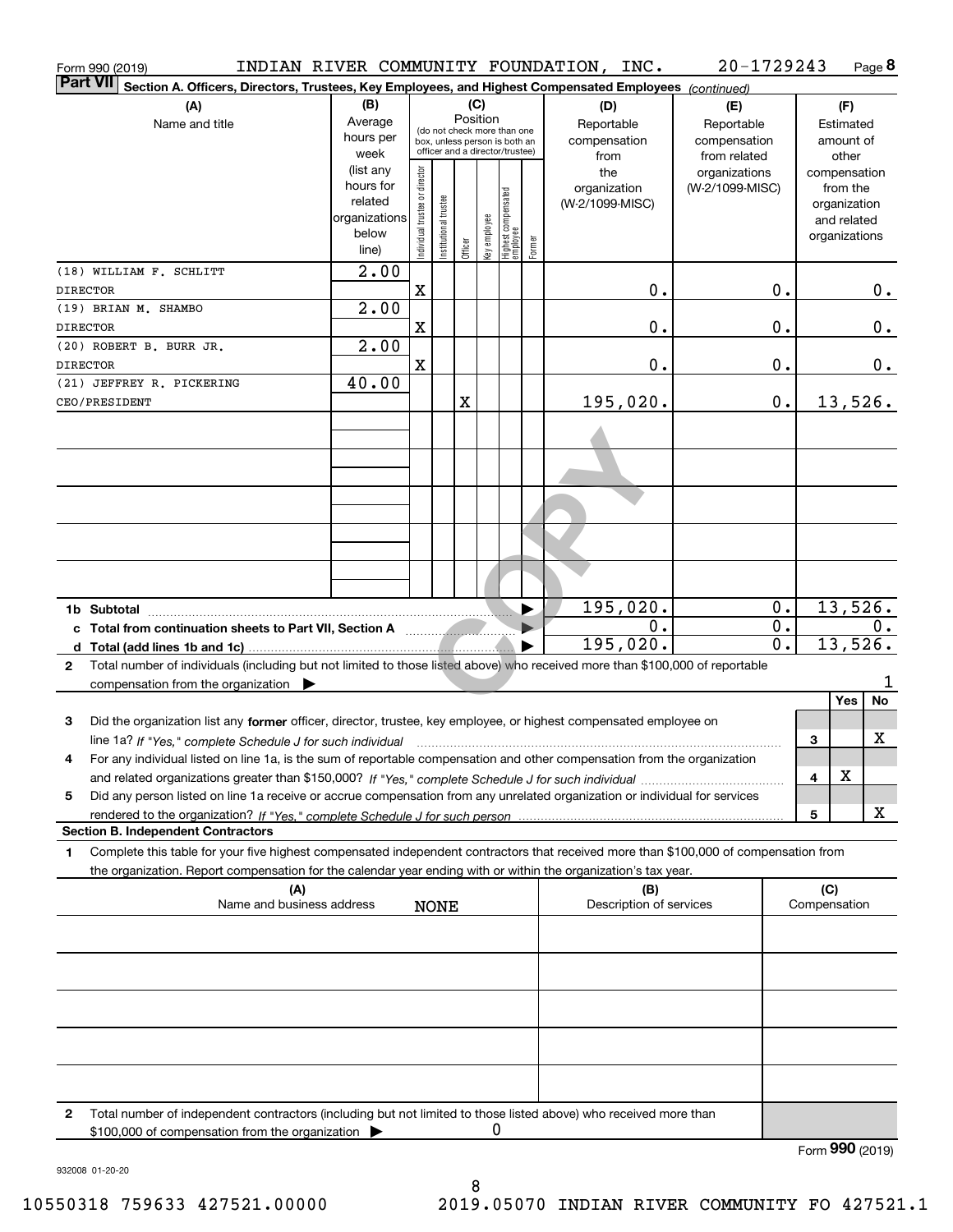| <b>Part VIII</b><br><b>Statement of Revenue</b><br>Check if Schedule O contains a response or note to any line in this Part VIII<br>(B)<br>$\overline{C}$<br>(D)<br>(A)<br>Revenue excluded<br>Related or exempt<br>Unrelated<br>Total revenue<br>from tax under<br>function revenue<br>business revenue<br>1a<br>1 a Federated campaigns<br>Contributions, Gifts, Grants<br><u>land Other Similar Amounts</u><br>1 <sub>b</sub><br><b>b</b> Membership dues<br>$\ldots \ldots \ldots \ldots \ldots$<br>1 <sub>c</sub><br>c Fundraising events<br>1 <sub>d</sub><br>d Related organizations<br>e Government grants (contributions)<br>1e<br>f All other contributions, gifts, grants, and<br>9,571,343.<br>similar amounts not included above<br>1f<br>3,890,758.<br>$1g$ \$<br>g Noncash contributions included in lines 1a-1f<br>9,571,343.<br><b>Business Code</b><br>2 a<br><u> 1989 - Johann Stoff, Amerikaansk politiker (</u><br>Program Service<br>Revenue<br>b<br><u> 1989 - Johann Barbara, martxa alemaniar amerikan basar da a</u><br>с<br><u> 1989 - Johann Barbara, martin amerikan basar dan berasal dalam basa dalam basar dalam basar dalam basa dalam</u><br>d<br><u> 1989 - Johann Barbara, martxa alemaniar a</u><br>е<br>f All other program service revenue<br>Investment income (including dividends, interest, and<br>З<br>1,352,028.<br>▶<br>Income from investment of tax-exempt bond proceeds<br>4<br>5<br>(i) Real<br>(ii) Personal<br><b>6 a</b> Gross rents<br>6a<br>6b<br><b>b</b> Less: rental expenses<br>6c<br>Rental income or (loss)<br>Þ<br>d Net rental income or (loss)<br>(i) Securities<br>(ii) Other<br>7 a Gross amount from sales of<br>$7a$ 17, 025, 826.<br>assets other than inventory<br><b>b</b> Less: cost or other basis<br>$7b$ 16, 716, 039.<br>152.<br>anueve<br>and sales expenses<br> 7c <br>309,787.<br>$-152.$<br>c Gain or (loss)<br>309,635.<br>Other R<br>8 a Gross income from fundraising events (not<br>including \$<br>of<br>contributions reported on line 1c). See<br>  8a<br>8b<br>c Net income or (loss) from fundraising events<br>9 a Gross income from gaming activities. See<br>9a<br>9b<br>c Net income or (loss) from gaming activities<br>10 a Gross sales of inventory, less returns<br> 10a<br>10 <sub>b</sub><br>c Net income or (loss) from sales of inventory<br><b>Business Code</b><br>Miscellaneous<br>Revenue<br>900099<br>453,120.<br>11 a ADMIN FEES BILLED TO FUNDS<br>453,120.<br>72.<br>900099<br>72.<br><b>b</b> OTHER INCOME<br>c<br>453,192.<br>▶<br>1,661,663.<br>11,686,198.<br>453,192.<br>0.<br>12<br>Form 990 (2019)<br>932009 01-20-20 |  | Form 990 (2019) |  | INDIAN RIVER COMMUNITY FOUNDATION, INC. | 20-1729243 | Page 9             |
|-------------------------------------------------------------------------------------------------------------------------------------------------------------------------------------------------------------------------------------------------------------------------------------------------------------------------------------------------------------------------------------------------------------------------------------------------------------------------------------------------------------------------------------------------------------------------------------------------------------------------------------------------------------------------------------------------------------------------------------------------------------------------------------------------------------------------------------------------------------------------------------------------------------------------------------------------------------------------------------------------------------------------------------------------------------------------------------------------------------------------------------------------------------------------------------------------------------------------------------------------------------------------------------------------------------------------------------------------------------------------------------------------------------------------------------------------------------------------------------------------------------------------------------------------------------------------------------------------------------------------------------------------------------------------------------------------------------------------------------------------------------------------------------------------------------------------------------------------------------------------------------------------------------------------------------------------------------------------------------------------------------------------------------------------------------------------------------------------------------------------------------------------------------------------------------------------------------------------------------------------------------------------------------------------------------------------------------------------------------------------------------------------------------------------------------------------------------------------------------------------------------------------------------------------------------------------------------------------------------------------------------------|--|-----------------|--|-----------------------------------------|------------|--------------------|
|                                                                                                                                                                                                                                                                                                                                                                                                                                                                                                                                                                                                                                                                                                                                                                                                                                                                                                                                                                                                                                                                                                                                                                                                                                                                                                                                                                                                                                                                                                                                                                                                                                                                                                                                                                                                                                                                                                                                                                                                                                                                                                                                                                                                                                                                                                                                                                                                                                                                                                                                                                                                                                           |  |                 |  |                                         |            |                    |
|                                                                                                                                                                                                                                                                                                                                                                                                                                                                                                                                                                                                                                                                                                                                                                                                                                                                                                                                                                                                                                                                                                                                                                                                                                                                                                                                                                                                                                                                                                                                                                                                                                                                                                                                                                                                                                                                                                                                                                                                                                                                                                                                                                                                                                                                                                                                                                                                                                                                                                                                                                                                                                           |  |                 |  |                                         |            |                    |
|                                                                                                                                                                                                                                                                                                                                                                                                                                                                                                                                                                                                                                                                                                                                                                                                                                                                                                                                                                                                                                                                                                                                                                                                                                                                                                                                                                                                                                                                                                                                                                                                                                                                                                                                                                                                                                                                                                                                                                                                                                                                                                                                                                                                                                                                                                                                                                                                                                                                                                                                                                                                                                           |  |                 |  |                                         |            | sections 512 - 514 |
|                                                                                                                                                                                                                                                                                                                                                                                                                                                                                                                                                                                                                                                                                                                                                                                                                                                                                                                                                                                                                                                                                                                                                                                                                                                                                                                                                                                                                                                                                                                                                                                                                                                                                                                                                                                                                                                                                                                                                                                                                                                                                                                                                                                                                                                                                                                                                                                                                                                                                                                                                                                                                                           |  |                 |  |                                         |            |                    |
|                                                                                                                                                                                                                                                                                                                                                                                                                                                                                                                                                                                                                                                                                                                                                                                                                                                                                                                                                                                                                                                                                                                                                                                                                                                                                                                                                                                                                                                                                                                                                                                                                                                                                                                                                                                                                                                                                                                                                                                                                                                                                                                                                                                                                                                                                                                                                                                                                                                                                                                                                                                                                                           |  |                 |  |                                         |            |                    |
|                                                                                                                                                                                                                                                                                                                                                                                                                                                                                                                                                                                                                                                                                                                                                                                                                                                                                                                                                                                                                                                                                                                                                                                                                                                                                                                                                                                                                                                                                                                                                                                                                                                                                                                                                                                                                                                                                                                                                                                                                                                                                                                                                                                                                                                                                                                                                                                                                                                                                                                                                                                                                                           |  |                 |  |                                         |            |                    |
|                                                                                                                                                                                                                                                                                                                                                                                                                                                                                                                                                                                                                                                                                                                                                                                                                                                                                                                                                                                                                                                                                                                                                                                                                                                                                                                                                                                                                                                                                                                                                                                                                                                                                                                                                                                                                                                                                                                                                                                                                                                                                                                                                                                                                                                                                                                                                                                                                                                                                                                                                                                                                                           |  |                 |  |                                         |            |                    |
|                                                                                                                                                                                                                                                                                                                                                                                                                                                                                                                                                                                                                                                                                                                                                                                                                                                                                                                                                                                                                                                                                                                                                                                                                                                                                                                                                                                                                                                                                                                                                                                                                                                                                                                                                                                                                                                                                                                                                                                                                                                                                                                                                                                                                                                                                                                                                                                                                                                                                                                                                                                                                                           |  |                 |  |                                         |            |                    |
|                                                                                                                                                                                                                                                                                                                                                                                                                                                                                                                                                                                                                                                                                                                                                                                                                                                                                                                                                                                                                                                                                                                                                                                                                                                                                                                                                                                                                                                                                                                                                                                                                                                                                                                                                                                                                                                                                                                                                                                                                                                                                                                                                                                                                                                                                                                                                                                                                                                                                                                                                                                                                                           |  |                 |  |                                         |            |                    |
|                                                                                                                                                                                                                                                                                                                                                                                                                                                                                                                                                                                                                                                                                                                                                                                                                                                                                                                                                                                                                                                                                                                                                                                                                                                                                                                                                                                                                                                                                                                                                                                                                                                                                                                                                                                                                                                                                                                                                                                                                                                                                                                                                                                                                                                                                                                                                                                                                                                                                                                                                                                                                                           |  |                 |  |                                         |            |                    |
|                                                                                                                                                                                                                                                                                                                                                                                                                                                                                                                                                                                                                                                                                                                                                                                                                                                                                                                                                                                                                                                                                                                                                                                                                                                                                                                                                                                                                                                                                                                                                                                                                                                                                                                                                                                                                                                                                                                                                                                                                                                                                                                                                                                                                                                                                                                                                                                                                                                                                                                                                                                                                                           |  |                 |  |                                         |            |                    |
|                                                                                                                                                                                                                                                                                                                                                                                                                                                                                                                                                                                                                                                                                                                                                                                                                                                                                                                                                                                                                                                                                                                                                                                                                                                                                                                                                                                                                                                                                                                                                                                                                                                                                                                                                                                                                                                                                                                                                                                                                                                                                                                                                                                                                                                                                                                                                                                                                                                                                                                                                                                                                                           |  |                 |  |                                         |            |                    |
|                                                                                                                                                                                                                                                                                                                                                                                                                                                                                                                                                                                                                                                                                                                                                                                                                                                                                                                                                                                                                                                                                                                                                                                                                                                                                                                                                                                                                                                                                                                                                                                                                                                                                                                                                                                                                                                                                                                                                                                                                                                                                                                                                                                                                                                                                                                                                                                                                                                                                                                                                                                                                                           |  |                 |  |                                         |            |                    |
|                                                                                                                                                                                                                                                                                                                                                                                                                                                                                                                                                                                                                                                                                                                                                                                                                                                                                                                                                                                                                                                                                                                                                                                                                                                                                                                                                                                                                                                                                                                                                                                                                                                                                                                                                                                                                                                                                                                                                                                                                                                                                                                                                                                                                                                                                                                                                                                                                                                                                                                                                                                                                                           |  |                 |  |                                         |            |                    |
|                                                                                                                                                                                                                                                                                                                                                                                                                                                                                                                                                                                                                                                                                                                                                                                                                                                                                                                                                                                                                                                                                                                                                                                                                                                                                                                                                                                                                                                                                                                                                                                                                                                                                                                                                                                                                                                                                                                                                                                                                                                                                                                                                                                                                                                                                                                                                                                                                                                                                                                                                                                                                                           |  |                 |  |                                         |            |                    |
|                                                                                                                                                                                                                                                                                                                                                                                                                                                                                                                                                                                                                                                                                                                                                                                                                                                                                                                                                                                                                                                                                                                                                                                                                                                                                                                                                                                                                                                                                                                                                                                                                                                                                                                                                                                                                                                                                                                                                                                                                                                                                                                                                                                                                                                                                                                                                                                                                                                                                                                                                                                                                                           |  |                 |  |                                         |            |                    |
|                                                                                                                                                                                                                                                                                                                                                                                                                                                                                                                                                                                                                                                                                                                                                                                                                                                                                                                                                                                                                                                                                                                                                                                                                                                                                                                                                                                                                                                                                                                                                                                                                                                                                                                                                                                                                                                                                                                                                                                                                                                                                                                                                                                                                                                                                                                                                                                                                                                                                                                                                                                                                                           |  |                 |  |                                         |            |                    |
|                                                                                                                                                                                                                                                                                                                                                                                                                                                                                                                                                                                                                                                                                                                                                                                                                                                                                                                                                                                                                                                                                                                                                                                                                                                                                                                                                                                                                                                                                                                                                                                                                                                                                                                                                                                                                                                                                                                                                                                                                                                                                                                                                                                                                                                                                                                                                                                                                                                                                                                                                                                                                                           |  |                 |  |                                         |            |                    |
|                                                                                                                                                                                                                                                                                                                                                                                                                                                                                                                                                                                                                                                                                                                                                                                                                                                                                                                                                                                                                                                                                                                                                                                                                                                                                                                                                                                                                                                                                                                                                                                                                                                                                                                                                                                                                                                                                                                                                                                                                                                                                                                                                                                                                                                                                                                                                                                                                                                                                                                                                                                                                                           |  |                 |  |                                         |            |                    |
|                                                                                                                                                                                                                                                                                                                                                                                                                                                                                                                                                                                                                                                                                                                                                                                                                                                                                                                                                                                                                                                                                                                                                                                                                                                                                                                                                                                                                                                                                                                                                                                                                                                                                                                                                                                                                                                                                                                                                                                                                                                                                                                                                                                                                                                                                                                                                                                                                                                                                                                                                                                                                                           |  |                 |  |                                         |            |                    |
|                                                                                                                                                                                                                                                                                                                                                                                                                                                                                                                                                                                                                                                                                                                                                                                                                                                                                                                                                                                                                                                                                                                                                                                                                                                                                                                                                                                                                                                                                                                                                                                                                                                                                                                                                                                                                                                                                                                                                                                                                                                                                                                                                                                                                                                                                                                                                                                                                                                                                                                                                                                                                                           |  |                 |  |                                         |            | 1,352,028.         |
|                                                                                                                                                                                                                                                                                                                                                                                                                                                                                                                                                                                                                                                                                                                                                                                                                                                                                                                                                                                                                                                                                                                                                                                                                                                                                                                                                                                                                                                                                                                                                                                                                                                                                                                                                                                                                                                                                                                                                                                                                                                                                                                                                                                                                                                                                                                                                                                                                                                                                                                                                                                                                                           |  |                 |  |                                         |            |                    |
|                                                                                                                                                                                                                                                                                                                                                                                                                                                                                                                                                                                                                                                                                                                                                                                                                                                                                                                                                                                                                                                                                                                                                                                                                                                                                                                                                                                                                                                                                                                                                                                                                                                                                                                                                                                                                                                                                                                                                                                                                                                                                                                                                                                                                                                                                                                                                                                                                                                                                                                                                                                                                                           |  |                 |  |                                         |            |                    |
|                                                                                                                                                                                                                                                                                                                                                                                                                                                                                                                                                                                                                                                                                                                                                                                                                                                                                                                                                                                                                                                                                                                                                                                                                                                                                                                                                                                                                                                                                                                                                                                                                                                                                                                                                                                                                                                                                                                                                                                                                                                                                                                                                                                                                                                                                                                                                                                                                                                                                                                                                                                                                                           |  |                 |  |                                         |            |                    |
|                                                                                                                                                                                                                                                                                                                                                                                                                                                                                                                                                                                                                                                                                                                                                                                                                                                                                                                                                                                                                                                                                                                                                                                                                                                                                                                                                                                                                                                                                                                                                                                                                                                                                                                                                                                                                                                                                                                                                                                                                                                                                                                                                                                                                                                                                                                                                                                                                                                                                                                                                                                                                                           |  |                 |  |                                         |            |                    |
|                                                                                                                                                                                                                                                                                                                                                                                                                                                                                                                                                                                                                                                                                                                                                                                                                                                                                                                                                                                                                                                                                                                                                                                                                                                                                                                                                                                                                                                                                                                                                                                                                                                                                                                                                                                                                                                                                                                                                                                                                                                                                                                                                                                                                                                                                                                                                                                                                                                                                                                                                                                                                                           |  |                 |  |                                         |            |                    |
|                                                                                                                                                                                                                                                                                                                                                                                                                                                                                                                                                                                                                                                                                                                                                                                                                                                                                                                                                                                                                                                                                                                                                                                                                                                                                                                                                                                                                                                                                                                                                                                                                                                                                                                                                                                                                                                                                                                                                                                                                                                                                                                                                                                                                                                                                                                                                                                                                                                                                                                                                                                                                                           |  |                 |  |                                         |            |                    |
|                                                                                                                                                                                                                                                                                                                                                                                                                                                                                                                                                                                                                                                                                                                                                                                                                                                                                                                                                                                                                                                                                                                                                                                                                                                                                                                                                                                                                                                                                                                                                                                                                                                                                                                                                                                                                                                                                                                                                                                                                                                                                                                                                                                                                                                                                                                                                                                                                                                                                                                                                                                                                                           |  |                 |  |                                         |            |                    |
|                                                                                                                                                                                                                                                                                                                                                                                                                                                                                                                                                                                                                                                                                                                                                                                                                                                                                                                                                                                                                                                                                                                                                                                                                                                                                                                                                                                                                                                                                                                                                                                                                                                                                                                                                                                                                                                                                                                                                                                                                                                                                                                                                                                                                                                                                                                                                                                                                                                                                                                                                                                                                                           |  |                 |  |                                         |            |                    |
|                                                                                                                                                                                                                                                                                                                                                                                                                                                                                                                                                                                                                                                                                                                                                                                                                                                                                                                                                                                                                                                                                                                                                                                                                                                                                                                                                                                                                                                                                                                                                                                                                                                                                                                                                                                                                                                                                                                                                                                                                                                                                                                                                                                                                                                                                                                                                                                                                                                                                                                                                                                                                                           |  |                 |  |                                         |            |                    |
|                                                                                                                                                                                                                                                                                                                                                                                                                                                                                                                                                                                                                                                                                                                                                                                                                                                                                                                                                                                                                                                                                                                                                                                                                                                                                                                                                                                                                                                                                                                                                                                                                                                                                                                                                                                                                                                                                                                                                                                                                                                                                                                                                                                                                                                                                                                                                                                                                                                                                                                                                                                                                                           |  |                 |  |                                         |            |                    |
|                                                                                                                                                                                                                                                                                                                                                                                                                                                                                                                                                                                                                                                                                                                                                                                                                                                                                                                                                                                                                                                                                                                                                                                                                                                                                                                                                                                                                                                                                                                                                                                                                                                                                                                                                                                                                                                                                                                                                                                                                                                                                                                                                                                                                                                                                                                                                                                                                                                                                                                                                                                                                                           |  |                 |  |                                         |            |                    |
|                                                                                                                                                                                                                                                                                                                                                                                                                                                                                                                                                                                                                                                                                                                                                                                                                                                                                                                                                                                                                                                                                                                                                                                                                                                                                                                                                                                                                                                                                                                                                                                                                                                                                                                                                                                                                                                                                                                                                                                                                                                                                                                                                                                                                                                                                                                                                                                                                                                                                                                                                                                                                                           |  |                 |  |                                         |            | 309,635.           |
|                                                                                                                                                                                                                                                                                                                                                                                                                                                                                                                                                                                                                                                                                                                                                                                                                                                                                                                                                                                                                                                                                                                                                                                                                                                                                                                                                                                                                                                                                                                                                                                                                                                                                                                                                                                                                                                                                                                                                                                                                                                                                                                                                                                                                                                                                                                                                                                                                                                                                                                                                                                                                                           |  |                 |  |                                         |            |                    |
|                                                                                                                                                                                                                                                                                                                                                                                                                                                                                                                                                                                                                                                                                                                                                                                                                                                                                                                                                                                                                                                                                                                                                                                                                                                                                                                                                                                                                                                                                                                                                                                                                                                                                                                                                                                                                                                                                                                                                                                                                                                                                                                                                                                                                                                                                                                                                                                                                                                                                                                                                                                                                                           |  |                 |  |                                         |            |                    |
|                                                                                                                                                                                                                                                                                                                                                                                                                                                                                                                                                                                                                                                                                                                                                                                                                                                                                                                                                                                                                                                                                                                                                                                                                                                                                                                                                                                                                                                                                                                                                                                                                                                                                                                                                                                                                                                                                                                                                                                                                                                                                                                                                                                                                                                                                                                                                                                                                                                                                                                                                                                                                                           |  |                 |  |                                         |            |                    |
|                                                                                                                                                                                                                                                                                                                                                                                                                                                                                                                                                                                                                                                                                                                                                                                                                                                                                                                                                                                                                                                                                                                                                                                                                                                                                                                                                                                                                                                                                                                                                                                                                                                                                                                                                                                                                                                                                                                                                                                                                                                                                                                                                                                                                                                                                                                                                                                                                                                                                                                                                                                                                                           |  |                 |  |                                         |            |                    |
|                                                                                                                                                                                                                                                                                                                                                                                                                                                                                                                                                                                                                                                                                                                                                                                                                                                                                                                                                                                                                                                                                                                                                                                                                                                                                                                                                                                                                                                                                                                                                                                                                                                                                                                                                                                                                                                                                                                                                                                                                                                                                                                                                                                                                                                                                                                                                                                                                                                                                                                                                                                                                                           |  |                 |  |                                         |            |                    |
|                                                                                                                                                                                                                                                                                                                                                                                                                                                                                                                                                                                                                                                                                                                                                                                                                                                                                                                                                                                                                                                                                                                                                                                                                                                                                                                                                                                                                                                                                                                                                                                                                                                                                                                                                                                                                                                                                                                                                                                                                                                                                                                                                                                                                                                                                                                                                                                                                                                                                                                                                                                                                                           |  |                 |  |                                         |            |                    |
|                                                                                                                                                                                                                                                                                                                                                                                                                                                                                                                                                                                                                                                                                                                                                                                                                                                                                                                                                                                                                                                                                                                                                                                                                                                                                                                                                                                                                                                                                                                                                                                                                                                                                                                                                                                                                                                                                                                                                                                                                                                                                                                                                                                                                                                                                                                                                                                                                                                                                                                                                                                                                                           |  |                 |  |                                         |            |                    |
|                                                                                                                                                                                                                                                                                                                                                                                                                                                                                                                                                                                                                                                                                                                                                                                                                                                                                                                                                                                                                                                                                                                                                                                                                                                                                                                                                                                                                                                                                                                                                                                                                                                                                                                                                                                                                                                                                                                                                                                                                                                                                                                                                                                                                                                                                                                                                                                                                                                                                                                                                                                                                                           |  |                 |  |                                         |            |                    |
|                                                                                                                                                                                                                                                                                                                                                                                                                                                                                                                                                                                                                                                                                                                                                                                                                                                                                                                                                                                                                                                                                                                                                                                                                                                                                                                                                                                                                                                                                                                                                                                                                                                                                                                                                                                                                                                                                                                                                                                                                                                                                                                                                                                                                                                                                                                                                                                                                                                                                                                                                                                                                                           |  |                 |  |                                         |            |                    |
|                                                                                                                                                                                                                                                                                                                                                                                                                                                                                                                                                                                                                                                                                                                                                                                                                                                                                                                                                                                                                                                                                                                                                                                                                                                                                                                                                                                                                                                                                                                                                                                                                                                                                                                                                                                                                                                                                                                                                                                                                                                                                                                                                                                                                                                                                                                                                                                                                                                                                                                                                                                                                                           |  |                 |  |                                         |            |                    |
|                                                                                                                                                                                                                                                                                                                                                                                                                                                                                                                                                                                                                                                                                                                                                                                                                                                                                                                                                                                                                                                                                                                                                                                                                                                                                                                                                                                                                                                                                                                                                                                                                                                                                                                                                                                                                                                                                                                                                                                                                                                                                                                                                                                                                                                                                                                                                                                                                                                                                                                                                                                                                                           |  |                 |  |                                         |            |                    |
|                                                                                                                                                                                                                                                                                                                                                                                                                                                                                                                                                                                                                                                                                                                                                                                                                                                                                                                                                                                                                                                                                                                                                                                                                                                                                                                                                                                                                                                                                                                                                                                                                                                                                                                                                                                                                                                                                                                                                                                                                                                                                                                                                                                                                                                                                                                                                                                                                                                                                                                                                                                                                                           |  |                 |  |                                         |            |                    |
|                                                                                                                                                                                                                                                                                                                                                                                                                                                                                                                                                                                                                                                                                                                                                                                                                                                                                                                                                                                                                                                                                                                                                                                                                                                                                                                                                                                                                                                                                                                                                                                                                                                                                                                                                                                                                                                                                                                                                                                                                                                                                                                                                                                                                                                                                                                                                                                                                                                                                                                                                                                                                                           |  |                 |  |                                         |            |                    |
|                                                                                                                                                                                                                                                                                                                                                                                                                                                                                                                                                                                                                                                                                                                                                                                                                                                                                                                                                                                                                                                                                                                                                                                                                                                                                                                                                                                                                                                                                                                                                                                                                                                                                                                                                                                                                                                                                                                                                                                                                                                                                                                                                                                                                                                                                                                                                                                                                                                                                                                                                                                                                                           |  |                 |  |                                         |            |                    |
|                                                                                                                                                                                                                                                                                                                                                                                                                                                                                                                                                                                                                                                                                                                                                                                                                                                                                                                                                                                                                                                                                                                                                                                                                                                                                                                                                                                                                                                                                                                                                                                                                                                                                                                                                                                                                                                                                                                                                                                                                                                                                                                                                                                                                                                                                                                                                                                                                                                                                                                                                                                                                                           |  |                 |  |                                         |            |                    |
|                                                                                                                                                                                                                                                                                                                                                                                                                                                                                                                                                                                                                                                                                                                                                                                                                                                                                                                                                                                                                                                                                                                                                                                                                                                                                                                                                                                                                                                                                                                                                                                                                                                                                                                                                                                                                                                                                                                                                                                                                                                                                                                                                                                                                                                                                                                                                                                                                                                                                                                                                                                                                                           |  |                 |  |                                         |            |                    |
|                                                                                                                                                                                                                                                                                                                                                                                                                                                                                                                                                                                                                                                                                                                                                                                                                                                                                                                                                                                                                                                                                                                                                                                                                                                                                                                                                                                                                                                                                                                                                                                                                                                                                                                                                                                                                                                                                                                                                                                                                                                                                                                                                                                                                                                                                                                                                                                                                                                                                                                                                                                                                                           |  |                 |  |                                         |            |                    |
|                                                                                                                                                                                                                                                                                                                                                                                                                                                                                                                                                                                                                                                                                                                                                                                                                                                                                                                                                                                                                                                                                                                                                                                                                                                                                                                                                                                                                                                                                                                                                                                                                                                                                                                                                                                                                                                                                                                                                                                                                                                                                                                                                                                                                                                                                                                                                                                                                                                                                                                                                                                                                                           |  |                 |  |                                         |            |                    |
|                                                                                                                                                                                                                                                                                                                                                                                                                                                                                                                                                                                                                                                                                                                                                                                                                                                                                                                                                                                                                                                                                                                                                                                                                                                                                                                                                                                                                                                                                                                                                                                                                                                                                                                                                                                                                                                                                                                                                                                                                                                                                                                                                                                                                                                                                                                                                                                                                                                                                                                                                                                                                                           |  |                 |  |                                         |            |                    |

10550318 759633 427521.00000 2019.05070 INDIAN RIVER COMMUNITY FO 427521.1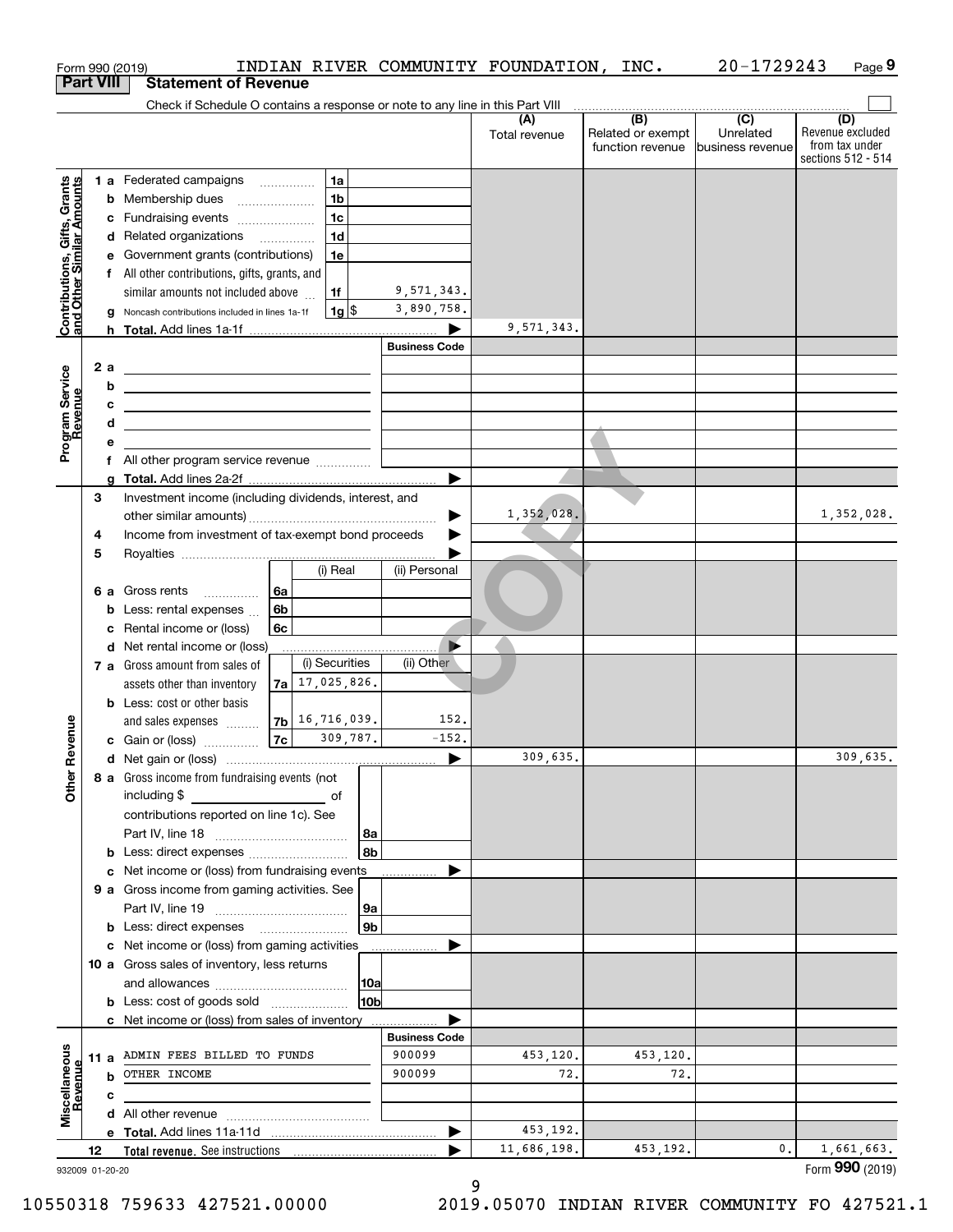#### <code>Form</code> 990 (2019) INDIAN RIVER COMMUNITY <code>FOUNDATION</code> , <code>INC.  $20$ – $1729243$  <code>Page</code></code> **10 Part IX Statement of Functional Expenses**

*Section 501(c)(3) and 501(c)(4) organizations must complete all columns. All other organizations must complete column (A).*

|                | Check if Schedule O contains a response or note to any line in this Part IX                                                                                                                                |                       |                                    |                                                      |                                |  |  |  |  |  |
|----------------|------------------------------------------------------------------------------------------------------------------------------------------------------------------------------------------------------------|-----------------------|------------------------------------|------------------------------------------------------|--------------------------------|--|--|--|--|--|
|                | Do not include amounts reported on lines 6b,<br>7b, 8b, 9b, and 10b of Part VIII.                                                                                                                          | (A)<br>Total expenses | (B)<br>Program service<br>expenses | $\overline{C}$<br>Management and<br>general expenses | (D)<br>Fundraising<br>expenses |  |  |  |  |  |
| 1.             | Grants and other assistance to domestic organizations                                                                                                                                                      |                       |                                    |                                                      |                                |  |  |  |  |  |
|                | and domestic governments. See Part IV, line 21                                                                                                                                                             | 8, 148, 628.          | 8, 148, 628.                       |                                                      |                                |  |  |  |  |  |
| $\mathbf{2}$   | Grants and other assistance to domestic                                                                                                                                                                    |                       |                                    |                                                      |                                |  |  |  |  |  |
|                | individuals. See Part IV, line 22                                                                                                                                                                          |                       |                                    |                                                      |                                |  |  |  |  |  |
| 3              | Grants and other assistance to foreign                                                                                                                                                                     |                       |                                    |                                                      |                                |  |  |  |  |  |
|                | organizations, foreign governments, and foreign                                                                                                                                                            |                       |                                    |                                                      |                                |  |  |  |  |  |
|                | individuals. See Part IV, lines 15 and 16                                                                                                                                                                  |                       |                                    |                                                      |                                |  |  |  |  |  |
| 4              | Benefits paid to or for members                                                                                                                                                                            |                       |                                    |                                                      |                                |  |  |  |  |  |
| 5              | Compensation of current officers, directors,                                                                                                                                                               |                       |                                    |                                                      |                                |  |  |  |  |  |
|                | trustees, and key employees                                                                                                                                                                                | 210,891.              | 63,267.                            | 42,178.                                              | 105,446.                       |  |  |  |  |  |
| 6              | Compensation not included above to disqualified                                                                                                                                                            |                       |                                    |                                                      |                                |  |  |  |  |  |
|                | persons (as defined under section 4958(f)(1)) and                                                                                                                                                          |                       |                                    |                                                      |                                |  |  |  |  |  |
|                | persons described in section $4958(c)(3)(B)$<br>$\sim$                                                                                                                                                     |                       |                                    |                                                      |                                |  |  |  |  |  |
| $\overline{7}$ |                                                                                                                                                                                                            | 140, 342.             | 46,530.                            | 87, 169.                                             | 6,643.                         |  |  |  |  |  |
| 8              | Pension plan accruals and contributions (include                                                                                                                                                           |                       |                                    |                                                      |                                |  |  |  |  |  |
|                | section 401(k) and 403(b) employer contributions)                                                                                                                                                          | 9,665.                | 3,022.                             | 3,559.                                               | $\frac{3,084.}{6,723.}$        |  |  |  |  |  |
| 9              |                                                                                                                                                                                                            | $\overline{21,068}$ . | 6,586.                             | 7,759.                                               |                                |  |  |  |  |  |
| 10             |                                                                                                                                                                                                            | $\overline{21,949}$ . | 6,861.                             | 8,083.                                               | 7,005.                         |  |  |  |  |  |
| 11             | Fees for services (nonemployees):                                                                                                                                                                          |                       |                                    |                                                      |                                |  |  |  |  |  |
| а              |                                                                                                                                                                                                            |                       |                                    |                                                      |                                |  |  |  |  |  |
| b              |                                                                                                                                                                                                            | 337.<br>23,050.       |                                    | 337.<br>23,050.                                      |                                |  |  |  |  |  |
| с              |                                                                                                                                                                                                            |                       |                                    |                                                      |                                |  |  |  |  |  |
| d              |                                                                                                                                                                                                            |                       |                                    |                                                      |                                |  |  |  |  |  |
| е              | Professional fundraising services. See Part IV, line 17                                                                                                                                                    | 329,024.              |                                    | 329,024.                                             |                                |  |  |  |  |  |
| f              | Investment management fees                                                                                                                                                                                 |                       |                                    |                                                      |                                |  |  |  |  |  |
| g              | Other. (If line 11g amount exceeds 10% of line 25,                                                                                                                                                         | 85,554.               | 85,554.                            |                                                      |                                |  |  |  |  |  |
|                | column (A) amount, list line 11g expenses on Sch O.)                                                                                                                                                       | 4,585.                | 3,668.                             |                                                      | 917.                           |  |  |  |  |  |
| 12<br>13       |                                                                                                                                                                                                            | 54,085.               | 20,467.                            | 16,580.                                              | 17,038.                        |  |  |  |  |  |
| 14             |                                                                                                                                                                                                            | 1,080.                | 864.                               |                                                      | 216.                           |  |  |  |  |  |
| 15             |                                                                                                                                                                                                            |                       |                                    |                                                      |                                |  |  |  |  |  |
| 16             |                                                                                                                                                                                                            | 36, 743.              | 3,268.                             | 33,475.                                              |                                |  |  |  |  |  |
| 17             | Travel                                                                                                                                                                                                     | 3,962.                | 1,981.                             | 1,981.                                               |                                |  |  |  |  |  |
| 18             | Payments of travel or entertainment expenses                                                                                                                                                               |                       |                                    |                                                      |                                |  |  |  |  |  |
|                | for any federal, state, or local public officials                                                                                                                                                          |                       |                                    |                                                      |                                |  |  |  |  |  |
| 19             | Conferences, conventions, and meetings                                                                                                                                                                     | 39,141.               | 8,176.                             | 28,882.                                              | 2,083.                         |  |  |  |  |  |
| 20             | Interest                                                                                                                                                                                                   |                       |                                    |                                                      |                                |  |  |  |  |  |
| 21             |                                                                                                                                                                                                            |                       |                                    |                                                      |                                |  |  |  |  |  |
| 22             | Depreciation, depletion, and amortization                                                                                                                                                                  | 11,249.               |                                    | 11,249.                                              |                                |  |  |  |  |  |
| 23             | Insurance                                                                                                                                                                                                  | 3,039.                |                                    | 3,039.                                               |                                |  |  |  |  |  |
| 24             | Other expenses. Itemize expenses not covered<br>above (List miscellaneous expenses on line 24e. If<br>line 24e amount exceeds 10% of line 25, column (A)<br>amount, list line 24e expenses on Schedule O.) |                       |                                    |                                                      |                                |  |  |  |  |  |
| a              | ADMINISTRATIVE FEES                                                                                                                                                                                        | 435,575.              | 435,575.                           |                                                      |                                |  |  |  |  |  |
| b              | CONTRACT SERVICE FEE                                                                                                                                                                                       | 86,900.               | 43,450.                            | 43,450.                                              |                                |  |  |  |  |  |
| C              | PROJECT EXPENSES                                                                                                                                                                                           | 67,583.               | 67,583.                            |                                                      |                                |  |  |  |  |  |
| d              | SUBSCRIPTIONS & MEMBERS                                                                                                                                                                                    | 30,959.               | 18,575.                            | 12,384.                                              |                                |  |  |  |  |  |
| е              | All other expenses                                                                                                                                                                                         | 39,131.               | 11,116.                            | 21,619.                                              | 6,396.                         |  |  |  |  |  |
| 25             | Total functional expenses. Add lines 1 through 24e                                                                                                                                                         | 9,804,540.            | 8,975,171.                         | 673,818.                                             | 155, 551.                      |  |  |  |  |  |
| 26             | Joint costs. Complete this line only if the organization                                                                                                                                                   |                       |                                    |                                                      |                                |  |  |  |  |  |
|                | reported in column (B) joint costs from a combined                                                                                                                                                         |                       |                                    |                                                      |                                |  |  |  |  |  |
|                | educational campaign and fundraising solicitation.                                                                                                                                                         |                       |                                    |                                                      |                                |  |  |  |  |  |
|                | Check here $\blacktriangleright$<br>if following SOP 98-2 (ASC 958-720)                                                                                                                                    |                       |                                    |                                                      |                                |  |  |  |  |  |

932010 01-20-20

Form (2019) **990**

10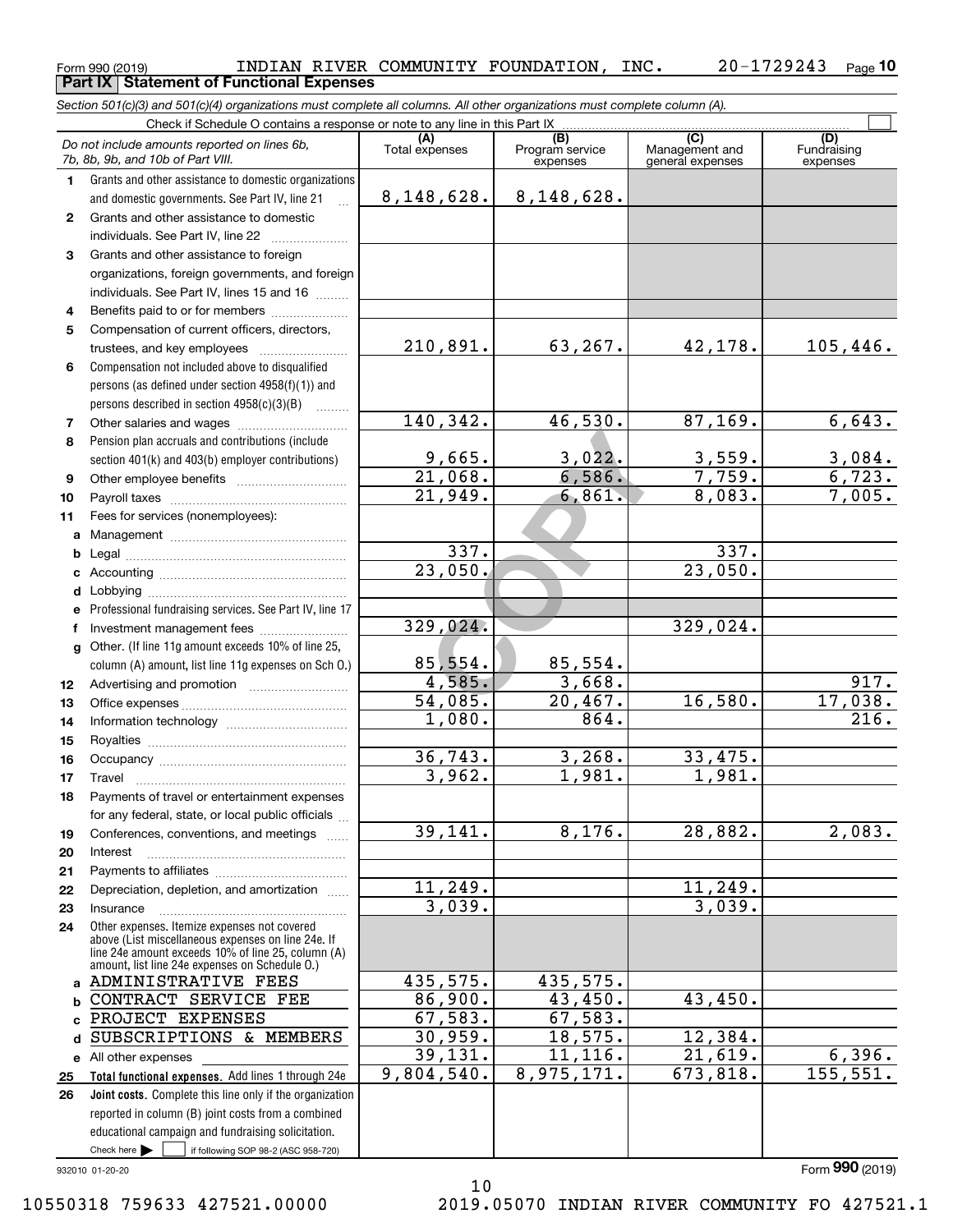**33**

Total liabilities and net assets/fund balances

**33**

68,409,018. 71,889,983.

Form (2019) **990**

**(A) (B) 1**Cash - non-interest-bearing ~~~~~~~~~~~~~~~~~~~~~~~~~ **2** Savings and temporary cash investments **3**131,744. 302,013. Check if Schedule O contains a response or note to any line in this Part X Beginning of year | | End of year Pledges and grants receivable, net Accounts receivable, net ~~~~~~~~~~~~~~~~~~~~~~~~~~ Loans and other receivables from any current or former officer, director, trustee, key employee, creator or founder, substantial contributor, or 35% controlled entity or family member of any of these persons ~~~~~~~~~  $\overline{409,193.}$  1 647,001.  $6,504,407. | 2 | 7,702,124.$ 

|                   | 4  |                                                                                      |             |          |                                    | 4               |                    |
|-------------------|----|--------------------------------------------------------------------------------------|-------------|----------|------------------------------------|-----------------|--------------------|
|                   | 5  | Loans and other receivables from any current or former officer, director,            |             |          |                                    |                 |                    |
|                   |    | trustee, key employee, creator or founder, substantial contributor, or 35%           |             |          |                                    |                 |                    |
|                   |    | controlled entity or family member of any of these persons                           |             |          |                                    | 5               |                    |
|                   | 6  | Loans and other receivables from other disqualified persons (as defined              |             |          |                                    |                 |                    |
|                   |    | under section $4958(f)(1)$ , and persons described in section $4958(c)(3)(B)$        |             | $\ldots$ |                                    | 6               |                    |
|                   | 7  |                                                                                      |             |          |                                    | $\overline{7}$  |                    |
| Assets            | 8  |                                                                                      |             |          |                                    | 8               |                    |
|                   | 9  | Prepaid expenses and deferred charges                                                |             |          | 9,383.                             | 9               | 11,397.            |
|                   |    | <b>10a</b> Land, buildings, and equipment: cost or other                             |             |          |                                    |                 |                    |
|                   |    | basis. Complete Part VI of Schedule D  10a                                           |             | 93,690.  |                                    |                 |                    |
|                   | b  | <u>  10b</u><br>Less: accumulated depreciation                                       |             | 80,648.  | 23,812.                            | 10 <sub>c</sub> | 13,042.            |
|                   | 11 |                                                                                      |             |          | 61, 304, 948.                      | 11              | 63, 203, 114.      |
|                   | 12 |                                                                                      |             |          |                                    | 12              |                    |
|                   | 13 | Investments - program-related. See Part IV, line 11                                  |             |          |                                    | 13              |                    |
|                   | 14 |                                                                                      |             |          |                                    | 14              |                    |
|                   | 15 |                                                                                      | 25,531.     | 15       | 11,292.                            |                 |                    |
|                   | 16 |                                                                                      |             |          | 68,409,018.                        | 16              | 71,889,983.        |
|                   | 17 |                                                                                      |             |          | 16,855.                            | 17              | 18,458.            |
|                   | 18 |                                                                                      |             |          | 989,500.                           | 18              | 212,500.           |
|                   | 19 |                                                                                      |             |          |                                    | 19              |                    |
|                   | 20 |                                                                                      |             |          |                                    | 20              |                    |
|                   | 21 | Escrow or custodial account liability. Complete Part IV of Schedule D                |             | 21       |                                    |                 |                    |
|                   | 22 | Loans and other payables to any current or former officer, director,                 |             |          |                                    |                 |                    |
|                   |    | trustee, key employee, creator or founder, substantial contributor, or 35%           |             |          |                                    |                 |                    |
| Liabilities       |    | controlled entity or family member of any of these persons                           |             |          |                                    | 22              |                    |
|                   | 23 | Secured mortgages and notes payable to unrelated third parties                       |             | $\cdots$ |                                    | 23              |                    |
|                   | 24 | Unsecured notes and loans payable to unrelated third parties                         |             |          |                                    | 24              |                    |
|                   | 25 | Other liabilities (including federal income tax, payables to related third           |             |          |                                    |                 |                    |
|                   |    | parties, and other liabilities not included on lines 17-24). Complete Part X         |             |          |                                    |                 |                    |
|                   |    | of Schedule D                                                                        |             |          | 1, 213, 582. 25<br>2, 219, 937. 26 |                 | 2,388,279.         |
|                   | 26 | <b>Total liabilities.</b> Add lines 17 through 25                                    |             |          |                                    |                 | 2,619,237.         |
|                   |    | Organizations that follow FASB ASC 958, check here $\blacktriangleright \boxed{X}$   |             |          |                                    |                 |                    |
|                   |    | and complete lines 27, 28, 32, and 33.                                               |             |          |                                    |                 |                    |
|                   | 27 | Net assets without donor restrictions                                                |             |          | <u>65,594,121.</u>                 | 27              | <u>68,270,800.</u> |
|                   | 28 |                                                                                      |             |          | 594,960.                           | 28              | 999,946.           |
|                   |    | Organizations that do not follow FASB ASC 958, check here $\blacktriangleright \Box$ |             |          |                                    |                 |                    |
| or Fund Balances  |    | and complete lines 29 through 33.                                                    |             |          |                                    |                 |                    |
|                   | 29 |                                                                                      |             | 29       |                                    |                 |                    |
| <b>Net Assets</b> | 30 | Paid-in or capital surplus, or land, building, or equipment fund                     |             |          | 30                                 |                 |                    |
|                   | 31 | Retained earnings, endowment, accumulated income, or other funds                     |             | 31       |                                    |                 |                    |
|                   | 32 |                                                                                      | 66,189,081. | 32       | 69,270,746.                        |                 |                    |

<code>Form</code> 990 (2019) INDIAN RIVER COMMUNITY <code>FOUNDATION</code> , <code>INC.  $20$ – $1729243$  <code>Page</code></code>

**11**

 $\mathcal{L}^{\text{max}}$ 

**12**

**Part X** | Balance Sheet

**3**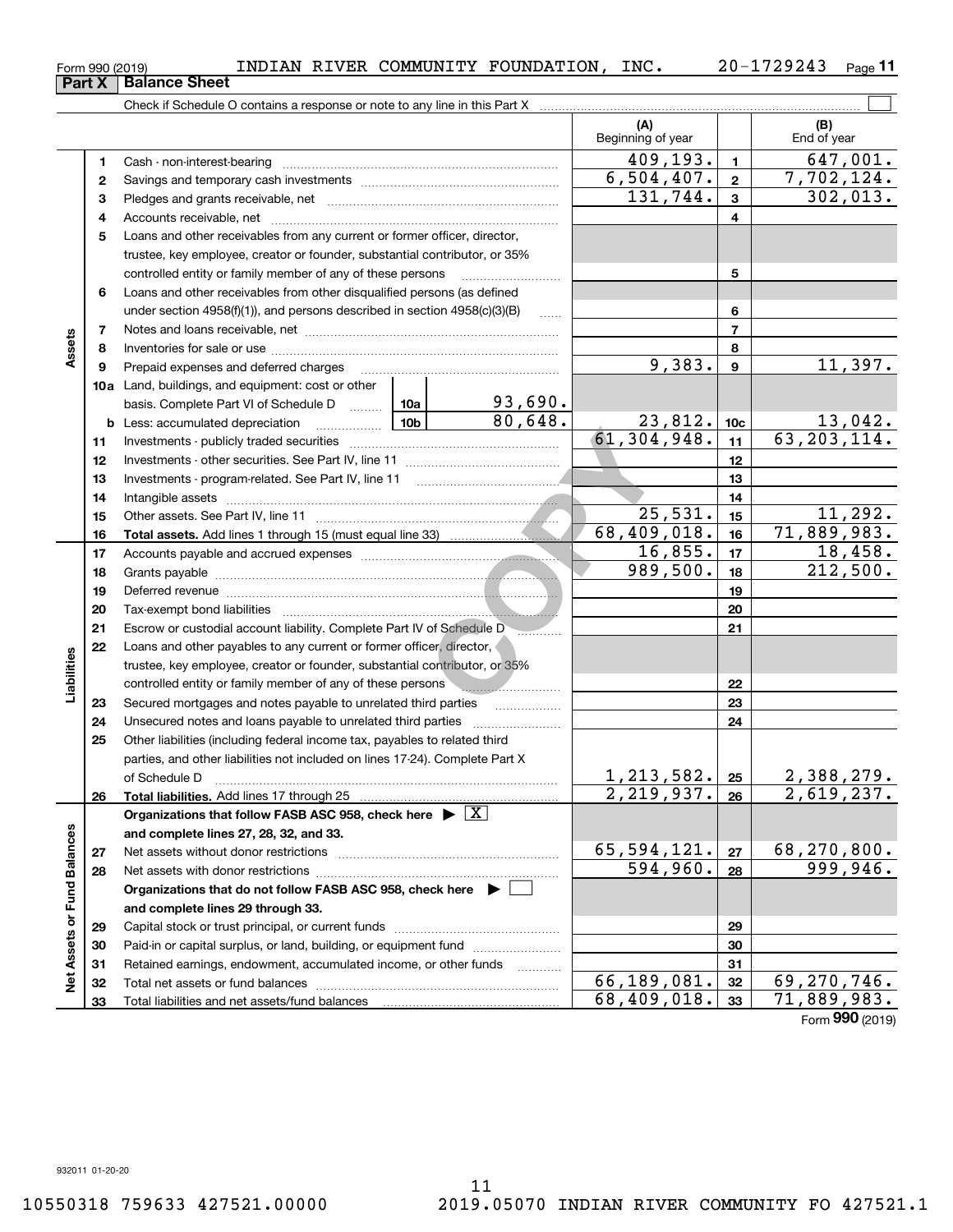|    | INDIAN RIVER COMMUNITY FOUNDATION, INC.<br>Form 990 (2019)                                                                                                                                                                     |                         | 20-1729243     |            | Page 12   |
|----|--------------------------------------------------------------------------------------------------------------------------------------------------------------------------------------------------------------------------------|-------------------------|----------------|------------|-----------|
|    | <b>Reconciliation of Net Assets</b><br>Part XI                                                                                                                                                                                 |                         |                |            |           |
|    |                                                                                                                                                                                                                                |                         |                |            |           |
|    |                                                                                                                                                                                                                                |                         |                |            |           |
| 1  | Total revenue (must equal Part VIII, column (A), line 12)                                                                                                                                                                      | $\blacksquare$          | 11,686,198.    |            |           |
| 2  | Total expenses (must equal Part IX, column (A), line 25)                                                                                                                                                                       | $\overline{2}$          | 9,804,540.     |            |           |
| 3  | Revenue less expenses. Subtract line 2 from line 1                                                                                                                                                                             | $\overline{\mathbf{3}}$ | 1,881,658.     |            |           |
| 4  |                                                                                                                                                                                                                                | 4                       | 66, 189, 081.  |            |           |
| 5  |                                                                                                                                                                                                                                |                         | 1,200,007.     |            |           |
| 6  | Donated services and use of facilities [111] Donated and the service of facilities [11] Donated services and use of facilities [11] Donated and the service of the service of the service of the service of the service of the | 6                       |                |            |           |
| 7  | Investment expenses www.communication.com/www.communication.com/www.communication.com/www.communication.com/ww                                                                                                                 | $\overline{7}$          |                |            |           |
| 8  | Prior period adjustments                                                                                                                                                                                                       | 8                       |                |            |           |
| 9  | Other changes in net assets or fund balances (explain on Schedule O)                                                                                                                                                           | 9                       |                |            | 0.        |
| 10 | Net assets or fund balances at end of year. Combine lines 3 through 9 (must equal Part X, line 32,                                                                                                                             |                         |                |            |           |
|    |                                                                                                                                                                                                                                | 10                      | 69,270,746.    |            |           |
|    | Part XII Financial Statements and Reporting                                                                                                                                                                                    |                         |                |            |           |
|    | Check if Schedule O contains a response or note to any line in this Part XII [11] [12] [12] [13] [13] [13] Check if Schedule O contains a response or note to any line in this Part XII                                        |                         |                |            |           |
|    |                                                                                                                                                                                                                                |                         |                | <b>Yes</b> | <b>No</b> |
| 1  | $\boxed{\mathbf{X}}$ Accrual<br>Accounting method used to prepare the Form 990: <u>June</u> Cash<br>Other                                                                                                                      |                         |                |            |           |
|    | If the organization changed its method of accounting from a prior year or checked "Other," explain in Schedule O.                                                                                                              |                         |                |            |           |
|    | 2a Were the organization's financial statements compiled or reviewed by an independent accountant?                                                                                                                             |                         | 2a             |            | х         |
|    | If "Yes," check a box below to indicate whether the financial statements for the year were compiled or reviewed on a                                                                                                           |                         |                |            |           |
|    | separate basis, consolidated basis, or both:                                                                                                                                                                                   |                         |                |            |           |
|    | Consolidated basis<br>Both consolidated and separate basis<br>Separate basis                                                                                                                                                   |                         |                |            |           |
|    | <b>b</b> Were the organization's financial statements audited by an independent accountant?                                                                                                                                    |                         | 2 <sub>b</sub> | X          |           |
|    | If "Yes," check a box below to indicate whether the financial statements for the year were audited on a separate basis,                                                                                                        |                         |                |            |           |
|    | consolidated basis, or both:                                                                                                                                                                                                   |                         |                |            |           |
|    | $ \mathbf{X} $ Separate basis<br><b>Consolidated basis</b><br>Both consolidated and separate basis                                                                                                                             |                         |                |            |           |
|    | c If "Yes" to line 2a or 2b, does the organization have a committee that assumes responsibility for oversight of the audit,                                                                                                    |                         |                |            |           |
|    | review, or compilation of its financial statements and selection of an independent accountant?                                                                                                                                 |                         | 2c             | x          |           |
|    | If the organization changed either its oversight process or selection process during the tax year, explain on Schedule O.                                                                                                      |                         |                |            |           |
|    | 3a As a result of a federal award, was the organization required to undergo an audit or audits as set forth in the Single Audit                                                                                                |                         |                |            |           |
|    |                                                                                                                                                                                                                                |                         | За             |            | х         |
|    | b If "Yes," did the organization undergo the required audit or audits? If the organization did not undergo the required audit                                                                                                  |                         |                |            |           |
|    |                                                                                                                                                                                                                                |                         | 3 <sub>b</sub> | nnn        |           |

Form (2019) **990**

932012 01-20-20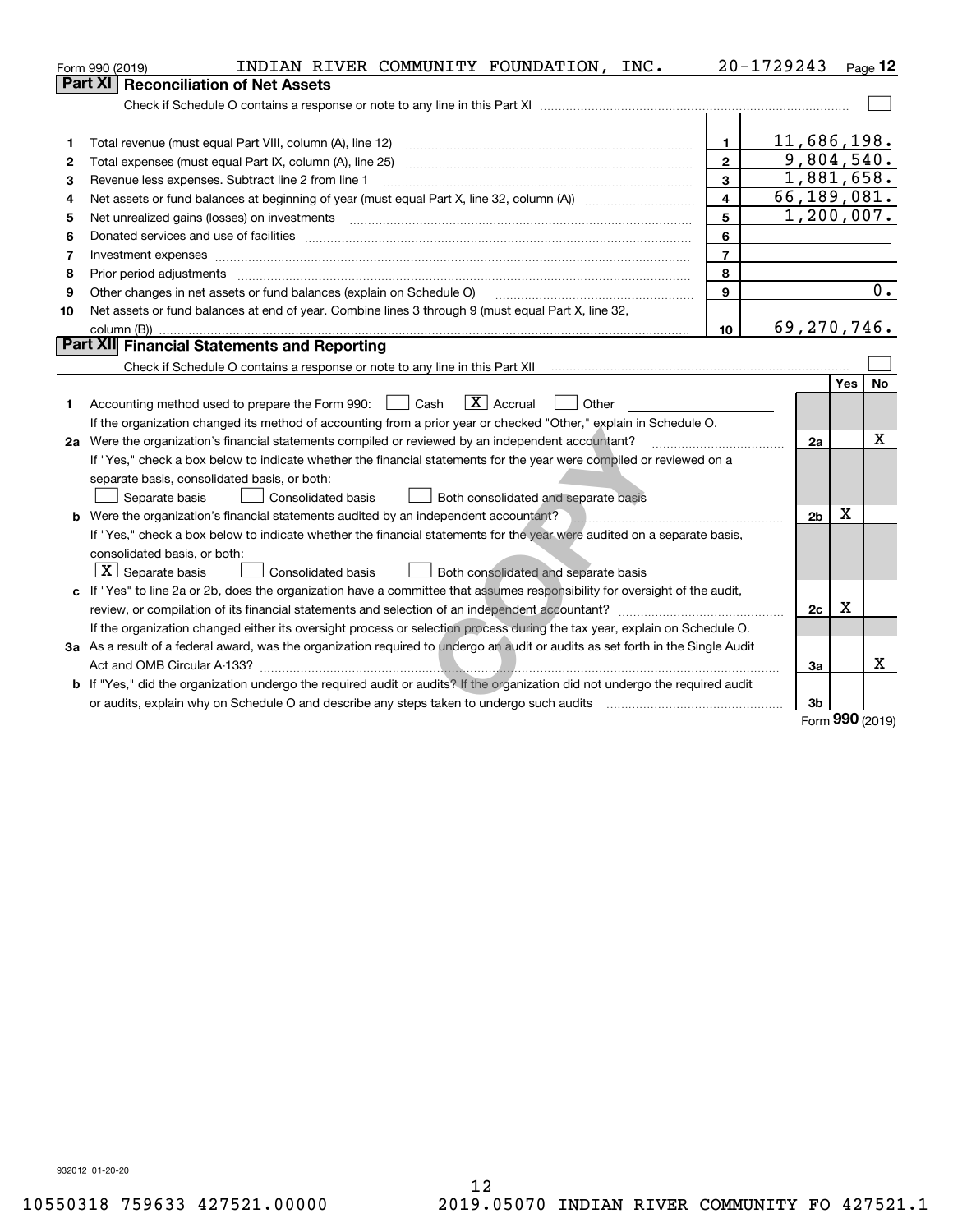| <b>SCHEDULE A</b> |
|-------------------|
|-------------------|

**(Form 990 or 990-EZ)**

## **Public Charity Status and Public Support**

OMB No. 1545-0047

**Open to Public**

**2019**

**Complete if the organization is a section 501(c)(3) organization or a section 4947(a)(1) nonexempt charitable trust. | Attach to Form 990 or Form 990-EZ.** 

|       |              | Department of the Treasury<br>Internal Revenue Service |                                               |                                                                                    | Attach to Form 990 or Form 990-EZ.                                                                                                                                                              |                             |                                 |                            | <b>Open to Public</b>                 |
|-------|--------------|--------------------------------------------------------|-----------------------------------------------|------------------------------------------------------------------------------------|-------------------------------------------------------------------------------------------------------------------------------------------------------------------------------------------------|-----------------------------|---------------------------------|----------------------------|---------------------------------------|
|       |              |                                                        |                                               |                                                                                    | Go to www.irs.gov/Form990 for instructions and the latest information.                                                                                                                          |                             |                                 |                            | <b>Inspection</b>                     |
|       |              | Name of the organization                               |                                               |                                                                                    |                                                                                                                                                                                                 |                             |                                 |                            | <b>Employer identification number</b> |
|       | Part I       |                                                        |                                               |                                                                                    | INDIAN RIVER COMMUNITY FOUNDATION, INC.<br>Reason for Public Charity Status (All organizations must complete this part.) See instructions.                                                      |                             |                                 |                            | 20-1729243                            |
|       |              |                                                        |                                               |                                                                                    |                                                                                                                                                                                                 |                             |                                 |                            |                                       |
| 1     |              |                                                        |                                               |                                                                                    | The organization is not a private foundation because it is: (For lines 1 through 12, check only one box.)                                                                                       |                             |                                 |                            |                                       |
| 2     |              |                                                        |                                               |                                                                                    | A church, convention of churches, or association of churches described in section 170(b)(1)(A)(i).<br>A school described in section 170(b)(1)(A)(ii). (Attach Schedule E (Form 990 or 990-EZ).) |                             |                                 |                            |                                       |
| 3     |              |                                                        |                                               |                                                                                    | A hospital or a cooperative hospital service organization described in section 170(b)(1)(A)(iii).                                                                                               |                             |                                 |                            |                                       |
| 4     |              |                                                        |                                               |                                                                                    | A medical research organization operated in conjunction with a hospital described in section 170(b)(1)(A)(iii). Enter the hospital's name,                                                      |                             |                                 |                            |                                       |
|       |              | city, and state:                                       |                                               |                                                                                    |                                                                                                                                                                                                 |                             |                                 |                            |                                       |
| 5     |              |                                                        |                                               |                                                                                    | An organization operated for the benefit of a college or university owned or operated by a governmental unit described in                                                                       |                             |                                 |                            |                                       |
|       |              |                                                        |                                               | section 170(b)(1)(A)(iv). (Complete Part II.)                                      |                                                                                                                                                                                                 |                             |                                 |                            |                                       |
| 6     |              |                                                        |                                               |                                                                                    | A federal, state, or local government or governmental unit described in section 170(b)(1)(A)(v).                                                                                                |                             |                                 |                            |                                       |
| 7     |              |                                                        |                                               |                                                                                    | An organization that normally receives a substantial part of its support from a governmental unit or from the general public described in                                                       |                             |                                 |                            |                                       |
|       |              |                                                        |                                               | section 170(b)(1)(A)(vi). (Complete Part II.)                                      |                                                                                                                                                                                                 |                             |                                 |                            |                                       |
| 8     | $\mathbf{X}$ |                                                        |                                               |                                                                                    | A community trust described in section 170(b)(1)(A)(vi). (Complete Part II.)                                                                                                                    |                             |                                 |                            |                                       |
| 9     |              |                                                        |                                               |                                                                                    | An agricultural research organization described in section 170(b)(1)(A)(ix) operated in conjunction with a land-grant college                                                                   |                             |                                 |                            |                                       |
|       |              |                                                        |                                               |                                                                                    | or university or a non-land-grant college of agriculture (see instructions). Enter the name, city, and state of the college or                                                                  |                             |                                 |                            |                                       |
|       |              | university:                                            |                                               |                                                                                    |                                                                                                                                                                                                 |                             |                                 |                            |                                       |
| 10    |              |                                                        |                                               |                                                                                    | An organization that normally receives: (1) more than 33 1/3% of its support from contributions, membership fees, and gross receipts from                                                       |                             |                                 |                            |                                       |
|       |              |                                                        |                                               |                                                                                    | activities related to its exempt functions - subject to certain exceptions, and (2) no more than 33 1/3% of its support from gross investment                                                   |                             |                                 |                            |                                       |
|       |              |                                                        |                                               |                                                                                    | income and unrelated business taxable income (less section 511 tax) from businesses acquired by the organization after June 30, 1975.                                                           |                             |                                 |                            |                                       |
|       |              |                                                        |                                               | See section 509(a)(2). (Complete Part III.)                                        |                                                                                                                                                                                                 |                             |                                 |                            |                                       |
| 11    |              |                                                        |                                               |                                                                                    | An organization organized and operated exclusively to test for public safety. See section 509(a)(4).                                                                                            |                             |                                 |                            |                                       |
| 12    |              |                                                        |                                               |                                                                                    | An organization organized and operated exclusively for the benefit of, to perform the functions of, or to carry out the purposes of one or                                                      |                             |                                 |                            |                                       |
|       |              |                                                        |                                               |                                                                                    | more publicly supported organizations described in section 509(a)(1) or section 509(a)(2). See section 509(a)(3). Check the box in                                                              |                             |                                 |                            |                                       |
|       |              |                                                        |                                               |                                                                                    | lines 12a through 12d that describes the type of supporting organization and complete lines 12e, 12f, and 12g.                                                                                  |                             |                                 |                            |                                       |
| а     |              |                                                        |                                               |                                                                                    | Type I. A supporting organization operated, supervised, or controlled by its supported organization(s), typically by giving                                                                     |                             |                                 |                            |                                       |
|       |              |                                                        |                                               | organization. You must complete Part IV, Sections A and B.                         | the supported organization(s) the power to regularly appoint or elect a majority of the directors or trustees of the supporting                                                                 |                             |                                 |                            |                                       |
| b     |              |                                                        |                                               |                                                                                    | Type II. A supporting organization supervised or controlled in connection with its supported organization(s), by having                                                                         |                             |                                 |                            |                                       |
|       |              |                                                        |                                               |                                                                                    | control or management of the supporting organization vested in the same persons that control or manage the supported                                                                            |                             |                                 |                            |                                       |
|       |              |                                                        |                                               | organization(s). You must complete Part IV, Sections A and C.                      |                                                                                                                                                                                                 |                             |                                 |                            |                                       |
| с     |              |                                                        |                                               |                                                                                    | Type III functionally integrated. A supporting organization operated in connection with, and functionally integrated with,                                                                      |                             |                                 |                            |                                       |
|       |              |                                                        |                                               |                                                                                    | its supported organization(s) (see instructions). You must complete Part IV, Sections A, D, and E.                                                                                              |                             |                                 |                            |                                       |
| d     |              |                                                        |                                               |                                                                                    | Type III non-functionally integrated. A supporting organization operated in connection with its supported organization(s)                                                                       |                             |                                 |                            |                                       |
|       |              |                                                        |                                               |                                                                                    | that is not functionally integrated. The organization generally must satisfy a distribution requirement and an attentiveness                                                                    |                             |                                 |                            |                                       |
|       |              |                                                        |                                               |                                                                                    | requirement (see instructions). You must complete Part IV, Sections A and D, and Part V.                                                                                                        |                             |                                 |                            |                                       |
| е     |              |                                                        |                                               |                                                                                    | Check this box if the organization received a written determination from the IRS that it is a Type I, Type II, Type III                                                                         |                             |                                 |                            |                                       |
|       |              |                                                        |                                               |                                                                                    | functionally integrated, or Type III non-functionally integrated supporting organization.                                                                                                       |                             |                                 |                            |                                       |
|       |              |                                                        | f Enter the number of supported organizations |                                                                                    |                                                                                                                                                                                                 |                             |                                 |                            |                                       |
|       |              | (i) Name of supported                                  |                                               | Provide the following information about the supported organization(s).<br>(ii) EIN | (iii) Type of organization                                                                                                                                                                      |                             | (iv) Is the organization listed | (v) Amount of monetary     | (vi) Amount of other                  |
|       |              | organization                                           |                                               |                                                                                    | (described on lines 1-10                                                                                                                                                                        | in your governing document? |                                 | support (see instructions) | support (see instructions)            |
|       |              |                                                        |                                               |                                                                                    | above (see instructions))                                                                                                                                                                       | Yes                         | No                              |                            |                                       |
|       |              |                                                        |                                               |                                                                                    |                                                                                                                                                                                                 |                             |                                 |                            |                                       |
|       |              |                                                        |                                               |                                                                                    |                                                                                                                                                                                                 |                             |                                 |                            |                                       |
|       |              |                                                        |                                               |                                                                                    |                                                                                                                                                                                                 |                             |                                 |                            |                                       |
|       |              |                                                        |                                               |                                                                                    |                                                                                                                                                                                                 |                             |                                 |                            |                                       |
|       |              |                                                        |                                               |                                                                                    |                                                                                                                                                                                                 |                             |                                 |                            |                                       |
|       |              |                                                        |                                               |                                                                                    |                                                                                                                                                                                                 |                             |                                 |                            |                                       |
|       |              |                                                        |                                               |                                                                                    |                                                                                                                                                                                                 |                             |                                 |                            |                                       |
|       |              |                                                        |                                               |                                                                                    |                                                                                                                                                                                                 |                             |                                 |                            |                                       |
|       |              |                                                        |                                               |                                                                                    |                                                                                                                                                                                                 |                             |                                 |                            |                                       |
| Total |              |                                                        |                                               |                                                                                    |                                                                                                                                                                                                 |                             |                                 |                            |                                       |

LHA For Paperwork Reduction Act Notice, see the Instructions for Form 990 or 990-EZ. 932021 09-25-19 Schedule A (Form 990 or 990-EZ) 2019 13

10550318 759633 427521.00000 2019.05070 INDIAN RIVER COMMUNITY FO 427521.1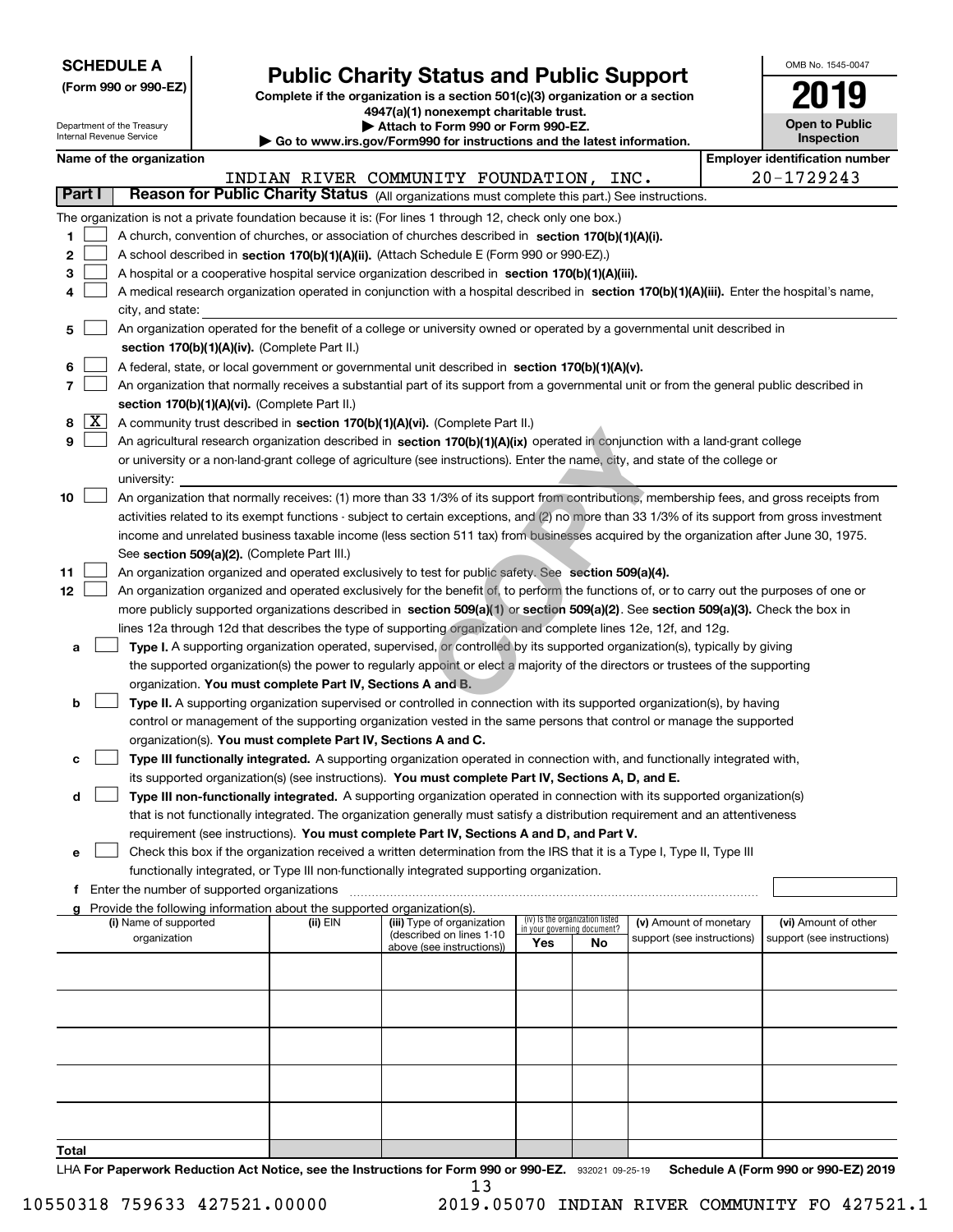#### **2** Schedule A (Form 990 or 990-EZ) 2019 <code>INDIAN RIVER COMMUNITY FOUNDATION</code> , <code>INC. 20–1729243</code> <code>Page</code> **Part II Support Schedule for Organizations Described in Sections 170(b)(1)(A)(iv) and 170(b)(1)(A)(vi)**

(Complete only if you checked the box on line 5, 7, or 8 of Part I or if the organization failed to qualify under Part III. If the organization fails to qualify under the tests listed below, please complete Part III.)

|   | <b>Section A. Public Support</b>                                                                                                                                                                            |           |            |                                     |                                     |          |                                          |
|---|-------------------------------------------------------------------------------------------------------------------------------------------------------------------------------------------------------------|-----------|------------|-------------------------------------|-------------------------------------|----------|------------------------------------------|
|   | Calendar year (or fiscal year beginning in)                                                                                                                                                                 | (a) 2015  | $(b)$ 2016 | $(c)$ 2017                          | $(d)$ 2018                          | (e) 2019 | (f) Total                                |
|   | 1 Gifts, grants, contributions, and<br>membership fees received. (Do not                                                                                                                                    |           |            |                                     |                                     |          |                                          |
|   | include any "unusual grants.")                                                                                                                                                                              |           |            |                                     | 8203113.10305356.16484425.30909274. |          | 9571343.75473511.                        |
|   | 2 Tax revenues levied for the organ-                                                                                                                                                                        |           |            |                                     |                                     |          |                                          |
|   | ization's benefit and either paid to                                                                                                                                                                        |           |            |                                     |                                     |          |                                          |
|   | or expended on its behalf                                                                                                                                                                                   |           |            |                                     |                                     |          |                                          |
|   | 3 The value of services or facilities                                                                                                                                                                       |           |            |                                     |                                     |          |                                          |
|   | furnished by a governmental unit to                                                                                                                                                                         |           |            |                                     |                                     |          |                                          |
|   | the organization without charge                                                                                                                                                                             |           |            |                                     |                                     |          |                                          |
|   | 4 Total. Add lines 1 through 3                                                                                                                                                                              |           |            |                                     | 8203113.10305356.16484425.30909274. |          | 9571343.75473511.                        |
| 5 | The portion of total contributions                                                                                                                                                                          |           |            |                                     |                                     |          |                                          |
|   | by each person (other than a                                                                                                                                                                                |           |            |                                     |                                     |          |                                          |
|   | governmental unit or publicly                                                                                                                                                                               |           |            |                                     |                                     |          |                                          |
|   | supported organization) included                                                                                                                                                                            |           |            |                                     |                                     |          |                                          |
|   | on line 1 that exceeds 2% of the                                                                                                                                                                            |           |            |                                     |                                     |          |                                          |
|   | amount shown on line 11,                                                                                                                                                                                    |           |            |                                     |                                     |          |                                          |
|   | column (f)                                                                                                                                                                                                  |           |            |                                     |                                     |          | 25872059.                                |
|   | 6 Public support. Subtract line 5 from line 4.                                                                                                                                                              |           |            |                                     |                                     |          | 49601452.                                |
|   | <b>Section B. Total Support</b>                                                                                                                                                                             |           |            |                                     |                                     |          |                                          |
|   | Calendar year (or fiscal year beginning in)                                                                                                                                                                 | (a) 2015  | $(b)$ 2016 | (c) 2017                            | $(d)$ 2018                          | (e) 2019 | (f) Total                                |
|   | <b>7</b> Amounts from line 4                                                                                                                                                                                |           |            | 8203113.10305356.16484425.30909274. |                                     |          | 9571343.75473511.                        |
|   | Gross income from interest,                                                                                                                                                                                 |           |            |                                     |                                     |          |                                          |
|   | dividends, payments received on                                                                                                                                                                             |           |            |                                     |                                     |          |                                          |
|   | securities loans, rents, royalties,                                                                                                                                                                         |           |            |                                     |                                     |          |                                          |
|   | and income from similar sources                                                                                                                                                                             | 426, 304. | 513,681.   | 776, 295.                           | 1103717.                            | 1352028. | 4172025.                                 |
|   | <b>9</b> Net income from unrelated business                                                                                                                                                                 |           |            |                                     |                                     |          |                                          |
|   | activities, whether or not the                                                                                                                                                                              |           |            |                                     |                                     |          |                                          |
|   | business is regularly carried on                                                                                                                                                                            |           |            |                                     |                                     |          |                                          |
|   | 10 Other income. Do not include gain                                                                                                                                                                        |           |            |                                     |                                     |          |                                          |
|   | or loss from the sale of capital                                                                                                                                                                            |           |            |                                     |                                     |          |                                          |
|   | assets (Explain in Part VI.)                                                                                                                                                                                |           |            |                                     |                                     |          | 79645536.                                |
|   | <b>11 Total support.</b> Add lines 7 through 10                                                                                                                                                             |           |            |                                     |                                     |          |                                          |
|   | 12 Gross receipts from related activities, etc. (see instructions)<br>13 First five years. If the Form 990 is for the organization's first, second, third, fourth, or fifth tax year as a section 501(c)(3) |           |            |                                     |                                     | 12       |                                          |
|   |                                                                                                                                                                                                             |           |            |                                     |                                     |          |                                          |
|   | organization, check this box and stop here<br>Section C. Computation of Public Support Percentage                                                                                                           |           |            |                                     |                                     |          |                                          |
|   |                                                                                                                                                                                                             |           |            |                                     |                                     | 14       | 62.28<br>%                               |
|   |                                                                                                                                                                                                             |           |            |                                     |                                     | 15       | 62.07<br>%                               |
|   | 16a 33 1/3% support test - 2019. If the organization did not check the box on line 13, and line 14 is 33 1/3% or more, check this box and                                                                   |           |            |                                     |                                     |          |                                          |
|   | stop here. The organization qualifies as a publicly supported organization                                                                                                                                  |           |            |                                     |                                     |          | $\blacktriangleright$ $\boxed{\text{X}}$ |
|   | b 33 1/3% support test - 2018. If the organization did not check a box on line 13 or 16a, and line 15 is 33 1/3% or more, check this box                                                                    |           |            |                                     |                                     |          |                                          |
|   | and <b>stop here.</b> The organization qualifies as a publicly supported organization                                                                                                                       |           |            |                                     |                                     |          |                                          |
|   | 17a 10% -facts-and-circumstances test - 2019. If the organization did not check a box on line 13, 16a, or 16b, and line 14 is 10% or more,                                                                  |           |            |                                     |                                     |          |                                          |
|   | and if the organization meets the "facts-and-circumstances" test, check this box and stop here. Explain in Part VI how the organization                                                                     |           |            |                                     |                                     |          |                                          |
|   |                                                                                                                                                                                                             |           |            |                                     |                                     |          |                                          |
|   | <b>b 10% -facts-and-circumstances test - 2018.</b> If the organization did not check a box on line 13, 16a, 16b, or 17a, and line 15 is 10% or                                                              |           |            |                                     |                                     |          |                                          |
|   | more, and if the organization meets the "facts-and-circumstances" test, check this box and stop here. Explain in Part VI how the                                                                            |           |            |                                     |                                     |          |                                          |
|   | organization meets the "facts-and-circumstances" test. The organization qualifies as a publicly supported organization                                                                                      |           |            |                                     |                                     |          |                                          |
|   | Private foundation. If the organization did not check a box on line 13, 16a, 16b, 17a, or 17b, check this box and see instructions                                                                          |           |            |                                     |                                     |          |                                          |
|   |                                                                                                                                                                                                             |           |            |                                     |                                     |          | Schedule A (Form 990 or 990-EZ) 2019     |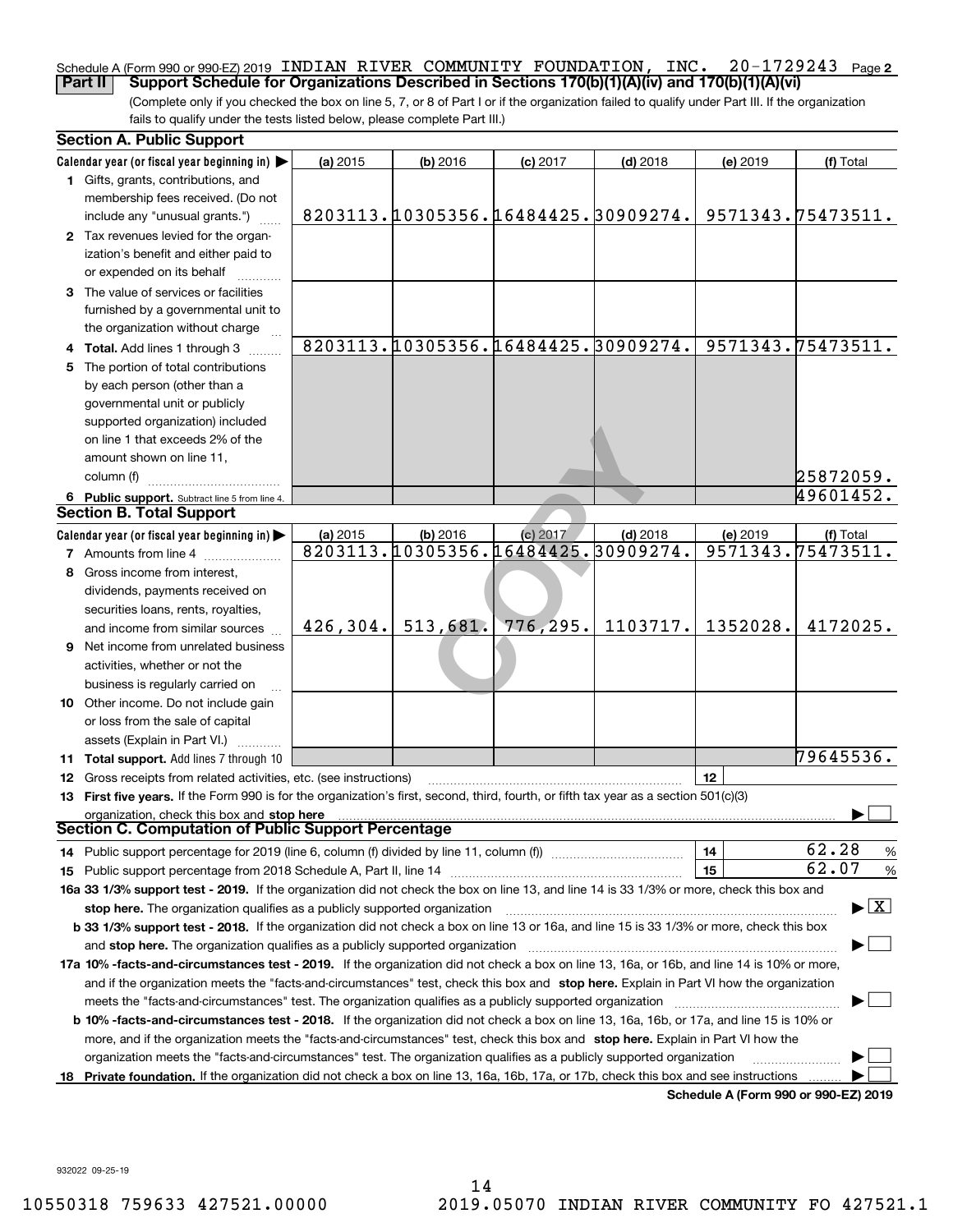#### Schedule A (Form 990 or 990-EZ) 2019 <code>INDIAN RIVER COMMUNITY FOUNDATION</code> , <code>INC. 20–1729243</code> <code>Page 3</code> **Part III Support Schedule for Organizations Described in Section 509(a)(2)**

(Complete only if you checked the box on line 10 of Part I or if the organization failed to qualify under Part II. If the organization fails to qualify under the tests listed below, please complete Part II.)

| <b>Section A. Public Support</b>                                                                                                                                                                                              |          |            |            |            |          |                                      |
|-------------------------------------------------------------------------------------------------------------------------------------------------------------------------------------------------------------------------------|----------|------------|------------|------------|----------|--------------------------------------|
| Calendar year (or fiscal year beginning in)                                                                                                                                                                                   | (a) 2015 | $(b)$ 2016 | $(c)$ 2017 | $(d)$ 2018 | (e) 2019 | (f) Total                            |
| 1 Gifts, grants, contributions, and                                                                                                                                                                                           |          |            |            |            |          |                                      |
| membership fees received. (Do not                                                                                                                                                                                             |          |            |            |            |          |                                      |
| include any "unusual grants.")                                                                                                                                                                                                |          |            |            |            |          |                                      |
| <b>2</b> Gross receipts from admissions,<br>merchandise sold or services per-<br>formed, or facilities furnished in<br>any activity that is related to the<br>organization's tax-exempt purpose                               |          |            |            |            |          |                                      |
| 3 Gross receipts from activities that<br>are not an unrelated trade or bus-                                                                                                                                                   |          |            |            |            |          |                                      |
| iness under section 513                                                                                                                                                                                                       |          |            |            |            |          |                                      |
| 4 Tax revenues levied for the organ-<br>ization's benefit and either paid to                                                                                                                                                  |          |            |            |            |          |                                      |
| or expended on its behalf                                                                                                                                                                                                     |          |            |            |            |          |                                      |
| 5 The value of services or facilities<br>furnished by a governmental unit to                                                                                                                                                  |          |            |            |            |          |                                      |
| the organization without charge                                                                                                                                                                                               |          |            |            |            |          |                                      |
| <b>6 Total.</b> Add lines 1 through 5                                                                                                                                                                                         |          |            |            |            |          |                                      |
| 7a Amounts included on lines 1, 2, and<br>3 received from disqualified persons                                                                                                                                                |          |            |            |            |          |                                      |
| <b>b</b> Amounts included on lines 2 and 3 received<br>from other than disqualified persons that<br>exceed the greater of \$5,000 or 1% of the<br>amount on line 13 for the year                                              |          |            |            |            |          |                                      |
| c Add lines 7a and 7b                                                                                                                                                                                                         |          |            |            |            |          |                                      |
| 8 Public support. (Subtract line 7c from line 6.)                                                                                                                                                                             |          |            |            |            |          |                                      |
| <b>Section B. Total Support</b>                                                                                                                                                                                               |          |            |            |            |          |                                      |
| Calendar year (or fiscal year beginning in) >                                                                                                                                                                                 | (a) 2015 | $(b)$ 2016 | $(c)$ 2017 | $(d)$ 2018 | (e) 2019 | (f) Total                            |
| <b>9</b> Amounts from line 6<br>.                                                                                                                                                                                             |          |            |            |            |          |                                      |
| 10a Gross income from interest,<br>dividends, payments received on<br>securities loans, rents, royalties,<br>and income from similar sources                                                                                  |          |            |            |            |          |                                      |
| <b>b</b> Unrelated business taxable income<br>(less section 511 taxes) from businesses<br>acquired after June 30, 1975<br>$\frac{1}{2}$                                                                                       |          |            |            |            |          |                                      |
| c Add lines 10a and 10b                                                                                                                                                                                                       |          |            |            |            |          |                                      |
| 11 Net income from unrelated business<br>activities not included in line 10b,<br>whether or not the business is<br>regularly carried on                                                                                       |          |            |            |            |          |                                      |
| <b>12</b> Other income. Do not include gain<br>or loss from the sale of capital<br>assets (Explain in Part VI.)                                                                                                               |          |            |            |            |          |                                      |
| <b>13 Total support.</b> (Add lines 9, 10c, 11, and 12.)                                                                                                                                                                      |          |            |            |            |          |                                      |
| 14 First five years. If the Form 990 is for the organization's first, second, third, fourth, or fifth tax year as a section 501(c)(3) organization,                                                                           |          |            |            |            |          |                                      |
| check this box and stop here with the continuum control to the change of the state of the state of the change of the change of the change of the change of the change of the change of the change of the change of the change |          |            |            |            |          |                                      |
| Section C. Computation of Public Support Percentage                                                                                                                                                                           |          |            |            |            |          |                                      |
| 15 Public support percentage for 2019 (line 8, column (f), divided by line 13, column (f))                                                                                                                                    |          |            |            |            | 15       | %                                    |
| 16 Public support percentage from 2018 Schedule A, Part III, line 15                                                                                                                                                          |          |            |            |            | 16       | %                                    |
| <b>Section D. Computation of Investment Income Percentage</b>                                                                                                                                                                 |          |            |            |            |          |                                      |
| 17 Investment income percentage for 2019 (line 10c, column (f), divided by line 13, column (f))<br><b>18</b> Investment income percentage from <b>2018</b> Schedule A, Part III, line 17                                      |          |            |            |            | 17<br>18 | %<br>%                               |
| 19a 33 1/3% support tests - 2019. If the organization did not check the box on line 14, and line 15 is more than 33 1/3%, and line 17 is not                                                                                  |          |            |            |            |          |                                      |
| more than 33 1/3%, check this box and stop here. The organization qualifies as a publicly supported organization                                                                                                              |          |            |            |            |          |                                      |
| b 33 1/3% support tests - 2018. If the organization did not check a box on line 14 or line 19a, and line 16 is more than 33 1/3%, and                                                                                         |          |            |            |            |          |                                      |
| line 18 is not more than 33 1/3%, check this box and stop here. The organization qualifies as a publicly supported organization                                                                                               |          |            |            |            |          |                                      |
| 20 Private foundation. If the organization did not check a box on line 14, 19a, or 19b, check this box and see instructions                                                                                                   |          |            |            |            |          |                                      |
| 932023 09-25-19                                                                                                                                                                                                               |          |            |            |            |          | Schedule A (Form 990 or 990-EZ) 2019 |
|                                                                                                                                                                                                                               |          | 15         |            |            |          |                                      |

10550318 759633 427521.00000 2019.05070 INDIAN RIVER COMMUNITY FO 427521.1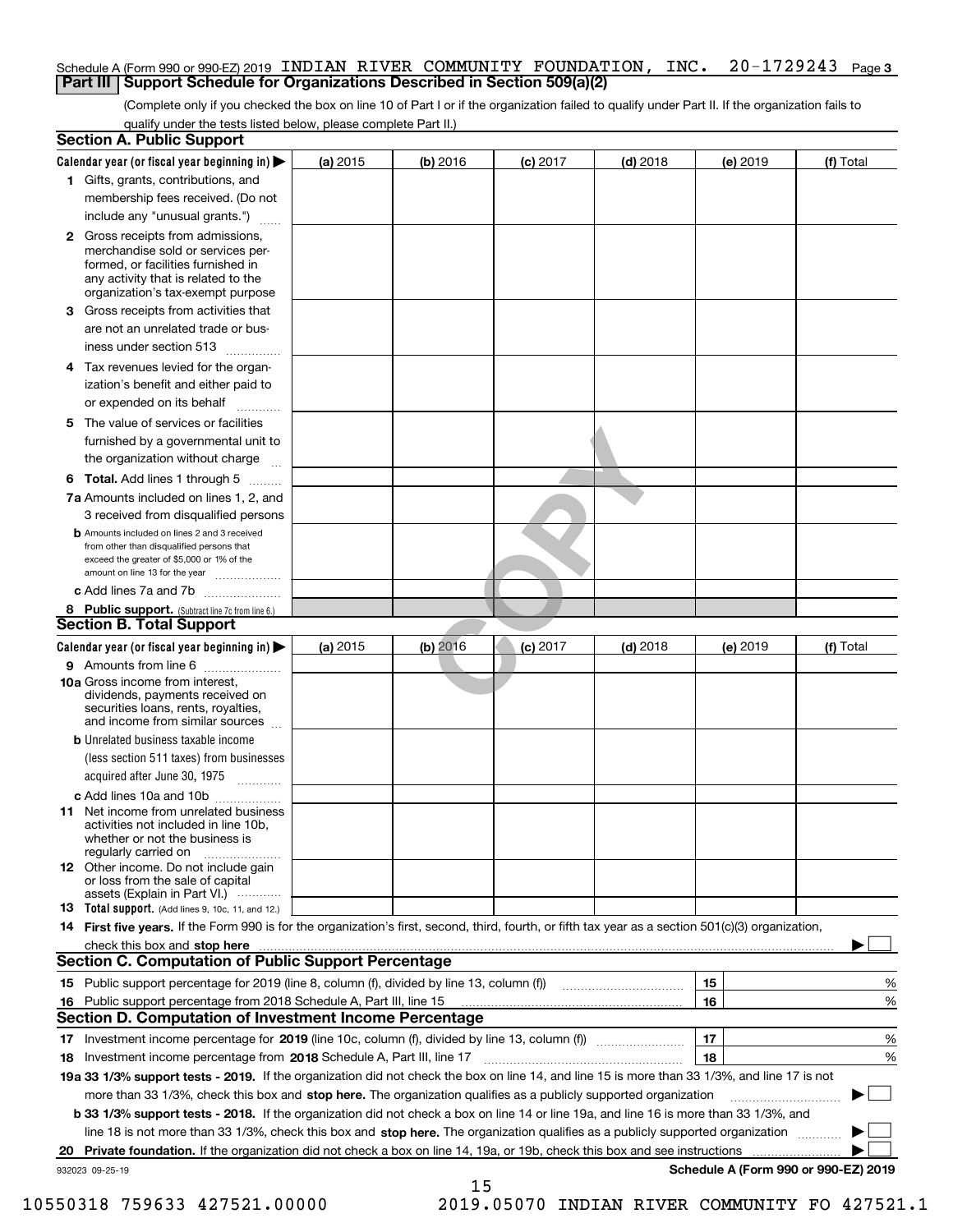### Schedule A (Form 990 or 990-EZ) 2019 <code>INDIAN RIVER COMMUNITY FOUNDATION, INC. 20–1729243</code> Page 4

## **Part IV Supporting Organizations**

(Complete only if you checked a box in line 12 on Part I. If you checked 12a of Part I, complete Sections A and B. If you checked 12b of Part I, complete Sections A and C. If you checked 12c of Part I, complete Sections A, D, and E. If you checked 12d of Part I, complete Sections A and D, and complete Part V.)

#### **Section A. All Supporting Organizations**

- **1** Are all of the organization's supported organizations listed by name in the organization's governing documents? If "No," describe in **Part VI** how the supported organizations are designated. If designated by *class or purpose, describe the designation. If historic and continuing relationship, explain.*
- **2** Did the organization have any supported organization that does not have an IRS determination of status under section 509(a)(1) or (2)? If "Yes," explain in Part VI how the organization determined that the supported *organization was described in section 509(a)(1) or (2).*
- **3a** Did the organization have a supported organization described in section 501(c)(4), (5), or (6)? If "Yes," answer *(b) and (c) below.*
- **b** Did the organization confirm that each supported organization qualified under section 501(c)(4), (5), or (6) and satisfied the public support tests under section 509(a)(2)? If "Yes," describe in **Part VI** when and how the *organization made the determination.*
- **c**Did the organization ensure that all support to such organizations was used exclusively for section 170(c)(2)(B) purposes? If "Yes," explain in **Part VI** what controls the organization put in place to ensure such use.
- **4a***If* Was any supported organization not organized in the United States ("foreign supported organization")? *"Yes," and if you checked 12a or 12b in Part I, answer (b) and (c) below.*
- **b** Did the organization have ultimate control and discretion in deciding whether to make grants to the foreign supported organization? If "Yes," describe in **Part VI** how the organization had such control and discretion *despite being controlled or supervised by or in connection with its supported organizations.*
- **c** Did the organization support any foreign supported organization that does not have an IRS determination under sections 501(c)(3) and 509(a)(1) or (2)? If "Yes," explain in **Part VI** what controls the organization used *to ensure that all support to the foreign supported organization was used exclusively for section 170(c)(2)(B) purposes.*
- **5a** Did the organization add, substitute, or remove any supported organizations during the tax year? If "Yes," answer (b) and (c) below (if applicable). Also, provide detail in **Part VI,** including (i) the names and EIN *numbers of the supported organizations added, substituted, or removed; (ii) the reasons for each such action; (iii) the authority under the organization's organizing document authorizing such action; and (iv) how the action was accomplished (such as by amendment to the organizing document).* Inization put in place to ensure such use.<br>
States ("foreign supported organization")?<br>
If (c) below.<br>
deciding whether to make grants to the fore<br>
e organization had such control and discreti<br>
th its supported organizatio
- **b** Type I or Type II only. Was any added or substituted supported organization part of a class already designated in the organization's organizing document?
- **cSubstitutions only.**  Was the substitution the result of an event beyond the organization's control?
- **6** Did the organization provide support (whether in the form of grants or the provision of services or facilities) to **Part VI.** *If "Yes," provide detail in* support or benefit one or more of the filing organization's supported organizations? anyone other than (i) its supported organizations, (ii) individuals that are part of the charitable class benefited by one or more of its supported organizations, or (iii) other supporting organizations that also
- **7**Did the organization provide a grant, loan, compensation, or other similar payment to a substantial contributor *If "Yes," complete Part I of Schedule L (Form 990 or 990-EZ).* regard to a substantial contributor? (as defined in section 4958(c)(3)(C)), a family member of a substantial contributor, or a 35% controlled entity with
- **8** Did the organization make a loan to a disqualified person (as defined in section 4958) not described in line 7? *If "Yes," complete Part I of Schedule L (Form 990 or 990-EZ).*
- **9a** Was the organization controlled directly or indirectly at any time during the tax year by one or more in section 509(a)(1) or (2))? If "Yes," *provide detail in* <code>Part VI.</code> disqualified persons as defined in section 4946 (other than foundation managers and organizations described
- **b** Did one or more disqualified persons (as defined in line 9a) hold a controlling interest in any entity in which the supporting organization had an interest? If "Yes," provide detail in P**art VI**.
- **c**Did a disqualified person (as defined in line 9a) have an ownership interest in, or derive any personal benefit from, assets in which the supporting organization also had an interest? If "Yes," provide detail in P**art VI.**
- **10a** Was the organization subject to the excess business holdings rules of section 4943 because of section supporting organizations)? If "Yes," answer 10b below. 4943(f) (regarding certain Type II supporting organizations, and all Type III non-functionally integrated
- **b** Did the organization have any excess business holdings in the tax year? (Use Schedule C, Form 4720, to *determine whether the organization had excess business holdings.)*

16

932024 09-25-19

**Schedule A (Form 990 or 990-EZ) 2019**

**YesNo**

**1**

**2**

**3a**

**3b**

**3c**

**4a**

**4b**

**4c**

**5a**

**5b5c**

**6**

**7**

**8**

**9a**

**9b**

**9c**

**10a**

**10b**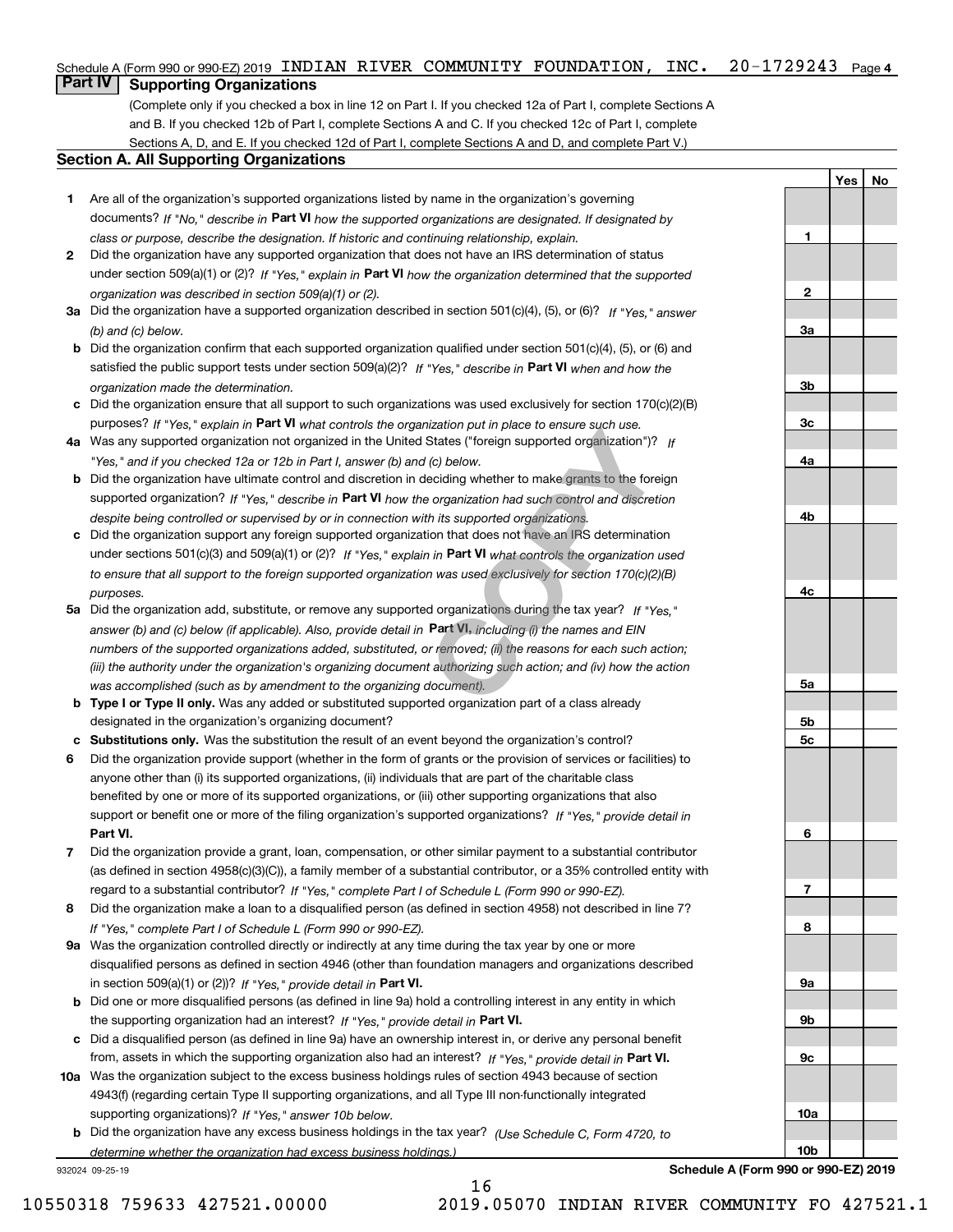#### Schedule A (Form 990 or 990-EZ) 2019 <code>INDIAN RIVER COMMUNITY FOUNDATION</code> , <code>INC. 20–1729243</code> Page 5 **Part IV Supporting Organizations** *(continued)*

|    |                                                                                                                                   |     | Yes | No |
|----|-----------------------------------------------------------------------------------------------------------------------------------|-----|-----|----|
| 11 | Has the organization accepted a gift or contribution from any of the following persons?                                           |     |     |    |
|    | a A person who directly or indirectly controls, either alone or together with persons described in (b) and (c)                    |     |     |    |
|    | below, the governing body of a supported organization?                                                                            | 11a |     |    |
|    | <b>b</b> A family member of a person described in (a) above?                                                                      | 11b |     |    |
|    | A 35% controlled entity of a person described in (a) or (b) above? If "Yes" to a, b, or c, provide detail in Part VI.             | 11c |     |    |
|    | <b>Section B. Type I Supporting Organizations</b>                                                                                 |     |     |    |
|    |                                                                                                                                   |     | Yes | No |
| 1  | Did the directors, trustees, or membership of one or more supported organizations have the power to                               |     |     |    |
|    | regularly appoint or elect at least a majority of the organization's directors or trustees at all times during the                |     |     |    |
|    | tax year? If "No," describe in Part VI how the supported organization(s) effectively operated, supervised, or                     |     |     |    |
|    | controlled the organization's activities. If the organization had more than one supported organization,                           |     |     |    |
|    | describe how the powers to appoint and/or remove directors or trustees were allocated among the supported                         |     |     |    |
|    | organizations and what conditions or restrictions, if any, applied to such powers during the tax year.                            | 1   |     |    |
| 2  | Did the organization operate for the benefit of any supported organization other than the supported                               |     |     |    |
|    | organization(s) that operated, supervised, or controlled the supporting organization? If "Yes," explain in                        |     |     |    |
|    | Part VI how providing such benefit carried out the purposes of the supported organization(s) that operated,                       |     |     |    |
|    | supervised, or controlled the supporting organization.                                                                            | 2   |     |    |
|    | <b>Section C. Type II Supporting Organizations</b>                                                                                |     |     |    |
|    |                                                                                                                                   |     | Yes | No |
| 1  | Were a majority of the organization's directors or trustees during the tax year also a majority of the directors                  |     |     |    |
|    | or trustees of each of the organization's supported organization(s)? If "No," describe in Part VI how control                     |     |     |    |
|    | or management of the supporting organization was vested in the same persons that controlled or managed                            |     |     |    |
|    | the supported organization(s).                                                                                                    | 1   |     |    |
|    | <b>Section D. All Type III Supporting Organizations</b>                                                                           |     |     |    |
|    |                                                                                                                                   |     | Yes | No |
| 1  | Did the organization provide to each of its supported organizations, by the last day of the fifth month of the                    |     |     |    |
|    | organization's tax year, (i) a written notice describing the type and amount of support provided during the prior tax             |     |     |    |
|    | year, (ii) a copy of the Form 990 that was most recently filed as of the date of notification, and (iii) copies of the            |     |     |    |
|    | organization's governing documents in effect on the date of notification, to the extent not previously provided?                  | 1   |     |    |
| 2  | Were any of the organization's officers, directors, or trustees either (i) appointed or elected by the supported                  |     |     |    |
|    | organization(s) or (ii) serving on the governing body of a supported organization? If "No," explain in Part VI how                |     |     |    |
|    | the organization maintained a close and continuous working relationship with the supported organization(s).                       | 2   |     |    |
| 3  | By reason of the relationship described in (2), did the organization's supported organizations have a                             |     |     |    |
|    | significant voice in the organization's investment policies and in directing the use of the organization's                        |     |     |    |
|    | income or assets at all times during the tax year? If "Yes," describe in Part VI the role the organization's                      |     |     |    |
|    | supported organizations played in this regard.                                                                                    | 3   |     |    |
|    | Section E. Type III Functionally Integrated Supporting Organizations                                                              |     |     |    |
| 1  | Check the box next to the method that the organization used to satisfy the Integral Part Test during the year (see instructions). |     |     |    |
| а  | The organization satisfied the Activities Test. Complete line 2 below.                                                            |     |     |    |
| b  | The organization is the parent of each of its supported organizations. Complete line 3 below.                                     |     |     |    |
| c  | The organization supported a governmental entity. Describe in Part VI how you supported a government entity (see instructions)    |     |     |    |
| 2  | Activities Test. Answer (a) and (b) below.                                                                                        |     | Yes | No |
| а  | Did substantially all of the organization's activities during the tax year directly further the exempt purposes of                |     |     |    |
|    | the supported organization(s) to which the organization was responsive? If "Yes," then in Part VI identify                        |     |     |    |
|    | those supported organizations and explain how these activities directly furthered their exempt purposes,                          |     |     |    |
|    | how the organization was responsive to those supported organizations, and how the organization determined                         |     |     |    |
|    | that these activities constituted substantially all of its activities.                                                            | 2a  |     |    |
|    | <b>b</b> Did the activities described in (a) constitute activities that, but for the organization's involvement, one or more      |     |     |    |
|    | of the organization's supported organization(s) would have been engaged in? If "Yes," explain in Part VI the                      |     |     |    |
|    | reasons for the organization's position that its supported organization(s) would have engaged in these                            |     |     |    |
|    | activities but for the organization's involvement.                                                                                | 2b  |     |    |
| З  | Parent of Supported Organizations. Answer (a) and (b) below.                                                                      |     |     |    |
|    | a Did the organization have the power to regularly appoint or elect a majority of the officers, directors, or                     |     |     |    |
|    | trustees of each of the supported organizations? Provide details in Part VI.                                                      | За  |     |    |
|    | <b>b</b> Did the organization exercise a substantial degree of direction over the policies, programs, and activities of each      |     |     |    |
|    | of its supported organizations? If "Yes," describe in Part VI the role played by the organization in this regard.                 | 3b  |     |    |
|    | Schedule A (Form 990 or 990-EZ) 2019<br>932025 09-25-19                                                                           |     |     |    |

17

10550318 759633 427521.00000 2019.05070 INDIAN RIVER COMMUNITY FO 427521.1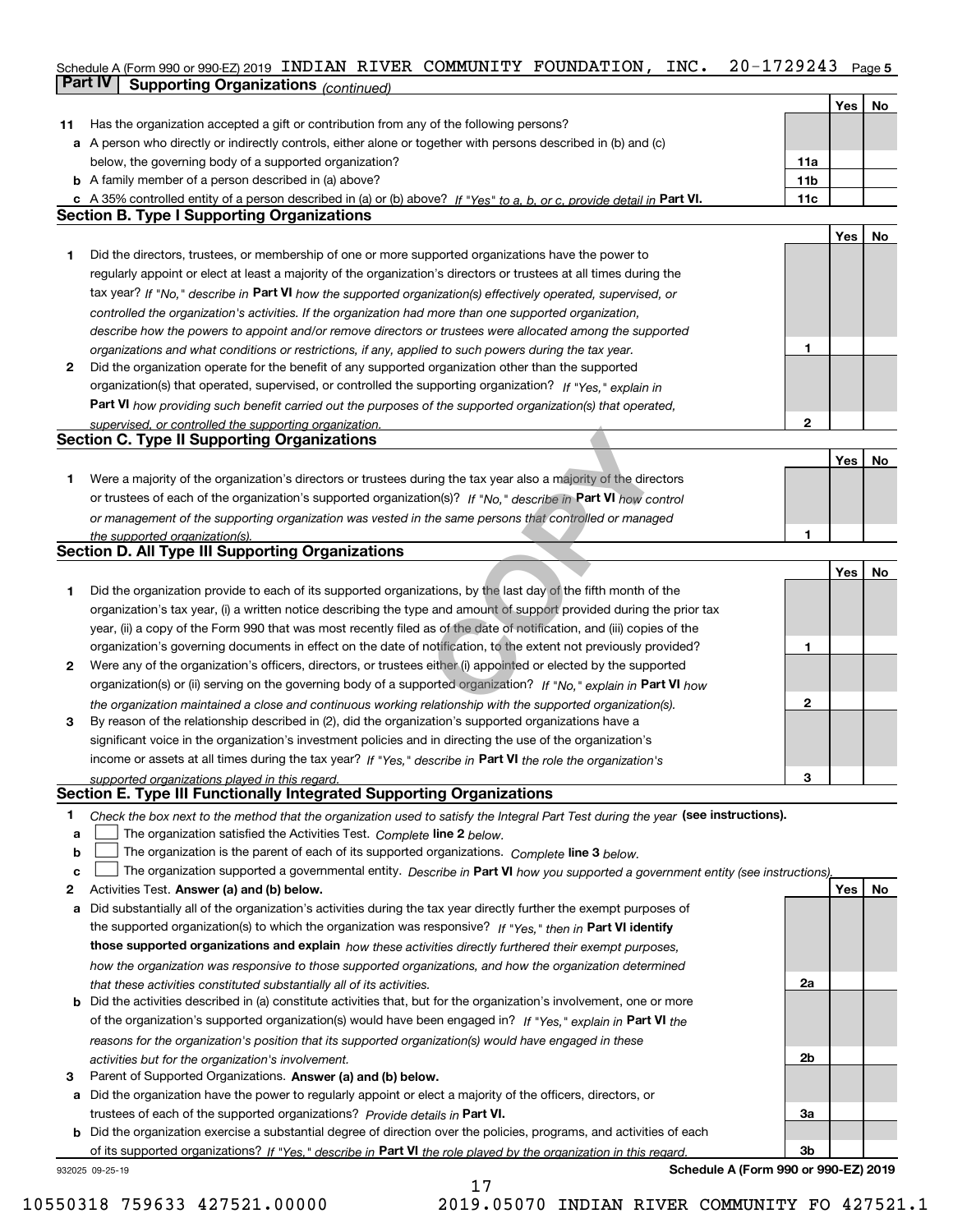| <b>Part V</b>  | Schedule A (Form 990 or 990-EZ) 2019 INDIAN RIVER COMMUNITY FOUNDATION, INC. 20-1729243<br>Type III Non-Functionally Integrated 509(a)(3) Supporting Organizations |                |                | Page 6                         |
|----------------|--------------------------------------------------------------------------------------------------------------------------------------------------------------------|----------------|----------------|--------------------------------|
| 1              | Check here if the organization satisfied the Integral Part Test as a qualifying trust on Nov. 20, 1970 (explain in Part VI). See instructions. Al                  |                |                |                                |
|                | other Type III non-functionally integrated supporting organizations must complete Sections A through E.                                                            |                |                |                                |
|                | <b>Section A - Adjusted Net Income</b>                                                                                                                             |                | (A) Prior Year | (B) Current Year<br>(optional) |
| 1              | Net short-term capital gain                                                                                                                                        | 1              |                |                                |
| 2              | Recoveries of prior-year distributions                                                                                                                             | $\mathbf{2}$   |                |                                |
| 3              | Other gross income (see instructions)                                                                                                                              | 3              |                |                                |
| 4              | Add lines 1 through 3.                                                                                                                                             | 4              |                |                                |
| 5              | Depreciation and depletion                                                                                                                                         | 5              |                |                                |
| 6              | Portion of operating expenses paid or incurred for production or                                                                                                   |                |                |                                |
|                | collection of gross income or for management, conservation, or                                                                                                     |                |                |                                |
|                | maintenance of property held for production of income (see instructions)                                                                                           | 6              |                |                                |
| 7              | Other expenses (see instructions)                                                                                                                                  | $\overline{7}$ |                |                                |
| 8              | <b>Adjusted Net Income</b> (subtract lines 5, 6, and 7 from line 4)                                                                                                | 8              |                |                                |
|                | <b>Section B - Minimum Asset Amount</b>                                                                                                                            |                | (A) Prior Year | (B) Current Year<br>(optional) |
| 1.             | Aggregate fair market value of all non-exempt-use assets (see                                                                                                      |                |                |                                |
|                | instructions for short tax year or assets held for part of year):                                                                                                  |                |                |                                |
|                | a Average monthly value of securities                                                                                                                              | 1a             |                |                                |
|                | <b>b</b> Average monthly cash balances                                                                                                                             | 1b             |                |                                |
|                | c Fair market value of other non-exempt-use assets                                                                                                                 | 1 <sub>c</sub> |                |                                |
|                | <b>d</b> Total (add lines 1a, 1b, and 1c)                                                                                                                          | 1 <sub>d</sub> |                |                                |
|                | <b>e</b> Discount claimed for blockage or other                                                                                                                    |                |                |                                |
|                | factors (explain in detail in Part VI):                                                                                                                            |                |                |                                |
| 2              | Acquisition indebtedness applicable to non-exempt-use assets                                                                                                       | $\overline{2}$ |                |                                |
| 3              | Subtract line 2 from line 1d.                                                                                                                                      | $\overline{3}$ |                |                                |
| 4              | Cash deemed held for exempt use. Enter 1-1/2% of line 3 (for greater amount,                                                                                       |                |                |                                |
|                | see instructions).                                                                                                                                                 | 4              |                |                                |
| 5              | Net value of non-exempt-use assets (subtract line 4 from line 3)                                                                                                   | 5              |                |                                |
| 6              | Multiply line 5 by .035.                                                                                                                                           | 6              |                |                                |
| 7              | Recoveries of prior-year distributions                                                                                                                             | $\overline{7}$ |                |                                |
| 8              | <b>Minimum Asset Amount</b> (add line 7 to line 6)                                                                                                                 | 8              |                |                                |
|                | <b>Section C - Distributable Amount</b>                                                                                                                            |                |                | <b>Current Year</b>            |
| 1.             | Adjusted net income for prior year (from Section A, line 8, Column A)                                                                                              | 1              |                |                                |
| 2              | Enter 85% of line 1.                                                                                                                                               | 2              |                |                                |
| 3              | Minimum asset amount for prior year (from Section B, line 8, Column A)                                                                                             | 3              |                |                                |
| 4              | Enter greater of line 2 or line 3.                                                                                                                                 | 4              |                |                                |
| 5              | Income tax imposed in prior year                                                                                                                                   | 5              |                |                                |
| 6              | <b>Distributable Amount.</b> Subtract line 5 from line 4, unless subject to                                                                                        |                |                |                                |
|                | emergency temporary reduction (see instructions).                                                                                                                  | 6              |                |                                |
| $\overline{7}$ | Check here if the current year is the organization's first as a non-functionally integrated Type III supporting organization (see                                  |                |                |                                |

instructions).

**Schedule A (Form 990 or 990-EZ) 2019**

932026 09-25-19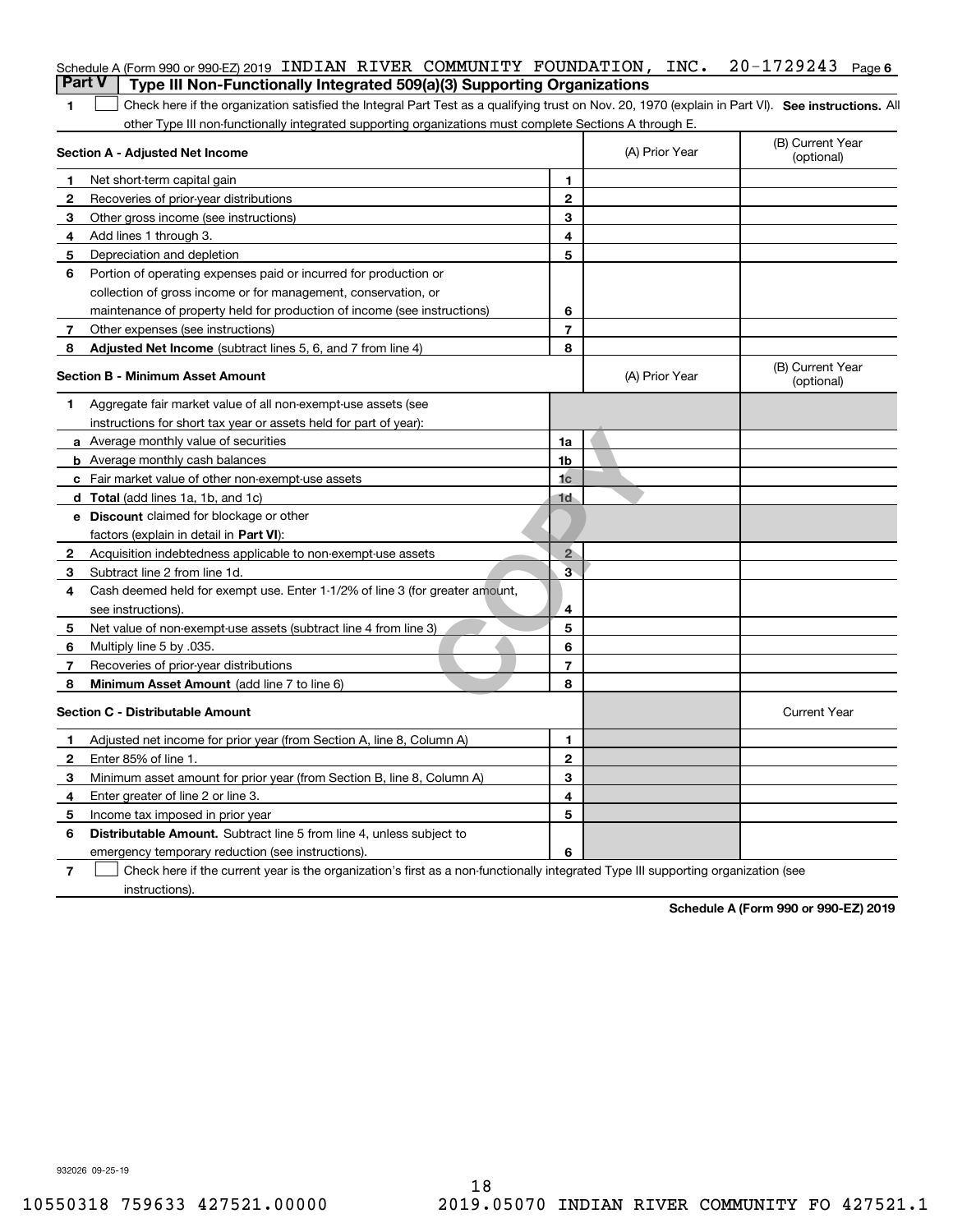### Schedule A (Form 990 or 990-EZ) 2019 <code>INDIAN RIVER COMMUNITY FOUNDATION</code> , <code>INC. 20–1729243</code> <code>Page 7</code>

| Part V | Type III Non-Functionally Integrated 509(a)(3) Supporting Organizations                    |                                   | (continued)                   |                        |  |  |  |  |  |  |
|--------|--------------------------------------------------------------------------------------------|-----------------------------------|-------------------------------|------------------------|--|--|--|--|--|--|
|        | Section D - Distributions                                                                  |                                   |                               | <b>Current Year</b>    |  |  |  |  |  |  |
| 1      | Amounts paid to supported organizations to accomplish exempt purposes                      |                                   |                               |                        |  |  |  |  |  |  |
| 2      | Amounts paid to perform activity that directly furthers exempt purposes of supported       |                                   |                               |                        |  |  |  |  |  |  |
|        | organizations, in excess of income from activity                                           |                                   |                               |                        |  |  |  |  |  |  |
| з      | Administrative expenses paid to accomplish exempt purposes of supported organizations      |                                   |                               |                        |  |  |  |  |  |  |
| 4      | Amounts paid to acquire exempt-use assets                                                  |                                   |                               |                        |  |  |  |  |  |  |
| 5      | Qualified set-aside amounts (prior IRS approval required)                                  |                                   |                               |                        |  |  |  |  |  |  |
| 6      | Other distributions (describe in Part VI). See instructions.                               |                                   |                               |                        |  |  |  |  |  |  |
| 7      | Total annual distributions. Add lines 1 through 6.                                         |                                   |                               |                        |  |  |  |  |  |  |
| 8      | Distributions to attentive supported organizations to which the organization is responsive |                                   |                               |                        |  |  |  |  |  |  |
|        | (provide details in Part VI). See instructions.                                            |                                   |                               |                        |  |  |  |  |  |  |
| 9      | Distributable amount for 2019 from Section C, line 6                                       |                                   |                               |                        |  |  |  |  |  |  |
| 10     | Line 8 amount divided by line 9 amount                                                     |                                   |                               |                        |  |  |  |  |  |  |
|        | <b>Section E - Distribution Allocations</b> (see instructions)                             | (ii)<br><b>Underdistributions</b> | (iii)<br><b>Distributable</b> |                        |  |  |  |  |  |  |
|        |                                                                                            |                                   | Pre-2019                      | <b>Amount for 2019</b> |  |  |  |  |  |  |
| 1      | Distributable amount for 2019 from Section C, line 6                                       |                                   |                               |                        |  |  |  |  |  |  |
| 2      | Underdistributions, if any, for years prior to 2019 (reason-                               |                                   |                               |                        |  |  |  |  |  |  |
|        | able cause required- explain in Part VI). See instructions.                                |                                   |                               |                        |  |  |  |  |  |  |
| з      | Excess distributions carryover, if any, to 2019                                            |                                   |                               |                        |  |  |  |  |  |  |
|        | <b>a</b> From 2014                                                                         |                                   |                               |                        |  |  |  |  |  |  |
|        | <b>b</b> From 2015                                                                         |                                   |                               |                        |  |  |  |  |  |  |
|        | $c$ From 2016                                                                              |                                   |                               |                        |  |  |  |  |  |  |
|        | d From 2017                                                                                |                                   |                               |                        |  |  |  |  |  |  |
|        | e From 2018                                                                                |                                   |                               |                        |  |  |  |  |  |  |
|        | <b>Total</b> of lines 3a through e                                                         |                                   |                               |                        |  |  |  |  |  |  |
|        | <b>g</b> Applied to underdistributions of prior years                                      |                                   |                               |                        |  |  |  |  |  |  |
|        | <b>h</b> Applied to 2019 distributable amount                                              |                                   |                               |                        |  |  |  |  |  |  |
|        | Carryover from 2014 not applied (see instructions)                                         |                                   |                               |                        |  |  |  |  |  |  |
|        | Remainder. Subtract lines 3g, 3h, and 3i from 3f.                                          |                                   |                               |                        |  |  |  |  |  |  |
| 4      | Distributions for 2019 from Section D,                                                     |                                   |                               |                        |  |  |  |  |  |  |
|        | line $7:$                                                                                  |                                   |                               |                        |  |  |  |  |  |  |
|        | <b>a</b> Applied to underdistributions of prior years                                      |                                   |                               |                        |  |  |  |  |  |  |
|        | <b>b</b> Applied to 2019 distributable amount                                              |                                   |                               |                        |  |  |  |  |  |  |
| c      | Remainder. Subtract lines 4a and 4b from 4.                                                |                                   |                               |                        |  |  |  |  |  |  |
| 5      | Remaining underdistributions for years prior to 2019, if                                   |                                   |                               |                        |  |  |  |  |  |  |
|        | any. Subtract lines 3g and 4a from line 2. For result greater                              |                                   |                               |                        |  |  |  |  |  |  |
|        | than zero, explain in Part VI. See instructions.                                           |                                   |                               |                        |  |  |  |  |  |  |
| 6      | Remaining underdistributions for 2019. Subtract lines 3h                                   |                                   |                               |                        |  |  |  |  |  |  |
|        | and 4b from line 1. For result greater than zero, explain in                               |                                   |                               |                        |  |  |  |  |  |  |
|        | Part VI. See instructions.                                                                 |                                   |                               |                        |  |  |  |  |  |  |
| 7      | Excess distributions carryover to 2020. Add lines 3j                                       |                                   |                               |                        |  |  |  |  |  |  |
|        | and 4c.                                                                                    |                                   |                               |                        |  |  |  |  |  |  |
| 8      | Breakdown of line 7:                                                                       |                                   |                               |                        |  |  |  |  |  |  |
|        | a Excess from 2015                                                                         |                                   |                               |                        |  |  |  |  |  |  |
|        | <b>b</b> Excess from 2016                                                                  |                                   |                               |                        |  |  |  |  |  |  |
|        | c Excess from 2017                                                                         |                                   |                               |                        |  |  |  |  |  |  |
|        | d Excess from 2018                                                                         |                                   |                               |                        |  |  |  |  |  |  |
|        | e Excess from 2019                                                                         |                                   |                               |                        |  |  |  |  |  |  |
|        |                                                                                            |                                   |                               |                        |  |  |  |  |  |  |

**Schedule A (Form 990 or 990-EZ) 2019**

932027 09-25-19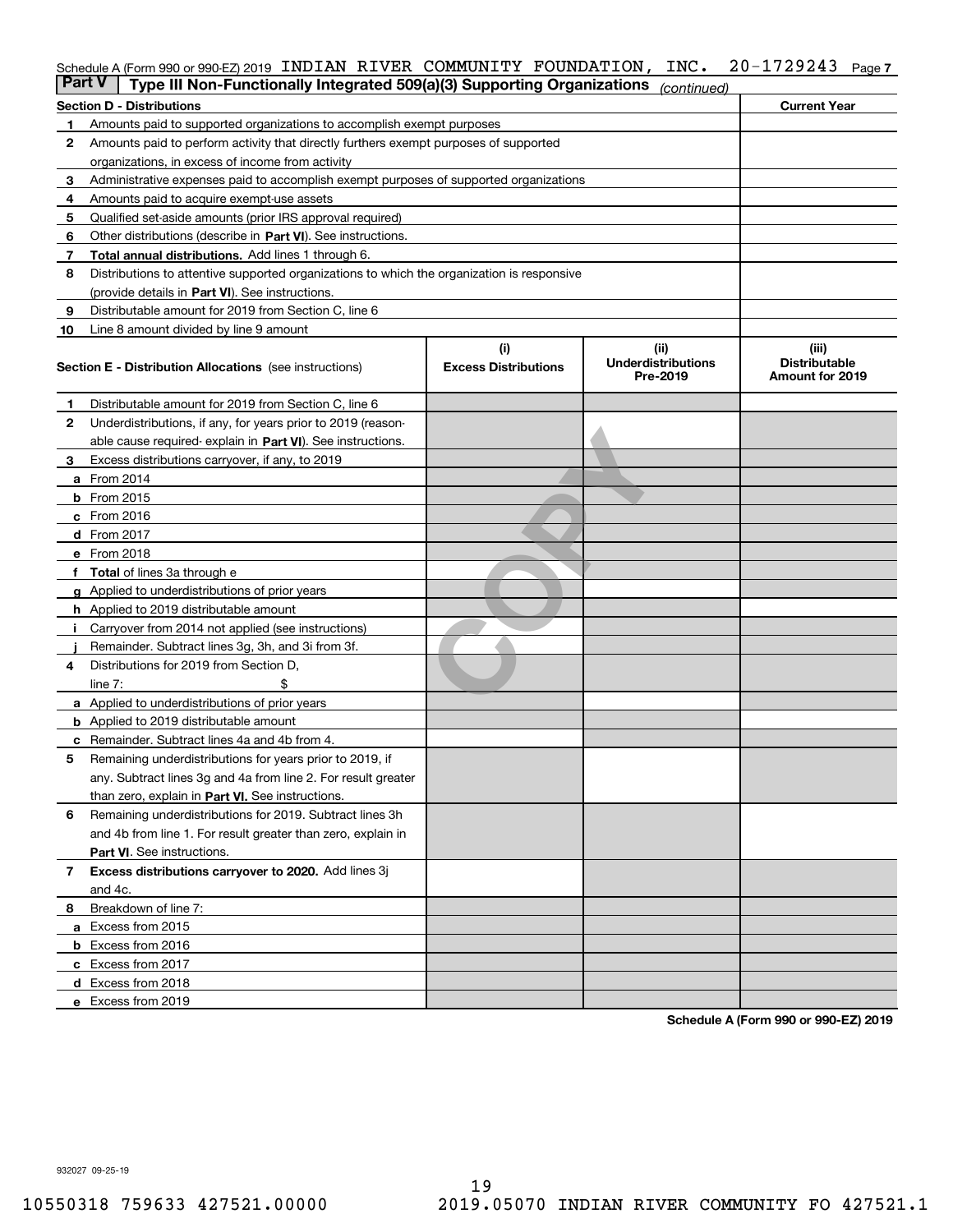|                 | Schedule A (Form 990 or 990-EZ) 2019 INDIAN RIVER COMMUNITY FOUNDATION, INC.                                                                                                                                                                                                                                                                                                                                                                                                                                                                                         |    |                                              | 20-1729243 Page 8                    |
|-----------------|----------------------------------------------------------------------------------------------------------------------------------------------------------------------------------------------------------------------------------------------------------------------------------------------------------------------------------------------------------------------------------------------------------------------------------------------------------------------------------------------------------------------------------------------------------------------|----|----------------------------------------------|--------------------------------------|
| <b>Part VI</b>  | Supplemental Information. Provide the explanations required by Part II, line 10; Part II, line 17a or 17b; Part III, line 12;<br>Part IV, Section A, lines 1, 2, 3b, 3c, 4b, 4c, 5a, 6, 9a, 9b, 9c, 11a, 11b, and 11c; Part IV, Section B, lines 1 and 2; Part IV, Section C,<br>line 1; Part IV, Section D, lines 2 and 3; Part IV, Section E, lines 1c, 2a, 2b, 3a, and 3b; Part V, line 1; Part V, Section B, line 1e; Part V,<br>Section D, lines 5, 6, and 8; and Part V, Section E, lines 2, 5, and 6. Also complete this part for any additional information. |    |                                              |                                      |
|                 | (See instructions.)                                                                                                                                                                                                                                                                                                                                                                                                                                                                                                                                                  |    |                                              |                                      |
|                 |                                                                                                                                                                                                                                                                                                                                                                                                                                                                                                                                                                      |    |                                              |                                      |
|                 |                                                                                                                                                                                                                                                                                                                                                                                                                                                                                                                                                                      |    |                                              |                                      |
|                 |                                                                                                                                                                                                                                                                                                                                                                                                                                                                                                                                                                      |    |                                              |                                      |
|                 |                                                                                                                                                                                                                                                                                                                                                                                                                                                                                                                                                                      |    |                                              |                                      |
|                 |                                                                                                                                                                                                                                                                                                                                                                                                                                                                                                                                                                      |    |                                              |                                      |
|                 |                                                                                                                                                                                                                                                                                                                                                                                                                                                                                                                                                                      |    |                                              |                                      |
|                 |                                                                                                                                                                                                                                                                                                                                                                                                                                                                                                                                                                      |    |                                              |                                      |
|                 |                                                                                                                                                                                                                                                                                                                                                                                                                                                                                                                                                                      |    |                                              |                                      |
|                 |                                                                                                                                                                                                                                                                                                                                                                                                                                                                                                                                                                      |    |                                              |                                      |
|                 |                                                                                                                                                                                                                                                                                                                                                                                                                                                                                                                                                                      |    |                                              |                                      |
|                 |                                                                                                                                                                                                                                                                                                                                                                                                                                                                                                                                                                      |    |                                              |                                      |
|                 |                                                                                                                                                                                                                                                                                                                                                                                                                                                                                                                                                                      |    |                                              |                                      |
|                 |                                                                                                                                                                                                                                                                                                                                                                                                                                                                                                                                                                      |    |                                              |                                      |
|                 |                                                                                                                                                                                                                                                                                                                                                                                                                                                                                                                                                                      |    |                                              |                                      |
|                 |                                                                                                                                                                                                                                                                                                                                                                                                                                                                                                                                                                      |    |                                              |                                      |
|                 |                                                                                                                                                                                                                                                                                                                                                                                                                                                                                                                                                                      |    |                                              |                                      |
|                 |                                                                                                                                                                                                                                                                                                                                                                                                                                                                                                                                                                      |    |                                              |                                      |
|                 |                                                                                                                                                                                                                                                                                                                                                                                                                                                                                                                                                                      |    |                                              |                                      |
|                 |                                                                                                                                                                                                                                                                                                                                                                                                                                                                                                                                                                      |    |                                              |                                      |
|                 |                                                                                                                                                                                                                                                                                                                                                                                                                                                                                                                                                                      |    |                                              |                                      |
|                 |                                                                                                                                                                                                                                                                                                                                                                                                                                                                                                                                                                      |    |                                              |                                      |
|                 |                                                                                                                                                                                                                                                                                                                                                                                                                                                                                                                                                                      |    |                                              |                                      |
|                 |                                                                                                                                                                                                                                                                                                                                                                                                                                                                                                                                                                      |    |                                              |                                      |
|                 |                                                                                                                                                                                                                                                                                                                                                                                                                                                                                                                                                                      |    |                                              |                                      |
|                 |                                                                                                                                                                                                                                                                                                                                                                                                                                                                                                                                                                      |    |                                              |                                      |
|                 |                                                                                                                                                                                                                                                                                                                                                                                                                                                                                                                                                                      |    |                                              |                                      |
|                 |                                                                                                                                                                                                                                                                                                                                                                                                                                                                                                                                                                      |    |                                              |                                      |
|                 |                                                                                                                                                                                                                                                                                                                                                                                                                                                                                                                                                                      |    |                                              |                                      |
|                 |                                                                                                                                                                                                                                                                                                                                                                                                                                                                                                                                                                      |    |                                              |                                      |
|                 |                                                                                                                                                                                                                                                                                                                                                                                                                                                                                                                                                                      |    |                                              |                                      |
|                 |                                                                                                                                                                                                                                                                                                                                                                                                                                                                                                                                                                      |    |                                              |                                      |
|                 |                                                                                                                                                                                                                                                                                                                                                                                                                                                                                                                                                                      |    |                                              |                                      |
|                 |                                                                                                                                                                                                                                                                                                                                                                                                                                                                                                                                                                      |    |                                              |                                      |
|                 |                                                                                                                                                                                                                                                                                                                                                                                                                                                                                                                                                                      |    |                                              | Schedule A (Form 990 or 990-EZ) 2019 |
| 932028 09-25-19 |                                                                                                                                                                                                                                                                                                                                                                                                                                                                                                                                                                      | 20 |                                              |                                      |
|                 | 550318 759633 127521 00000                                                                                                                                                                                                                                                                                                                                                                                                                                                                                                                                           |    | 2019 05070 INDIAN RIVER COMMINITTY FO 127521 |                                      |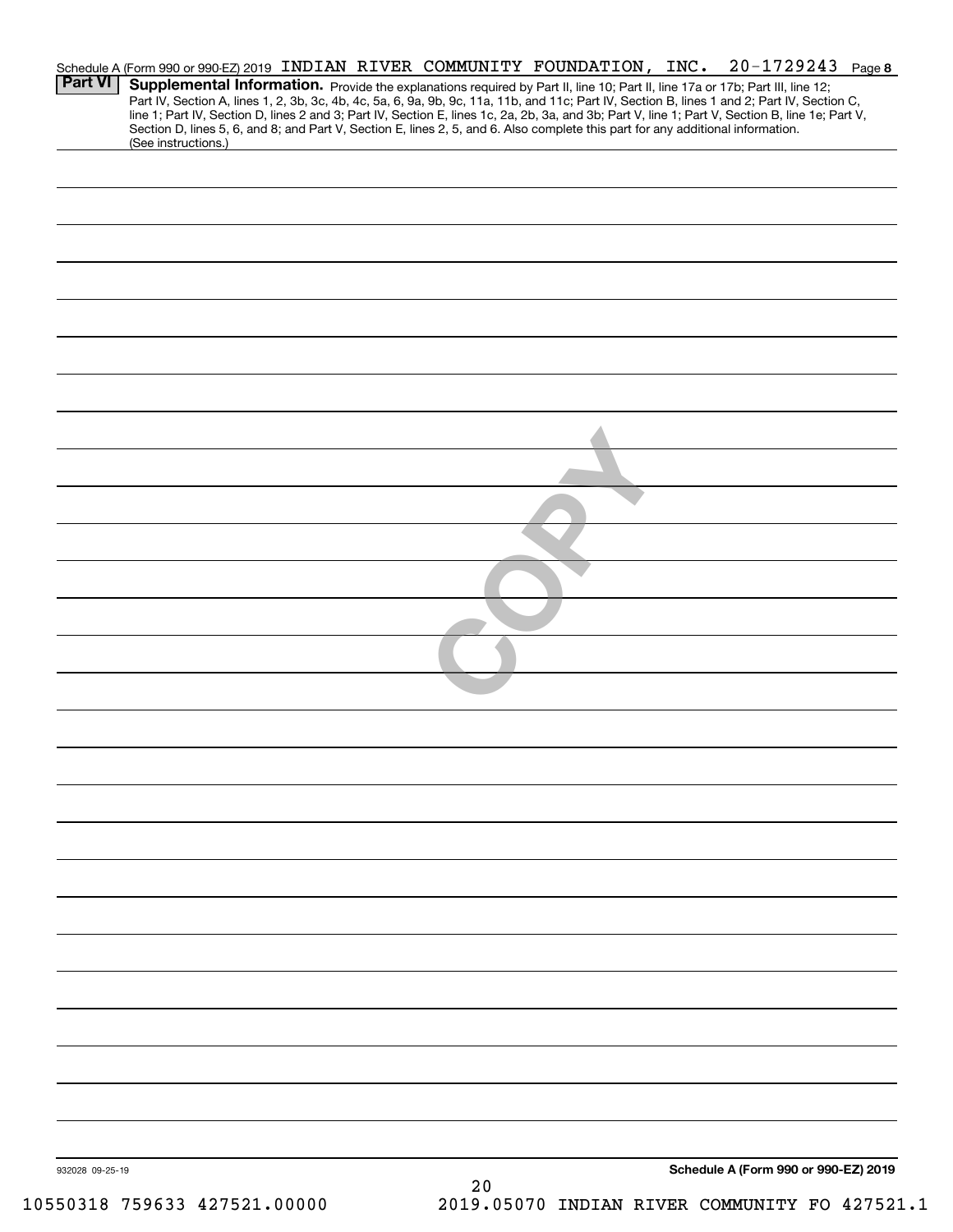| <b>SCHEDULE D</b> |  |
|-------------------|--|
|-------------------|--|

Department of the Treasury Internal Revenue Service

| (Form 990) |  |
|------------|--|
|------------|--|

## **SCHEDULE D Supplemental Financial Statements**

(Form 990)<br>
Pepartment of the Treasury<br>
Department of the Treasury<br>
Department of the Treasury<br>
Department of the Treasury<br> **Co to www.irs.gov/Form990 for instructions and the latest information.**<br> **Co to www.irs.gov/Form9** 



|         | Name of the organization                                                                                                                       | INDIAN RIVER COMMUNITY FOUNDATION, INC. | <b>Employer identification number</b><br>20-1729243 |
|---------|------------------------------------------------------------------------------------------------------------------------------------------------|-----------------------------------------|-----------------------------------------------------|
| Part I  | Organizations Maintaining Donor Advised Funds or Other Similar Funds or Accounts. Complete if the                                              |                                         |                                                     |
|         | organization answered "Yes" on Form 990, Part IV, line 6.                                                                                      |                                         |                                                     |
|         |                                                                                                                                                | (a) Donor advised funds                 | (b) Funds and other accounts                        |
|         |                                                                                                                                                | 127                                     | 58                                                  |
| 1.      | Aggregate value of contributions to (during year)                                                                                              | 3,865,362.                              | 5,705,981.                                          |
| 2       |                                                                                                                                                | 4,752,419.                              | 3,396,209.                                          |
| 3       |                                                                                                                                                | 60, 311, 570.                           | 11,578,413.                                         |
| 4       |                                                                                                                                                |                                         |                                                     |
| 5       | Did the organization inform all donors and donor advisors in writing that the assets held in donor advised funds                               |                                         | $\boxed{\text{X}}$ Yes                              |
|         | are the organization's property, subject to the organization's exclusive legal control?                                                        |                                         | <b>No</b>                                           |
| 6       | Did the organization inform all grantees, donors, and donor advisors in writing that grant funds can be used only                              |                                         |                                                     |
|         | for charitable purposes and not for the benefit of the donor or donor advisor, or for any other purpose conferring                             |                                         |                                                     |
| Part II | impermissible private benefit?<br>Conservation Easements. Complete if the organization answered "Yes" on Form 990, Part IV, line 7.            |                                         | $\overline{X}$ Yes<br>No                            |
|         |                                                                                                                                                |                                         |                                                     |
| 1       | Purpose(s) of conservation easements held by the organization (check all that apply).                                                          |                                         |                                                     |
|         | Preservation of land for public use (for example, recreation or education)                                                                     |                                         | Preservation of a historically important land area  |
|         | Protection of natural habitat                                                                                                                  |                                         | Preservation of a certified historic structure      |
|         | Preservation of open space                                                                                                                     |                                         |                                                     |
| 2       | Complete lines 2a through 2d if the organization held a qualified conservation contribution in the form of a conservation easement on the last |                                         |                                                     |
|         | day of the tax year.                                                                                                                           |                                         | Held at the End of the Tax Year                     |
|         | Total number of conservation easements                                                                                                         |                                         | 2a                                                  |
|         | Total acreage restricted by conservation easements                                                                                             |                                         | 2 <sub>b</sub>                                      |
|         | Number of conservation easements on a certified historic structure included in (a)                                                             |                                         | 2c                                                  |
|         | d Number of conservation easements included in (c) acquired after 7/25/06, and not on a historic structure                                     |                                         |                                                     |
|         |                                                                                                                                                |                                         | 2d                                                  |
| 3       | Number of conservation easements modified, transferred, released, extinguished, or terminated by the organization during the tax               |                                         |                                                     |
|         | $year \triangleright$                                                                                                                          |                                         |                                                     |
| 4       | Number of states where property subject to conservation easement is located                                                                    |                                         |                                                     |
| 5       | Does the organization have a written policy regarding the periodic monitoring, inspection, handling of                                         |                                         | Yes<br><b>No</b>                                    |
|         | violations, and enforcement of the conservation easements it holds?                                                                            |                                         |                                                     |
| 6       | Staff and volunteer hours devoted to monitoring, inspecting, handling of violations, and enforcing conservation easements during the year      |                                         |                                                     |
|         | Amount of expenses incurred in monitoring, inspecting, handling of violations, and enforcing conservation easements during the year            |                                         |                                                     |
| 7       | $\blacktriangleright$ \$                                                                                                                       |                                         |                                                     |
| 8       | Does each conservation easement reported on line 2(d) above satisfy the requirements of section 170(h)(4)(B)(i)                                |                                         |                                                     |
|         | and section $170(h)(4)(B)(ii)?$                                                                                                                |                                         | Yes<br>No                                           |
|         | In Part XIII, describe how the organization reports conservation easements in its revenue and expense statement and                            |                                         |                                                     |
|         | balance sheet, and include, if applicable, the text of the footnote to the organization's financial statements that describes the              |                                         |                                                     |
|         | organization's accounting for conservation easements.                                                                                          |                                         |                                                     |
|         | Organizations Maintaining Collections of Art, Historical Treasures, or Other Similar Assets.<br>Part III                                       |                                         |                                                     |
|         | Complete if the organization answered "Yes" on Form 990, Part IV, line 8.                                                                      |                                         |                                                     |
|         | 1a If the organization elected, as permitted under FASB ASC 958, not to report in its revenue statement and balance sheet works                |                                         |                                                     |
|         | of art, historical treasures, or other similar assets held for public exhibition, education, or research in furtherance of public              |                                         |                                                     |
|         | service, provide in Part XIII the text of the footnote to its financial statements that describes these items.                                 |                                         |                                                     |
|         | <b>b</b> If the organization elected, as permitted under FASB ASC 958, to report in its revenue statement and balance sheet works of           |                                         |                                                     |
|         | art, historical treasures, or other similar assets held for public exhibition, education, or research in furtherance of public service,        |                                         |                                                     |
|         | provide the following amounts relating to these items:                                                                                         |                                         |                                                     |
|         |                                                                                                                                                |                                         | $\blacktriangleright$ \$                            |
|         |                                                                                                                                                |                                         | $\blacktriangleright$ \$                            |
| 2       | If the organization received or held works of art, historical treasures, or other similar assets for financial gain, provide                   |                                         |                                                     |
|         | the following amounts required to be reported under FASB ASC 958 relating to these items:                                                      |                                         |                                                     |
| а       |                                                                                                                                                |                                         | $\blacktriangleright$ \$                            |
|         |                                                                                                                                                |                                         | $\blacktriangleright$ \$                            |

932051 10-02-19

| 27 |           |     |
|----|-----------|-----|
|    | 110 AEA7A | TNT |

**For Paperwork Reduction Act Notice, see the Instructions for Form 990. Schedule D (Form 990) 2019** LHA

10550318 759633 427521.00000 2019.05070 INDIAN RIVER COMMUNITY FO 427521.1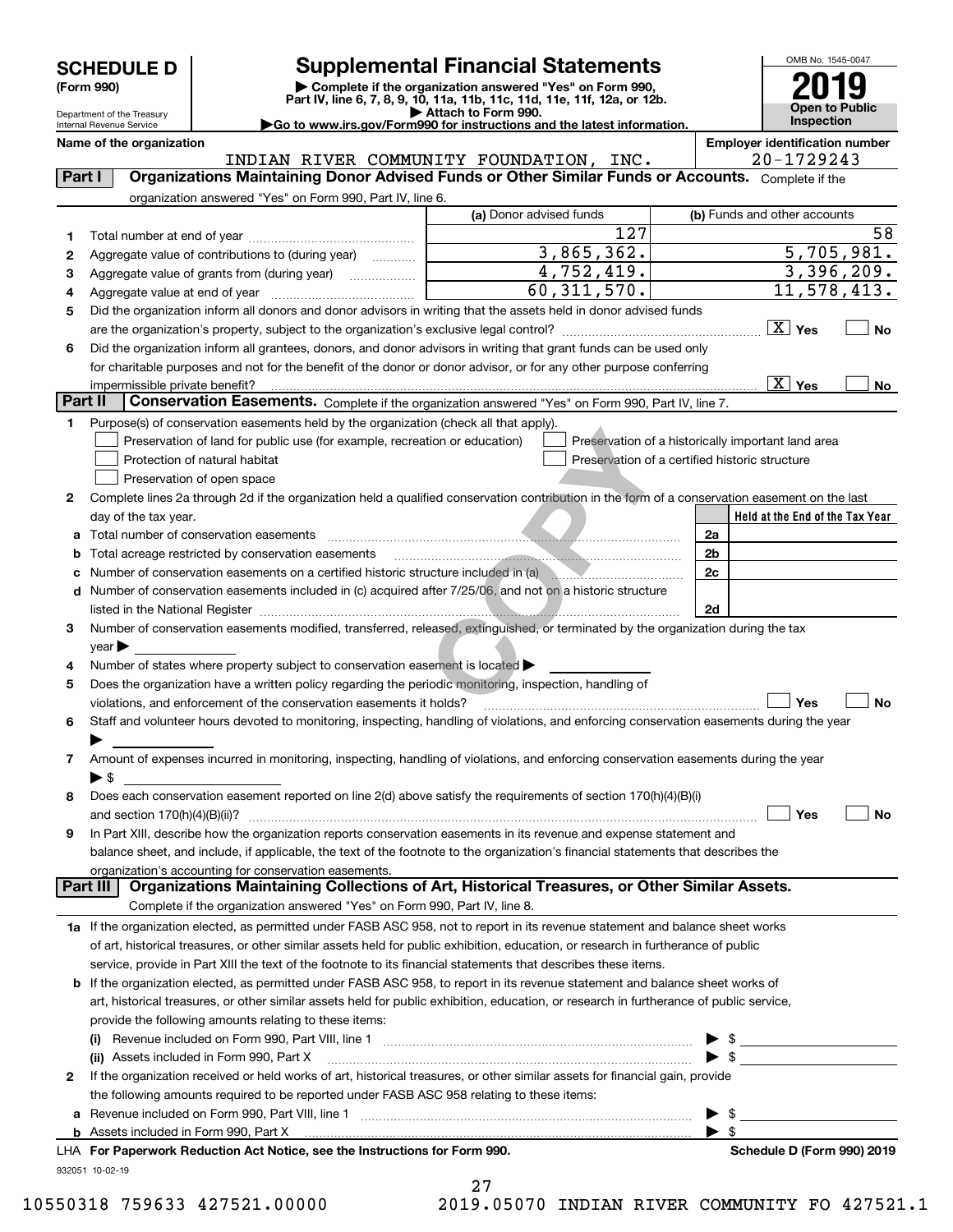| Part III<br>Organizations Maintaining Collections of Art, Historical Treasures, or Other Similar Assets (continued)<br>Using the organization's acquisition, accession, and other records, check any of the following that make significant use of its<br>3<br>collection items (check all that apply):<br>Public exhibition<br>Loan or exchange program<br>d<br>a<br>Scholarly research<br>Other the contract of the contract of the contract of the contract of the contract of the contract of the contract of the contract of the contract of the contract of the contract of the contract of the contract of the cont<br>b<br>е<br>Preservation for future generations<br>c<br>Provide a description of the organization's collections and explain how they further the organization's exempt purpose in Part XIII.<br>4<br>During the year, did the organization solicit or receive donations of art, historical treasures, or other similar assets<br>5<br>Yes<br>No<br>Part IV<br>Escrow and Custodial Arrangements. Complete if the organization answered "Yes" on Form 990, Part IV, line 9, or<br>reported an amount on Form 990, Part X, line 21.<br>1a Is the organization an agent, trustee, custodian or other intermediary for contributions or other assets not included<br>Yes<br>No<br>b If "Yes," explain the arrangement in Part XIII and complete the following table:<br>Amount<br>Beginning balance www.communication.communication.com/international/international/international/international<br>1c<br>c<br>Additions during the year manufactured and an account of the state of the state of the state of the state of the state of the state of the state of the state of the state of the state of the state of the state of the state<br>1d<br>Distributions during the year manufactured and continuum and contact the year manufactured and contact the year<br>1e<br>1f<br>Ending balance manufactured and contact the contract of the contract of the contract of the contract of the contract of the contract of the contract of the contract of the contract of the contract of the contract of the co<br>f<br>2a Did the organization include an amount on Form 990, Part X, line 21, for escrow or custodial account liability?<br>Yes<br>No<br><b>b</b> If "Yes," explain the arrangement in Part XIII. Check here if the explanation has been provided on Part XIII<br><b>Part V</b><br>Endowment Funds. Complete if the organization answered "Yes" on Form 990, Part IV, line 10.<br>(c) Two years back<br>(b) Prior year<br>$\vert$ (d) Three years back $\vert$<br>(e) Four years back<br>(a) Current year<br>1,552,834.<br>681, 578.<br>Beginning of year balance<br>1a<br>449,006.<br>836, 474.<br>b<br>57,719.<br>66,083.<br>Net investment earnings, gains, and losses<br>d<br>e Other expenditures for facilities<br>40,069.<br>31,301.<br>and programs<br>Administrative expenses<br>1.<br>2,019,490.<br>1,552,834.<br>End of year balance<br>g<br>Provide the estimated percentage of the current year end balance (line 1g, column (a)) held as:<br>2<br>54.69<br>Board designated or quasi-endowment<br>$\frac{0}{6}$<br>а<br>Permanent endowment $\blacktriangleright$ 45.31<br>%<br>b<br>Term endowment $\blacktriangleright$<br>%<br>c<br>The percentages on lines 2a, 2b, and 2c should equal 100%.<br>3a Are there endowment funds not in the possession of the organization that are held and administered for the organization<br>Yes<br>No<br>by:<br>х<br>3a(i)<br>(i)<br>х<br>3a(ii)<br>3b<br>Describe in Part XIII the intended uses of the organization's endowment funds.<br><b>Part VI</b><br>Land, Buildings, and Equipment.<br>Complete if the organization answered "Yes" on Form 990, Part IV, line 11a. See Form 990, Part X, line 10.<br>(b) Cost or other<br>Description of property<br>(a) Cost or other<br>(c) Accumulated<br>(d) Book value<br>basis (investment)<br>depreciation<br>basis (other)<br>b<br>14,487.<br>14,245.<br>$\overline{2}$ 42.<br>51,766.<br>38,966.<br>12,800.<br>27,437.<br>27,437.<br>0.<br>13,042. | Schedule D (Form 990) 2019 | INDIAN RIVER COMMUNITY FOUNDATION, INC. |  |  | 20-1729243 | Page 2 |
|----------------------------------------------------------------------------------------------------------------------------------------------------------------------------------------------------------------------------------------------------------------------------------------------------------------------------------------------------------------------------------------------------------------------------------------------------------------------------------------------------------------------------------------------------------------------------------------------------------------------------------------------------------------------------------------------------------------------------------------------------------------------------------------------------------------------------------------------------------------------------------------------------------------------------------------------------------------------------------------------------------------------------------------------------------------------------------------------------------------------------------------------------------------------------------------------------------------------------------------------------------------------------------------------------------------------------------------------------------------------------------------------------------------------------------------------------------------------------------------------------------------------------------------------------------------------------------------------------------------------------------------------------------------------------------------------------------------------------------------------------------------------------------------------------------------------------------------------------------------------------------------------------------------------------------------------------------------------------------------------------------------------------------------------------------------------------------------------------------------------------------------------------------------------------------------------------------------------------------------------------------------------------------------------------------------------------------------------------------------------------------------------------------------------------------------------------------------------------------------------------------------------------------------------------------------------------------------------------------------------------------------------------------------------------------------------------------------------------------------------------------------------------------------------------------------------------------------------------------------------------------------------------------------------------------------------------------------------------------------------------------------------------------------------------------------------------------------------------------------------------------------------------------------------------------------------------------------------------------------------------------------------------------------------------------------------------------------------------------------------------------------------------------------------------------------------------------------------------------------------------------------------------------------------------------------------------------------------------------------------------------------------------------------------------------------------------------------------------------------------------------------------------------------------------------------------------------------------------------------------------------------------------------------------------------------------------------------------------------------------------------------------------------------------------------------------------------------------------------|----------------------------|-----------------------------------------|--|--|------------|--------|
|                                                                                                                                                                                                                                                                                                                                                                                                                                                                                                                                                                                                                                                                                                                                                                                                                                                                                                                                                                                                                                                                                                                                                                                                                                                                                                                                                                                                                                                                                                                                                                                                                                                                                                                                                                                                                                                                                                                                                                                                                                                                                                                                                                                                                                                                                                                                                                                                                                                                                                                                                                                                                                                                                                                                                                                                                                                                                                                                                                                                                                                                                                                                                                                                                                                                                                                                                                                                                                                                                                                                                                                                                                                                                                                                                                                                                                                                                                                                                                                                                                                                                                          |                            |                                         |  |  |            |        |
|                                                                                                                                                                                                                                                                                                                                                                                                                                                                                                                                                                                                                                                                                                                                                                                                                                                                                                                                                                                                                                                                                                                                                                                                                                                                                                                                                                                                                                                                                                                                                                                                                                                                                                                                                                                                                                                                                                                                                                                                                                                                                                                                                                                                                                                                                                                                                                                                                                                                                                                                                                                                                                                                                                                                                                                                                                                                                                                                                                                                                                                                                                                                                                                                                                                                                                                                                                                                                                                                                                                                                                                                                                                                                                                                                                                                                                                                                                                                                                                                                                                                                                          |                            |                                         |  |  |            |        |
|                                                                                                                                                                                                                                                                                                                                                                                                                                                                                                                                                                                                                                                                                                                                                                                                                                                                                                                                                                                                                                                                                                                                                                                                                                                                                                                                                                                                                                                                                                                                                                                                                                                                                                                                                                                                                                                                                                                                                                                                                                                                                                                                                                                                                                                                                                                                                                                                                                                                                                                                                                                                                                                                                                                                                                                                                                                                                                                                                                                                                                                                                                                                                                                                                                                                                                                                                                                                                                                                                                                                                                                                                                                                                                                                                                                                                                                                                                                                                                                                                                                                                                          |                            |                                         |  |  |            |        |
|                                                                                                                                                                                                                                                                                                                                                                                                                                                                                                                                                                                                                                                                                                                                                                                                                                                                                                                                                                                                                                                                                                                                                                                                                                                                                                                                                                                                                                                                                                                                                                                                                                                                                                                                                                                                                                                                                                                                                                                                                                                                                                                                                                                                                                                                                                                                                                                                                                                                                                                                                                                                                                                                                                                                                                                                                                                                                                                                                                                                                                                                                                                                                                                                                                                                                                                                                                                                                                                                                                                                                                                                                                                                                                                                                                                                                                                                                                                                                                                                                                                                                                          |                            |                                         |  |  |            |        |
|                                                                                                                                                                                                                                                                                                                                                                                                                                                                                                                                                                                                                                                                                                                                                                                                                                                                                                                                                                                                                                                                                                                                                                                                                                                                                                                                                                                                                                                                                                                                                                                                                                                                                                                                                                                                                                                                                                                                                                                                                                                                                                                                                                                                                                                                                                                                                                                                                                                                                                                                                                                                                                                                                                                                                                                                                                                                                                                                                                                                                                                                                                                                                                                                                                                                                                                                                                                                                                                                                                                                                                                                                                                                                                                                                                                                                                                                                                                                                                                                                                                                                                          |                            |                                         |  |  |            |        |
|                                                                                                                                                                                                                                                                                                                                                                                                                                                                                                                                                                                                                                                                                                                                                                                                                                                                                                                                                                                                                                                                                                                                                                                                                                                                                                                                                                                                                                                                                                                                                                                                                                                                                                                                                                                                                                                                                                                                                                                                                                                                                                                                                                                                                                                                                                                                                                                                                                                                                                                                                                                                                                                                                                                                                                                                                                                                                                                                                                                                                                                                                                                                                                                                                                                                                                                                                                                                                                                                                                                                                                                                                                                                                                                                                                                                                                                                                                                                                                                                                                                                                                          |                            |                                         |  |  |            |        |
|                                                                                                                                                                                                                                                                                                                                                                                                                                                                                                                                                                                                                                                                                                                                                                                                                                                                                                                                                                                                                                                                                                                                                                                                                                                                                                                                                                                                                                                                                                                                                                                                                                                                                                                                                                                                                                                                                                                                                                                                                                                                                                                                                                                                                                                                                                                                                                                                                                                                                                                                                                                                                                                                                                                                                                                                                                                                                                                                                                                                                                                                                                                                                                                                                                                                                                                                                                                                                                                                                                                                                                                                                                                                                                                                                                                                                                                                                                                                                                                                                                                                                                          |                            |                                         |  |  |            |        |
|                                                                                                                                                                                                                                                                                                                                                                                                                                                                                                                                                                                                                                                                                                                                                                                                                                                                                                                                                                                                                                                                                                                                                                                                                                                                                                                                                                                                                                                                                                                                                                                                                                                                                                                                                                                                                                                                                                                                                                                                                                                                                                                                                                                                                                                                                                                                                                                                                                                                                                                                                                                                                                                                                                                                                                                                                                                                                                                                                                                                                                                                                                                                                                                                                                                                                                                                                                                                                                                                                                                                                                                                                                                                                                                                                                                                                                                                                                                                                                                                                                                                                                          |                            |                                         |  |  |            |        |
|                                                                                                                                                                                                                                                                                                                                                                                                                                                                                                                                                                                                                                                                                                                                                                                                                                                                                                                                                                                                                                                                                                                                                                                                                                                                                                                                                                                                                                                                                                                                                                                                                                                                                                                                                                                                                                                                                                                                                                                                                                                                                                                                                                                                                                                                                                                                                                                                                                                                                                                                                                                                                                                                                                                                                                                                                                                                                                                                                                                                                                                                                                                                                                                                                                                                                                                                                                                                                                                                                                                                                                                                                                                                                                                                                                                                                                                                                                                                                                                                                                                                                                          |                            |                                         |  |  |            |        |
|                                                                                                                                                                                                                                                                                                                                                                                                                                                                                                                                                                                                                                                                                                                                                                                                                                                                                                                                                                                                                                                                                                                                                                                                                                                                                                                                                                                                                                                                                                                                                                                                                                                                                                                                                                                                                                                                                                                                                                                                                                                                                                                                                                                                                                                                                                                                                                                                                                                                                                                                                                                                                                                                                                                                                                                                                                                                                                                                                                                                                                                                                                                                                                                                                                                                                                                                                                                                                                                                                                                                                                                                                                                                                                                                                                                                                                                                                                                                                                                                                                                                                                          |                            |                                         |  |  |            |        |
|                                                                                                                                                                                                                                                                                                                                                                                                                                                                                                                                                                                                                                                                                                                                                                                                                                                                                                                                                                                                                                                                                                                                                                                                                                                                                                                                                                                                                                                                                                                                                                                                                                                                                                                                                                                                                                                                                                                                                                                                                                                                                                                                                                                                                                                                                                                                                                                                                                                                                                                                                                                                                                                                                                                                                                                                                                                                                                                                                                                                                                                                                                                                                                                                                                                                                                                                                                                                                                                                                                                                                                                                                                                                                                                                                                                                                                                                                                                                                                                                                                                                                                          |                            |                                         |  |  |            |        |
|                                                                                                                                                                                                                                                                                                                                                                                                                                                                                                                                                                                                                                                                                                                                                                                                                                                                                                                                                                                                                                                                                                                                                                                                                                                                                                                                                                                                                                                                                                                                                                                                                                                                                                                                                                                                                                                                                                                                                                                                                                                                                                                                                                                                                                                                                                                                                                                                                                                                                                                                                                                                                                                                                                                                                                                                                                                                                                                                                                                                                                                                                                                                                                                                                                                                                                                                                                                                                                                                                                                                                                                                                                                                                                                                                                                                                                                                                                                                                                                                                                                                                                          |                            |                                         |  |  |            |        |
|                                                                                                                                                                                                                                                                                                                                                                                                                                                                                                                                                                                                                                                                                                                                                                                                                                                                                                                                                                                                                                                                                                                                                                                                                                                                                                                                                                                                                                                                                                                                                                                                                                                                                                                                                                                                                                                                                                                                                                                                                                                                                                                                                                                                                                                                                                                                                                                                                                                                                                                                                                                                                                                                                                                                                                                                                                                                                                                                                                                                                                                                                                                                                                                                                                                                                                                                                                                                                                                                                                                                                                                                                                                                                                                                                                                                                                                                                                                                                                                                                                                                                                          |                            |                                         |  |  |            |        |
|                                                                                                                                                                                                                                                                                                                                                                                                                                                                                                                                                                                                                                                                                                                                                                                                                                                                                                                                                                                                                                                                                                                                                                                                                                                                                                                                                                                                                                                                                                                                                                                                                                                                                                                                                                                                                                                                                                                                                                                                                                                                                                                                                                                                                                                                                                                                                                                                                                                                                                                                                                                                                                                                                                                                                                                                                                                                                                                                                                                                                                                                                                                                                                                                                                                                                                                                                                                                                                                                                                                                                                                                                                                                                                                                                                                                                                                                                                                                                                                                                                                                                                          |                            |                                         |  |  |            |        |
|                                                                                                                                                                                                                                                                                                                                                                                                                                                                                                                                                                                                                                                                                                                                                                                                                                                                                                                                                                                                                                                                                                                                                                                                                                                                                                                                                                                                                                                                                                                                                                                                                                                                                                                                                                                                                                                                                                                                                                                                                                                                                                                                                                                                                                                                                                                                                                                                                                                                                                                                                                                                                                                                                                                                                                                                                                                                                                                                                                                                                                                                                                                                                                                                                                                                                                                                                                                                                                                                                                                                                                                                                                                                                                                                                                                                                                                                                                                                                                                                                                                                                                          |                            |                                         |  |  |            |        |
|                                                                                                                                                                                                                                                                                                                                                                                                                                                                                                                                                                                                                                                                                                                                                                                                                                                                                                                                                                                                                                                                                                                                                                                                                                                                                                                                                                                                                                                                                                                                                                                                                                                                                                                                                                                                                                                                                                                                                                                                                                                                                                                                                                                                                                                                                                                                                                                                                                                                                                                                                                                                                                                                                                                                                                                                                                                                                                                                                                                                                                                                                                                                                                                                                                                                                                                                                                                                                                                                                                                                                                                                                                                                                                                                                                                                                                                                                                                                                                                                                                                                                                          |                            |                                         |  |  |            |        |
|                                                                                                                                                                                                                                                                                                                                                                                                                                                                                                                                                                                                                                                                                                                                                                                                                                                                                                                                                                                                                                                                                                                                                                                                                                                                                                                                                                                                                                                                                                                                                                                                                                                                                                                                                                                                                                                                                                                                                                                                                                                                                                                                                                                                                                                                                                                                                                                                                                                                                                                                                                                                                                                                                                                                                                                                                                                                                                                                                                                                                                                                                                                                                                                                                                                                                                                                                                                                                                                                                                                                                                                                                                                                                                                                                                                                                                                                                                                                                                                                                                                                                                          |                            |                                         |  |  |            |        |
|                                                                                                                                                                                                                                                                                                                                                                                                                                                                                                                                                                                                                                                                                                                                                                                                                                                                                                                                                                                                                                                                                                                                                                                                                                                                                                                                                                                                                                                                                                                                                                                                                                                                                                                                                                                                                                                                                                                                                                                                                                                                                                                                                                                                                                                                                                                                                                                                                                                                                                                                                                                                                                                                                                                                                                                                                                                                                                                                                                                                                                                                                                                                                                                                                                                                                                                                                                                                                                                                                                                                                                                                                                                                                                                                                                                                                                                                                                                                                                                                                                                                                                          |                            |                                         |  |  |            |        |
|                                                                                                                                                                                                                                                                                                                                                                                                                                                                                                                                                                                                                                                                                                                                                                                                                                                                                                                                                                                                                                                                                                                                                                                                                                                                                                                                                                                                                                                                                                                                                                                                                                                                                                                                                                                                                                                                                                                                                                                                                                                                                                                                                                                                                                                                                                                                                                                                                                                                                                                                                                                                                                                                                                                                                                                                                                                                                                                                                                                                                                                                                                                                                                                                                                                                                                                                                                                                                                                                                                                                                                                                                                                                                                                                                                                                                                                                                                                                                                                                                                                                                                          |                            |                                         |  |  |            |        |
|                                                                                                                                                                                                                                                                                                                                                                                                                                                                                                                                                                                                                                                                                                                                                                                                                                                                                                                                                                                                                                                                                                                                                                                                                                                                                                                                                                                                                                                                                                                                                                                                                                                                                                                                                                                                                                                                                                                                                                                                                                                                                                                                                                                                                                                                                                                                                                                                                                                                                                                                                                                                                                                                                                                                                                                                                                                                                                                                                                                                                                                                                                                                                                                                                                                                                                                                                                                                                                                                                                                                                                                                                                                                                                                                                                                                                                                                                                                                                                                                                                                                                                          |                            |                                         |  |  |            |        |
|                                                                                                                                                                                                                                                                                                                                                                                                                                                                                                                                                                                                                                                                                                                                                                                                                                                                                                                                                                                                                                                                                                                                                                                                                                                                                                                                                                                                                                                                                                                                                                                                                                                                                                                                                                                                                                                                                                                                                                                                                                                                                                                                                                                                                                                                                                                                                                                                                                                                                                                                                                                                                                                                                                                                                                                                                                                                                                                                                                                                                                                                                                                                                                                                                                                                                                                                                                                                                                                                                                                                                                                                                                                                                                                                                                                                                                                                                                                                                                                                                                                                                                          |                            |                                         |  |  |            |        |
|                                                                                                                                                                                                                                                                                                                                                                                                                                                                                                                                                                                                                                                                                                                                                                                                                                                                                                                                                                                                                                                                                                                                                                                                                                                                                                                                                                                                                                                                                                                                                                                                                                                                                                                                                                                                                                                                                                                                                                                                                                                                                                                                                                                                                                                                                                                                                                                                                                                                                                                                                                                                                                                                                                                                                                                                                                                                                                                                                                                                                                                                                                                                                                                                                                                                                                                                                                                                                                                                                                                                                                                                                                                                                                                                                                                                                                                                                                                                                                                                                                                                                                          |                            |                                         |  |  |            |        |
|                                                                                                                                                                                                                                                                                                                                                                                                                                                                                                                                                                                                                                                                                                                                                                                                                                                                                                                                                                                                                                                                                                                                                                                                                                                                                                                                                                                                                                                                                                                                                                                                                                                                                                                                                                                                                                                                                                                                                                                                                                                                                                                                                                                                                                                                                                                                                                                                                                                                                                                                                                                                                                                                                                                                                                                                                                                                                                                                                                                                                                                                                                                                                                                                                                                                                                                                                                                                                                                                                                                                                                                                                                                                                                                                                                                                                                                                                                                                                                                                                                                                                                          |                            |                                         |  |  |            |        |
|                                                                                                                                                                                                                                                                                                                                                                                                                                                                                                                                                                                                                                                                                                                                                                                                                                                                                                                                                                                                                                                                                                                                                                                                                                                                                                                                                                                                                                                                                                                                                                                                                                                                                                                                                                                                                                                                                                                                                                                                                                                                                                                                                                                                                                                                                                                                                                                                                                                                                                                                                                                                                                                                                                                                                                                                                                                                                                                                                                                                                                                                                                                                                                                                                                                                                                                                                                                                                                                                                                                                                                                                                                                                                                                                                                                                                                                                                                                                                                                                                                                                                                          |                            |                                         |  |  |            |        |
|                                                                                                                                                                                                                                                                                                                                                                                                                                                                                                                                                                                                                                                                                                                                                                                                                                                                                                                                                                                                                                                                                                                                                                                                                                                                                                                                                                                                                                                                                                                                                                                                                                                                                                                                                                                                                                                                                                                                                                                                                                                                                                                                                                                                                                                                                                                                                                                                                                                                                                                                                                                                                                                                                                                                                                                                                                                                                                                                                                                                                                                                                                                                                                                                                                                                                                                                                                                                                                                                                                                                                                                                                                                                                                                                                                                                                                                                                                                                                                                                                                                                                                          |                            |                                         |  |  |            |        |
|                                                                                                                                                                                                                                                                                                                                                                                                                                                                                                                                                                                                                                                                                                                                                                                                                                                                                                                                                                                                                                                                                                                                                                                                                                                                                                                                                                                                                                                                                                                                                                                                                                                                                                                                                                                                                                                                                                                                                                                                                                                                                                                                                                                                                                                                                                                                                                                                                                                                                                                                                                                                                                                                                                                                                                                                                                                                                                                                                                                                                                                                                                                                                                                                                                                                                                                                                                                                                                                                                                                                                                                                                                                                                                                                                                                                                                                                                                                                                                                                                                                                                                          |                            |                                         |  |  |            |        |
|                                                                                                                                                                                                                                                                                                                                                                                                                                                                                                                                                                                                                                                                                                                                                                                                                                                                                                                                                                                                                                                                                                                                                                                                                                                                                                                                                                                                                                                                                                                                                                                                                                                                                                                                                                                                                                                                                                                                                                                                                                                                                                                                                                                                                                                                                                                                                                                                                                                                                                                                                                                                                                                                                                                                                                                                                                                                                                                                                                                                                                                                                                                                                                                                                                                                                                                                                                                                                                                                                                                                                                                                                                                                                                                                                                                                                                                                                                                                                                                                                                                                                                          |                            |                                         |  |  |            |        |
|                                                                                                                                                                                                                                                                                                                                                                                                                                                                                                                                                                                                                                                                                                                                                                                                                                                                                                                                                                                                                                                                                                                                                                                                                                                                                                                                                                                                                                                                                                                                                                                                                                                                                                                                                                                                                                                                                                                                                                                                                                                                                                                                                                                                                                                                                                                                                                                                                                                                                                                                                                                                                                                                                                                                                                                                                                                                                                                                                                                                                                                                                                                                                                                                                                                                                                                                                                                                                                                                                                                                                                                                                                                                                                                                                                                                                                                                                                                                                                                                                                                                                                          |                            |                                         |  |  |            |        |
|                                                                                                                                                                                                                                                                                                                                                                                                                                                                                                                                                                                                                                                                                                                                                                                                                                                                                                                                                                                                                                                                                                                                                                                                                                                                                                                                                                                                                                                                                                                                                                                                                                                                                                                                                                                                                                                                                                                                                                                                                                                                                                                                                                                                                                                                                                                                                                                                                                                                                                                                                                                                                                                                                                                                                                                                                                                                                                                                                                                                                                                                                                                                                                                                                                                                                                                                                                                                                                                                                                                                                                                                                                                                                                                                                                                                                                                                                                                                                                                                                                                                                                          |                            |                                         |  |  |            |        |
|                                                                                                                                                                                                                                                                                                                                                                                                                                                                                                                                                                                                                                                                                                                                                                                                                                                                                                                                                                                                                                                                                                                                                                                                                                                                                                                                                                                                                                                                                                                                                                                                                                                                                                                                                                                                                                                                                                                                                                                                                                                                                                                                                                                                                                                                                                                                                                                                                                                                                                                                                                                                                                                                                                                                                                                                                                                                                                                                                                                                                                                                                                                                                                                                                                                                                                                                                                                                                                                                                                                                                                                                                                                                                                                                                                                                                                                                                                                                                                                                                                                                                                          |                            |                                         |  |  |            |        |
|                                                                                                                                                                                                                                                                                                                                                                                                                                                                                                                                                                                                                                                                                                                                                                                                                                                                                                                                                                                                                                                                                                                                                                                                                                                                                                                                                                                                                                                                                                                                                                                                                                                                                                                                                                                                                                                                                                                                                                                                                                                                                                                                                                                                                                                                                                                                                                                                                                                                                                                                                                                                                                                                                                                                                                                                                                                                                                                                                                                                                                                                                                                                                                                                                                                                                                                                                                                                                                                                                                                                                                                                                                                                                                                                                                                                                                                                                                                                                                                                                                                                                                          |                            |                                         |  |  |            |        |
|                                                                                                                                                                                                                                                                                                                                                                                                                                                                                                                                                                                                                                                                                                                                                                                                                                                                                                                                                                                                                                                                                                                                                                                                                                                                                                                                                                                                                                                                                                                                                                                                                                                                                                                                                                                                                                                                                                                                                                                                                                                                                                                                                                                                                                                                                                                                                                                                                                                                                                                                                                                                                                                                                                                                                                                                                                                                                                                                                                                                                                                                                                                                                                                                                                                                                                                                                                                                                                                                                                                                                                                                                                                                                                                                                                                                                                                                                                                                                                                                                                                                                                          |                            |                                         |  |  |            |        |
|                                                                                                                                                                                                                                                                                                                                                                                                                                                                                                                                                                                                                                                                                                                                                                                                                                                                                                                                                                                                                                                                                                                                                                                                                                                                                                                                                                                                                                                                                                                                                                                                                                                                                                                                                                                                                                                                                                                                                                                                                                                                                                                                                                                                                                                                                                                                                                                                                                                                                                                                                                                                                                                                                                                                                                                                                                                                                                                                                                                                                                                                                                                                                                                                                                                                                                                                                                                                                                                                                                                                                                                                                                                                                                                                                                                                                                                                                                                                                                                                                                                                                                          |                            |                                         |  |  |            |        |
|                                                                                                                                                                                                                                                                                                                                                                                                                                                                                                                                                                                                                                                                                                                                                                                                                                                                                                                                                                                                                                                                                                                                                                                                                                                                                                                                                                                                                                                                                                                                                                                                                                                                                                                                                                                                                                                                                                                                                                                                                                                                                                                                                                                                                                                                                                                                                                                                                                                                                                                                                                                                                                                                                                                                                                                                                                                                                                                                                                                                                                                                                                                                                                                                                                                                                                                                                                                                                                                                                                                                                                                                                                                                                                                                                                                                                                                                                                                                                                                                                                                                                                          |                            |                                         |  |  |            |        |
|                                                                                                                                                                                                                                                                                                                                                                                                                                                                                                                                                                                                                                                                                                                                                                                                                                                                                                                                                                                                                                                                                                                                                                                                                                                                                                                                                                                                                                                                                                                                                                                                                                                                                                                                                                                                                                                                                                                                                                                                                                                                                                                                                                                                                                                                                                                                                                                                                                                                                                                                                                                                                                                                                                                                                                                                                                                                                                                                                                                                                                                                                                                                                                                                                                                                                                                                                                                                                                                                                                                                                                                                                                                                                                                                                                                                                                                                                                                                                                                                                                                                                                          |                            |                                         |  |  |            |        |
|                                                                                                                                                                                                                                                                                                                                                                                                                                                                                                                                                                                                                                                                                                                                                                                                                                                                                                                                                                                                                                                                                                                                                                                                                                                                                                                                                                                                                                                                                                                                                                                                                                                                                                                                                                                                                                                                                                                                                                                                                                                                                                                                                                                                                                                                                                                                                                                                                                                                                                                                                                                                                                                                                                                                                                                                                                                                                                                                                                                                                                                                                                                                                                                                                                                                                                                                                                                                                                                                                                                                                                                                                                                                                                                                                                                                                                                                                                                                                                                                                                                                                                          |                            |                                         |  |  |            |        |
|                                                                                                                                                                                                                                                                                                                                                                                                                                                                                                                                                                                                                                                                                                                                                                                                                                                                                                                                                                                                                                                                                                                                                                                                                                                                                                                                                                                                                                                                                                                                                                                                                                                                                                                                                                                                                                                                                                                                                                                                                                                                                                                                                                                                                                                                                                                                                                                                                                                                                                                                                                                                                                                                                                                                                                                                                                                                                                                                                                                                                                                                                                                                                                                                                                                                                                                                                                                                                                                                                                                                                                                                                                                                                                                                                                                                                                                                                                                                                                                                                                                                                                          |                            |                                         |  |  |            |        |
|                                                                                                                                                                                                                                                                                                                                                                                                                                                                                                                                                                                                                                                                                                                                                                                                                                                                                                                                                                                                                                                                                                                                                                                                                                                                                                                                                                                                                                                                                                                                                                                                                                                                                                                                                                                                                                                                                                                                                                                                                                                                                                                                                                                                                                                                                                                                                                                                                                                                                                                                                                                                                                                                                                                                                                                                                                                                                                                                                                                                                                                                                                                                                                                                                                                                                                                                                                                                                                                                                                                                                                                                                                                                                                                                                                                                                                                                                                                                                                                                                                                                                                          |                            |                                         |  |  |            |        |
|                                                                                                                                                                                                                                                                                                                                                                                                                                                                                                                                                                                                                                                                                                                                                                                                                                                                                                                                                                                                                                                                                                                                                                                                                                                                                                                                                                                                                                                                                                                                                                                                                                                                                                                                                                                                                                                                                                                                                                                                                                                                                                                                                                                                                                                                                                                                                                                                                                                                                                                                                                                                                                                                                                                                                                                                                                                                                                                                                                                                                                                                                                                                                                                                                                                                                                                                                                                                                                                                                                                                                                                                                                                                                                                                                                                                                                                                                                                                                                                                                                                                                                          |                            |                                         |  |  |            |        |
|                                                                                                                                                                                                                                                                                                                                                                                                                                                                                                                                                                                                                                                                                                                                                                                                                                                                                                                                                                                                                                                                                                                                                                                                                                                                                                                                                                                                                                                                                                                                                                                                                                                                                                                                                                                                                                                                                                                                                                                                                                                                                                                                                                                                                                                                                                                                                                                                                                                                                                                                                                                                                                                                                                                                                                                                                                                                                                                                                                                                                                                                                                                                                                                                                                                                                                                                                                                                                                                                                                                                                                                                                                                                                                                                                                                                                                                                                                                                                                                                                                                                                                          |                            |                                         |  |  |            |        |
|                                                                                                                                                                                                                                                                                                                                                                                                                                                                                                                                                                                                                                                                                                                                                                                                                                                                                                                                                                                                                                                                                                                                                                                                                                                                                                                                                                                                                                                                                                                                                                                                                                                                                                                                                                                                                                                                                                                                                                                                                                                                                                                                                                                                                                                                                                                                                                                                                                                                                                                                                                                                                                                                                                                                                                                                                                                                                                                                                                                                                                                                                                                                                                                                                                                                                                                                                                                                                                                                                                                                                                                                                                                                                                                                                                                                                                                                                                                                                                                                                                                                                                          |                            |                                         |  |  |            |        |
|                                                                                                                                                                                                                                                                                                                                                                                                                                                                                                                                                                                                                                                                                                                                                                                                                                                                                                                                                                                                                                                                                                                                                                                                                                                                                                                                                                                                                                                                                                                                                                                                                                                                                                                                                                                                                                                                                                                                                                                                                                                                                                                                                                                                                                                                                                                                                                                                                                                                                                                                                                                                                                                                                                                                                                                                                                                                                                                                                                                                                                                                                                                                                                                                                                                                                                                                                                                                                                                                                                                                                                                                                                                                                                                                                                                                                                                                                                                                                                                                                                                                                                          |                            |                                         |  |  |            |        |
|                                                                                                                                                                                                                                                                                                                                                                                                                                                                                                                                                                                                                                                                                                                                                                                                                                                                                                                                                                                                                                                                                                                                                                                                                                                                                                                                                                                                                                                                                                                                                                                                                                                                                                                                                                                                                                                                                                                                                                                                                                                                                                                                                                                                                                                                                                                                                                                                                                                                                                                                                                                                                                                                                                                                                                                                                                                                                                                                                                                                                                                                                                                                                                                                                                                                                                                                                                                                                                                                                                                                                                                                                                                                                                                                                                                                                                                                                                                                                                                                                                                                                                          |                            |                                         |  |  |            |        |
|                                                                                                                                                                                                                                                                                                                                                                                                                                                                                                                                                                                                                                                                                                                                                                                                                                                                                                                                                                                                                                                                                                                                                                                                                                                                                                                                                                                                                                                                                                                                                                                                                                                                                                                                                                                                                                                                                                                                                                                                                                                                                                                                                                                                                                                                                                                                                                                                                                                                                                                                                                                                                                                                                                                                                                                                                                                                                                                                                                                                                                                                                                                                                                                                                                                                                                                                                                                                                                                                                                                                                                                                                                                                                                                                                                                                                                                                                                                                                                                                                                                                                                          |                            |                                         |  |  |            |        |
|                                                                                                                                                                                                                                                                                                                                                                                                                                                                                                                                                                                                                                                                                                                                                                                                                                                                                                                                                                                                                                                                                                                                                                                                                                                                                                                                                                                                                                                                                                                                                                                                                                                                                                                                                                                                                                                                                                                                                                                                                                                                                                                                                                                                                                                                                                                                                                                                                                                                                                                                                                                                                                                                                                                                                                                                                                                                                                                                                                                                                                                                                                                                                                                                                                                                                                                                                                                                                                                                                                                                                                                                                                                                                                                                                                                                                                                                                                                                                                                                                                                                                                          |                            |                                         |  |  |            |        |
|                                                                                                                                                                                                                                                                                                                                                                                                                                                                                                                                                                                                                                                                                                                                                                                                                                                                                                                                                                                                                                                                                                                                                                                                                                                                                                                                                                                                                                                                                                                                                                                                                                                                                                                                                                                                                                                                                                                                                                                                                                                                                                                                                                                                                                                                                                                                                                                                                                                                                                                                                                                                                                                                                                                                                                                                                                                                                                                                                                                                                                                                                                                                                                                                                                                                                                                                                                                                                                                                                                                                                                                                                                                                                                                                                                                                                                                                                                                                                                                                                                                                                                          |                            |                                         |  |  |            |        |
|                                                                                                                                                                                                                                                                                                                                                                                                                                                                                                                                                                                                                                                                                                                                                                                                                                                                                                                                                                                                                                                                                                                                                                                                                                                                                                                                                                                                                                                                                                                                                                                                                                                                                                                                                                                                                                                                                                                                                                                                                                                                                                                                                                                                                                                                                                                                                                                                                                                                                                                                                                                                                                                                                                                                                                                                                                                                                                                                                                                                                                                                                                                                                                                                                                                                                                                                                                                                                                                                                                                                                                                                                                                                                                                                                                                                                                                                                                                                                                                                                                                                                                          |                            |                                         |  |  |            |        |
|                                                                                                                                                                                                                                                                                                                                                                                                                                                                                                                                                                                                                                                                                                                                                                                                                                                                                                                                                                                                                                                                                                                                                                                                                                                                                                                                                                                                                                                                                                                                                                                                                                                                                                                                                                                                                                                                                                                                                                                                                                                                                                                                                                                                                                                                                                                                                                                                                                                                                                                                                                                                                                                                                                                                                                                                                                                                                                                                                                                                                                                                                                                                                                                                                                                                                                                                                                                                                                                                                                                                                                                                                                                                                                                                                                                                                                                                                                                                                                                                                                                                                                          |                            |                                         |  |  |            |        |
|                                                                                                                                                                                                                                                                                                                                                                                                                                                                                                                                                                                                                                                                                                                                                                                                                                                                                                                                                                                                                                                                                                                                                                                                                                                                                                                                                                                                                                                                                                                                                                                                                                                                                                                                                                                                                                                                                                                                                                                                                                                                                                                                                                                                                                                                                                                                                                                                                                                                                                                                                                                                                                                                                                                                                                                                                                                                                                                                                                                                                                                                                                                                                                                                                                                                                                                                                                                                                                                                                                                                                                                                                                                                                                                                                                                                                                                                                                                                                                                                                                                                                                          |                            |                                         |  |  |            |        |

932052 10-02-19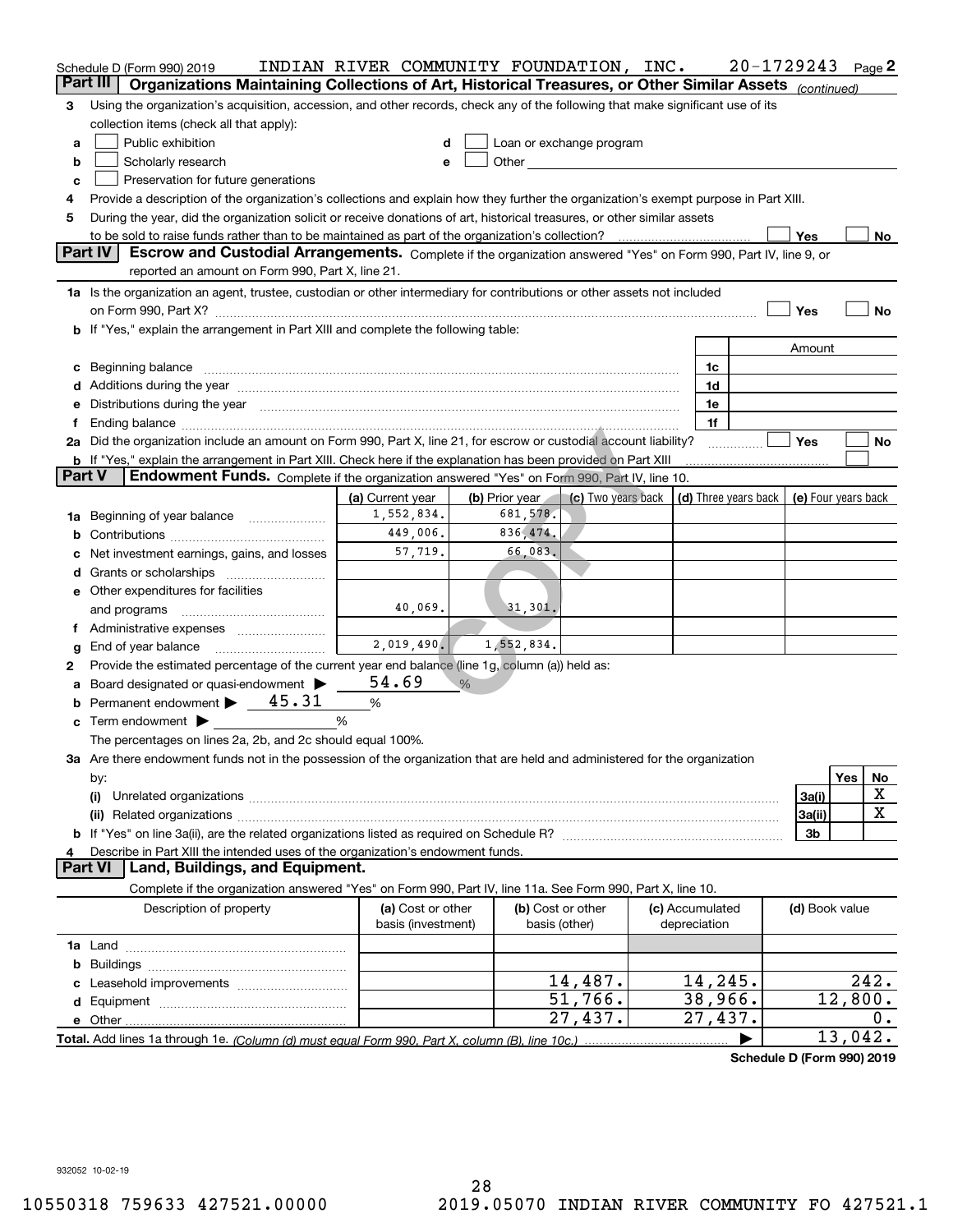| Schedule D (Form 990) 2019                                                                                                                                                         | INDIAN RIVER COMMUNITY FOUNDATION, | INC.                                                      | 20-1729243<br>Page $3$ |
|------------------------------------------------------------------------------------------------------------------------------------------------------------------------------------|------------------------------------|-----------------------------------------------------------|------------------------|
| Part VII Investments - Other Securities.                                                                                                                                           |                                    |                                                           |                        |
| Complete if the organization answered "Yes" on Form 990, Part IV, line 11b. See Form 990, Part X, line 12.<br>(a) Description of security or category (including name of security) | (b) Book value                     | (c) Method of valuation: Cost or end-of-year market value |                        |
|                                                                                                                                                                                    |                                    |                                                           |                        |
| (1) Financial derivatives                                                                                                                                                          |                                    |                                                           |                        |
| $(3)$ Other                                                                                                                                                                        |                                    |                                                           |                        |
| (A)                                                                                                                                                                                |                                    |                                                           |                        |
| (B)                                                                                                                                                                                |                                    |                                                           |                        |
| (C)                                                                                                                                                                                |                                    |                                                           |                        |
| (D)                                                                                                                                                                                |                                    |                                                           |                        |
| (E)                                                                                                                                                                                |                                    |                                                           |                        |
| (F)                                                                                                                                                                                |                                    |                                                           |                        |
| (G)                                                                                                                                                                                |                                    |                                                           |                        |
| (H)                                                                                                                                                                                |                                    |                                                           |                        |
| Total. (Col. (b) must equal Form 990, Part X, col. (B) line 12.) $\blacktriangleright$                                                                                             |                                    |                                                           |                        |
| Part VIII Investments - Program Related.                                                                                                                                           |                                    |                                                           |                        |
| Complete if the organization answered "Yes" on Form 990, Part IV, line 11c. See Form 990, Part X, line 13.                                                                         |                                    |                                                           |                        |
| (a) Description of investment                                                                                                                                                      | (b) Book value                     | (c) Method of valuation: Cost or end-of-year market value |                        |
| (1)                                                                                                                                                                                |                                    |                                                           |                        |
| (2)                                                                                                                                                                                |                                    |                                                           |                        |
| (3)                                                                                                                                                                                |                                    |                                                           |                        |
| (4)                                                                                                                                                                                |                                    |                                                           |                        |
| (5)                                                                                                                                                                                |                                    |                                                           |                        |
| (6)                                                                                                                                                                                |                                    |                                                           |                        |
| (7)                                                                                                                                                                                |                                    |                                                           |                        |
| (8)                                                                                                                                                                                |                                    |                                                           |                        |
| (9)                                                                                                                                                                                |                                    |                                                           |                        |
| Total. (Col. (b) must equal Form 990, Part X, col. (B) line 13.)                                                                                                                   |                                    |                                                           |                        |
| <b>Other Assets.</b><br>Part IX                                                                                                                                                    |                                    |                                                           |                        |
| Complete if the organization answered "Yes" on Form 990, Part IV, line 11d. See Form 990, Part X, line 15.                                                                         |                                    |                                                           |                        |
|                                                                                                                                                                                    | (a) Description                    |                                                           | (b) Book value         |
| (1)                                                                                                                                                                                |                                    |                                                           |                        |
| (2)                                                                                                                                                                                |                                    |                                                           |                        |
| (3)                                                                                                                                                                                |                                    |                                                           |                        |
| (4)                                                                                                                                                                                |                                    |                                                           |                        |
| (5)                                                                                                                                                                                |                                    |                                                           |                        |
| (6)                                                                                                                                                                                |                                    |                                                           |                        |
| (7)<br>(8)                                                                                                                                                                         |                                    |                                                           |                        |
| (9)                                                                                                                                                                                |                                    |                                                           |                        |
|                                                                                                                                                                                    |                                    |                                                           |                        |
| <b>Other Liabilities.</b><br>Part X                                                                                                                                                |                                    |                                                           |                        |
| Complete if the organization answered "Yes" on Form 990, Part IV, line 11e or 11f. See Form 990, Part X, line 25.                                                                  |                                    |                                                           |                        |
| (a) Description of liability<br>1.                                                                                                                                                 |                                    |                                                           | (b) Book value         |
| (1)<br>Federal income taxes                                                                                                                                                        |                                    |                                                           |                        |
| FUNDS HELD FOR AGENCIES<br>(2)                                                                                                                                                     |                                    |                                                           | 2,301,772.             |
| CHARITABLE REMAINDER UNITRUST<br>(3)                                                                                                                                               |                                    |                                                           | 86,507.                |
| (4)                                                                                                                                                                                |                                    |                                                           |                        |
| (5)                                                                                                                                                                                |                                    |                                                           |                        |
| (6)                                                                                                                                                                                |                                    |                                                           |                        |
| (7)                                                                                                                                                                                |                                    |                                                           |                        |
| (8)                                                                                                                                                                                |                                    |                                                           |                        |
| (9)                                                                                                                                                                                |                                    |                                                           |                        |
|                                                                                                                                                                                    |                                    |                                                           | 2,388,279.             |
| 2. Liability for uncertain tax positions. In Part XIII, provide the text of the footnote to the organization's financial statements that reports the                               |                                    |                                                           |                        |
| organization's liability for uncertain tax positions under FASB ASC 740. Check here if the text of the footnote has been provided in Part XIII                                     |                                    |                                                           | $\mathbf{X}$           |

932053 10-02-19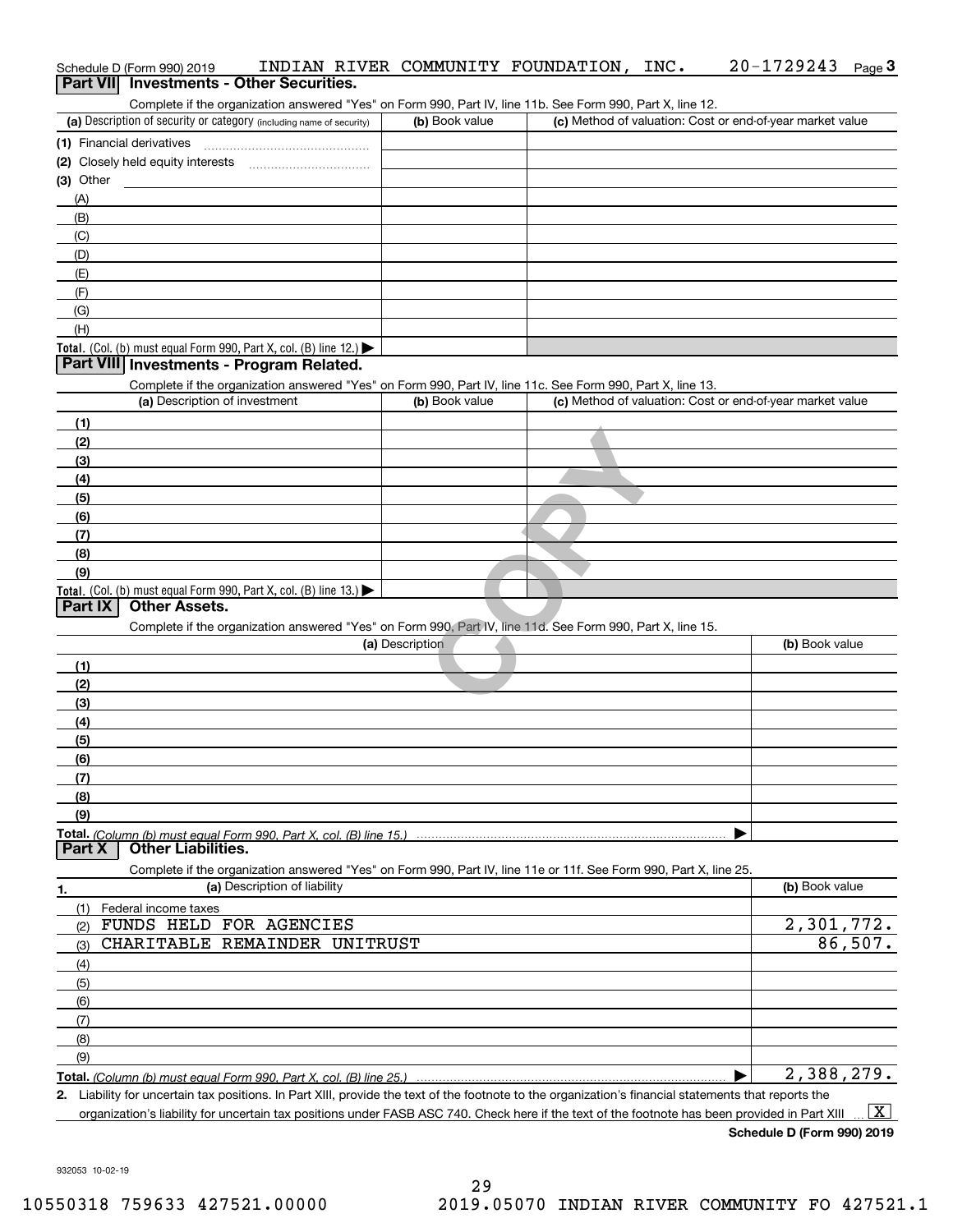|                | INDIAN RIVER COMMUNITY FOUNDATION, INC.<br>Schedule D (Form 990) 2019                                                                                          |               |                | 20-1729243<br>Page 4 |
|----------------|----------------------------------------------------------------------------------------------------------------------------------------------------------------|---------------|----------------|----------------------|
| <b>Part XI</b> | Reconciliation of Revenue per Audited Financial Statements With Revenue per Return.                                                                            |               |                |                      |
|                | Complete if the organization answered "Yes" on Form 990, Part IV, line 12a.                                                                                    |               |                |                      |
| 1              | Total revenue, gains, and other support per audited financial statements                                                                                       |               | $\blacksquare$ | 12,555,998.          |
| 2              | Amounts included on line 1 but not on Form 990, Part VIII, line 12:                                                                                            |               |                |                      |
| a              | 2a                                                                                                                                                             | $1,200,007$ . |                |                      |
| b              | 2 <sub>b</sub>                                                                                                                                                 |               |                |                      |
| с              | 2c                                                                                                                                                             |               |                |                      |
| d              | 2d<br>Other (Describe in Part XIII.)                                                                                                                           |               |                |                      |
| е              | Add lines 2a through 2d                                                                                                                                        |               | 2e             | 1,200,007.           |
| 3              |                                                                                                                                                                |               | $\mathbf{3}$   | 11, 355, 991.        |
| 4              | Amounts included on Form 990, Part VIII, line 12, but not on line 1:                                                                                           |               |                |                      |
| a              | 4a                                                                                                                                                             | 329,024.      |                |                      |
| b              | 4h                                                                                                                                                             | 1.183.        |                |                      |
|                | Add lines 4a and 4b                                                                                                                                            |               | 4с             | 330, 207.            |
|                |                                                                                                                                                                |               | 5              | 11,686,198.          |
|                | Part XII   Reconciliation of Expenses per Audited Financial Statements With Expenses per Return.                                                               |               |                |                      |
|                | Complete if the organization answered "Yes" on Form 990, Part IV, line 12a.                                                                                    |               |                |                      |
| 1              | Total expenses and losses per audited financial statements                                                                                                     |               | $\blacksquare$ | 9,474,333.           |
| 2              | Amounts included on line 1 but not on Form 990, Part IX, line 25:                                                                                              |               |                |                      |
| a              | 2a                                                                                                                                                             |               |                |                      |
| b              | 2 <sub>b</sub>                                                                                                                                                 |               |                |                      |
|                | Other losses<br>2c                                                                                                                                             |               |                |                      |
| d              |                                                                                                                                                                |               |                |                      |
| e              | Add lines 2a through 2d                                                                                                                                        |               | 2e             |                      |
| З              |                                                                                                                                                                |               | $\overline{3}$ | 9,474,333.           |
| 4              | Amounts included on Form 990, Part IX, line 25, but not on line 1:                                                                                             |               |                |                      |
|                | 4a                                                                                                                                                             | 329,024.      |                |                      |
|                | 4b                                                                                                                                                             | 1,183.        |                |                      |
|                | c Add lines 4a and 4b                                                                                                                                          |               | 4с             | 330, 207.            |
| 5              |                                                                                                                                                                |               | 5              | 9,804,540.           |
|                | Part XIII Supplemental Information.                                                                                                                            |               |                |                      |
|                | Provide the descriptions required for Part II, lines 3, 5, and 9; Part III, lines 1a and 4; Part IV, lines 1b and 2b; Part V, line 4; Part X, line 2; Part XI, |               |                |                      |
|                | lines 2d and 4b; and Part XII, lines 2d and 4b. Also complete this part to provide any additional information.                                                 |               |                |                      |
|                |                                                                                                                                                                |               |                |                      |

PART V, LINE 4:

THE BETTER GIVING ENDOWMENT FUND SUPPORTS THE COMMUNITY FOUNDATION'S

CHARITABLE MISSION BY PROVIDING A PERMANENT POOL OF CAPITAL AND AN ANNUAL

DISTRIBUTION OF UNRESTRICTED DOLLARS FOR GRANTS TO INDIAN RIVER COUNTY

CHARITIES. THE IRCF OPERATING ENDOWMENT FUND SUPPORTS THE COMMUNITY

FOUNDATION'S CHARITABLE MISSION BY PROVIDING A PERMANENT POOL OF CAPITAL

AND AN ANNUAL DISTRIBUTION OF UNRESTRICTED DOLLARS FOR OPERATING EXPENSES.

PART X, LINE 2:

THE FOUNDATION HAS EVALUATED ITS INCOME TAX FILING POSITIONS FOR FISCAL

YEARS 2017 THROUGH 2020, THE YEARS, WHICH REMAIN SUBJECT TO EXAMINATION AS

932054 10-02-19 **Schedule D (Form 990) 2019** OF JUNE 30, 2020. THE FOUNDATION CONCLUDED THAT THERE ARE NO SIGNIFICANT

30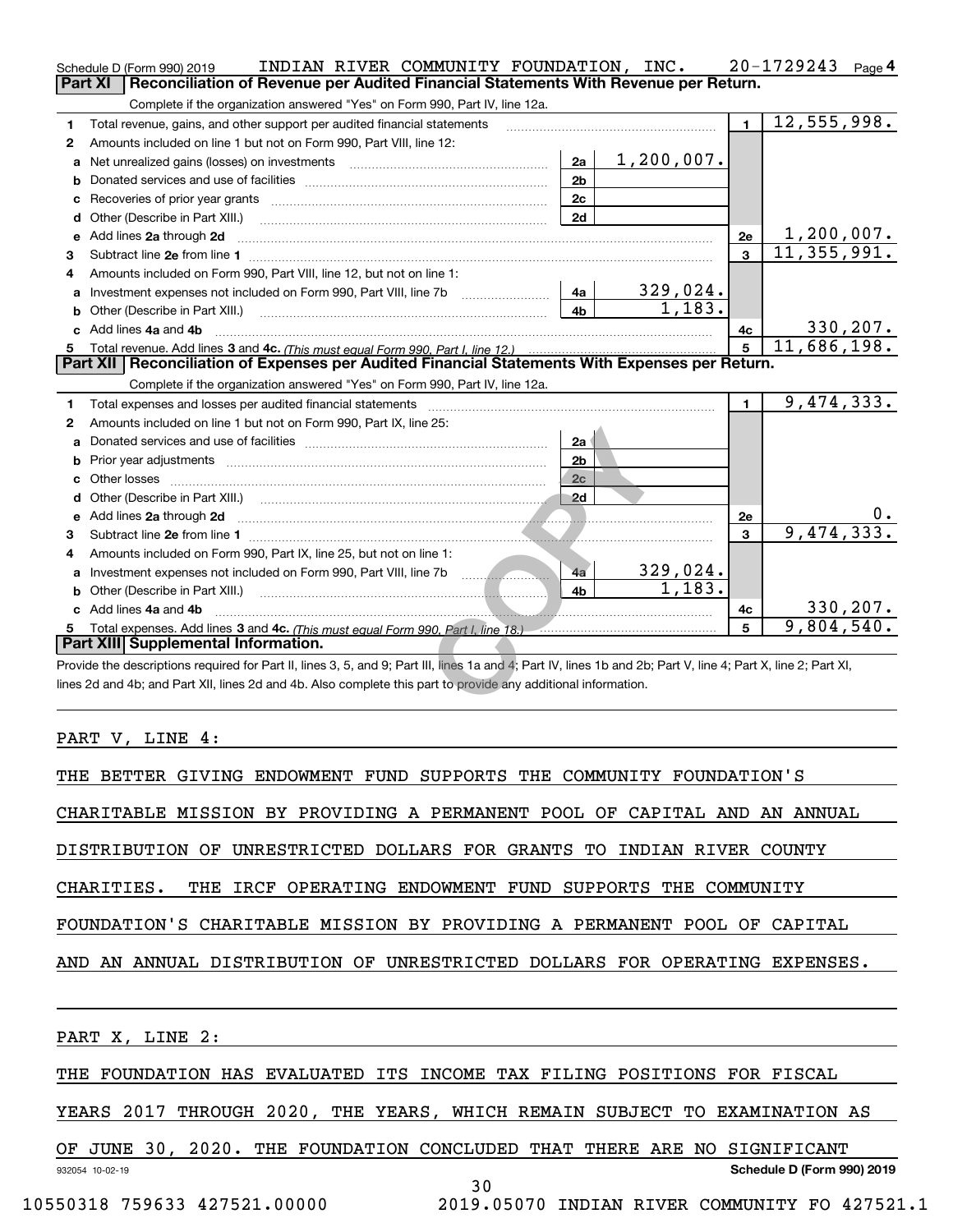| Schedule D (Form 990) 2019                                               | INDIAN RIVER COMMUNITY FOUNDATION, INC. 20-1729243 Page 5 |  |            |  |
|--------------------------------------------------------------------------|-----------------------------------------------------------|--|------------|--|
| <b>Part XIII Supplemental Information</b> (continued)                    |                                                           |  |            |  |
| UNCERTAIN TAX POSITIONS REQUIRING RECOGNITION IN THE FOUNDATION'S        |                                                           |  |            |  |
| FINANCIAL STATEMENTS. THE FOUNDATION DOES NOT EXPECT THE TOTAL AMOUNT OF |                                                           |  |            |  |
| UNRECOGNIZED TAX BENEFITS ("UTB") (E.G. TAX DEDUCTIONS, EXCLUSIONS, OR   |                                                           |  |            |  |
| CREDITS CLAIMED OR EXPECTED TO BE CLAIMED) TO SIGNIFICANTLY CHANGE       |                                                           |  | THE<br>IN  |  |
| NEXT TWELVE MONTHS. THE FOUNDATION DOES NOT HAVE ANY AMOUNTS ACCRUED FOR |                                                           |  |            |  |
| INTEREST AND PENALTIES RELATED TO UTBS AT JUNE 30, 2020 OR 2019, AND IS  |                                                           |  |            |  |
| NOT AWARE OF ANY CLAIMS FOR SUCH AMOUNTS BY FEDERAL OR STATE             |                                                           |  | INCOME TAX |  |
| AUTHORITIES.                                                             |                                                           |  |            |  |
|                                                                          |                                                           |  |            |  |

| PART XI, LINE 4B - OTHER ADJUSTMENTS:  |         |
|----------------------------------------|---------|
| FOREIGN TAXES ON INVESTMENT            | 1,335.  |
| LOSS ON ASSETS DISPOSAL                | $-152.$ |
| TOTAL TO SCHEDULE D, PART XI, LINE 4B  | 1,183.  |
|                                        |         |
| PART XII, LINE 4B - OTHER ADJUSTMENTS: |         |
| FOREIGN TAXES ON INVESTMENT            | 1,335.  |
| LOSS ON ASSETS DISPOSAL                | $-152.$ |
| TOTAL TO SCHEDULE D, PART XII, LINE 4B | 1,183.  |

932055 10-02-19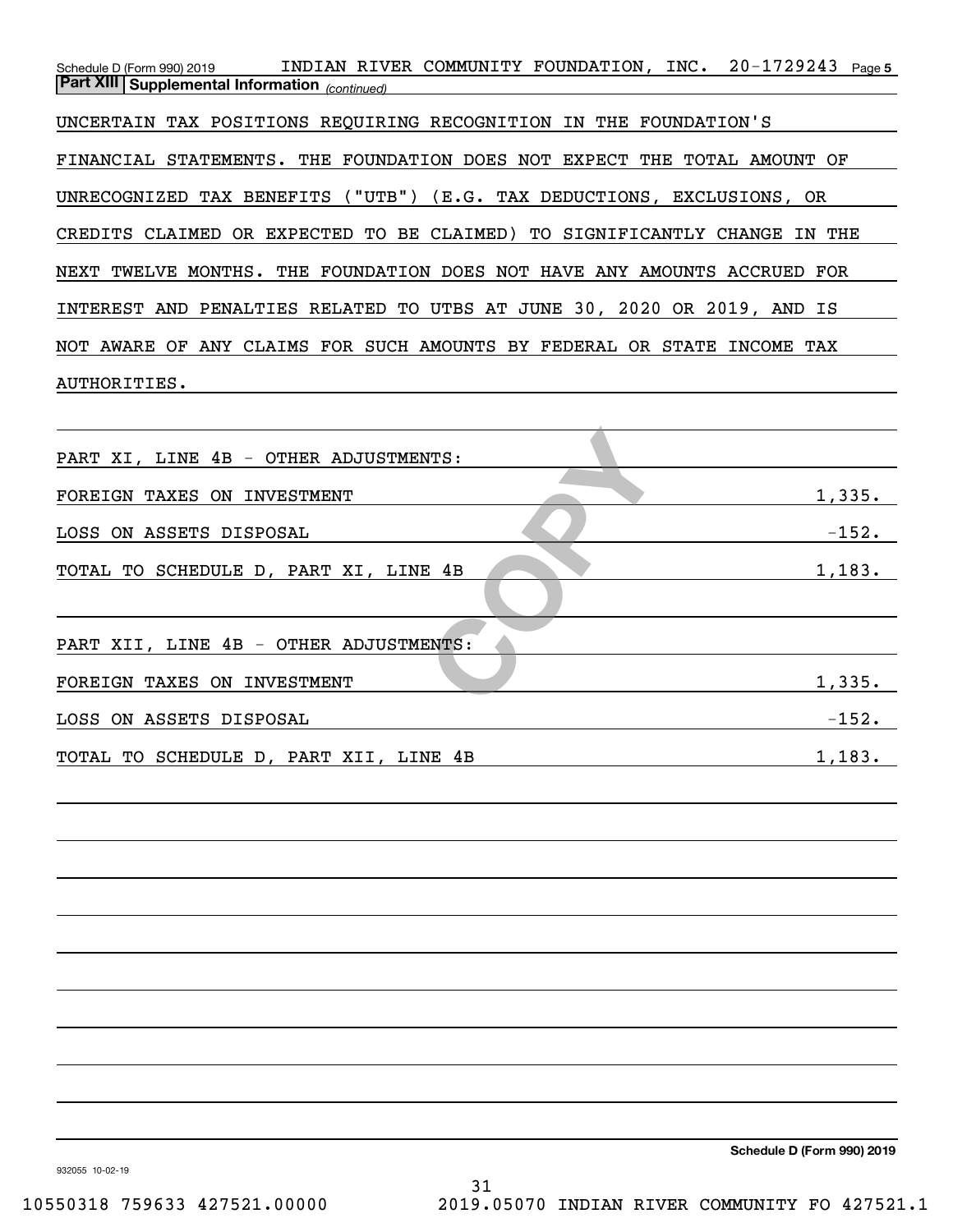| <b>SCHEDULE I</b>                                                                                                                                                                                                                                                         |                                                                                                                                       | <b>Grants and Other Assistance to Organizations,</b> |                                                       |                                         |                                                                |                                          | OMB No. 1545-0047                     |                       |  |
|---------------------------------------------------------------------------------------------------------------------------------------------------------------------------------------------------------------------------------------------------------------------------|---------------------------------------------------------------------------------------------------------------------------------------|------------------------------------------------------|-------------------------------------------------------|-----------------------------------------|----------------------------------------------------------------|------------------------------------------|---------------------------------------|-----------------------|--|
| (Form 990)                                                                                                                                                                                                                                                                | Governments, and Individuals in the United States<br>Complete if the organization answered "Yes" on Form 990, Part IV, line 21 or 22. |                                                      |                                                       |                                         |                                                                |                                          |                                       | 2019                  |  |
| Attach to Form 990.<br>Department of the Treasury                                                                                                                                                                                                                         |                                                                                                                                       |                                                      |                                                       |                                         |                                                                |                                          |                                       | <b>Open to Public</b> |  |
| Internal Revenue Service                                                                                                                                                                                                                                                  |                                                                                                                                       |                                                      | Go to www.irs.gov/Form990 for the latest information. |                                         |                                                                |                                          | Inspection                            |                       |  |
| Name of the organization                                                                                                                                                                                                                                                  | <b>Employer identification number</b><br>20-1729243<br>INDIAN RIVER COMMUNITY FOUNDATION, INC.                                        |                                                      |                                                       |                                         |                                                                |                                          |                                       |                       |  |
| <b>General Information on Grants and Assistance</b><br>Part I                                                                                                                                                                                                             |                                                                                                                                       |                                                      |                                                       |                                         |                                                                |                                          |                                       |                       |  |
| Does the organization maintain records to substantiate the amount of the grants or assistance, the grantees' eligibility for the grants or assistance, and the selection<br>1.                                                                                            |                                                                                                                                       |                                                      |                                                       |                                         |                                                                |                                          | $\sqrt{X}$ Yes                        | l No                  |  |
| 2 Describe in Part IV the organization's procedures for monitoring the use of grant funds in the United States.<br>Part II                                                                                                                                                |                                                                                                                                       |                                                      |                                                       |                                         |                                                                |                                          |                                       |                       |  |
| Grants and Other Assistance to Domestic Organizations and Domestic Governments. Complete if the organization answered "Yes" on Form 990, Part IV, line 21, for any<br>recipient that received more than \$5,000. Part II can be duplicated if additional space is needed. |                                                                                                                                       |                                                      |                                                       |                                         |                                                                |                                          |                                       |                       |  |
| <b>1 (a)</b> Name and address of organization<br>or government                                                                                                                                                                                                            | $(b)$ EIN                                                                                                                             | (c) IRC section<br>(if applicable)                   | (d) Amount of<br>cash grant                           | (e) Amount of<br>non-cash<br>assistance | (f) Method of<br>valuation (book,<br>FMV, appraisal,<br>other) | (g) Description of<br>noncash assistance | (h) Purpose of grant<br>or assistance |                       |  |
| 36TH CHURCH OF CHRIST, SCIENTIST<br>4032 WHITSETT AVENUE                                                                                                                                                                                                                  |                                                                                                                                       |                                                      |                                                       |                                         |                                                                |                                          |                                       |                       |  |
| STUDIO CITY, CA 91604                                                                                                                                                                                                                                                     | $04 - 2254742$                                                                                                                        |                                                      | 6,650                                                 | $\mathbf{0}$                            |                                                                |                                          | GENERAL OPERATING                     |                       |  |
| ALLIANCE TO PROTECT NANTUCKET<br>SOUND, INC. - 4 BARNSTABLE ROAD -<br>HYANNIS, MA 02601                                                                                                                                                                                   | 10-0008105                                                                                                                            |                                                      | 16,000.                                               | 0                                       |                                                                |                                          | GENERAL OPERATING                     |                       |  |
| ALZHEIMER/PARKINSON ASSOCIATION OF<br>INDIAN RIVER COUNTY, INC - 2300<br>5TH AVE. SUITE 150 - VERO BEACH.                                                                                                                                                                 |                                                                                                                                       |                                                      |                                                       |                                         |                                                                |                                          |                                       |                       |  |
| FL 32960                                                                                                                                                                                                                                                                  | 59-2437723                                                                                                                            |                                                      | 52.750                                                | $\mathbf{0}$                            |                                                                |                                          | GENERAL OPERATING                     |                       |  |
| AMERICAN CANCER SOCIETY INC<br>3375 20TH ST. #100                                                                                                                                                                                                                         | 13-1788491                                                                                                                            |                                                      | 8.150                                                 | 0                                       |                                                                |                                          | GENERAL OPERATING                     |                       |  |
| VERO BEACH, FL 32960                                                                                                                                                                                                                                                      |                                                                                                                                       |                                                      |                                                       |                                         |                                                                |                                          |                                       |                       |  |
| AMERICAN NATIONAL RED CROSS<br>PO BOX 37839                                                                                                                                                                                                                               | 53-0196605                                                                                                                            |                                                      |                                                       | $\mathbf{0}$                            |                                                                |                                          | GENERAL OPERATING                     |                       |  |
|                                                                                                                                                                                                                                                                           | 22,000.<br>BOONE, IA 50037                                                                                                            |                                                      |                                                       |                                         |                                                                |                                          |                                       |                       |  |
| AMERICAN RED CROSS PALM BEACH<br>TREASURE COAST - 2506 17TH AVENUE<br>- VERO BEACH, FL 32960-3322                                                                                                                                                                         | 53-0196605                                                                                                                            |                                                      | 9.000.                                                | $\mathbf{0}$ .                          |                                                                |                                          | GENERAL OPERATING                     |                       |  |
| 2 Enter total number of section 501(c)(3) and government organizations listed in the line 1 table                                                                                                                                                                         |                                                                                                                                       |                                                      |                                                       |                                         |                                                                |                                          |                                       | 190.                  |  |
|                                                                                                                                                                                                                                                                           | 3 Enter total number of other organizations listed in the line 1 table                                                                |                                                      |                                                       |                                         |                                                                |                                          |                                       |                       |  |

**For Paperwork Reduction Act Notice, see the Instructions for Form 990. Schedule I (Form 990) (2019)** LHA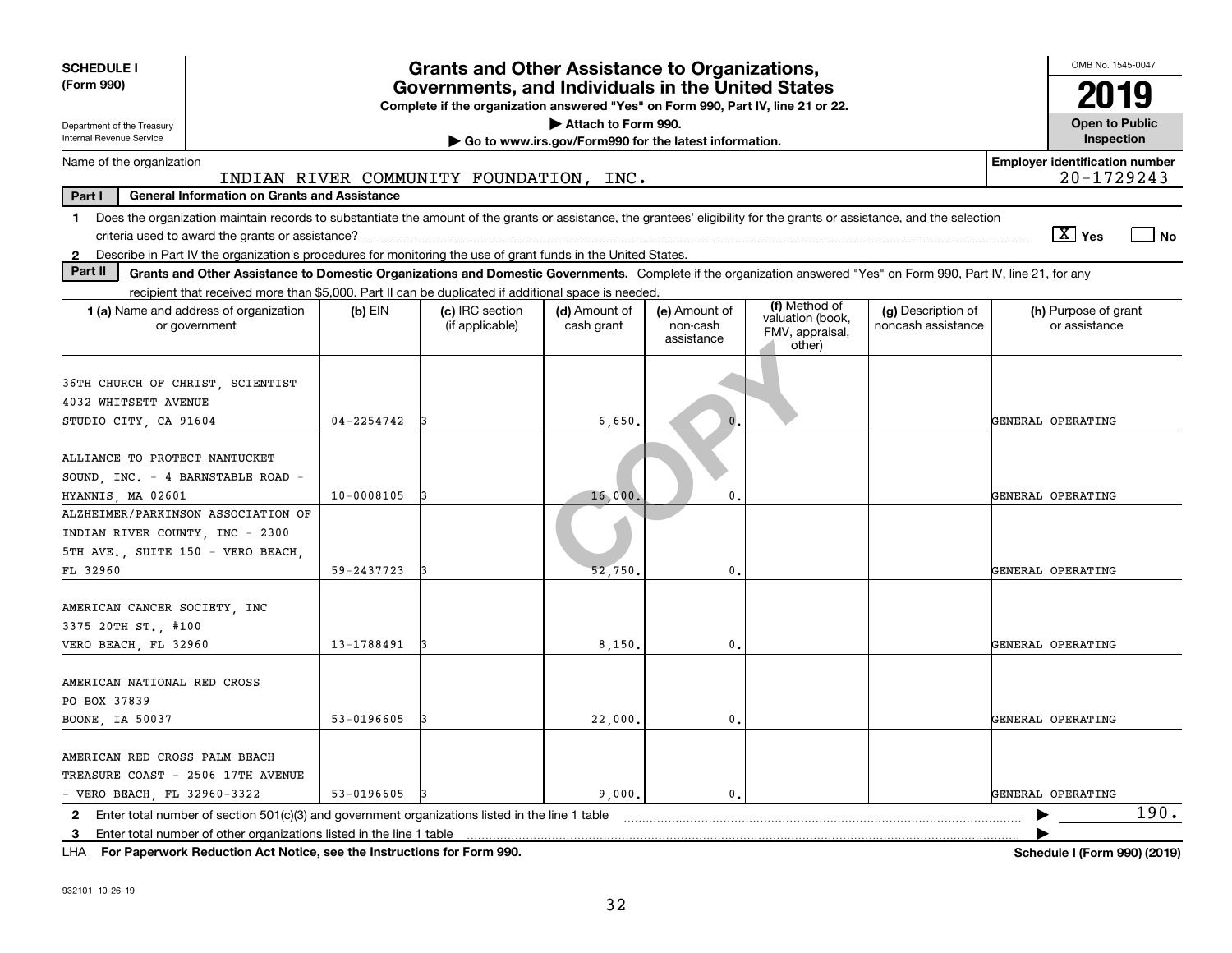| Part II<br>Continuation of Grants and Other Assistance to Governments and Organizations in the United States (Schedule I (Form 990), Part II.) |                |                                  |                             |                                         |                                                                |                                           |                                       |
|------------------------------------------------------------------------------------------------------------------------------------------------|----------------|----------------------------------|-----------------------------|-----------------------------------------|----------------------------------------------------------------|-------------------------------------------|---------------------------------------|
| (a) Name and address of<br>organization or government                                                                                          | $(b)$ EIN      | (c) IRC section<br>if applicable | (d) Amount of<br>cash grant | (e) Amount of<br>non-cash<br>assistance | (f) Method of<br>valuation<br>(book, FMV,<br>appraisal, other) | (g) Description of<br>non-cash assistance | (h) Purpose of grant<br>or assistance |
| ANTIQUE BOAT MUSEUM<br>750 MARY STREET<br>CLAYTON, NY 13624                                                                                    | 22-2319606     |                                  | 11,100,                     | $\mathbf{0}$ .                          |                                                                |                                           | GENERAL OPERATING                     |
| ARC OF INDIAN RIVER COUNTY, INC.<br>1375 16TH AVENUE<br>VERO BEACH, FL 32960                                                                   | 59-1626205     |                                  | 20,250                      | 0.                                      |                                                                |                                           | GENERAL OPERATING                     |
| <b>BABSON COLLEGE</b><br>231 FOREST STREET<br>BABSON PARK, MA 02457                                                                            | $04 - 2103544$ |                                  | 6,000                       | $\bullet$ .                             |                                                                |                                           | GENERAL OPERATING                     |
| BALLET VERO BEACH, INC<br>2135 WINDWARD WAY #209<br>VERO BEACH, FL 32963                                                                       | 46-1513558     |                                  | 41,000                      | 0.                                      |                                                                |                                           | GENERAL OPERATING                     |
| BIG BROTHERS BIG SISTERS OF ST.<br>LUCIE, INDIAN RIVER, & OKEECHOBEE<br>COUNTIES - 1846 18TH AVE - VERO<br><b>BEACH, FL 32960</b>              | 59-2455513     |                                  | 14,850                      | 0.                                      |                                                                |                                           | GENERAL OPERATING                     |
| BIKE WALK INDIAN RIVER COUNTY INC<br>P.O. BOX 1792<br>VERO BEACH, FL 32961                                                                     | 81-0947771     | 13                               | 14,000                      | $\mathbf{0}$                            |                                                                |                                           | GENERAL OPERATING                     |
| BOYS AND GIRLS CLUBS<br>22 S ORANGE STREET<br>FELLSMERE, FL 32948                                                                              | 59-3623298     |                                  | 5,500                       | $\mathfrak{o}$ .                        |                                                                |                                           | GENERAL OPERATING                     |
| BOYS AND GIRLS CLUBS OF INDIAN<br>RIVER COUNTY - 1729 17TH AVENUE -<br>VERO BEACH, FL 32960                                                    | 59-3623298     |                                  | 105,540.                    | $^{\circ}$ .                            |                                                                |                                           | GENERAL OPERATING                     |
| BRAVO COLORADO AT VAIL - BEAVER<br>CREEK - VAIL VALLEY MUSIC FESTIVAL<br>$-$ VAIL, CO 81657                                                    | 84-1074065     | 13                               | 5.500.                      | $\mathbf{0}$ .                          |                                                                |                                           | GENERAL OPERATING                     |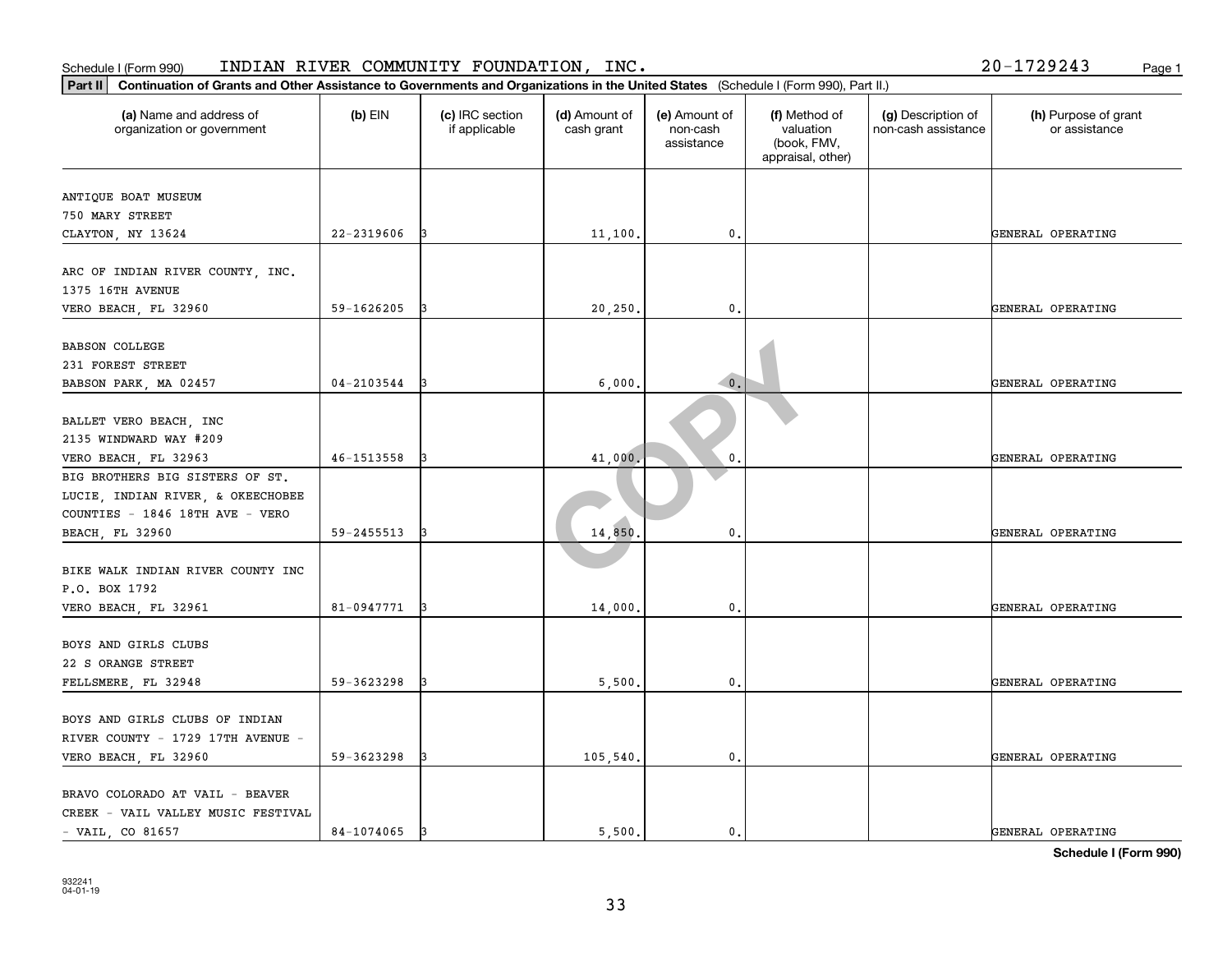| Continuation of Grants and Other Assistance to Governments and Organizations in the United States (Schedule I (Form 990), Part II.)<br>Part II |            |                                  |                             |                                         |                                                                |                                           |                                       |
|------------------------------------------------------------------------------------------------------------------------------------------------|------------|----------------------------------|-----------------------------|-----------------------------------------|----------------------------------------------------------------|-------------------------------------------|---------------------------------------|
| (a) Name and address of<br>organization or government                                                                                          | $(b)$ EIN  | (c) IRC section<br>if applicable | (d) Amount of<br>cash grant | (e) Amount of<br>non-cash<br>assistance | (f) Method of<br>valuation<br>(book, FMV,<br>appraisal, other) | (g) Description of<br>non-cash assistance | (h) Purpose of grant<br>or assistance |
| BUFFALO PHILHARMONIC ORCHESTRA                                                                                                                 |            |                                  |                             |                                         |                                                                |                                           |                                       |
| SOCIETY INC. - 786 DELAWARE AVENUE<br>- BUFFALO, NY 14209                                                                                      | 16-0755739 |                                  | 10,000                      | 0.                                      |                                                                |                                           | GENERAL OPERATING                     |
| BUFFALO STATE COLLEGE FOUNDATION<br>INC. - 1300 ELMWOOD AVENUE -                                                                               |            |                                  |                             |                                         |                                                                |                                           |                                       |
| BUFFALO, NY 14222                                                                                                                              | 16-6037117 | 13                               | 5,000                       | $\mathbf{0}$ .                          |                                                                |                                           | GENERAL OPERATING                     |
| CALVARY CHAPEL PORT SAINT LUCIE<br>5555 NW ST. JAMES DRIVE<br>PORT SAINT LUCIE, FL 34983                                                       | 20-0904790 |                                  | 27,275                      | $\bullet$ .                             |                                                                |                                           | GENERAL OPERATING                     |
| CAMP HAVEN<br>3256 US HIGHWAY 1                                                                                                                |            |                                  |                             |                                         |                                                                |                                           |                                       |
| VERO BEACH, FL 32960                                                                                                                           | 45-4235195 |                                  | 75,400                      | $\mathbf{0}$                            |                                                                |                                           | GENERAL OPERATING                     |
| CANISIUS COLLEGE<br>2001 MAIN STREET                                                                                                           |            |                                  |                             |                                         |                                                                |                                           |                                       |
| BUFFALO, NY 14208                                                                                                                              | 16-0743942 |                                  | 20,000                      | 0.                                      |                                                                |                                           | GENERAL OPERATING                     |
| CENTENARY COLLEGE<br>400 JEFFERSON STREET                                                                                                      |            |                                  |                             |                                         |                                                                |                                           |                                       |
| HACKETTSTOWN, NJ 07840                                                                                                                         | 22-1500484 |                                  | 10,000                      | 0.                                      |                                                                |                                           | GENERAL OPERATING                     |
| CHARITY: WATER<br>40 WORTH STREET                                                                                                              |            |                                  |                             |                                         |                                                                |                                           |                                       |
| NEW YORK, NY 10013                                                                                                                             | 22-3936753 |                                  | 5,000                       | $\mathbf{0}$ .                          |                                                                |                                           | GENERAL OPERATING                     |
| CHARLESTON COLLEGIATE SCHOOL<br>2024 ACADEMY DRIVE                                                                                             |            |                                  |                             |                                         |                                                                |                                           |                                       |
| JOHN'S ISLAND, SC 29455                                                                                                                        | 57-0524957 |                                  | 132,000.                    | $\mathfrak o$ .                         |                                                                |                                           | GENERAL OPERATING                     |
| CHICAGO COUNCIL ON GLOBAL AFFAIRS<br>332 S MICHIGAN AVENUE<br>CHICAGO LL 60604                                                                 | 36-2181969 | 13                               | 35,000.                     | 0.                                      |                                                                |                                           | GENERAL OPERATING                     |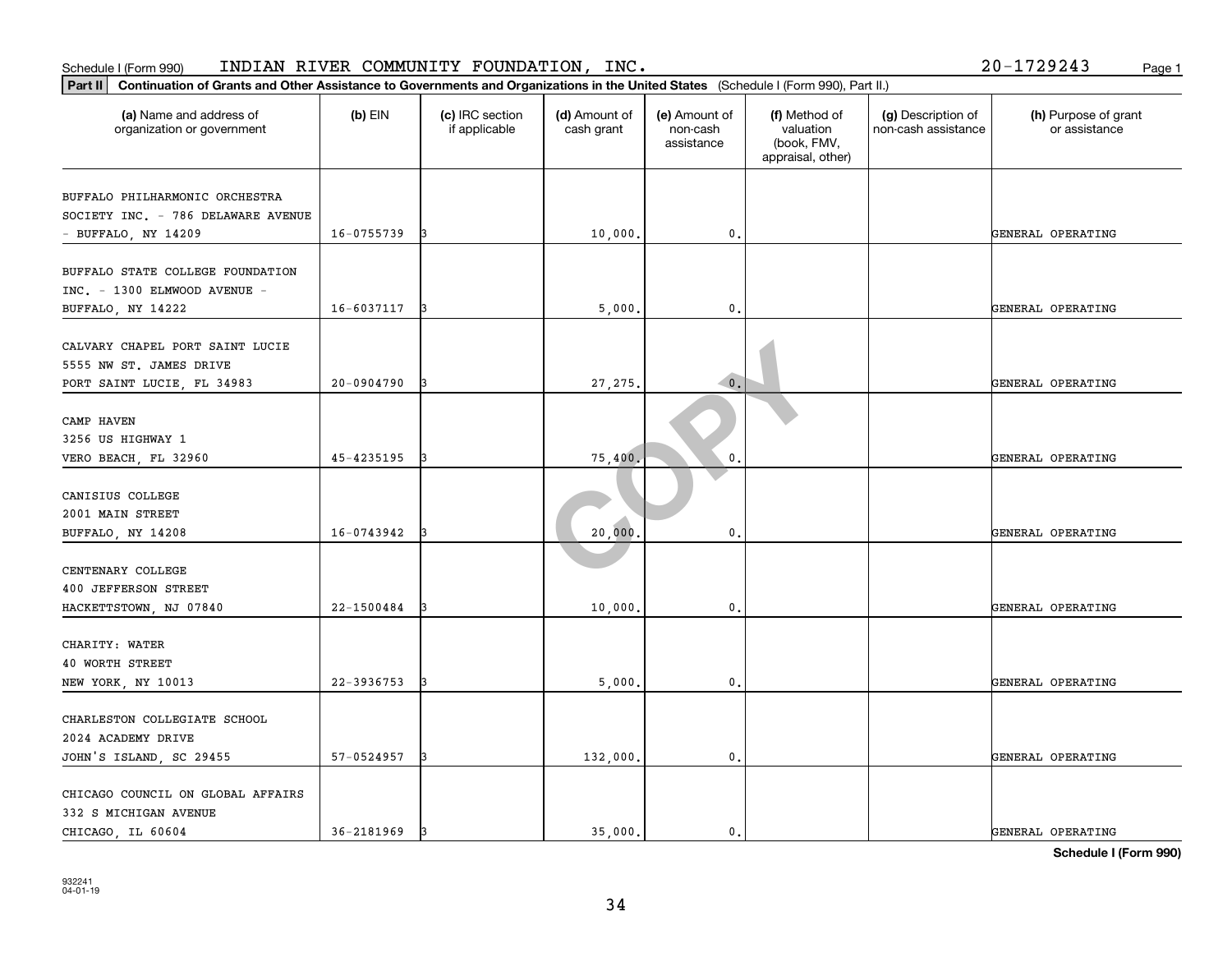| Part II   Continuation of Grants and Other Assistance to Governments and Organizations in the United States (Schedule I (Form 990), Part II.) |            |                                  |                             |                                         |                                                                |                                           |                                       |
|-----------------------------------------------------------------------------------------------------------------------------------------------|------------|----------------------------------|-----------------------------|-----------------------------------------|----------------------------------------------------------------|-------------------------------------------|---------------------------------------|
| (a) Name and address of<br>organization or government                                                                                         | $(b)$ EIN  | (c) IRC section<br>if applicable | (d) Amount of<br>cash grant | (e) Amount of<br>non-cash<br>assistance | (f) Method of<br>valuation<br>(book, FMV,<br>appraisal, other) | (g) Description of<br>non-cash assistance | (h) Purpose of grant<br>or assistance |
|                                                                                                                                               |            |                                  |                             |                                         |                                                                |                                           |                                       |
| CHILDCARE RESOURCES OF INDIAN<br>RIVER - 2300 5TH AVENUE, SUITE 149                                                                           |            |                                  |                             |                                         |                                                                |                                           |                                       |
| - VERO BEACH, FL 32960                                                                                                                        | 65-0523165 | IЗ                               | 91,141.                     | 0.                                      |                                                                |                                           | GENERAL OPERATING                     |
|                                                                                                                                               |            |                                  |                             |                                         |                                                                |                                           |                                       |
| CHILDREN'S HOME SOCIETY OF FLORIDA                                                                                                            |            |                                  |                             |                                         |                                                                |                                           |                                       |
| 650 10TH STREET                                                                                                                               |            |                                  |                             |                                         |                                                                |                                           |                                       |
| VERO BEACH, FL 32960                                                                                                                          | 59-3055343 |                                  | 21,000                      | 0.                                      |                                                                |                                           | GENERAL OPERATING                     |
| CHRIST CHURCH VERO BEACH                                                                                                                      |            |                                  |                             |                                         |                                                                |                                           |                                       |
| 667 20TH ST.                                                                                                                                  |            |                                  |                             |                                         |                                                                |                                           |                                       |
| VERO BEACH, FL 32960                                                                                                                          |            |                                  | 31,500                      | $\bullet$ .                             |                                                                |                                           | GENERAL OPERATING                     |
|                                                                                                                                               |            |                                  |                             |                                         |                                                                |                                           |                                       |
| CHRISTIAN FM - WSCF RADIO                                                                                                                     |            |                                  |                             |                                         |                                                                |                                           |                                       |
| 6767 20TH STREET                                                                                                                              |            |                                  |                             |                                         |                                                                |                                           |                                       |
| VERO BEACH, FL 32966                                                                                                                          | 59-3028392 |                                  | 6,000                       | 0                                       |                                                                |                                           | GENERAL OPERATING                     |
|                                                                                                                                               |            |                                  |                             |                                         |                                                                |                                           |                                       |
| CHURCH OF THE GOOD SHEPHERD                                                                                                                   |            |                                  |                             |                                         |                                                                |                                           |                                       |
| PO BOX 32                                                                                                                                     |            |                                  |                             |                                         |                                                                |                                           |                                       |
| CASHIERS, NC 28717                                                                                                                            |            |                                  | 11,000                      | $\mathsf{0}$ .                          |                                                                |                                           | GENERAL OPERATING                     |
|                                                                                                                                               |            |                                  |                             |                                         |                                                                |                                           |                                       |
| CINCINNATI MUSEUM CENTER<br>1301 WESTERN AVENUE                                                                                               |            |                                  |                             |                                         |                                                                |                                           |                                       |
| CINCINNATI, OH 45203                                                                                                                          | 31-1212634 |                                  | 5,000                       | $\mathbf{0}$ .                          |                                                                |                                           | GENERAL OPERATING                     |
|                                                                                                                                               |            |                                  |                             |                                         |                                                                |                                           |                                       |
| CITY OF VERO BEACH                                                                                                                            |            |                                  |                             |                                         |                                                                |                                           |                                       |
| 1053 20TH PLACE                                                                                                                               |            |                                  |                             |                                         |                                                                |                                           |                                       |
| VERO BEACH, FL 32961                                                                                                                          | 59-6000445 |                                  | 33,097.                     | $\mathbf{0}$ .                          |                                                                |                                           | GENERAL OPERATING                     |
|                                                                                                                                               |            |                                  |                             |                                         |                                                                |                                           |                                       |
| COLD SPRING HARBOR LABORATORY                                                                                                                 |            |                                  |                             |                                         |                                                                |                                           |                                       |
| 1 BUNGTOWN ROAD                                                                                                                               |            |                                  |                             |                                         |                                                                |                                           |                                       |
| COLD SPRING HARBOR, NY 11724                                                                                                                  | 11-2013303 | 13                               | 5,000                       | 0.                                      |                                                                |                                           | GENERAL OPERATING                     |
| COLUMBUS FOUNDATION                                                                                                                           |            |                                  |                             |                                         |                                                                |                                           |                                       |
| 1234 EAST BROAD STREET                                                                                                                        |            |                                  |                             |                                         |                                                                |                                           |                                       |
| COLUMBUS, OH 43205-1453                                                                                                                       | 31-6044264 | 13                               | 19,800.                     | 0.                                      |                                                                |                                           | GENERAL OPERATING                     |
|                                                                                                                                               |            |                                  |                             |                                         |                                                                |                                           |                                       |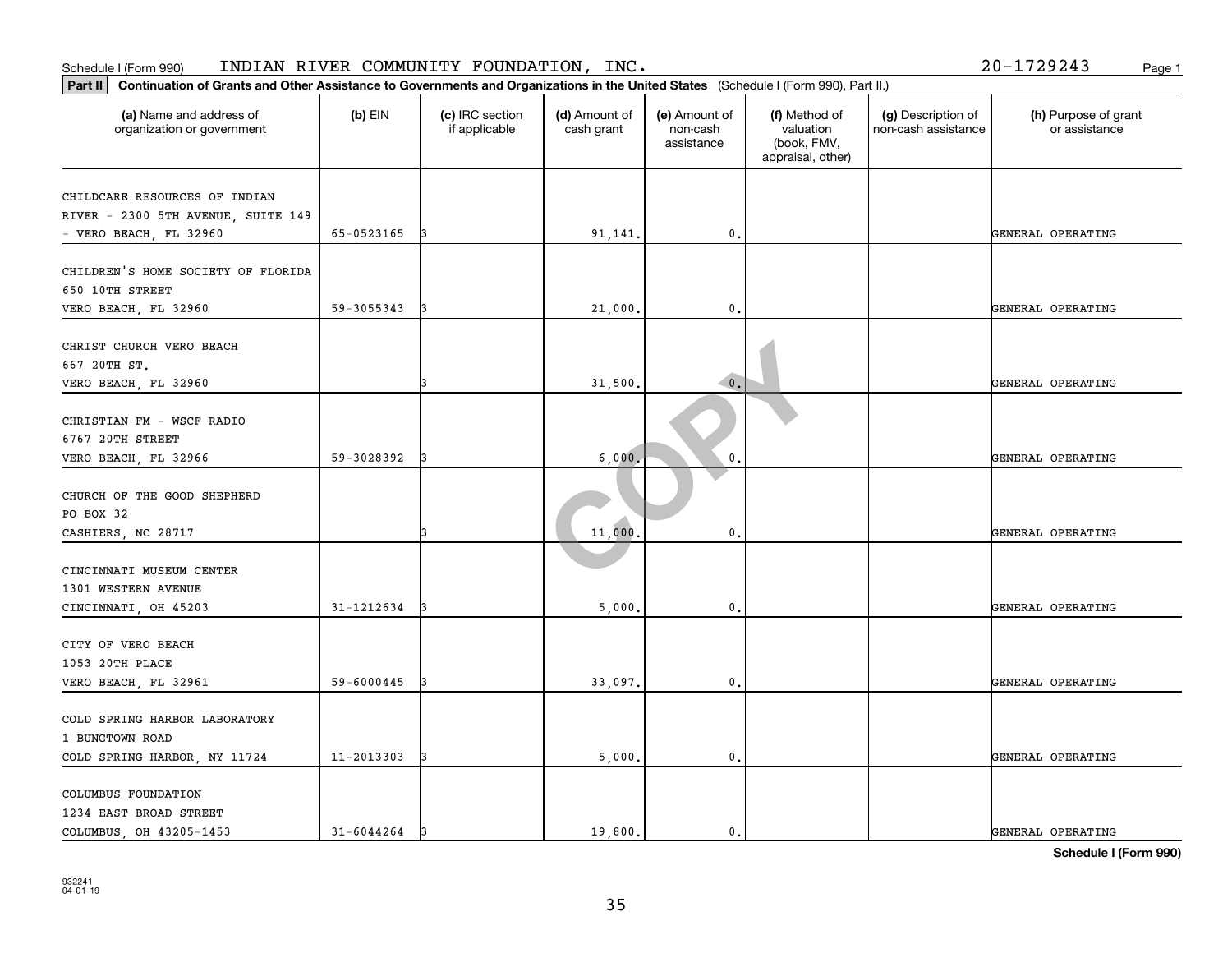| Schedule I (Form 990)                                                                                                                          |            | INDIAN RIVER COMMUNITY FOUNDATION, INC. |                             |                                         |                                                                |                                           | 20-1729243<br>Page 1                  |
|------------------------------------------------------------------------------------------------------------------------------------------------|------------|-----------------------------------------|-----------------------------|-----------------------------------------|----------------------------------------------------------------|-------------------------------------------|---------------------------------------|
| Part II<br>Continuation of Grants and Other Assistance to Governments and Organizations in the United States (Schedule I (Form 990), Part II.) |            |                                         |                             |                                         |                                                                |                                           |                                       |
| (a) Name and address of<br>organization or government                                                                                          | $(b)$ EIN  | (c) IRC section<br>if applicable        | (d) Amount of<br>cash grant | (e) Amount of<br>non-cash<br>assistance | (f) Method of<br>valuation<br>(book, FMV,<br>appraisal, other) | (g) Description of<br>non-cash assistance | (h) Purpose of grant<br>or assistance |
| COMMUNITY BOYS & GIRLS CLUB                                                                                                                    |            |                                         |                             |                                         |                                                                |                                           |                                       |
| PO BOX 1612                                                                                                                                    |            |                                         |                             |                                         |                                                                |                                           |                                       |
| WILMINGTON, NC 28401                                                                                                                           | 56-0636247 |                                         | 42,790                      | 0.                                      |                                                                |                                           | GENERAL OPERATING                     |
| COMMUNITY CHURCH OF VERO BEACH<br>1901 23RD STREET                                                                                             |            |                                         |                             |                                         |                                                                |                                           |                                       |
| VERO BEACH, FL 32960                                                                                                                           | 13-1957221 |                                         | 86,000                      | 0.                                      |                                                                |                                           | GENERAL OPERATING                     |
| CONDON COMMUNITY CHURCH<br>PO BOX 1073                                                                                                         |            |                                         |                             |                                         |                                                                |                                           |                                       |
| CONDON, MT 59826                                                                                                                               | 81-0388273 |                                         | 15,000                      | $\overline{\phantom{a}}$ 0.             |                                                                |                                           | GENERAL OPERATING                     |
| CROSSOVER MISSION INC<br>1965 42ND AVE. SUITE 3                                                                                                |            |                                         |                             |                                         |                                                                |                                           |                                       |
| VERO BEACH, FL 32960                                                                                                                           | 46-5125222 |                                         | 31,000                      | 0                                       |                                                                |                                           | GENERAL OPERATING                     |
| CRYSTAL LAKE CAMPS INC<br>1676 CRYSTAL LAKE ROAD                                                                                               |            |                                         |                             |                                         |                                                                |                                           |                                       |
| HUGHESVILLE, PA 17737                                                                                                                          | 23-2330917 |                                         | 5,000                       | 0.                                      |                                                                |                                           | GENERAL OPERATING                     |
| DASIE BRIDGEWATER HOPE CENTER<br>PO BOX 701483                                                                                                 |            |                                         |                             |                                         |                                                                |                                           |                                       |
| WABASSO, FL 32970                                                                                                                              | 02-0633089 |                                         | 8,350                       | 0.                                      |                                                                |                                           | GENERAL OPERATING                     |
| DIOCESE OF PALM BEACH<br>9995 N MILITARY TRAIL                                                                                                 |            |                                         |                             |                                         |                                                                |                                           |                                       |
| PALM BEACH GARDENS, FL 33418                                                                                                                   | 59-2438903 |                                         | 9,150.                      | 0.                                      |                                                                |                                           | GENERAL OPERATING                     |
| DOCTORS WITHOUT BORDERS<br>PO BOX 5030                                                                                                         |            |                                         |                             |                                         |                                                                |                                           |                                       |
| HAGERSTOWN, MD 21741-5030                                                                                                                      | 13-3433452 |                                         | 5,000                       | 0.                                      |                                                                |                                           | GENERAL OPERATING                     |
| DOGS FOR LIFE INC.<br>1230 16TH AVENUE<br>VERO BEACH, FL 32960                                                                                 | 31-1800397 | 13                                      | 11,820.                     | $\mathbf{0}$ .                          |                                                                |                                           | GENERAL OPERATING                     |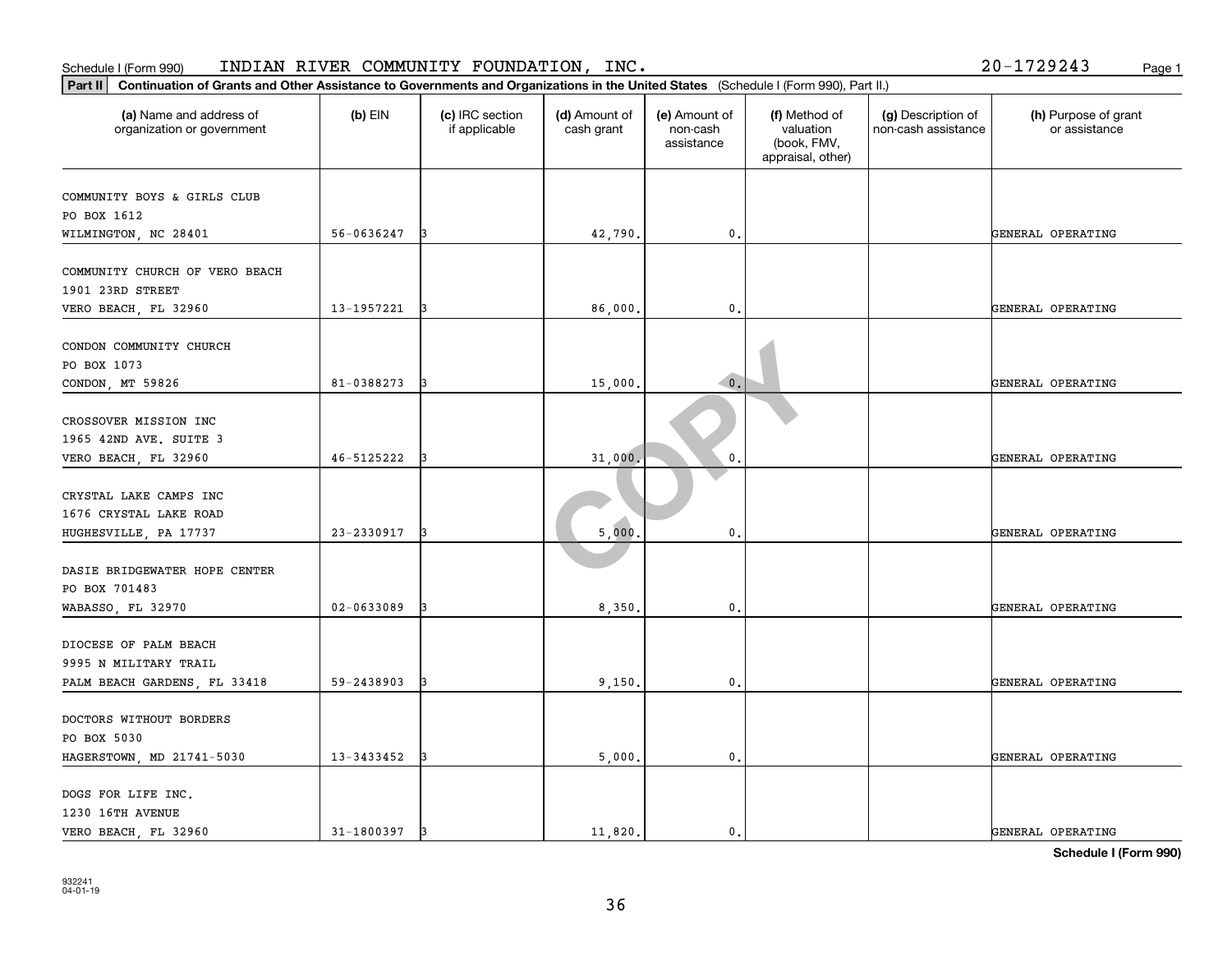| Part II<br>Continuation of Grants and Other Assistance to Governments and Organizations in the United States (Schedule I (Form 990), Part II.) |            |                                  |                             |                                         |                                                                |                                           |                                       |
|------------------------------------------------------------------------------------------------------------------------------------------------|------------|----------------------------------|-----------------------------|-----------------------------------------|----------------------------------------------------------------|-------------------------------------------|---------------------------------------|
| (a) Name and address of<br>organization or government                                                                                          | $(b)$ EIN  | (c) IRC section<br>if applicable | (d) Amount of<br>cash grant | (e) Amount of<br>non-cash<br>assistance | (f) Method of<br>valuation<br>(book, FMV,<br>appraisal, other) | (g) Description of<br>non-cash assistance | (h) Purpose of grant<br>or assistance |
| DULUTH SUPERIOR AREA COMMUNITY                                                                                                                 |            |                                  |                             |                                         |                                                                |                                           |                                       |
| FOUNDATION - APOSTLE ISLAND                                                                                                                    |            |                                  |                             |                                         |                                                                |                                           |                                       |
| COMMUNITY FUND - BAYFIELD, WI                                                                                                                  |            |                                  |                             |                                         |                                                                |                                           |                                       |
| 54814                                                                                                                                          | 41-1429402 |                                  | 5,000.                      | 0.                                      |                                                                |                                           | GENERAL OPERATING                     |
| ECONOMIC OPPORTUNITIES COUNCIL OF<br>INDIAN RIVER COUNTY (EOC) - 2455<br>SAINT LUCIE AVENUE - VERO BEACH,                                      |            |                                  |                             |                                         |                                                                |                                           |                                       |
| FL 32960                                                                                                                                       | 59-1144567 |                                  | 15,000                      | 0.                                      |                                                                |                                           | GENERAL OPERATING                     |
| EDUCATION FOUNDATION OF INDIAN<br>RIVER COUNTY - PO BOX 7046 - VERO<br>BEACH, FL 32961                                                         | 59-3118402 |                                  | 17,150                      | $\bullet$ .                             |                                                                |                                           | GENERAL OPERATING                     |
| ENVIRONMENTAL LEARNING CENTER<br>255 LIVE OAK DRIVE<br>VERO BEACH, FL 32963                                                                    | 65-0064129 |                                  | 19,750.                     | $\mathbf{0}$                            |                                                                |                                           | GENERAL OPERATING                     |
| ESSELSTYN FAMILY FOUNDATION INC<br>3 PEPPER RIDGE ROAD<br>PEPPER PIKE, OH 44124                                                                | 83-3193194 |                                  | 25,000                      | $\mathbf{0}$                            |                                                                |                                           | GENERAL OPERATING                     |
| EVERLASTING COVENANT CHURCH<br>17 EVERLASTING DR<br>FAIRMONT, WV 26554                                                                         | 55-0747385 |                                  | 5,000                       | $\mathbf{0}$                            |                                                                |                                           | GENERAL OPERATING                     |
| FAIRFIELD COUNTY FOUNDATION<br>162 E. MAIN STREET<br>LANCASTER, OH 43130                                                                       | 34-1623983 |                                  | 19,900                      | 0.                                      |                                                                |                                           | GENERAL OPERATING                     |
| FIRST UNITED METHODIST CHURCH<br>1750 20TH STREET<br>VERO BEACH, FL 32960                                                                      | 59-0799905 |                                  | 22,542.                     | $\mathbf{0}$ .                          |                                                                |                                           | GENERAL OPERATING                     |
| FOOD PANTRY OF INDIAN RIVER<br>COUNTY, INC. - 2206 16TH AVENUE -<br>VERO BEACH FL 32960                                                        | 13-4301530 | 13                               | 8,000.                      | $\mathbf{0}$ .                          |                                                                |                                           | GENERAL OPERATING                     |

#### Schedule I (Form 990) INDIAN RIVER COMMUNITY FOUNDATION, INC. Page 1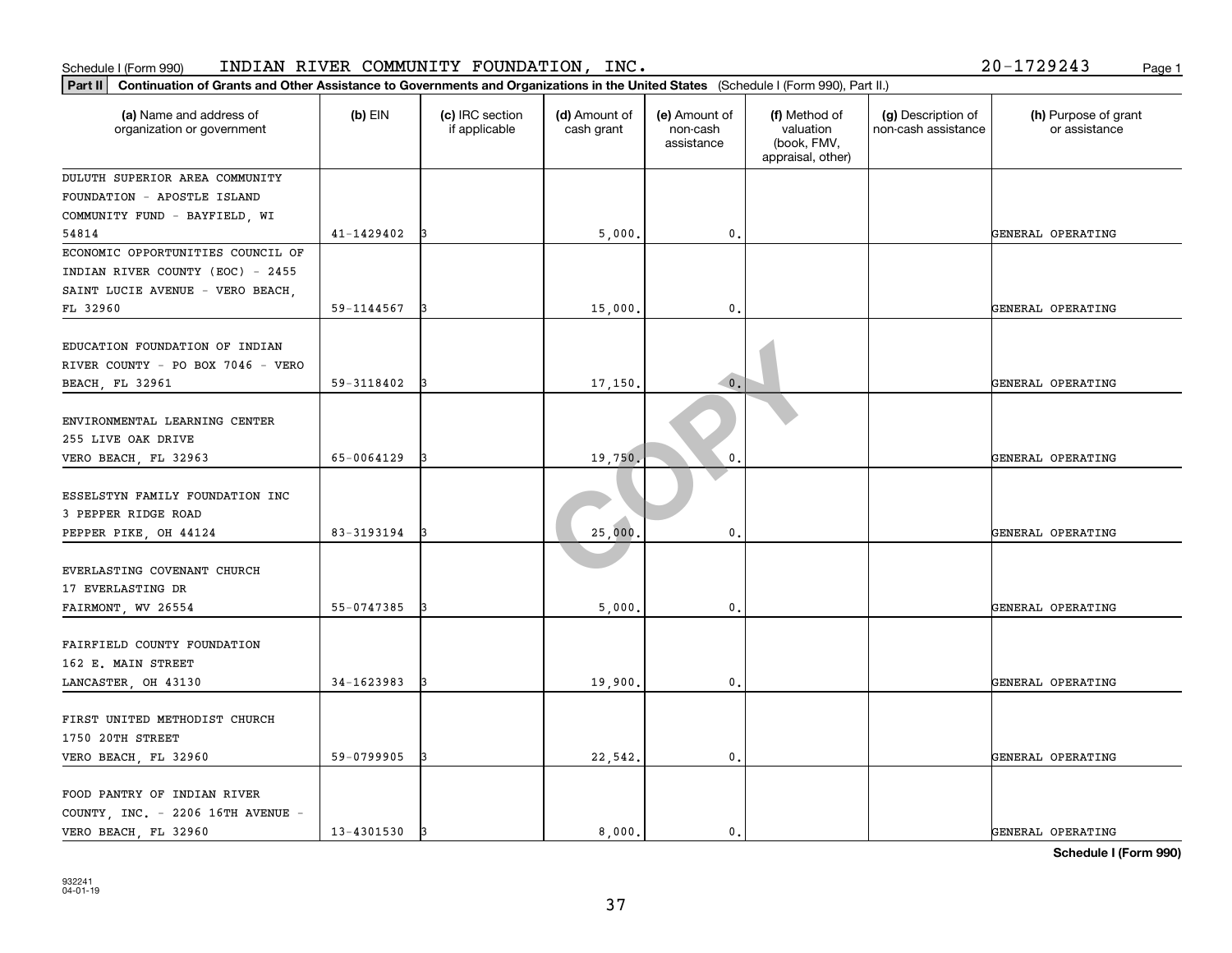| Schedule I (Form 990)                                                                                                                       |            | INDIAN RIVER COMMUNITY FOUNDATION, INC. |                             |                                         |                                                                |                                           | 20-1729243<br>Page 1                  |
|---------------------------------------------------------------------------------------------------------------------------------------------|------------|-----------------------------------------|-----------------------------|-----------------------------------------|----------------------------------------------------------------|-------------------------------------------|---------------------------------------|
| Part II Continuation of Grants and Other Assistance to Governments and Organizations in the United States (Schedule I (Form 990), Part II.) |            |                                         |                             |                                         |                                                                |                                           |                                       |
| (a) Name and address of<br>organization or government                                                                                       | $(b)$ EIN  | (c) IRC section<br>if applicable        | (d) Amount of<br>cash grant | (e) Amount of<br>non-cash<br>assistance | (f) Method of<br>valuation<br>(book, FMV,<br>appraisal, other) | (g) Description of<br>non-cash assistance | (h) Purpose of grant<br>or assistance |
| GEORGIA STATE UNIVERSITY                                                                                                                    |            |                                         |                             |                                         |                                                                |                                           |                                       |
| FOUNDATION INC - PO BOX 2668 -                                                                                                              |            |                                         |                             |                                         |                                                                |                                           |                                       |
| ATLANTA, GA 30301                                                                                                                           | 58-6033185 |                                         | 25,000                      | 0.                                      |                                                                |                                           | GENERAL OPERATING                     |
| GIFFORD FLORIDA YOUTH ORCHESTRA<br>PO BOX 69116                                                                                             |            |                                         |                             |                                         |                                                                |                                           |                                       |
| VERO BEACH, FL 32969                                                                                                                        | 80-0605983 |                                         | 5,000                       | $\mathbf{0}$ .                          |                                                                |                                           | GENERAL OPERATING                     |
| GIFFORD YOUTH ACHIEVEMENT CENTER<br>4875 43RD AVENUE                                                                                        |            |                                         |                             |                                         |                                                                |                                           |                                       |
| VERO BEACH, FL 32967                                                                                                                        | 43-1950911 |                                         | 177,050                     | $\bullet$ .                             |                                                                |                                           | GENERAL OPERATING                     |
| GLOW NC INC<br>4100 SUNGLOW DRIVE                                                                                                           |            |                                         |                             |                                         |                                                                |                                           |                                       |
| WILMINGTON, NC 28405                                                                                                                        | 47-3629354 |                                         | 21,500                      | 0                                       |                                                                |                                           | GENERAL OPERATING                     |
| GRACE FARMS FOUNDATION<br>PO BOX 876                                                                                                        |            |                                         |                             |                                         |                                                                |                                           |                                       |
| NEW CANAAN, CT 06840                                                                                                                        | 27-1401401 |                                         | 5,000                       | $\mathfrak{o}$ .                        |                                                                |                                           | GENERAL OPERATING                     |
| GREAT LAKES CENTER FOR THE ARTS<br>800 BAY HARBOR DRIVE                                                                                     |            |                                         |                             |                                         |                                                                |                                           |                                       |
| BAY HARBOR, MI 49770                                                                                                                        | 46-4121514 |                                         | 26,000                      | 0.                                      |                                                                |                                           | GENERAL OPERATING                     |
| GREEN TURTLE CAY FOUNDATION<br>1001 FANNIN ST STE 3200                                                                                      |            |                                         |                             |                                         |                                                                |                                           |                                       |
| HOUSTON, TX 77002                                                                                                                           | 76-0490132 |                                         | 117,500                     | 0.                                      |                                                                |                                           | GENERAL OPERATING                     |
| GUSTAVUS ADOLPHUS COLLEGE<br>800 W COLLEGE AVENUE                                                                                           |            |                                         |                             |                                         |                                                                |                                           |                                       |
| ST. PETER, MN 56082                                                                                                                         | 41-0695524 |                                         | 17,000                      | $\mathfrak o$ .                         |                                                                |                                           | GENERAL OPERATING                     |
| HADDASSAH<br>40 WALL STREET 8TH FLOOR<br>NEW YORK, NY 10005                                                                                 | 13-1656651 | l3                                      | 5,000.                      | $\mathbf{0}$ .                          |                                                                |                                           | GENERAL OPERATING                     |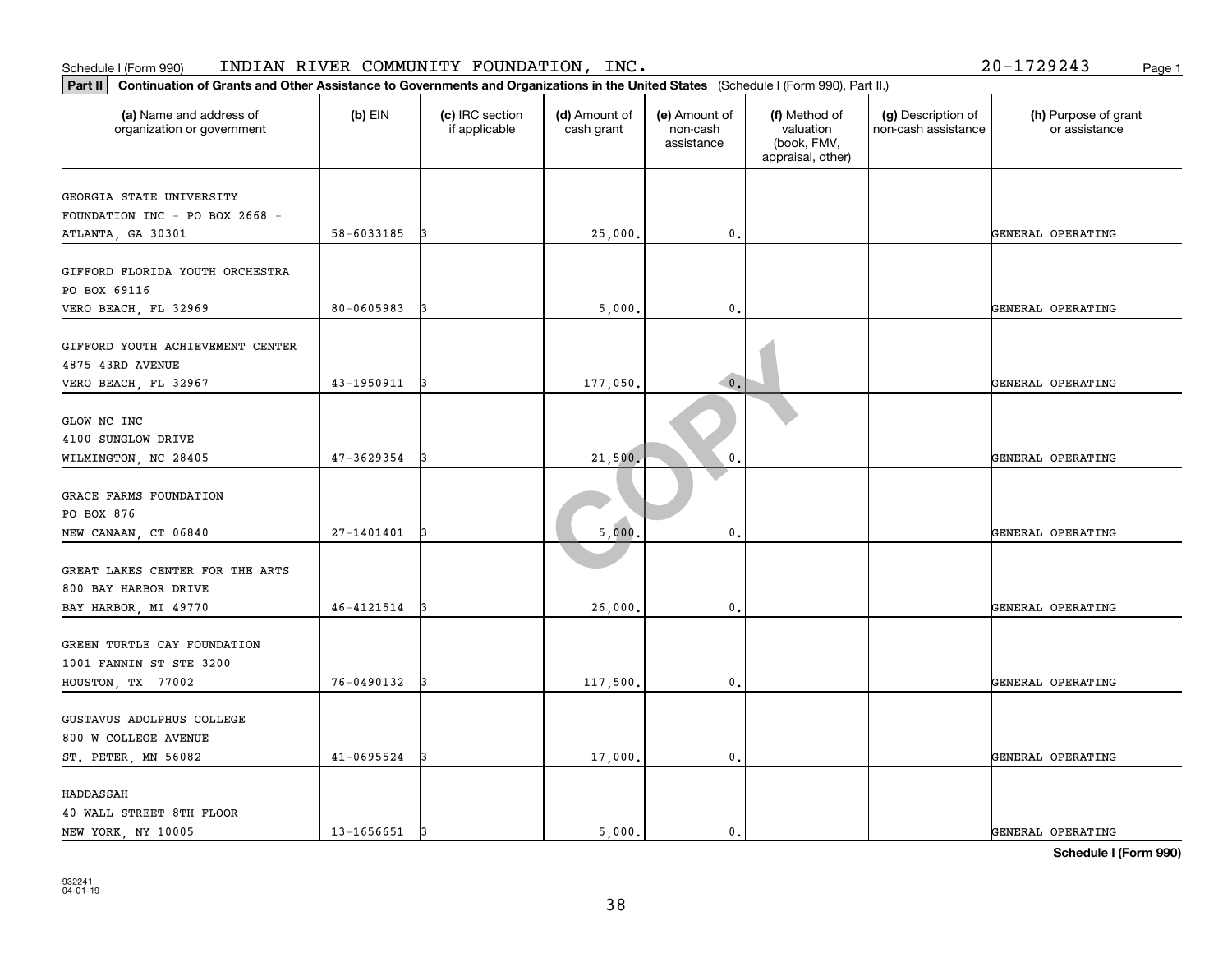| Schedule I (Form 990)                                                                                                                          |            | INDIAN RIVER COMMUNITY FOUNDATION, INC. |                             |                                         |                                                                |                                           | 20-1729243<br>Page 1                  |
|------------------------------------------------------------------------------------------------------------------------------------------------|------------|-----------------------------------------|-----------------------------|-----------------------------------------|----------------------------------------------------------------|-------------------------------------------|---------------------------------------|
| Continuation of Grants and Other Assistance to Governments and Organizations in the United States (Schedule I (Form 990), Part II.)<br>Part II |            |                                         |                             |                                         |                                                                |                                           |                                       |
| (a) Name and address of<br>organization or government                                                                                          | $(b)$ EIN  | (c) IRC section<br>if applicable        | (d) Amount of<br>cash grant | (e) Amount of<br>non-cash<br>assistance | (f) Method of<br>valuation<br>(book, FMV,<br>appraisal, other) | (g) Description of<br>non-cash assistance | (h) Purpose of grant<br>or assistance |
| HAITI CLINIC, INC.                                                                                                                             |            |                                         |                             |                                         |                                                                |                                           |                                       |
| 865 37TH PLACE                                                                                                                                 |            |                                         |                             |                                         |                                                                |                                           |                                       |
| VERO BEACH, FL 32960                                                                                                                           | 26-1960750 |                                         | 6,000                       | 0.                                      |                                                                |                                           | GENERAL OPERATING                     |
| HEAD, HEART AND HANDS OF INDIAN                                                                                                                |            |                                         |                             |                                         |                                                                |                                           |                                       |
| RIVER CLUB - 800 CAROLINA CIRCLE                                                                                                               |            |                                         |                             |                                         |                                                                |                                           |                                       |
| SW - VERO BEACH, FL 32962                                                                                                                      | 47-4311344 |                                         | 12,000                      | $\mathbf{0}$ .                          |                                                                |                                           | GENERAL OPERATING                     |
| HIBISCUS CHILDREN'S CENTER                                                                                                                     |            |                                         |                             |                                         |                                                                |                                           |                                       |
| 1145 12TH ST                                                                                                                                   |            |                                         |                             |                                         |                                                                |                                           |                                       |
| VERO BEACH, FL 32960                                                                                                                           | 59-2632361 |                                         | 46,400                      | $\bullet$ .                             |                                                                |                                           | GENERAL OPERATING                     |
| HIGHER GROUND INC                                                                                                                              |            |                                         |                             |                                         |                                                                |                                           |                                       |
| PO BOX 6791                                                                                                                                    |            |                                         |                             |                                         |                                                                |                                           |                                       |
| KETCHUM, ID 83340                                                                                                                              | 82-0512146 |                                         | 5,000                       | 0                                       |                                                                |                                           | GENERAL OPERATING                     |
|                                                                                                                                                |            |                                         |                             |                                         |                                                                |                                           |                                       |
| HOPE FOR FAMILIES CENTER                                                                                                                       |            |                                         |                             |                                         |                                                                |                                           |                                       |
| 715 4TH PLACE                                                                                                                                  |            |                                         |                             |                                         |                                                                |                                           |                                       |
| VERO BEACH, FL 32962                                                                                                                           | 59-3129752 |                                         | 128,950                     | 0.                                      |                                                                |                                           | GENERAL OPERATING                     |
| HUMANE SOCIETY OF VERO BEACH FLA                                                                                                               |            |                                         |                             |                                         |                                                                |                                           |                                       |
| 6230 77TH STREET                                                                                                                               |            |                                         |                             |                                         |                                                                |                                           |                                       |
| VERO BEACH, FL 32967                                                                                                                           | 59-0863199 |                                         | 22,097                      | 0.                                      |                                                                |                                           | GENERAL OPERATING                     |
|                                                                                                                                                |            |                                         |                             |                                         |                                                                |                                           |                                       |
| I AM MINISTRIES, INC. D/B/A THE                                                                                                                |            |                                         |                             |                                         |                                                                |                                           |                                       |
| SOURCE - PO BOX 2458 - VERO BEACH                                                                                                              |            |                                         |                             |                                         |                                                                |                                           |                                       |
| FL 32961                                                                                                                                       | 59-3354241 |                                         | 42,100                      | $\mathsf{0}\,.$                         |                                                                |                                           | GENERAL OPERATING                     |
| IDAHO HUMANE SOCIETY INC                                                                                                                       |            |                                         |                             |                                         |                                                                |                                           |                                       |
| 1300 S. BIRD STREET                                                                                                                            |            |                                         |                             |                                         |                                                                |                                           |                                       |
| BOISE, ID 83709                                                                                                                                | 82-0212536 |                                         | 10,000                      | 0.                                      |                                                                |                                           | GENERAL OPERATING                     |
|                                                                                                                                                |            |                                         |                             |                                         |                                                                |                                           |                                       |
| IMPACT 100 GLOBAL ADVISORY COUNCIL                                                                                                             |            |                                         |                             |                                         |                                                                |                                           |                                       |
| 164 CARPENTER HILL ROAD<br>TRAVERSE CITY, MI 49686-6108                                                                                        | 47-4353630 | IЗ                                      | 10,000.                     | $\mathbf{0}$ .                          |                                                                |                                           | GENERAL OPERATING                     |
|                                                                                                                                                |            |                                         |                             |                                         |                                                                |                                           |                                       |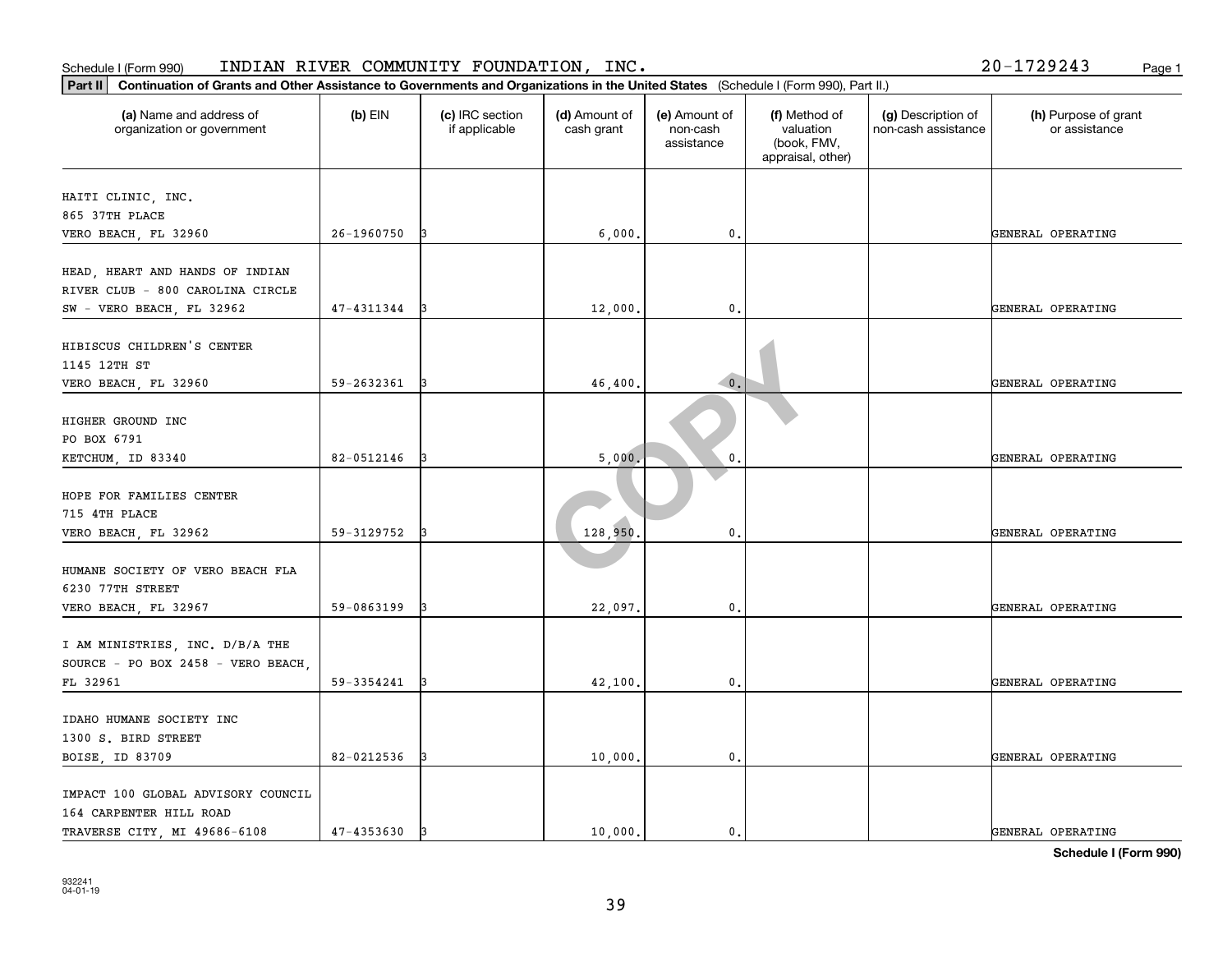| Part II   Continuation of Grants and Other Assistance to Governments and Organizations in the United States (Schedule I (Form 990), Part II.) |            |                                  |                             |                                         |                                                                |                                           |                                       |
|-----------------------------------------------------------------------------------------------------------------------------------------------|------------|----------------------------------|-----------------------------|-----------------------------------------|----------------------------------------------------------------|-------------------------------------------|---------------------------------------|
| (a) Name and address of<br>organization or government                                                                                         | (b) EIN    | (c) IRC section<br>if applicable | (d) Amount of<br>cash grant | (e) Amount of<br>non-cash<br>assistance | (f) Method of<br>valuation<br>(book, FMV,<br>appraisal, other) | (g) Description of<br>non-cash assistance | (h) Purpose of grant<br>or assistance |
|                                                                                                                                               |            |                                  |                             |                                         |                                                                |                                           |                                       |
| IMPACT 100 OF INDIAN RIVER COUNTY                                                                                                             |            |                                  |                             |                                         |                                                                |                                           |                                       |
| INC - PO BOX 643425 - VERO BEACH,                                                                                                             | 83-1598994 |                                  |                             | $\mathbf{0}$ .                          |                                                                |                                           |                                       |
| FL 32964                                                                                                                                      |            |                                  | 17,350.                     |                                         |                                                                |                                           | GENERAL OPERATING                     |
| IN TOUCH MINISTRIES, INC.<br>PO BOX 7900                                                                                                      |            |                                  |                             |                                         |                                                                |                                           |                                       |
| ATLANTA, GA 30357                                                                                                                             | 58-1495310 | 13                               | 5,000                       | $^{\circ}$ .                            |                                                                |                                           | GENERAL OPERATING                     |
| INDIAN RIVER COUNTY HEALTHY START<br>COALITION - 1555 INDIAN RIVER BLVD                                                                       |            |                                  |                             |                                         |                                                                |                                           |                                       |
| $-$ VERO BEACH, FL 32960                                                                                                                      | 65-0363222 |                                  | 6,000                       | $\overline{\phantom{a}}$ 0.             |                                                                |                                           | GENERAL OPERATING                     |
| INDIAN RIVER HABITAT FOR HUMANITY<br>4568 N U.S. 1                                                                                            |            |                                  |                             |                                         |                                                                |                                           |                                       |
| VERO BEACH, FL 32967                                                                                                                          | 65-0230079 |                                  | 35,500                      | 0                                       |                                                                |                                           | GENERAL OPERATING                     |
| INDIAN RIVER LAND TRUST<br>80 ROYAL PALM POINTE, SUITE 301<br>VERO BEACH, FL 32960                                                            | 65-0059649 | 13                               | 172,200                     | $\mathbf{0}$                            |                                                                |                                           | GENERAL OPERATING                     |
| INDIAN RIVER MEDICAL CENTER                                                                                                                   |            |                                  |                             |                                         |                                                                |                                           |                                       |
| FOUNDATION, INC. - 1000 37TH<br>PLACE, SUITE 101 - VERO BEACH, FL                                                                             |            |                                  |                             |                                         |                                                                |                                           |                                       |
| 32960                                                                                                                                         | 59-0760215 |                                  | 240,408                     | 0.                                      |                                                                |                                           | GENERAL OPERATING                     |
| INDIAN RIVER STATE COLLEGE<br>FOUNDATION, INC. - 3209 VIRGINIA                                                                                |            |                                  |                             |                                         |                                                                |                                           |                                       |
| AVE - FORT PIERCE, FL 34981                                                                                                                   | 59-1105591 |                                  | 7,000.                      | 0.                                      |                                                                |                                           | GENERAL OPERATING                     |
| INDIAN RIVER SYMPHONIC<br>ASSOCIATION, INC. - PO BOX 2801 -<br>VERO BEACH, FL 32961                                                           | 65-0441009 | 13                               | 8,000                       | $^{\circ}$ .                            |                                                                |                                           | GENERAL OPERATING                     |
|                                                                                                                                               |            |                                  |                             |                                         |                                                                |                                           |                                       |
| IRCF - HURRICANE RELIEF FUND<br>PO BOX 643968                                                                                                 |            |                                  |                             |                                         |                                                                |                                           |                                       |
| VERO BEACH, FL 32964                                                                                                                          | 20-1729243 | 13                               | 5,000.                      | $\mathbf{0}$ .                          |                                                                |                                           | GENERAL OPERATING                     |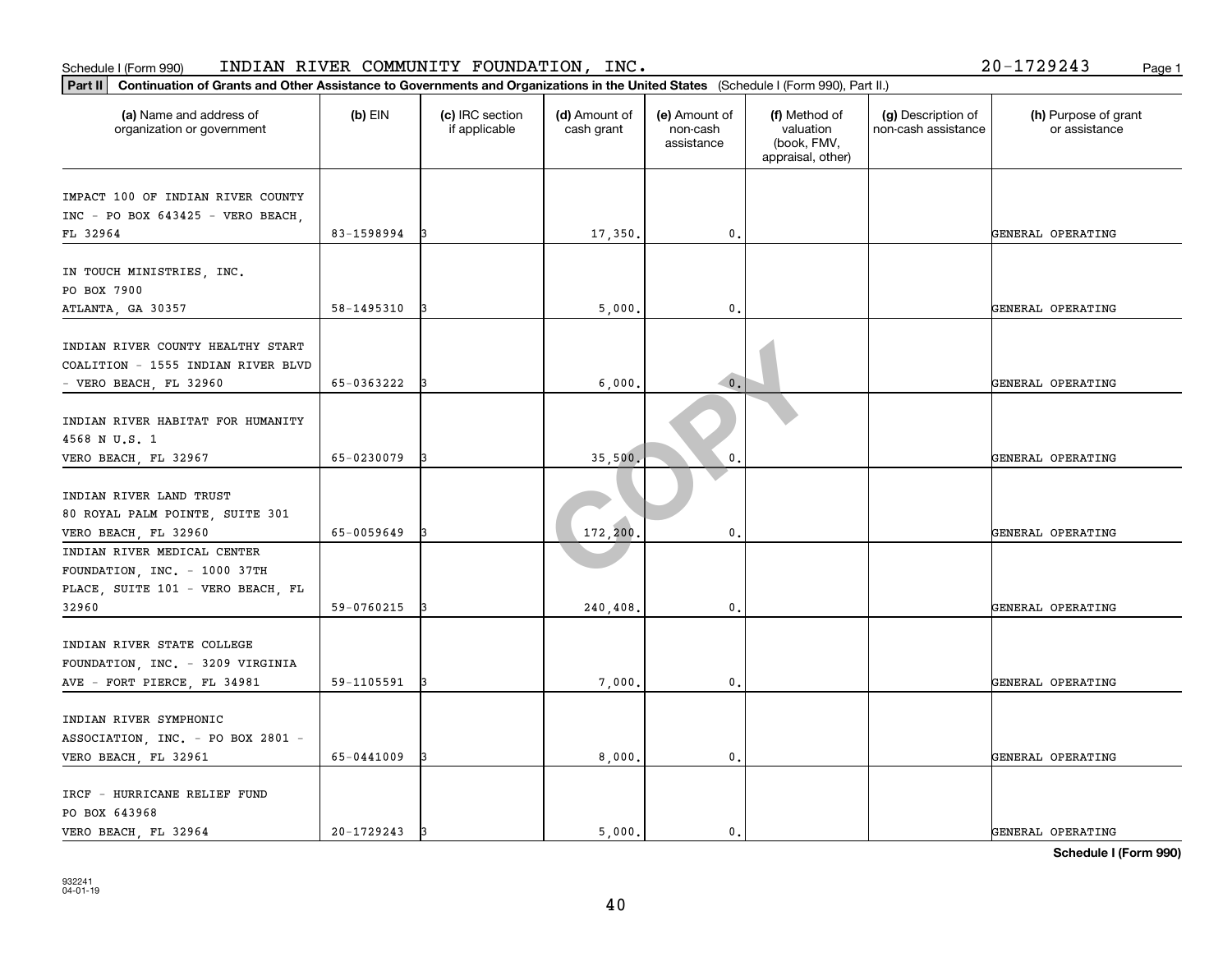| (a) Name and address of<br>$(b)$ EIN<br>(c) IRC section<br>(d) Amount of<br>(e) Amount of<br>(f) Method of<br>(g) Description of<br>if applicable<br>cash grant<br>valuation<br>non-cash assistance<br>or assistance<br>organization or government<br>non-cash<br>(book, FMV,<br>assistance<br>appraisal, other)<br>ISLAND SCHOOL<br>3-1875 KAUMUALII HIGHWAY<br>$\mathfrak o$ .<br>10,000<br>GENERAL OPERATING<br>LIHUE, HI 96766<br>JACOBS INSTITUTE INC<br>26-3085485<br>13,500<br>$\mathfrak{o}$ .<br>GENERAL OPERATING<br>I٩<br>$\overline{\phantom{a}}$ 0.<br>26,450.<br>59-1978180<br>GENERAL OPERATING<br>$\mathbf{0}$<br>65-0916419<br>45,100<br>GENERAL OPERATING<br>23-7430402<br>25,000<br>0.<br>GENERAL OPERATING<br>81-0827641<br>15,000<br>0.<br>GENERAL OPERATING<br>20-4888963<br>$\mathbf 0$ .<br>5,000<br>GENERAL OPERATING<br>56-1882460<br>16,400<br>$\mathbf{0}$ .<br>GENERAL OPERATING<br>IЗ | Continuation of Grants and Other Assistance to Governments and Organizations in the United States (Schedule I (Form 990), Part II.)<br>Part II |  |  |  |                      |
|---------------------------------------------------------------------------------------------------------------------------------------------------------------------------------------------------------------------------------------------------------------------------------------------------------------------------------------------------------------------------------------------------------------------------------------------------------------------------------------------------------------------------------------------------------------------------------------------------------------------------------------------------------------------------------------------------------------------------------------------------------------------------------------------------------------------------------------------------------------------------------------------------------------------|------------------------------------------------------------------------------------------------------------------------------------------------|--|--|--|----------------------|
|                                                                                                                                                                                                                                                                                                                                                                                                                                                                                                                                                                                                                                                                                                                                                                                                                                                                                                                     |                                                                                                                                                |  |  |  | (h) Purpose of grant |
|                                                                                                                                                                                                                                                                                                                                                                                                                                                                                                                                                                                                                                                                                                                                                                                                                                                                                                                     |                                                                                                                                                |  |  |  |                      |
|                                                                                                                                                                                                                                                                                                                                                                                                                                                                                                                                                                                                                                                                                                                                                                                                                                                                                                                     |                                                                                                                                                |  |  |  |                      |
|                                                                                                                                                                                                                                                                                                                                                                                                                                                                                                                                                                                                                                                                                                                                                                                                                                                                                                                     |                                                                                                                                                |  |  |  |                      |
|                                                                                                                                                                                                                                                                                                                                                                                                                                                                                                                                                                                                                                                                                                                                                                                                                                                                                                                     |                                                                                                                                                |  |  |  |                      |
| 875 ELLICOTT STREET, 5TH FLOOR<br>BUFFALO, NY 14203-1070<br>- VERO BEACH, FL 32963                                                                                                                                                                                                                                                                                                                                                                                                                                                                                                                                                                                                                                                                                                                                                                                                                                  |                                                                                                                                                |  |  |  |                      |
|                                                                                                                                                                                                                                                                                                                                                                                                                                                                                                                                                                                                                                                                                                                                                                                                                                                                                                                     |                                                                                                                                                |  |  |  |                      |
|                                                                                                                                                                                                                                                                                                                                                                                                                                                                                                                                                                                                                                                                                                                                                                                                                                                                                                                     |                                                                                                                                                |  |  |  |                      |
|                                                                                                                                                                                                                                                                                                                                                                                                                                                                                                                                                                                                                                                                                                                                                                                                                                                                                                                     |                                                                                                                                                |  |  |  |                      |
| LEAGUE, INC. - 4445 N. HIGHWAY A1A<br>JOHN'S ISLAND FOUNDATION, INC.<br>6001 HIGHWAY A1A, PMB 8323<br>INDIAN RIVER SHORES, FL 32963<br>KARTEMQUIN EDUCATIONAL FILMS<br>1901 W WELLINGTON AVENUE<br>CHICAGO, IL 60657<br>KINDERGARTEN READINESS<br>COLLABORATIVE OF INDIAN RIVER<br>COUNTY - 1555 INDIAN RIVER BLVD -<br>VERO BEACH, FL 32960<br>LA POINTE COMMUNITY CLINIC INC.<br>PO BOX 86<br>LA POINTE, WI 54850<br>LAKE TOXAWAY CHARITIES<br>PO BOX 163<br>LAKE TOXAWAY, NC 28747<br>LAURA (RIDING) JACKSON FOUNDATION<br>P.O. BOX 643786                                                                                                                                                                                                                                                                                                                                                                       | JOHN'S ISLAND COMMUNITY SERVICE                                                                                                                |  |  |  |                      |
|                                                                                                                                                                                                                                                                                                                                                                                                                                                                                                                                                                                                                                                                                                                                                                                                                                                                                                                     |                                                                                                                                                |  |  |  |                      |
|                                                                                                                                                                                                                                                                                                                                                                                                                                                                                                                                                                                                                                                                                                                                                                                                                                                                                                                     |                                                                                                                                                |  |  |  |                      |
|                                                                                                                                                                                                                                                                                                                                                                                                                                                                                                                                                                                                                                                                                                                                                                                                                                                                                                                     |                                                                                                                                                |  |  |  |                      |
|                                                                                                                                                                                                                                                                                                                                                                                                                                                                                                                                                                                                                                                                                                                                                                                                                                                                                                                     |                                                                                                                                                |  |  |  |                      |
|                                                                                                                                                                                                                                                                                                                                                                                                                                                                                                                                                                                                                                                                                                                                                                                                                                                                                                                     |                                                                                                                                                |  |  |  |                      |
|                                                                                                                                                                                                                                                                                                                                                                                                                                                                                                                                                                                                                                                                                                                                                                                                                                                                                                                     |                                                                                                                                                |  |  |  |                      |
|                                                                                                                                                                                                                                                                                                                                                                                                                                                                                                                                                                                                                                                                                                                                                                                                                                                                                                                     |                                                                                                                                                |  |  |  |                      |
|                                                                                                                                                                                                                                                                                                                                                                                                                                                                                                                                                                                                                                                                                                                                                                                                                                                                                                                     |                                                                                                                                                |  |  |  |                      |
|                                                                                                                                                                                                                                                                                                                                                                                                                                                                                                                                                                                                                                                                                                                                                                                                                                                                                                                     |                                                                                                                                                |  |  |  |                      |
|                                                                                                                                                                                                                                                                                                                                                                                                                                                                                                                                                                                                                                                                                                                                                                                                                                                                                                                     |                                                                                                                                                |  |  |  |                      |
|                                                                                                                                                                                                                                                                                                                                                                                                                                                                                                                                                                                                                                                                                                                                                                                                                                                                                                                     |                                                                                                                                                |  |  |  |                      |
|                                                                                                                                                                                                                                                                                                                                                                                                                                                                                                                                                                                                                                                                                                                                                                                                                                                                                                                     |                                                                                                                                                |  |  |  |                      |
|                                                                                                                                                                                                                                                                                                                                                                                                                                                                                                                                                                                                                                                                                                                                                                                                                                                                                                                     |                                                                                                                                                |  |  |  |                      |
|                                                                                                                                                                                                                                                                                                                                                                                                                                                                                                                                                                                                                                                                                                                                                                                                                                                                                                                     |                                                                                                                                                |  |  |  |                      |
|                                                                                                                                                                                                                                                                                                                                                                                                                                                                                                                                                                                                                                                                                                                                                                                                                                                                                                                     |                                                                                                                                                |  |  |  |                      |
|                                                                                                                                                                                                                                                                                                                                                                                                                                                                                                                                                                                                                                                                                                                                                                                                                                                                                                                     |                                                                                                                                                |  |  |  |                      |
|                                                                                                                                                                                                                                                                                                                                                                                                                                                                                                                                                                                                                                                                                                                                                                                                                                                                                                                     |                                                                                                                                                |  |  |  |                      |
|                                                                                                                                                                                                                                                                                                                                                                                                                                                                                                                                                                                                                                                                                                                                                                                                                                                                                                                     |                                                                                                                                                |  |  |  |                      |
|                                                                                                                                                                                                                                                                                                                                                                                                                                                                                                                                                                                                                                                                                                                                                                                                                                                                                                                     |                                                                                                                                                |  |  |  |                      |
|                                                                                                                                                                                                                                                                                                                                                                                                                                                                                                                                                                                                                                                                                                                                                                                                                                                                                                                     |                                                                                                                                                |  |  |  |                      |
|                                                                                                                                                                                                                                                                                                                                                                                                                                                                                                                                                                                                                                                                                                                                                                                                                                                                                                                     |                                                                                                                                                |  |  |  |                      |
|                                                                                                                                                                                                                                                                                                                                                                                                                                                                                                                                                                                                                                                                                                                                                                                                                                                                                                                     |                                                                                                                                                |  |  |  |                      |
|                                                                                                                                                                                                                                                                                                                                                                                                                                                                                                                                                                                                                                                                                                                                                                                                                                                                                                                     |                                                                                                                                                |  |  |  |                      |
|                                                                                                                                                                                                                                                                                                                                                                                                                                                                                                                                                                                                                                                                                                                                                                                                                                                                                                                     |                                                                                                                                                |  |  |  |                      |
| 21,000.<br>VERO BEACH, FL 32964<br>59-3160354<br>$\mathbf{0}$ .<br>GENERAL OPERATING<br>13                                                                                                                                                                                                                                                                                                                                                                                                                                                                                                                                                                                                                                                                                                                                                                                                                          |                                                                                                                                                |  |  |  |                      |

#### Schedule I (Form 990) INDIAN RIVER COMMUNITY FOUNDATION, INC. Page 1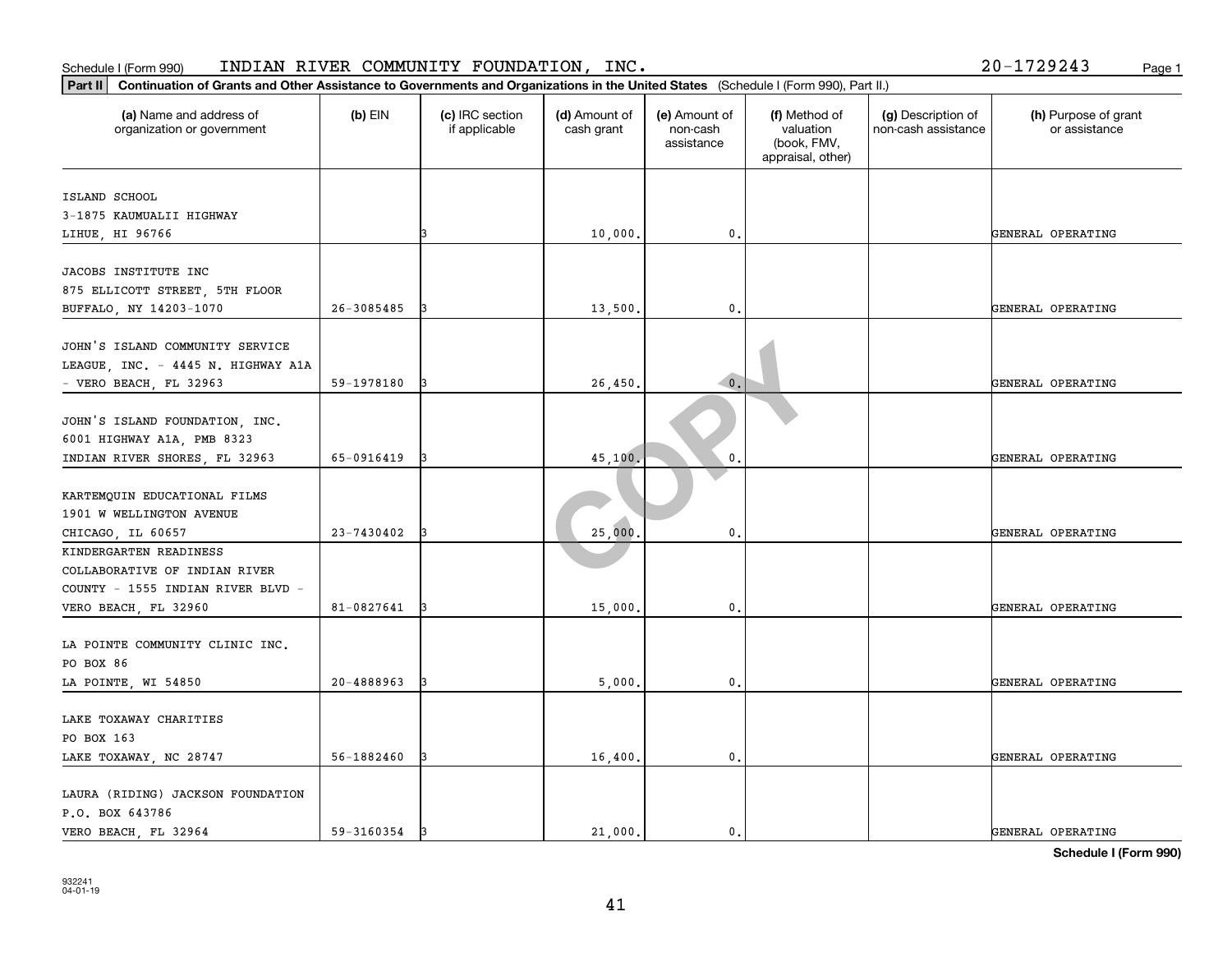| Continuation of Grants and Other Assistance to Governments and Organizations in the United States (Schedule I (Form 990), Part II.)<br>$ $ Part II |            |                                  |                             |                                         |                                                                |                                           |                                       |
|----------------------------------------------------------------------------------------------------------------------------------------------------|------------|----------------------------------|-----------------------------|-----------------------------------------|----------------------------------------------------------------|-------------------------------------------|---------------------------------------|
| (a) Name and address of<br>organization or government                                                                                              | $(b)$ EIN  | (c) IRC section<br>if applicable | (d) Amount of<br>cash grant | (e) Amount of<br>non-cash<br>assistance | (f) Method of<br>valuation<br>(book, FMV,<br>appraisal, other) | (g) Description of<br>non-cash assistance | (h) Purpose of grant<br>or assistance |
| LEUKEMIA & LYMPHOMA SOCIETY INC.<br>3230 COMMERCE PLACE, SUITE B                                                                                   |            |                                  |                             |                                         |                                                                |                                           |                                       |
| WEST PALM BEACH, FL 33407                                                                                                                          | 13-5644916 |                                  | 11,500                      | $\mathbf{0}$ .                          |                                                                |                                           | GENERAL OPERATING                     |
| LIFEBUILDERS OF THE TREASURE COAST<br>$INC. - 1664 SE WALTON RD. - PORT$<br>ST. LUCIE, FL 34952                                                    | 27-0628451 | 13                               | 7,500                       | 0.                                      |                                                                |                                           | GENERAL OPERATING                     |
|                                                                                                                                                    |            |                                  |                             |                                         |                                                                |                                           |                                       |
| LITERACY SERVICES OF INDIAN RIVER<br>COUNTY - 1600 21ST STREET - VERO<br>BEACH, FL 32960                                                           | 59-1987210 |                                  | 7,000                       | $\bullet$ .                             |                                                                |                                           | GENERAL OPERATING                     |
| LITTLE BIRTHDAY ANGELS INC<br>1275 US HIGHWAY 1, SUITE 2, PMB 131                                                                                  |            |                                  |                             |                                         |                                                                |                                           |                                       |
| VERO BEACH, FL 32960                                                                                                                               | 47-4157223 |                                  | 16,500                      | 0                                       |                                                                |                                           | GENERAL OPERATING                     |
| MARIAN UNIVERSITY<br>3200 COLD SPRING ROAD                                                                                                         |            |                                  |                             |                                         |                                                                |                                           |                                       |
| INDIANAPOLIS, IN 46222                                                                                                                             | 53-0196617 |                                  | 25,150                      | 0.                                      |                                                                |                                           | GENERAL OPERATING                     |
| MAYO CLINIC<br>NATIONAL CORRESPONDENCE OFFICE<br>ROCHESTER, MN 55902                                                                               | 41-6011702 |                                  | 5,100                       | $\mathbf 0$ .                           |                                                                |                                           | GENERAL OPERATING                     |
| MCKEE BOTANICAL GARDEN<br>350 US HIGHWAY 1                                                                                                         |            |                                  |                             |                                         |                                                                |                                           |                                       |
| VERO BEACH, FL 32962                                                                                                                               | 65-1189895 |                                  | 55,200                      | $\mathbf{0}$ .                          |                                                                |                                           | GENERAL OPERATING                     |
| MCLAREN NORTHERN MICHIGAN<br>FOUNDATION - 360 CONNABLE AVENUE -<br>BAY HARBOR, MI 49770-2272                                                       | 38-2445611 |                                  | 5,000.                      | 0.                                      |                                                                |                                           | GENERAL OPERATING                     |
| MEN'S SECOND CHANCE LIVING<br>PO BOX 2398<br>HAILEY ID 83333                                                                                       | 82-4647969 |                                  | 5.000.                      | $\mathbf{0}$ .                          |                                                                |                                           | GENERAL OPERATING                     |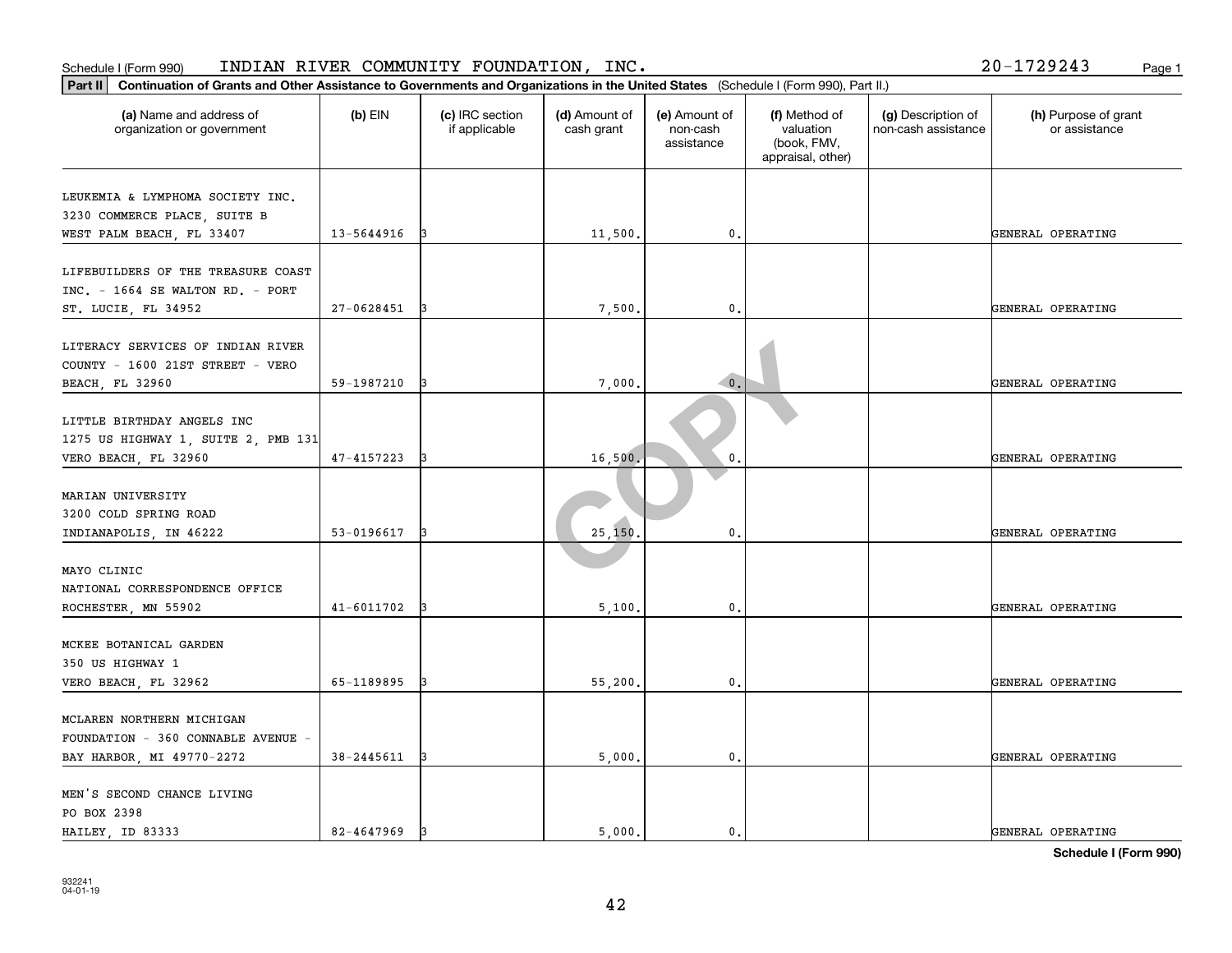| Part II<br>Continuation of Grants and Other Assistance to Governments and Organizations in the United States (Schedule I (Form 990), Part II.) |            |                                  |                             |                                         |                                                                |                                           |                                       |  |  |
|------------------------------------------------------------------------------------------------------------------------------------------------|------------|----------------------------------|-----------------------------|-----------------------------------------|----------------------------------------------------------------|-------------------------------------------|---------------------------------------|--|--|
| (a) Name and address of<br>organization or government                                                                                          | $(b)$ EIN  | (c) IRC section<br>if applicable | (d) Amount of<br>cash grant | (e) Amount of<br>non-cash<br>assistance | (f) Method of<br>valuation<br>(book, FMV,<br>appraisal, other) | (g) Description of<br>non-cash assistance | (h) Purpose of grant<br>or assistance |  |  |
| MENTAL HEALTH ASSOCIATION IN<br>INDIAN RIVER COUNTY, INC. - 820<br>37TH PLACE - VERO BEACH, FL 32960                                           | 59-1693337 |                                  | 86,383.                     | $\mathbf{0}$ .                          |                                                                |                                           | GENERAL OPERATING                     |  |  |
| MENTAL HEALTH COLLABORATIVE OF IRC<br>2345 14TH AVE., SUITE 5<br>VERO BEACH, FL 32960                                                          | 81-3960111 |                                  | 10,600.                     | $\mathfrak{o}$ .                        |                                                                |                                           | GENERAL OPERATING                     |  |  |
| MISS B'S LEARNING BEE'S INC<br>4736 34TH AVENUE<br>VERO BEACH, FL 32967                                                                        | 46-5201707 |                                  | 5,000                       | $\bullet$ .                             |                                                                |                                           | GENERAL OPERATING                     |  |  |
| MISSION E4 INC<br>39 BURNSHIRT ROAD, SUITE N<br>HUBBARDSTON, MA 01452                                                                          | 20-2383319 |                                  | 6,824                       | $\mathbf{0}$                            |                                                                |                                           | GENERAL OPERATING                     |  |  |
| MONTANA LAND RELIANCE<br>PO BOX 355<br>HELENA, MT 59624                                                                                        | 81-0369262 |                                  | 20,000                      | $\mathbf{0}$                            |                                                                |                                           | GENERAL OPERATING                     |  |  |
| MOUNT ST. JOSEPH UNIVERSITY<br>5701 DELHI ROAD<br>CINCINNATI, OH 45233                                                                         | 23-7179567 |                                  | 5,000                       | 0.                                      |                                                                |                                           | GENERAL OPERATING                     |  |  |
| MY VISION FOR REFUGEES INC.<br>217 ROSEMAN WAY<br>WOODSTOCK, GA 30188                                                                          | 47-4140533 |                                  | 12,000                      | 0.                                      |                                                                |                                           | GENERAL OPERATING                     |  |  |
| NATIONAL AUDUBON SOCIETY, INC.<br>2 THIRD STREET, SUITE 480<br>TROY, NY 12180                                                                  | 13-1624102 |                                  | 7,000                       | 0.                                      |                                                                |                                           | GENERAL OPERATING                     |  |  |
| NATURE CONSERVANCY<br>4245 N FAIRFAX DRIVE, STE 100<br>ARLINGTON, VA 22203                                                                     | 53-0242652 | 13                               | 7,560.                      | 0.                                      |                                                                |                                           | GENERAL OPERATING                     |  |  |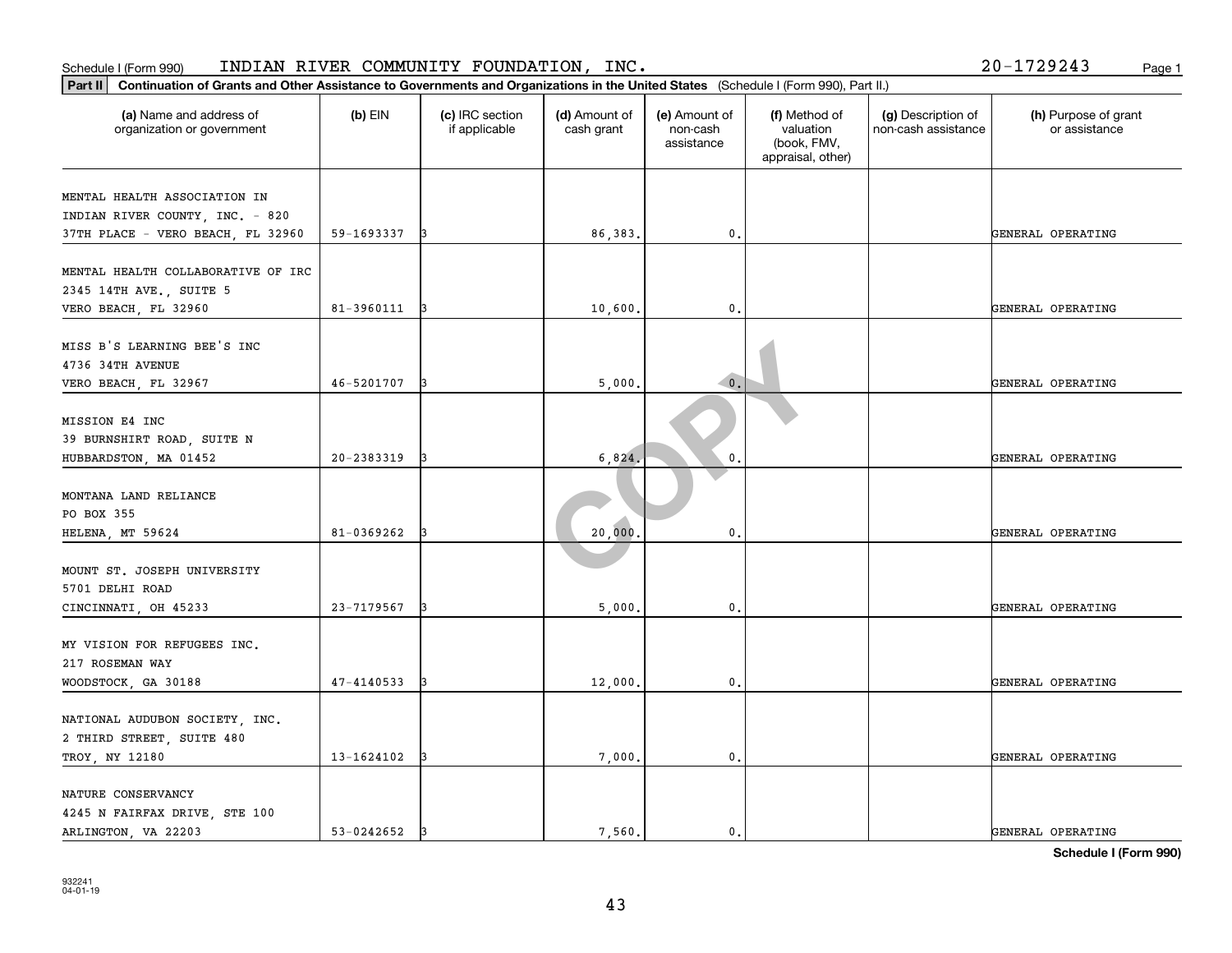| Part II<br>Continuation of Grants and Other Assistance to Governments and Organizations in the United States (Schedule I (Form 990), Part II.) |            |                                  |                             |                                         |                                                                |                                           |                                       |
|------------------------------------------------------------------------------------------------------------------------------------------------|------------|----------------------------------|-----------------------------|-----------------------------------------|----------------------------------------------------------------|-------------------------------------------|---------------------------------------|
| (a) Name and address of<br>organization or government                                                                                          | $(b)$ EIN  | (c) IRC section<br>if applicable | (d) Amount of<br>cash grant | (e) Amount of<br>non-cash<br>assistance | (f) Method of<br>valuation<br>(book, FMV,<br>appraisal, other) | (g) Description of<br>non-cash assistance | (h) Purpose of grant<br>or assistance |
| NAVY SEAL MUSEUM<br>3300 N HIGHWAY A1A<br>FORT PIERCE, FL 34949                                                                                | 59-2569073 |                                  | 10,000                      | $\mathbf{0}$ .                          |                                                                |                                           | GENERAL OPERATING                     |
| NELSON-ATKINS MUSEUM OF ART<br>4525 OAK STREET<br>KANSAS CITY, MO 64111                                                                        | 44-6012977 |                                  | 23, 274.                    | $\mathbf{0}$                            |                                                                |                                           | GENERAL OPERATING                     |
| NORTH SHORE COUNTRY DAY SCHOOL<br>310 GREEN BAY ROAD<br>WINNETKA, IL 60093                                                                     | 36-1558460 |                                  | 5,140                       | $\bullet$                               |                                                                |                                           | GENERAL OPERATING                     |
| OCEAN REEF CHAPEL FOUNDATION INC.<br>PO BOX 226<br>ST. AUGUSTINE, FL 32085                                                                     | 65-0486471 |                                  | 52,500                      | $\mathbf 0$ .                           |                                                                |                                           | GENERAL OPERATING                     |
| OCEAN REEF CULTURAL CENTER<br>200 ANCHOR DRIVE<br>KEY LARGO, FL 33037                                                                          | 65-0843801 |                                  | 5,000                       | $\mathbf{0}$                            |                                                                |                                           | GENERAL OPERATING                     |
| OCEAN RESEARCH AND CONSERVATION<br>ASSOCIATION, INC. - 1420 SEAWAY<br>DRIVE - FORT PIERCE, FL 34949                                            | 20-0901011 |                                  | 31,000                      | 0                                       |                                                                |                                           | GENERAL OPERATING                     |
| OLD VERO ICE AGE SITES COMMITTEE<br>INC. - PO BOX 351 - VERO BEACH, FL<br>32961-0351                                                           | 27-3101937 |                                  | 15,500                      | $\mathbf{0}$ .                          |                                                                |                                           | GENERAL OPERATING                     |
| ON COURSE FOUNDATION USA<br>6649 WESTWOOD BLVD<br>ORLANDO, FL 32821                                                                            | 45-3780269 |                                  | 5,000                       | $\mathbf{0}$ .                          |                                                                |                                           | GENERAL OPERATING                     |
| ONE80 PLACE<br>PO BOX 20038<br>CHARLESTON, SC 29413                                                                                            | 57-0789483 | 13                               | 100,000.                    | $\mathbf{0}$ .                          |                                                                |                                           | GENERAL OPERATING                     |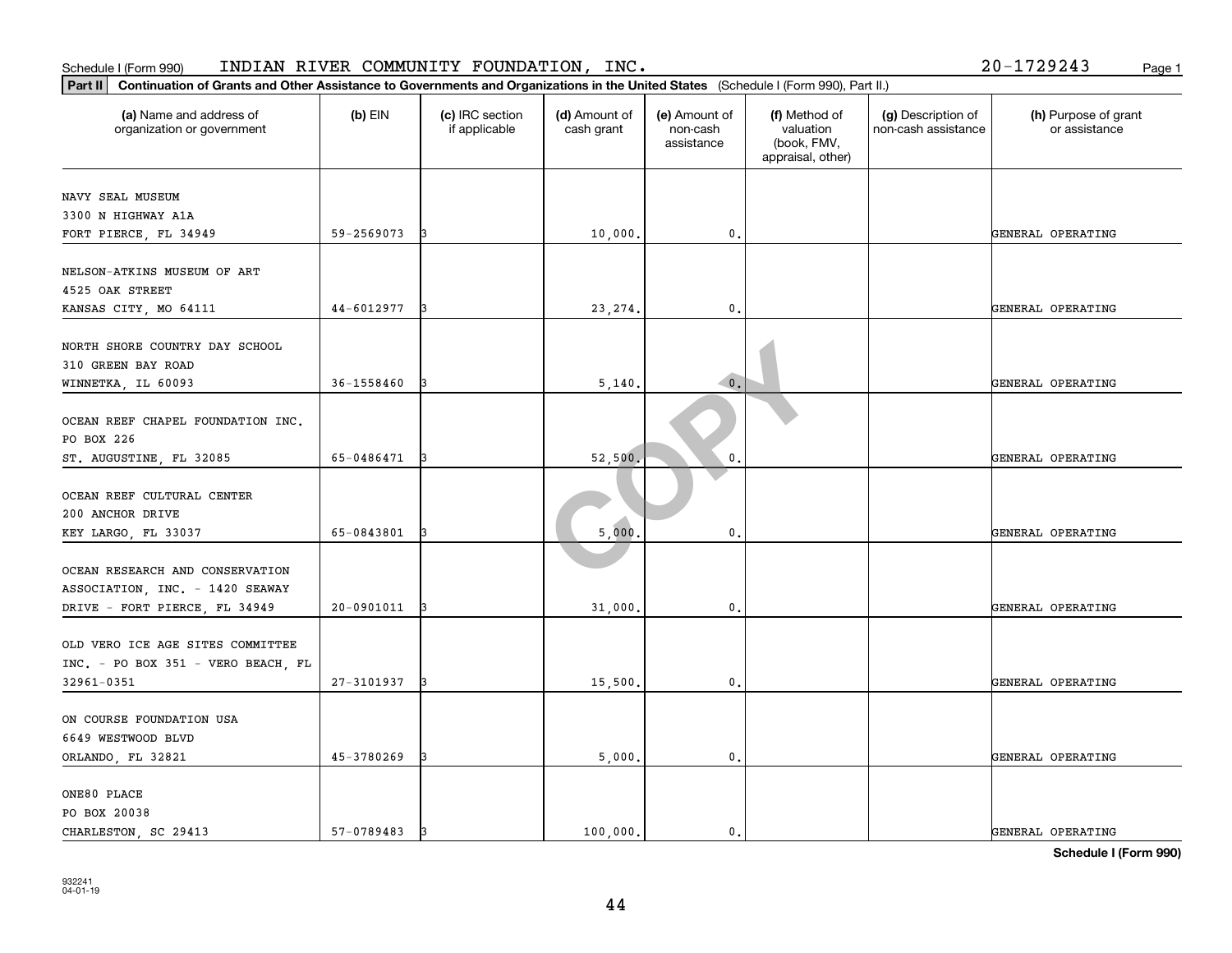| Schedule I (Form 990)                                                                                                                          |            | INDIAN RIVER COMMUNITY FOUNDATION, INC. |                             |                                         |                                                                |                                           | 20-1729243<br>Page 1                  |
|------------------------------------------------------------------------------------------------------------------------------------------------|------------|-----------------------------------------|-----------------------------|-----------------------------------------|----------------------------------------------------------------|-------------------------------------------|---------------------------------------|
| Part II<br>Continuation of Grants and Other Assistance to Governments and Organizations in the United States (Schedule I (Form 990), Part II.) |            |                                         |                             |                                         |                                                                |                                           |                                       |
| (a) Name and address of<br>organization or government                                                                                          | $(b)$ EIN  | (c) IRC section<br>if applicable        | (d) Amount of<br>cash grant | (e) Amount of<br>non-cash<br>assistance | (f) Method of<br>valuation<br>(book, FMV,<br>appraisal, other) | (g) Description of<br>non-cash assistance | (h) Purpose of grant<br>or assistance |
| OSBORN FOUNDATION                                                                                                                              |            |                                         |                             |                                         |                                                                |                                           |                                       |
| 101 THEALL RD                                                                                                                                  |            |                                         |                             |                                         |                                                                |                                           |                                       |
| RYE, NY 10580                                                                                                                                  | 47-4600665 |                                         | 5,000                       | $\mathbf{0}$                            |                                                                |                                           | GENERAL OPERATING                     |
| PARKLAND COLLEGE FOUNDATION<br>2400 W BRADLEY AVENUE                                                                                           |            |                                         |                             |                                         |                                                                |                                           |                                       |
| CHAMPAIGN, IL 61821                                                                                                                            | 23-7025130 |                                         | 5,000                       | $\mathfrak{o}$ .                        |                                                                |                                           | GENERAL OPERATING                     |
| PARTNERS IN HEALTH<br>PO BOX 996                                                                                                               |            |                                         |                             |                                         |                                                                |                                           |                                       |
| FREDERICK, MD 21705-9942                                                                                                                       | 04-3567502 |                                         | 6,000                       | $\bullet$ .                             |                                                                |                                           | GENERAL OPERATING                     |
| PAWS PLACE INC<br>P.O. BOX 67                                                                                                                  |            |                                         |                             |                                         |                                                                |                                           |                                       |
| WINNABOW, NC 28479                                                                                                                             | 56-2146059 |                                         | 10,000                      | 0                                       |                                                                |                                           | GENERAL OPERATING                     |
| PLACE OF HOPE, INC.<br>9078 ISAIAH LANE                                                                                                        |            |                                         |                             |                                         |                                                                |                                           |                                       |
| PALM BEACH GARDEN, FL 33418                                                                                                                    | 65-0841384 |                                         | 5,000                       | 0.                                      |                                                                |                                           | GENERAL OPERATING                     |
| PRINCIPIA CORPORATION<br>13201 CLAYTON ROAD                                                                                                    |            |                                         |                             |                                         |                                                                |                                           |                                       |
| ST. LOUIS, MO 63131                                                                                                                            | 43-0652667 |                                         | 5,000                       | $\mathbf 0$                             |                                                                |                                           | GENERAL OPERATING                     |
| QUAIL VALLEY CHARITIES, INC.<br>2345 HIGHWAY A1A                                                                                               |            |                                         |                             |                                         |                                                                |                                           |                                       |
| VERO BEACH, FL 32963                                                                                                                           | 47-0866975 |                                         | 39,300                      | $\mathsf{0}\,.$                         |                                                                |                                           | GENERAL OPERATING                     |
| RACHEL'S LAMENT<br>PO BOX 10792                                                                                                                |            |                                         |                             |                                         |                                                                |                                           |                                       |
| KNOXVILLE, TN 37939                                                                                                                            | 62-1849433 |                                         | 6,000                       | 0.                                      |                                                                |                                           | GENERAL OPERATING                     |
|                                                                                                                                                |            |                                         |                             |                                         |                                                                |                                           |                                       |
| RIVERSIDE THEATRE<br>3250 RIVERSIDE PARK DRIVE                                                                                                 |            |                                         |                             |                                         |                                                                |                                           |                                       |
| VERO BEACH, FL 32963                                                                                                                           | 59-1764305 | 13                                      | 108,446.                    | $\mathbf{0}$ .                          |                                                                |                                           | GENERAL OPERATING                     |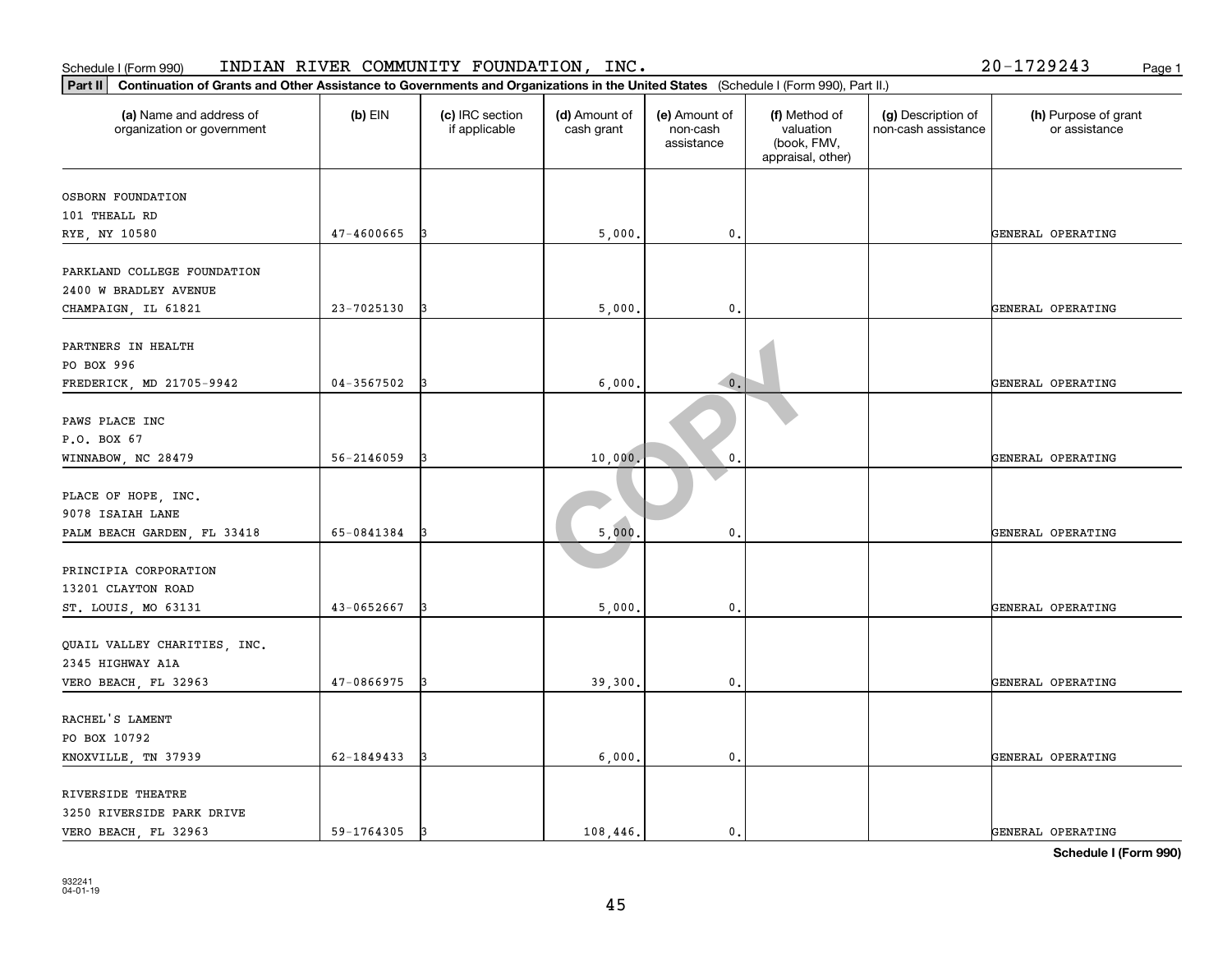| Part II<br>Continuation of Grants and Other Assistance to Governments and Organizations in the United States (Schedule I (Form 990), Part II.) |                |                                  |                             |                                         |                                                                |                                           |                                       |
|------------------------------------------------------------------------------------------------------------------------------------------------|----------------|----------------------------------|-----------------------------|-----------------------------------------|----------------------------------------------------------------|-------------------------------------------|---------------------------------------|
| (a) Name and address of<br>organization or government                                                                                          | $(b)$ EIN      | (c) IRC section<br>if applicable | (d) Amount of<br>cash grant | (e) Amount of<br>non-cash<br>assistance | (f) Method of<br>valuation<br>(book, FMV,<br>appraisal, other) | (g) Description of<br>non-cash assistance | (h) Purpose of grant<br>or assistance |
| ROCHESTER INSTITUTE OF TECHNOLOGY<br>OFFICE OF DEVELOPMENT- GIFT OFFICE<br>ROCHESTER, NY 14692-8865                                            | 16-0743140     |                                  | 6,000                       | $\mathbf{0}$ .                          |                                                                |                                           | GENERAL OPERATING                     |
| ROSWELL PARK ALLIANCE FOUNDATION<br>109 WASHINGTON STREET<br>BUFFALO, NY 14203                                                                 | 16-1391608     |                                  | 5,000                       | 0.                                      |                                                                |                                           | GENERAL OPERATING                     |
| RYE PRESBYTERIAN CHURCH<br>882 BOSTON POST ROAD<br>RYE, NY 10580                                                                               |                |                                  | 8,500                       | $\bullet$ .                             |                                                                |                                           | GENERAL OPERATING                     |
| SACRED HEART SCHOOL<br>1095 GAGE STREET<br>WINNETKA, IL 60093                                                                                  | 36-2170919     |                                  | 6,460.                      | $\mathbf 0$ .                           |                                                                |                                           | GENERAL OPERATING                     |
| SAFESPACE<br>612 SE DIXIE HIGHWAY<br>STUART, FL 34994                                                                                          | 59-1983994     |                                  | 8,000                       | $\mathbf{0}$                            |                                                                |                                           | GENERAL OPERATING                     |
| SAINT EDWARD'S SCHOOL<br>1895 ST. EDWARD'S DRIVE<br>VERO BEACH, FL 32963                                                                       | 59-1059214     |                                  | 94,500                      | $\mathbf{0}$                            |                                                                |                                           | GENERAL OPERATING                     |
| SALVATION ARMY<br>348 4TH AVE N,<br>TWIN FALLS, ID 83301                                                                                       | 13-2923701     |                                  | 10,000                      | $\mathfrak o$ .                         |                                                                |                                           | GENERAL OPERATING                     |
| SALVATION ARMY OF IRC<br>PO BOX 2864<br>VERO BEACH, FL 32961                                                                                   | $22 - 2406433$ |                                  | 23,984.                     | $\mathbf{0}$ .                          |                                                                |                                           | GENERAL OPERATING                     |
| SAMARITANS PURSE<br>PO BOX 3000<br>BOONE, NC 28607                                                                                             | 58-1437002     | 13                               | 5.250.                      | $\mathfrak{o}$ .                        |                                                                |                                           | GENERAL OPERATING                     |

#### Schedule I (Form 990) INDIAN RIVER COMMUNITY FOUNDATION, INC. Page 1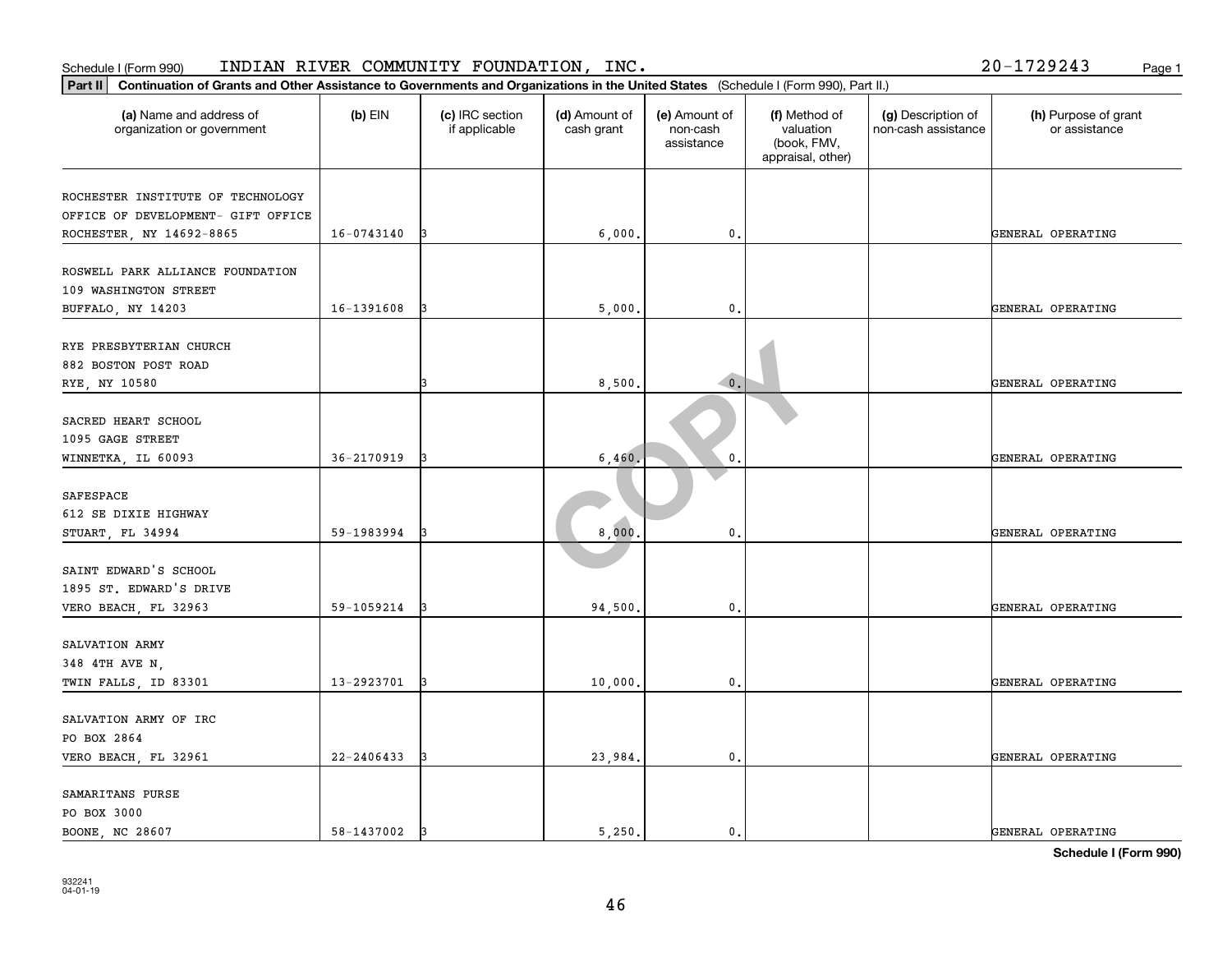| Schedule I (Form 990)                                                                                                                          |            | INDIAN RIVER COMMUNITY FOUNDATION, INC. |                             |                                         |                                                                |                                           | 20-1729243<br>Page 1                  |
|------------------------------------------------------------------------------------------------------------------------------------------------|------------|-----------------------------------------|-----------------------------|-----------------------------------------|----------------------------------------------------------------|-------------------------------------------|---------------------------------------|
| Part II<br>Continuation of Grants and Other Assistance to Governments and Organizations in the United States (Schedule I (Form 990), Part II.) |            |                                         |                             |                                         |                                                                |                                           |                                       |
| (a) Name and address of<br>organization or government                                                                                          | $(b)$ EIN  | (c) IRC section<br>if applicable        | (d) Amount of<br>cash grant | (e) Amount of<br>non-cash<br>assistance | (f) Method of<br>valuation<br>(book, FMV,<br>appraisal, other) | (g) Description of<br>non-cash assistance | (h) Purpose of grant<br>or assistance |
| SANTA FE COMMUNITY FOUNDATION                                                                                                                  |            |                                         |                             |                                         |                                                                |                                           |                                       |
| PO BOX 1827<br>SANTA FE, NM 87504-1827                                                                                                         | 85-0303044 |                                         | 7,900                       | $\mathbf{0}$                            |                                                                |                                           | GENERAL OPERATING                     |
| SAVE THE CHIMPS<br>PO BOX 12220                                                                                                                |            |                                         |                             |                                         |                                                                |                                           |                                       |
| FT. PIERCE, FL 34979                                                                                                                           | 65-0789748 |                                         | 5,000                       | $\mathfrak{o}$ .                        |                                                                |                                           | GENERAL OPERATING                     |
| SCHOLARSHIP FOUNDATION OF INDIAN<br>RIVER COUNTY - PO BOX 1820 - VERO<br>BEACH, FL 32961                                                       | 04-2296967 |                                         | 11,050                      | $\overline{\phantom{a}}$ 0.             |                                                                |                                           | GENERAL OPERATING                     |
| SENIOR RESOURCE ASSOCIATION<br>694 14TH STREET                                                                                                 |            |                                         |                             |                                         |                                                                |                                           |                                       |
| VERO BEACH, FL 32960                                                                                                                           | 59-1539957 |                                         | 34,750                      | 0                                       |                                                                |                                           | GENERAL OPERATING                     |
| SONRISE INTERNATIONAL INC.<br>10448 ASHFORD CT                                                                                                 |            |                                         |                             |                                         |                                                                |                                           |                                       |
| OWASSO, OK 74055                                                                                                                               | 45-3714422 |                                         | 81,007                      | 0.                                      |                                                                |                                           | GENERAL OPERATING                     |
| SPECIAL EQUESTRIANS OF THE<br>TREASURE COAST - P.O. BOX 651312 -                                                                               | 59-3148178 |                                         | 15,000                      | $\mathbf{0}$                            |                                                                |                                           | GENERAL OPERATING                     |
| VERO BEACH, FL 32965                                                                                                                           |            |                                         |                             |                                         |                                                                |                                           |                                       |
| ST. ALBAN'S EPISCOPAL CHURCH<br>333 S DREXEL AVENUE<br>BEXLEY, OH 43209                                                                        | 13-1776448 |                                         | 11,000                      | $\mathfrak o$ .                         |                                                                |                                           | GENERAL OPERATING                     |
| ST. FRANCIS COLLEGE<br>180 REMSEN STREET                                                                                                       |            |                                         |                             |                                         |                                                                |                                           |                                       |
| BROOKLYN, NY 11201                                                                                                                             | 11-1635105 |                                         | 15,000                      | 0.                                      |                                                                |                                           | GENERAL OPERATING                     |
| ST. JOHN'S UNITED CHURCH OF CHRIST<br>PO BOX 14<br>LA POINTE, WI 54850                                                                         | 39-1419659 | 13                                      | 21,000.                     | $\mathbf{0}$ .                          |                                                                |                                           | GENERAL OPERATING                     |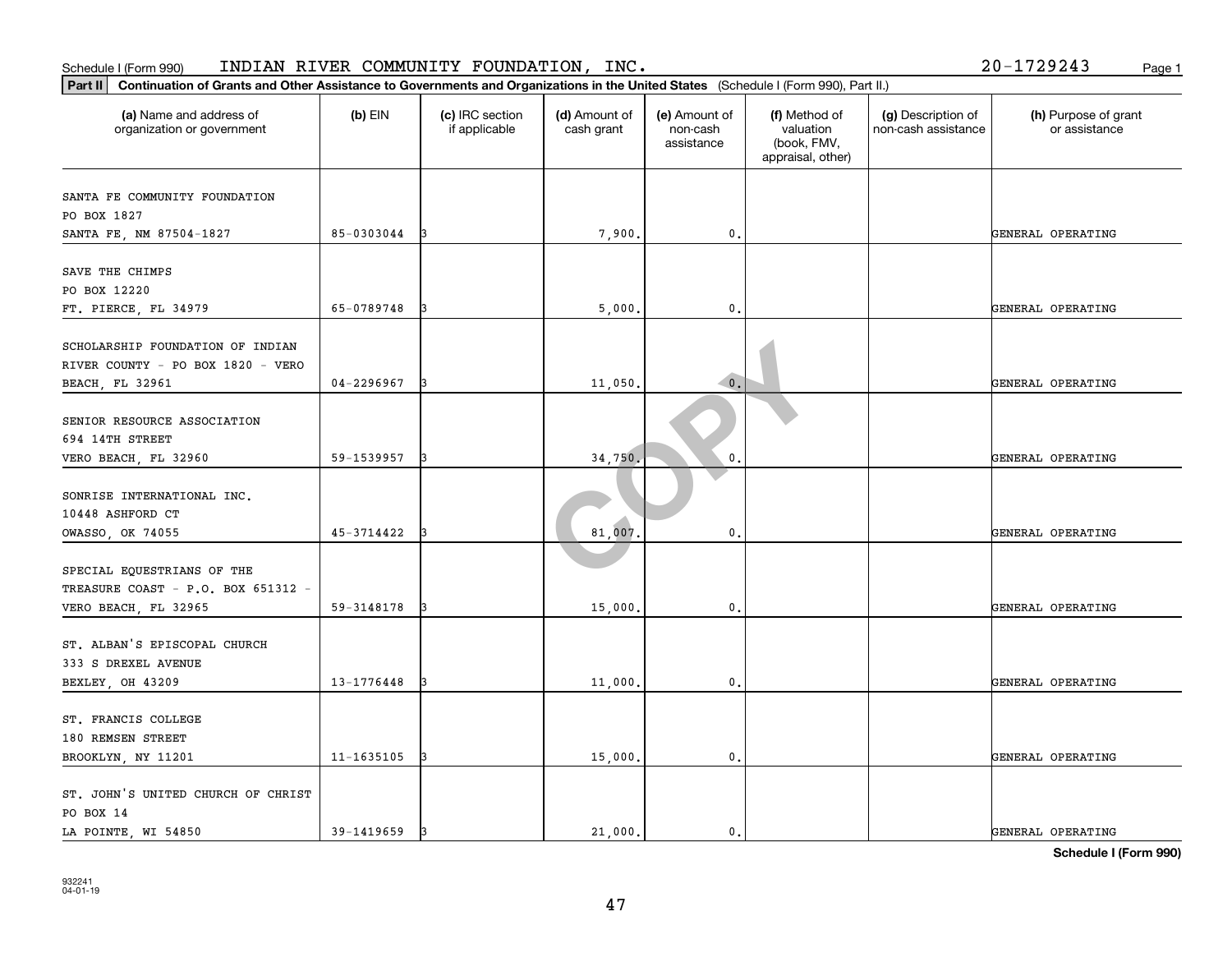| Part II   Continuation of Grants and Other Assistance to Governments and Organizations in the United States (Schedule I (Form 990), Part II.) |            |                                  |                             |                                         |                                                                |                                           |                                       |
|-----------------------------------------------------------------------------------------------------------------------------------------------|------------|----------------------------------|-----------------------------|-----------------------------------------|----------------------------------------------------------------|-------------------------------------------|---------------------------------------|
| (a) Name and address of<br>organization or government                                                                                         | $(b)$ EIN  | (c) IRC section<br>if applicable | (d) Amount of<br>cash grant | (e) Amount of<br>non-cash<br>assistance | (f) Method of<br>valuation<br>(book, FMV,<br>appraisal, other) | (g) Description of<br>non-cash assistance | (h) Purpose of grant<br>or assistance |
| SUBSTANCE ABUSE COUNCIL OF INDIAN<br>RIVER COUNTY INC. - 1507 20TH                                                                            |            |                                  |                             |                                         |                                                                |                                           |                                       |
| STREET - VERO BEACH, FL 32960                                                                                                                 | 65-0202835 |                                  | 59,500                      | $\mathbf{0}$ .                          |                                                                |                                           | GENERAL OPERATING                     |
| SUNCOAST MENTAL HEALTH, INC.<br>2222 COLONIAL ROAD                                                                                            |            |                                  |                             |                                         |                                                                |                                           |                                       |
| FORT PIERCE, FL 34950                                                                                                                         | 65-0789152 |                                  | 5,000                       | 0.                                      |                                                                |                                           | GENERAL OPERATING                     |
| SUNDAY STRONG CORP<br>3780 9TH PLACE                                                                                                          |            |                                  |                             |                                         |                                                                |                                           |                                       |
| VERO BEACH, FL 32960                                                                                                                          | 83-2099969 |                                  | 5,000                       | $\bullet$                               |                                                                |                                           | GENERAL OPERATING                     |
| SUNSHINE REHABILITATION CENTER OF<br>INDIAN RIVER COUNTY INC. - 1705                                                                          |            |                                  |                             |                                         |                                                                |                                           |                                       |
| 17TH AVENUE - VERO BEACH, FL 32960                                                                                                            | 59-0806983 |                                  | 36,000                      | 0                                       |                                                                |                                           | GENERAL OPERATING                     |
| SWAN VALLEY CONNECTIONS<br>6764 HIGHWAY 83<br>CONDON, MT 59826                                                                                | 81-0512368 |                                  | 7,000                       | $\mathbf 0$ .                           |                                                                |                                           | GENERAL OPERATING                     |
|                                                                                                                                               |            |                                  |                             |                                         |                                                                |                                           |                                       |
| SWAN VALLEY EMERGENCY SERVICES<br>6080 HIGHWAY 83                                                                                             |            |                                  |                             |                                         |                                                                |                                           |                                       |
| CONDON, MT 59826                                                                                                                              | 26-1215993 |                                  | 7,000                       | 0.                                      |                                                                |                                           | GENERAL OPERATING                     |
| T-1 TODAY INC<br>8216 PRINCETON GLENDALE RD PMB 200                                                                                           |            |                                  |                             |                                         |                                                                |                                           |                                       |
| WEST CHESTER, OH 45069                                                                                                                        | 46-3704802 |                                  | 25,000                      | 0.                                      |                                                                |                                           | GENERAL OPERATING                     |
| TENTH CHURCH OF CHRIST, SCIENTIST,<br>NEW YORK CITY - 171 MCDOUGAL                                                                            |            |                                  |                             |                                         |                                                                |                                           |                                       |
| STREET - NEW YORK, NY 10011                                                                                                                   | 04-2254742 |                                  | 6,400                       | 0.                                      |                                                                |                                           | GENERAL OPERATING                     |
| THE HAITIAN PROJECT, INC<br>PO BOX 6891<br>PROVIDENCE, RI 02940                                                                               | 22-2700013 | 13                               | 20,000.                     | 0.                                      |                                                                |                                           | GENERAL OPERATING                     |
|                                                                                                                                               |            |                                  |                             |                                         |                                                                |                                           |                                       |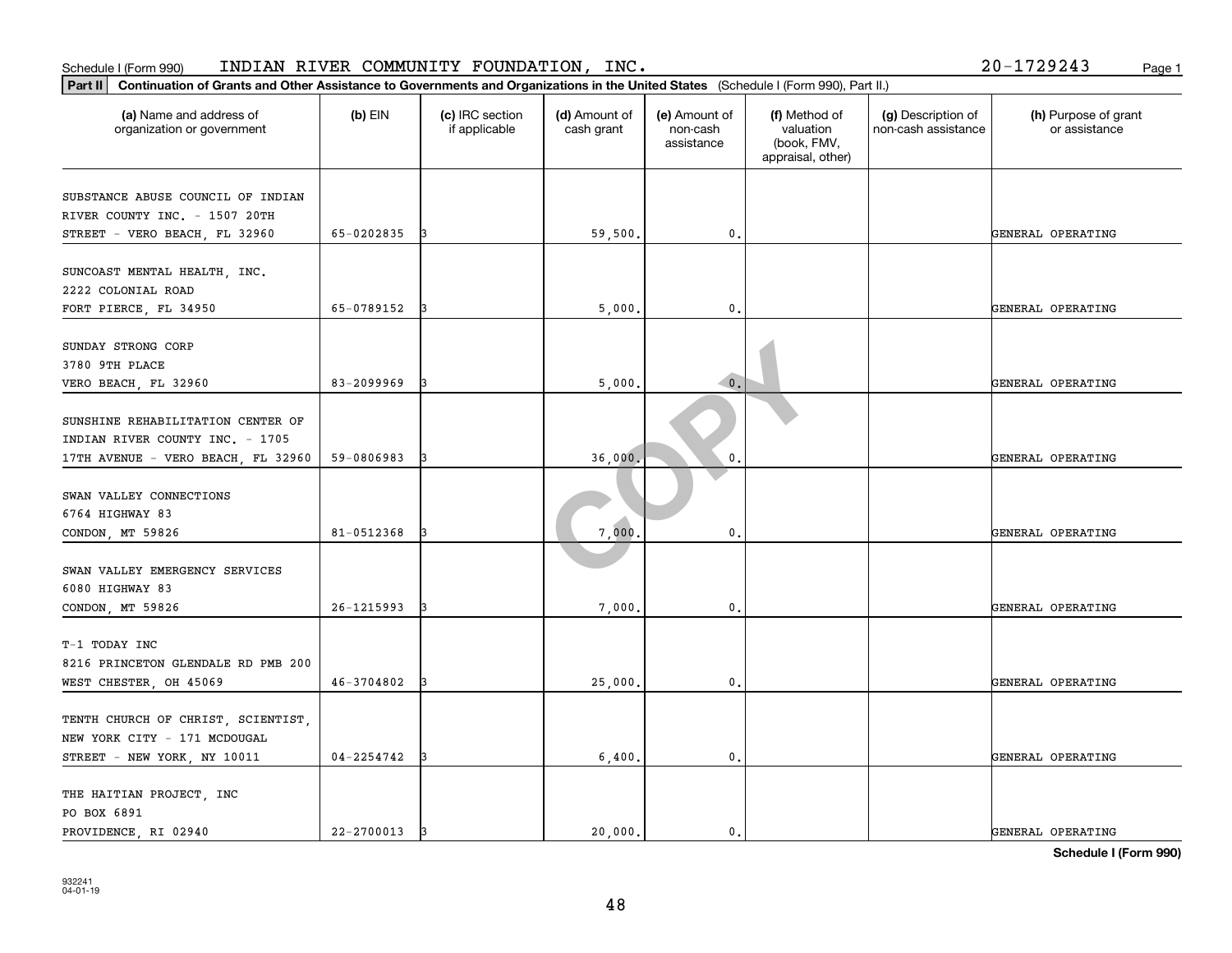| Part II   Continuation of Grants and Other Assistance to Governments and Organizations in the United States (Schedule I (Form 990), Part II.) |            |                                  |                             |                                         |                                                                |                                           |                                       |
|-----------------------------------------------------------------------------------------------------------------------------------------------|------------|----------------------------------|-----------------------------|-----------------------------------------|----------------------------------------------------------------|-------------------------------------------|---------------------------------------|
| (a) Name and address of<br>organization or government                                                                                         | $(b)$ EIN  | (c) IRC section<br>if applicable | (d) Amount of<br>cash grant | (e) Amount of<br>non-cash<br>assistance | (f) Method of<br>valuation<br>(book, FMV,<br>appraisal, other) | (g) Description of<br>non-cash assistance | (h) Purpose of grant<br>or assistance |
|                                                                                                                                               |            |                                  |                             |                                         |                                                                |                                           |                                       |
| THE JERUSALEM FOUNDATION, INC.                                                                                                                |            |                                  |                             |                                         |                                                                |                                           |                                       |
| 420 LEXINGTON AVENUE, SUITE 1645                                                                                                              | 13-2563745 |                                  |                             | 0.                                      |                                                                |                                           |                                       |
| NEW YORK, NY 10170                                                                                                                            |            |                                  | 5,000                       |                                         |                                                                |                                           | GENERAL OPERATING                     |
| THE LEARNING ALLIANCE                                                                                                                         |            |                                  |                             |                                         |                                                                |                                           |                                       |
| PO BOX 2647                                                                                                                                   |            |                                  |                             |                                         |                                                                |                                           |                                       |
| VERO BEACH, FL 32961                                                                                                                          | 27-0725986 |                                  | 76,750                      | $\mathbf 0$ .                           |                                                                |                                           | GENERAL OPERATING                     |
|                                                                                                                                               |            |                                  |                             |                                         |                                                                |                                           |                                       |
| TOWN OF LA POINTE                                                                                                                             |            |                                  |                             |                                         |                                                                |                                           |                                       |
| PO BOX 270                                                                                                                                    |            |                                  |                             |                                         |                                                                |                                           |                                       |
| LA POINTE, WI 54850                                                                                                                           |            |                                  | 7,339                       | $\bullet$ .                             |                                                                |                                           | GENERAL OPERATING                     |
|                                                                                                                                               |            |                                  |                             |                                         |                                                                |                                           |                                       |
| TREASURE COAST COMMUNITY HEALTH.                                                                                                              |            |                                  |                             |                                         |                                                                |                                           |                                       |
| INC. - 1555 INDIAN RIVER BLVD.                                                                                                                |            |                                  |                             |                                         |                                                                |                                           |                                       |
| SUITE B-210 - VERO BEACH, FL 32960                                                                                                            | 59-3219191 |                                  | 5,000                       | 0                                       |                                                                |                                           | GENERAL OPERATING                     |
|                                                                                                                                               |            |                                  |                             |                                         |                                                                |                                           |                                       |
| TREASURE COAST FOOD BANK, INC.                                                                                                                |            |                                  |                             |                                         |                                                                |                                           |                                       |
| 401 ANGLE ROAD                                                                                                                                |            |                                  |                             |                                         |                                                                |                                           |                                       |
| FORT PIERCE, FL 34947-2528                                                                                                                    | 65-0123281 | 13                               | 106,000                     | $\mathbf 0$ .                           |                                                                |                                           | GENERAL OPERATING                     |
|                                                                                                                                               |            |                                  |                             |                                         |                                                                |                                           |                                       |
| TRINITY EPISCOPAL CHURCH                                                                                                                      |            |                                  |                             |                                         |                                                                |                                           |                                       |
| 2365 PINE AVENUE                                                                                                                              |            |                                  |                             |                                         |                                                                |                                           |                                       |
| VERO BEACH, FL 32960                                                                                                                          |            |                                  | 126,000                     | 0.                                      |                                                                |                                           | GENERAL OPERATING                     |
|                                                                                                                                               |            |                                  |                             |                                         |                                                                |                                           |                                       |
| TRUST FOR PUBLIC LAND                                                                                                                         |            |                                  |                             |                                         |                                                                |                                           |                                       |
| 100 M STREET SE SUITE 700                                                                                                                     |            |                                  |                             |                                         |                                                                |                                           |                                       |
| WASHINGTON, DC 20003                                                                                                                          | 23-7222333 |                                  | 5,000                       | $\mathbf{0}$ .                          |                                                                |                                           | GENERAL OPERATING                     |
|                                                                                                                                               |            |                                  |                             |                                         |                                                                |                                           |                                       |
| TRUSTEES FOR HARVARD UNIVERSITY                                                                                                               |            |                                  |                             |                                         |                                                                |                                           |                                       |
| 124 MOUNT AUBURN ST.                                                                                                                          |            |                                  |                             |                                         |                                                                |                                           |                                       |
| CAMBRIDGE, MA 02138                                                                                                                           | 53-0199180 | 13                               | 10,000                      | 0.                                      |                                                                |                                           | GENERAL OPERATING                     |
|                                                                                                                                               |            |                                  |                             |                                         |                                                                |                                           |                                       |
| TURNING POINT USA                                                                                                                             |            |                                  |                             |                                         |                                                                |                                           |                                       |
| 217 1/2 ILLINOIS STREET                                                                                                                       |            |                                  |                             |                                         |                                                                |                                           |                                       |
| LEMONT, IL 60439                                                                                                                              | 80-0835023 | 13                               | 10,000.                     | $\mathbf{0}$ .                          |                                                                |                                           | GENERAL OPERATING                     |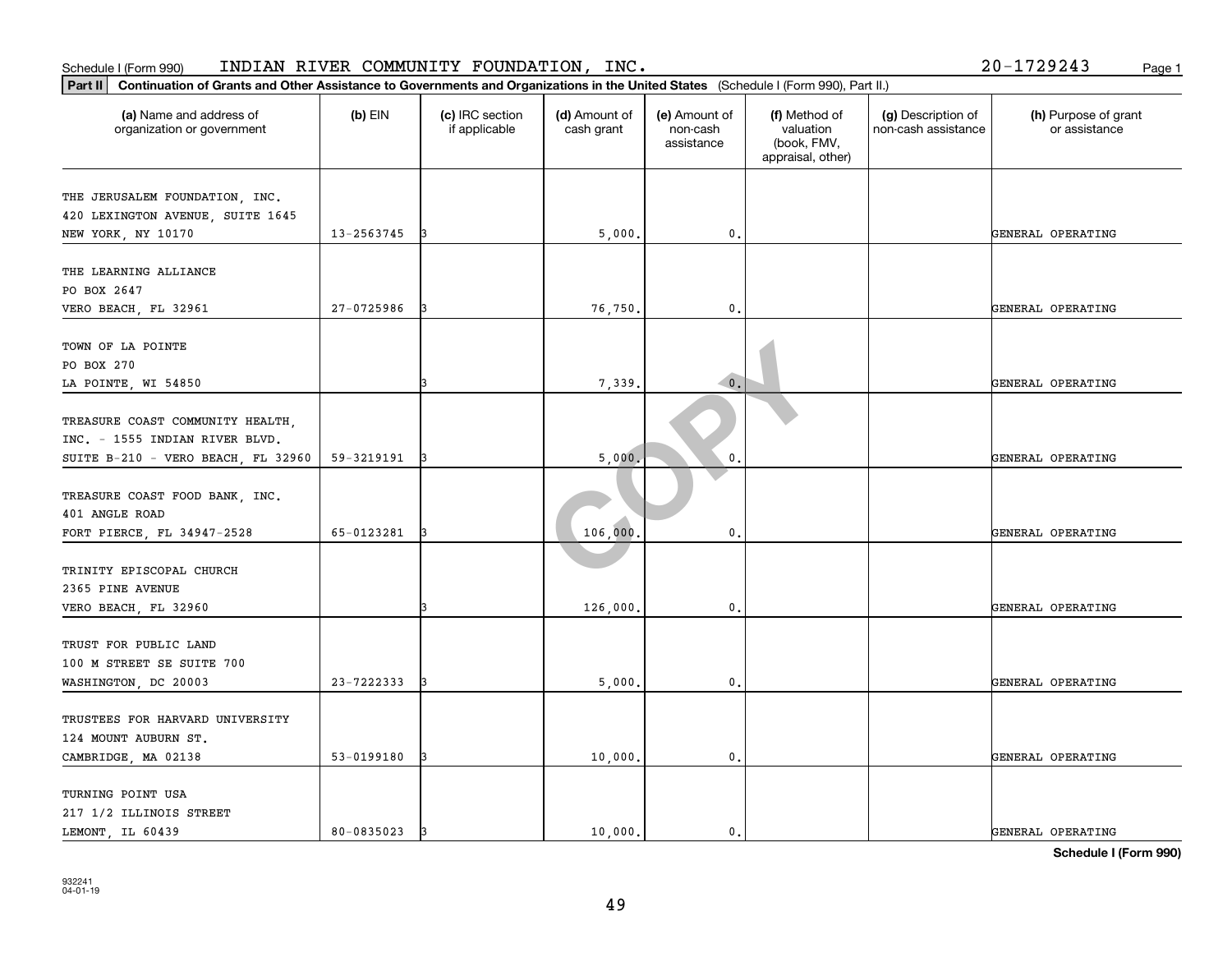| Continuation of Grants and Other Assistance to Governments and Organizations in the United States (Schedule I (Form 990), Part II.)<br>Part II |            |                                  |                             |                                         |                                                                |                                           |                                       |
|------------------------------------------------------------------------------------------------------------------------------------------------|------------|----------------------------------|-----------------------------|-----------------------------------------|----------------------------------------------------------------|-------------------------------------------|---------------------------------------|
| (a) Name and address of<br>organization or government                                                                                          | $(b)$ EIN  | (c) IRC section<br>if applicable | (d) Amount of<br>cash grant | (e) Amount of<br>non-cash<br>assistance | (f) Method of<br>valuation<br>(book, FMV,<br>appraisal, other) | (g) Description of<br>non-cash assistance | (h) Purpose of grant<br>or assistance |
| UNITED AGAINST POVERTY, INC<br>2746 U.S. HIGHWAY 1<br>VERO BEACH, FL 32960                                                                     | 11-3697936 |                                  | 312,000.                    | 0.                                      |                                                                |                                           | GENERAL OPERATING                     |
| UNITED CHURCH OF MARCO ISLAND<br>320 N BARFIELD DRIVE<br>MARCO ISLAND, FL 34145                                                                |            |                                  | 6,000                       | $\mathbf{0}$ .                          |                                                                |                                           | GENERAL OPERATING                     |
| UNITED WAY OF INDIAN RIVER COUNTY<br>PO BOX 1960<br>VERO BEACH, FL 32961                                                                       | 59-1087090 |                                  | 511,125,                    | $\bullet$                               |                                                                |                                           | GENERAL OPERATING                     |
| UNIVERSITY AT BUFFALO FOUNDATION<br>INC. - PO BOX 900 - BUFFALO, NY<br>14226                                                                   | 16-0865182 |                                  | 10,000                      | $\mathbf{0}$                            |                                                                |                                           | GENERAL OPERATING                     |
| UNIVERSITY OF CENTRAL FLORIDA<br>FOUNDATION INC. - 12424 RESEARCH<br>PARKWAY, SUITE 250 - ORLANDO, FL<br>32826                                 | 59-6211832 |                                  | 7,500                       | $\mathbf{0}$ .                          |                                                                |                                           | GENERAL OPERATING                     |
| UNIVERSITY OF FLORIDA FOUNDATION<br>PO BOX 14425<br>GAINESVILLE, FL 32604-0696                                                                 | 59-0974739 |                                  | 73,000                      | 0                                       |                                                                |                                           | GENERAL OPERATING                     |
| UNIVERSITY OF ILLINOIS FOUNDATION<br>1305 W GREEN STREET<br>URBANA, IL 61801                                                                   | 37-6006007 |                                  | 5,000                       | 0.                                      |                                                                |                                           | GENERAL OPERATING                     |
| UNIVERSITY OF MICHIGAN<br>500 SOUTH STATE STREET<br>ANN ARBOR, MI 48109                                                                        | 38-6006309 |                                  | 15,000                      | $\mathbf{0}$ .                          |                                                                |                                           | GENERAL OPERATING                     |
| UP WITH PEOPLE, INC CALIFORNIA<br>6800 BROADWAY, UNIT 106<br>DENVER CO 80221-2851                                                              | 95-2563102 |                                  | 5.000.                      | $\mathbf{0}$ .                          |                                                                |                                           | GENERAL OPERATING                     |

Schedule I (Form 990) INDIAN RIVER COMMUNITY FOUNDATION, INC. Page 1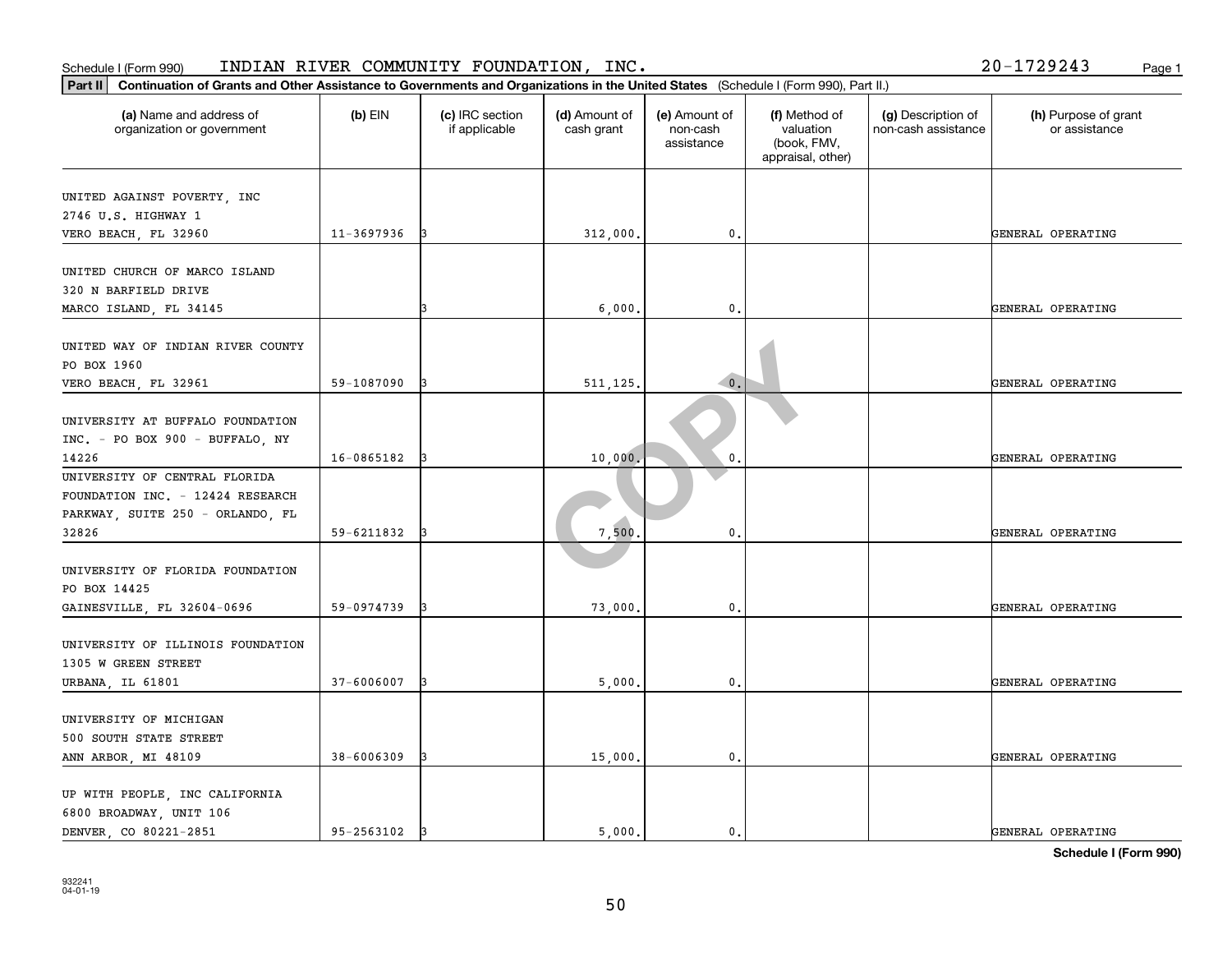| Continuation of Grants and Other Assistance to Governments and Organizations in the United States (Schedule I (Form 990), Part II.)<br>Part II |            |                                  |                             |                                         |                                                                |                                           |                                       |
|------------------------------------------------------------------------------------------------------------------------------------------------|------------|----------------------------------|-----------------------------|-----------------------------------------|----------------------------------------------------------------|-------------------------------------------|---------------------------------------|
| (a) Name and address of<br>organization or government                                                                                          | (b) EIN    | (c) IRC section<br>if applicable | (d) Amount of<br>cash grant | (e) Amount of<br>non-cash<br>assistance | (f) Method of<br>valuation<br>(book, FMV,<br>appraisal, other) | (g) Description of<br>non-cash assistance | (h) Purpose of grant<br>or assistance |
| VAIL HEALTH SERVICES FOUNDATION<br>PO BOX 1529                                                                                                 |            |                                  |                             |                                         |                                                                |                                           |                                       |
| VAIL, CO 81658                                                                                                                                 | 74-2505662 |                                  | 12,000                      | 0.                                      |                                                                |                                           | GENERAL OPERATING                     |
| VAIL VALLEY FOUNDATION INC.<br>PO BOX 6550                                                                                                     |            |                                  |                             |                                         |                                                                |                                           |                                       |
| AVON, CO 81620                                                                                                                                 | 74-2215035 |                                  | 5,000                       | 0.                                      |                                                                |                                           | GENERAL OPERATING                     |
| VERO BEACH ART CLUB<br>3001 RIVERSIDE PARK DRIVE<br>VERO BEACH, FL 32963                                                                       | 59-2033863 |                                  | 5,000.                      | $\bullet$ .                             |                                                                |                                           | GENERAL OPERATING                     |
| VERO BEACH CRISIS PREGNANCY CENTER<br>1503 24TH STREET                                                                                         |            |                                  |                             |                                         |                                                                |                                           |                                       |
| VERO BEACH, FL 32960                                                                                                                           | 59-2344840 |                                  | 20, 250,                    | 0                                       |                                                                |                                           | GENERAL OPERATING                     |
| VERO BEACH MUSEUM OF ART, INC.<br>3001 RIVERSIDE PARK DRIVE                                                                                    |            |                                  |                             |                                         |                                                                |                                           |                                       |
| VERO BEACH, FL 32963                                                                                                                           | 59-1867408 |                                  | 156,300                     | 0.                                      |                                                                |                                           | GENERAL OPERATING                     |
| VERO BEACH ROWING, INC.<br>PO BOX 643063                                                                                                       |            |                                  |                             |                                         |                                                                |                                           |                                       |
| VERO BEACH, FL 32964                                                                                                                           | 26-2765309 |                                  | 2, 142, 217                 | $\mathbf 0$ .                           |                                                                |                                           | GENERAL OPERATING                     |
| VERO BEACH THEATRE GUILD<br>2020 SAN JUAN AVE.                                                                                                 |            |                                  |                             |                                         |                                                                |                                           |                                       |
| VERO BEACH, FL 32960                                                                                                                           | 59-6159056 |                                  | 12,000                      | 0.                                      |                                                                |                                           | GENERAL OPERATING                     |
| VERO HERITAGE INC<br>PO BOX 303                                                                                                                |            |                                  |                             |                                         |                                                                |                                           |                                       |
| VERO BEACH, FL 32961-0303                                                                                                                      | 59-3108608 |                                  | 5,000.                      | 0.                                      |                                                                |                                           | GENERAL OPERATING                     |
| VETERANS COUNCIL OF INDIAN RIVER<br>COUNTY, INC. - P.O. BOX 1354 -<br>VERO BEACH FL 32961                                                      | 59-2970832 | 13                               | 28.117.                     | $\mathbf{0}$ .                          |                                                                |                                           | GENERAL OPERATING                     |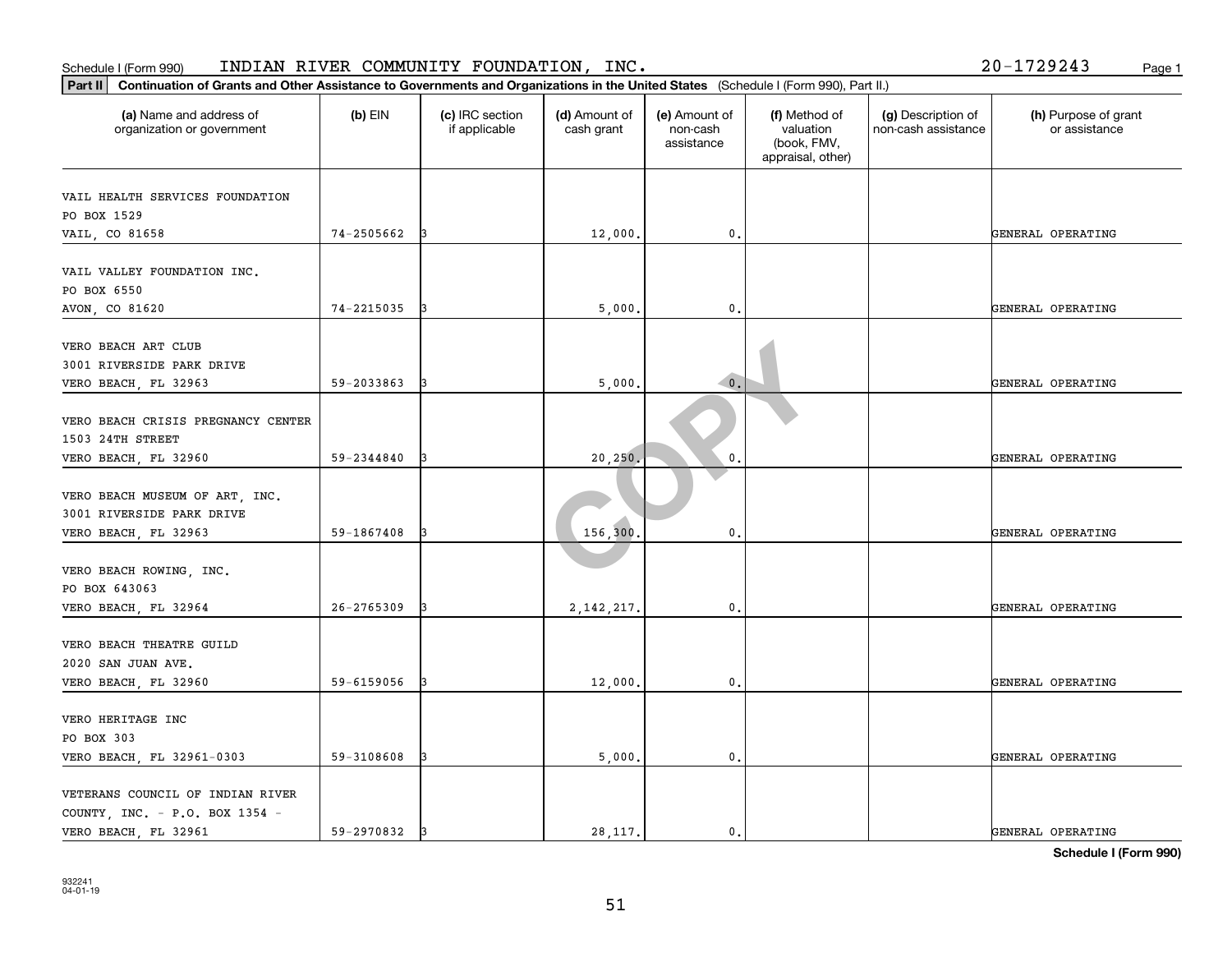| Schedule I (Form 990)                                                                                                                          |            | INDIAN RIVER COMMUNITY FOUNDATION, INC. |                             |                                         |                                                                |                                           | 20-1729243<br>Page 1                  |
|------------------------------------------------------------------------------------------------------------------------------------------------|------------|-----------------------------------------|-----------------------------|-----------------------------------------|----------------------------------------------------------------|-------------------------------------------|---------------------------------------|
| Part II<br>Continuation of Grants and Other Assistance to Governments and Organizations in the United States (Schedule I (Form 990), Part II.) |            |                                         |                             |                                         |                                                                |                                           |                                       |
| (a) Name and address of<br>organization or government                                                                                          | $(b)$ EIN  | (c) IRC section<br>if applicable        | (d) Amount of<br>cash grant | (e) Amount of<br>non-cash<br>assistance | (f) Method of<br>valuation<br>(book, FMV,<br>appraisal, other) | (g) Description of<br>non-cash assistance | (h) Purpose of grant<br>or assistance |
| VISION HOUSE                                                                                                                                   |            |                                         |                             |                                         |                                                                |                                           |                                       |
| PO BOX 2951                                                                                                                                    |            |                                         |                             |                                         |                                                                |                                           |                                       |
| RENTON, WA 98056                                                                                                                               | 91-1493474 |                                         | 10,000                      | 0.                                      |                                                                |                                           | GENERAL OPERATING                     |
| VNA AND HOSPICE FOUNDATION, INC<br>1110 35TH LANE                                                                                              |            |                                         |                             |                                         |                                                                |                                           |                                       |
| VERO BEACH, FL 32960                                                                                                                           | 59-2804739 |                                         | 62,250                      | $\mathbf{0}$ .                          |                                                                |                                           | GENERAL OPERATING                     |
| VOICE FOR FLORIDA KEYS CHILDREN<br>INC - PO BOX 845 - ISLAMORADA, FL<br>33036                                                                  | 65-0305892 |                                         | 5,000                       | $\bullet$ .                             |                                                                |                                           | GENERAL OPERATING                     |
|                                                                                                                                                |            |                                         |                             |                                         |                                                                |                                           |                                       |
| WASHINGTON & LEE UNIVERSITY<br>204 W. WASHINGTON STREET                                                                                        |            |                                         |                             |                                         |                                                                |                                           |                                       |
| LEXINGTON, VA 24450                                                                                                                            | 54-0505977 |                                         | 5,000                       | 0                                       |                                                                |                                           | GENERAL OPERATING                     |
| WESTOVER SCHOOL INC<br>1237 WHITTEMORE ROAD                                                                                                    |            |                                         |                             |                                         |                                                                |                                           |                                       |
| MIDDLEBURY, CT 06762                                                                                                                           | 06-0646961 |                                         | 20,000                      | 0.                                      |                                                                |                                           | GENERAL OPERATING                     |
| WILCOX HOSPITAL FOUNDATION<br>3-3420 KUHIO HWY                                                                                                 |            |                                         |                             |                                         |                                                                |                                           |                                       |
| LIHUE, HI 96766                                                                                                                                | 99-0204242 |                                         | 10,000                      | 0.                                      |                                                                |                                           | GENERAL OPERATING                     |
| WOMEN'S REFUGE OF VERO BEACH INC<br>1850 LEMON AVENUE                                                                                          |            |                                         |                             |                                         |                                                                |                                           |                                       |
| VERO BEACH, FL 32960                                                                                                                           | 65-0768645 |                                         | 9,750.                      | $\mathsf{0}\,.$                         |                                                                |                                           | GENERAL OPERATING                     |
| WOMEN'S SPORTS FOUNDATION<br>247 WEST 30TH STREET 5TH FLOOR                                                                                    |            |                                         |                             |                                         |                                                                |                                           |                                       |
| NEW YORK, NY 10001                                                                                                                             | 23-7380557 |                                         | 25,000                      | $\mathbf{0}$ .                          |                                                                |                                           | GENERAL OPERATING                     |
| WOOD RIVER LAND TRUST COMPANY<br>119 E BULLION STREET<br>HAILEY, ID 83333                                                                      | 82-0474191 |                                         | 10,000                      | $\mathbf{0}$ .                          |                                                                |                                           | GENERAL OPERATING                     |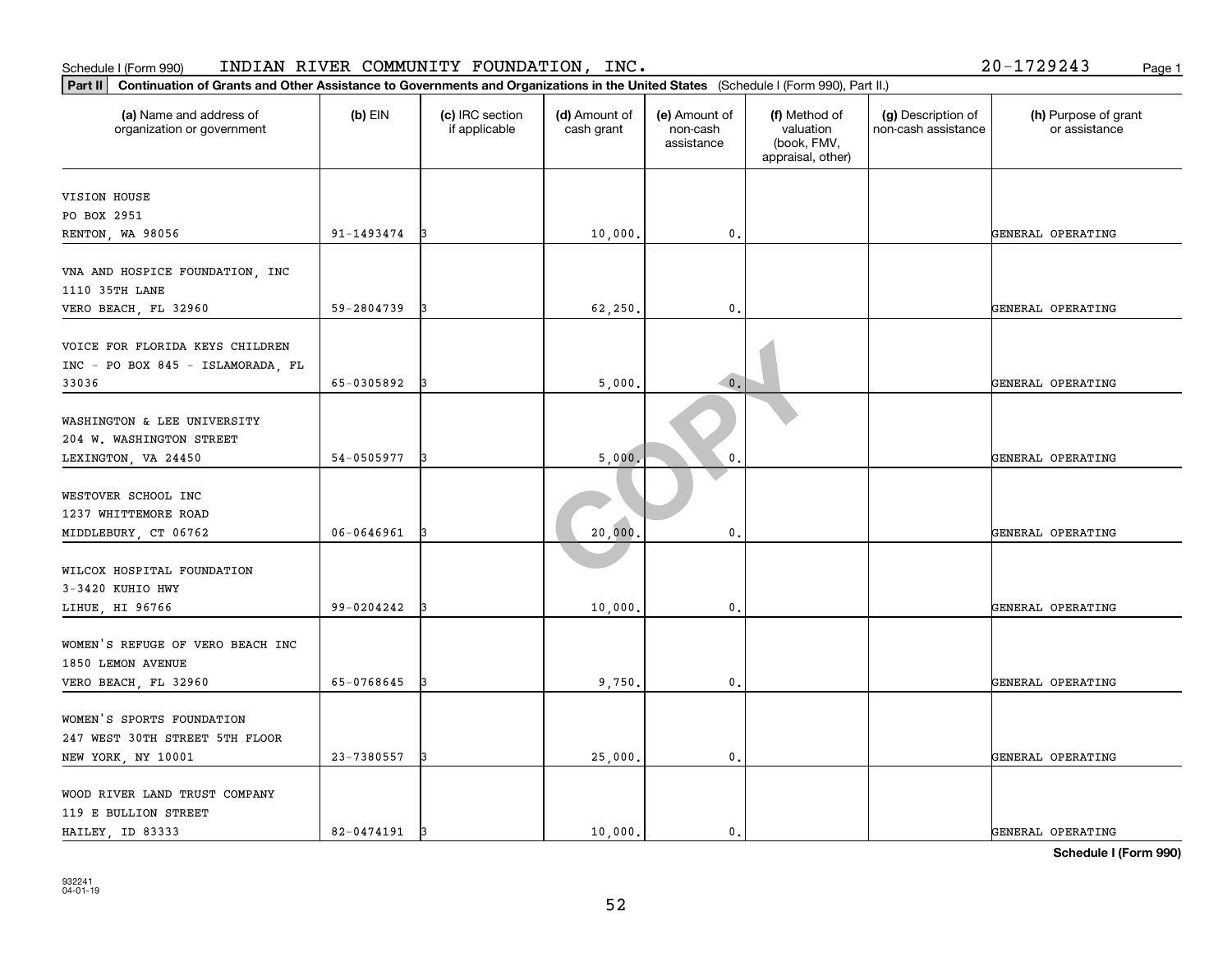| Part II   Continuation of Grants and Other Assistance to Governments and Organizations in the United States (Schedule I (Form 990), Part II.) |                |                                  |                             |                                         |                                                                |                                           |                                       |
|-----------------------------------------------------------------------------------------------------------------------------------------------|----------------|----------------------------------|-----------------------------|-----------------------------------------|----------------------------------------------------------------|-------------------------------------------|---------------------------------------|
| (a) Name and address of<br>organization or government                                                                                         | $(b)$ EIN      | (c) IRC section<br>if applicable | (d) Amount of<br>cash grant | (e) Amount of<br>non-cash<br>assistance | (f) Method of<br>valuation<br>(book, FMV,<br>appraisal, other) | (g) Description of<br>non-cash assistance | (h) Purpose of grant<br>or assistance |
| WORLD VISION, INTERNATIONAL                                                                                                                   |                |                                  |                             |                                         |                                                                |                                           |                                       |
| 34834 WEYERHAEUSER WAY SOUTH                                                                                                                  |                |                                  |                             |                                         |                                                                |                                           |                                       |
| FEDERAL WAY, WA 98063                                                                                                                         | $95 - 3202116$ |                                  | 30,000                      | 0.                                      |                                                                |                                           | GENERAL OPERATING                     |
|                                                                                                                                               |                |                                  |                             |                                         |                                                                |                                           |                                       |
| YOUTH FOR CHRIST INDIAN RIVER                                                                                                                 |                |                                  |                             |                                         |                                                                |                                           |                                       |
| COUNTY - P.O. BOX 651455 - VERO                                                                                                               |                |                                  |                             |                                         |                                                                |                                           |                                       |
| BEACH, FL 32965                                                                                                                               | 14-1856035     | 13                               | 7,000.                      | $\mathbf{0}$ .                          |                                                                |                                           | GENERAL OPERATING                     |
|                                                                                                                                               |                |                                  |                             |                                         |                                                                |                                           |                                       |
| YOUTH GUIDANCE MENTORING ACADEMY                                                                                                              |                |                                  |                             |                                         |                                                                |                                           |                                       |
| 1028 20TH PLACE                                                                                                                               |                |                                  |                             |                                         |                                                                |                                           |                                       |
| VERO BEACH, FL 32960                                                                                                                          | 65-0017325     |                                  | 6, 250.                     | $\overline{\mathbf{0}}$ .               |                                                                |                                           | GENERAL OPERATING                     |
|                                                                                                                                               |                |                                  |                             |                                         |                                                                |                                           |                                       |
| YOUTH SAILING FOUNDATION OF INDIAN                                                                                                            |                |                                  |                             |                                         |                                                                |                                           |                                       |
| RIVER COUNTY - PO BOX 612 - VERO                                                                                                              |                |                                  |                             |                                         |                                                                |                                           |                                       |
| <b>BEACH, FL 32961</b>                                                                                                                        | 27-0952942     |                                  | 61,000.                     | $\mathbf{0}$ .                          |                                                                |                                           | GENERAL OPERATING                     |
|                                                                                                                                               |                |                                  |                             |                                         |                                                                |                                           |                                       |
|                                                                                                                                               |                |                                  |                             |                                         |                                                                |                                           |                                       |
|                                                                                                                                               |                |                                  |                             |                                         |                                                                |                                           |                                       |
|                                                                                                                                               |                |                                  |                             |                                         |                                                                |                                           |                                       |
|                                                                                                                                               |                |                                  |                             |                                         |                                                                |                                           |                                       |
|                                                                                                                                               |                |                                  |                             |                                         |                                                                |                                           |                                       |
|                                                                                                                                               |                |                                  |                             |                                         |                                                                |                                           |                                       |
|                                                                                                                                               |                |                                  |                             |                                         |                                                                |                                           |                                       |
|                                                                                                                                               |                |                                  |                             |                                         |                                                                |                                           |                                       |

**Schedule I (Form 990)**

20-1729243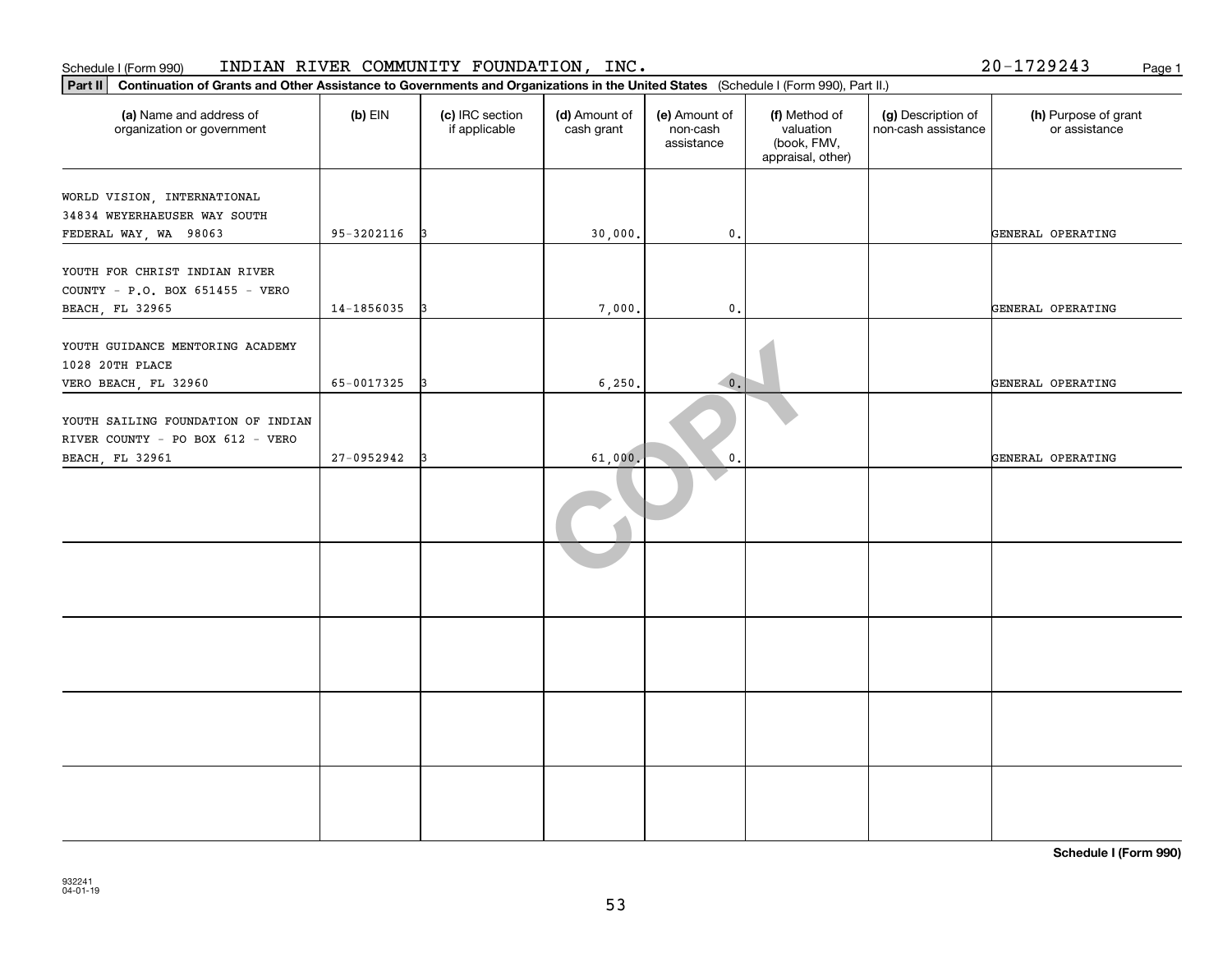#### Schedule I (Form 990) (2019) INDIAN RIVER COMMUNITY FOUNDATION , INC • 20-1729243 Page

**2**

**Part III | Grants and Other Assistance to Domestic Individuals. Complete if the organization answered "Yes" on Form 990, Part IV, line 22.** Part III can be duplicated if additional space is needed.

| (a) Type of grant or assistance                                                                                                                      | (b) Number of<br>recipients | (c) Amount of<br>cash grant | (d) Amount of non-<br>cash assistance | (e) Method of valuation<br>(book, FMV, appraisal, other) | (f) Description of noncash assistance |
|------------------------------------------------------------------------------------------------------------------------------------------------------|-----------------------------|-----------------------------|---------------------------------------|----------------------------------------------------------|---------------------------------------|
|                                                                                                                                                      |                             |                             |                                       |                                                          |                                       |
|                                                                                                                                                      |                             |                             |                                       |                                                          |                                       |
|                                                                                                                                                      |                             |                             |                                       |                                                          |                                       |
|                                                                                                                                                      |                             |                             |                                       |                                                          |                                       |
|                                                                                                                                                      |                             |                             |                                       |                                                          |                                       |
|                                                                                                                                                      |                             |                             |                                       |                                                          |                                       |
|                                                                                                                                                      |                             |                             |                                       |                                                          |                                       |
|                                                                                                                                                      |                             |                             |                                       |                                                          |                                       |
| Supplemental Information. Provide the information required in Part I, line 2; Part III, column (b); and any other additional information.<br>Part IV |                             |                             |                                       |                                                          |                                       |
| PART I, LINE 2:                                                                                                                                      |                             |                             |                                       |                                                          |                                       |
| UPON APPROVAL BY THE BOARD OF DIRECTORS, THE GRANTEE ORGANIZATIONS ARE                                                                               |                             |                             |                                       |                                                          |                                       |
| IN WRITING AND REQUIRED TO SIGN A LETTER OF AGREEMENT OUTLINING<br>NOTIFIED                                                                          |                             |                             |                                       |                                                          |                                       |
| GRANT EXPECTATIONS BASED ON THE PROPOSAL SUBMITTED AND THE REPORTING<br>THE                                                                          |                             |                             |                                       |                                                          |                                       |

REQUIREMENTS. THE NONPROFIT ORGANIZATION IS REQUIRED, BY SIGNING THE

LETTER OF AGREEMENT, TO RETURN FUNDS THAT ARE NOT EXPENDED AS OUTLINED IN

THE GRANT PROPOSAL OR WITHIN THE TIMEFRAME OUTLINED IN THE GRANT PROPOSAL.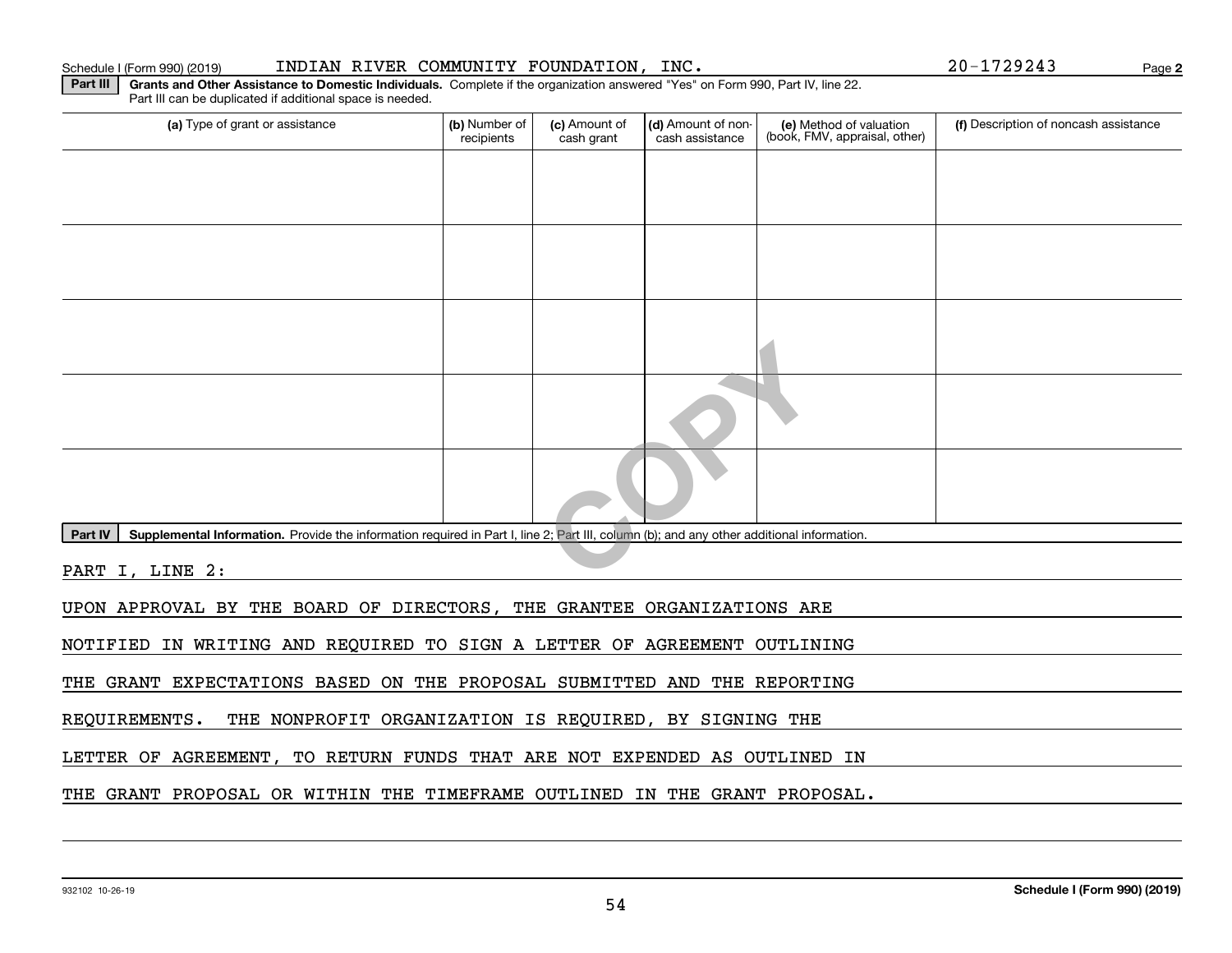|   | <b>SCHEDULE J</b>                                      | <b>Compensation Information</b>                                                                                           |                                       | OMB No. 1545-0047     |     |                              |
|---|--------------------------------------------------------|---------------------------------------------------------------------------------------------------------------------------|---------------------------------------|-----------------------|-----|------------------------------|
|   | (Form 990)                                             | For certain Officers, Directors, Trustees, Key Employees, and Highest                                                     |                                       |                       |     |                              |
|   |                                                        | <b>Compensated Employees</b>                                                                                              |                                       | 2019                  |     |                              |
|   |                                                        | Complete if the organization answered "Yes" on Form 990, Part IV, line 23.                                                |                                       | <b>Open to Public</b> |     |                              |
|   | Department of the Treasury<br>Internal Revenue Service | Attach to Form 990.<br>Go to www.irs.gov/Form990 for instructions and the latest information.                             |                                       | Inspection            |     |                              |
|   | Name of the organization                               |                                                                                                                           | <b>Employer identification number</b> |                       |     |                              |
|   |                                                        | INDIAN RIVER COMMUNITY FOUNDATION, INC.                                                                                   |                                       | 20-1729243            |     |                              |
|   | Part I                                                 | <b>Questions Regarding Compensation</b>                                                                                   |                                       |                       |     |                              |
|   |                                                        |                                                                                                                           |                                       |                       | Yes | No.                          |
|   |                                                        | 1a Check the appropriate box(es) if the organization provided any of the following to or for a person listed on Form 990, |                                       |                       |     |                              |
|   |                                                        | Part VII, Section A, line 1a. Complete Part III to provide any relevant information regarding these items.                |                                       |                       |     |                              |
|   | First-class or charter travel                          | Housing allowance or residence for personal use                                                                           |                                       |                       |     |                              |
|   | Travel for companions                                  | Payments for business use of personal residence                                                                           |                                       |                       |     |                              |
|   |                                                        | Tax indemnification and gross-up payments<br>Health or social club dues or initiation fees                                |                                       |                       |     |                              |
|   |                                                        | Discretionary spending account<br>Personal services (such as maid, chauffeur, chef)                                       |                                       |                       |     |                              |
|   |                                                        |                                                                                                                           |                                       |                       |     |                              |
|   |                                                        | <b>b</b> If any of the boxes on line 1a are checked, did the organization follow a written policy regarding payment or    |                                       |                       |     |                              |
|   |                                                        | reimbursement or provision of all of the expenses described above? If "No," complete Part III to explain                  |                                       | 1b                    |     |                              |
| 2 |                                                        | Did the organization require substantiation prior to reimbursing or allowing expenses incurred by all directors,          |                                       |                       |     |                              |
|   |                                                        |                                                                                                                           |                                       | $\mathbf{2}$          |     |                              |
|   |                                                        |                                                                                                                           |                                       |                       |     |                              |
| з |                                                        | Indicate which, if any, of the following the organization used to establish the compensation of the organization's        |                                       |                       |     |                              |
|   |                                                        | CEO/Executive Director. Check all that apply. Do not check any boxes for methods used by a related organization to        |                                       |                       |     |                              |
|   |                                                        | establish compensation of the CEO/Executive Director, but explain in Part III.                                            |                                       |                       |     |                              |
|   | Compensation committee<br>ΣI.                          | Written employment contract                                                                                               |                                       |                       |     |                              |
|   |                                                        | $\overline{\textbf{X}}$ Compensation survey or study<br>Independent compensation consultant                               |                                       |                       |     |                              |
|   | $ \mathbf{X} $ Form 990 of other organizations         | Approval by the board or compensation committee                                                                           |                                       |                       |     |                              |
|   |                                                        |                                                                                                                           |                                       |                       |     |                              |
|   |                                                        | During the year, did any person listed on Form 990, Part VII, Section A, line 1a, with respect to the filing              |                                       |                       |     |                              |
|   | organization or a related organization:                |                                                                                                                           |                                       |                       |     |                              |
|   |                                                        | Receive a severance payment or change-of-control payment?                                                                 |                                       | 4a                    |     | х                            |
|   |                                                        |                                                                                                                           |                                       | 4b                    |     | $\overline{\textbf{x}}$      |
|   |                                                        |                                                                                                                           |                                       | 4c                    |     | $\overline{\mathbf{x}}$      |
|   |                                                        | If "Yes" to any of lines 4a-c, list the persons and provide the applicable amounts for each item in Part III.             |                                       |                       |     |                              |
|   |                                                        |                                                                                                                           |                                       |                       |     |                              |
|   |                                                        | Only section 501(c)(3), 501(c)(4), and 501(c)(29) organizations must complete lines 5-9.                                  |                                       |                       |     |                              |
| 5 |                                                        | For persons listed on Form 990, Part VII, Section A, line 1a, did the organization pay or accrue any compensation         |                                       |                       |     |                              |
|   | contingent on the revenues of:                         |                                                                                                                           |                                       |                       |     |                              |
|   |                                                        |                                                                                                                           |                                       | 5а                    |     | x<br>$\overline{\mathbf{x}}$ |
|   |                                                        |                                                                                                                           |                                       | <b>5b</b>             |     |                              |
|   |                                                        | If "Yes" on line 5a or 5b, describe in Part III.                                                                          |                                       |                       |     |                              |
|   |                                                        | 6 For persons listed on Form 990, Part VII, Section A, line 1a, did the organization pay or accrue any compensation       |                                       |                       |     |                              |
|   | contingent on the net earnings of:                     |                                                                                                                           |                                       | 6а                    |     | х                            |
|   |                                                        |                                                                                                                           |                                       | 6b                    |     | $\mathbf X$                  |
|   |                                                        | If "Yes" on line 6a or 6b, describe in Part III.                                                                          |                                       |                       |     |                              |
|   |                                                        | 7 For persons listed on Form 990, Part VII, Section A, line 1a, did the organization provide any nonfixed payments        |                                       |                       |     |                              |
|   |                                                        |                                                                                                                           |                                       | 7                     |     | х                            |
| 8 |                                                        | Were any amounts reported on Form 990, Part VII, paid or accrued pursuant to a contract that was subject to the           |                                       |                       |     |                              |
|   |                                                        |                                                                                                                           |                                       | 8                     |     | х                            |
| 9 |                                                        | If "Yes" on line 8, did the organization also follow the rebuttable presumption procedure described in                    |                                       |                       |     |                              |
|   |                                                        |                                                                                                                           |                                       | 9                     |     |                              |
|   |                                                        | $\sim$ the looks of the fact $\sim$ 000                                                                                   |                                       |                       |     |                              |

LHA For Paperwork Reduction Act Notice, see the Instructions for Form 990. Schedule J (Form 990) 2019

932111 10-21-19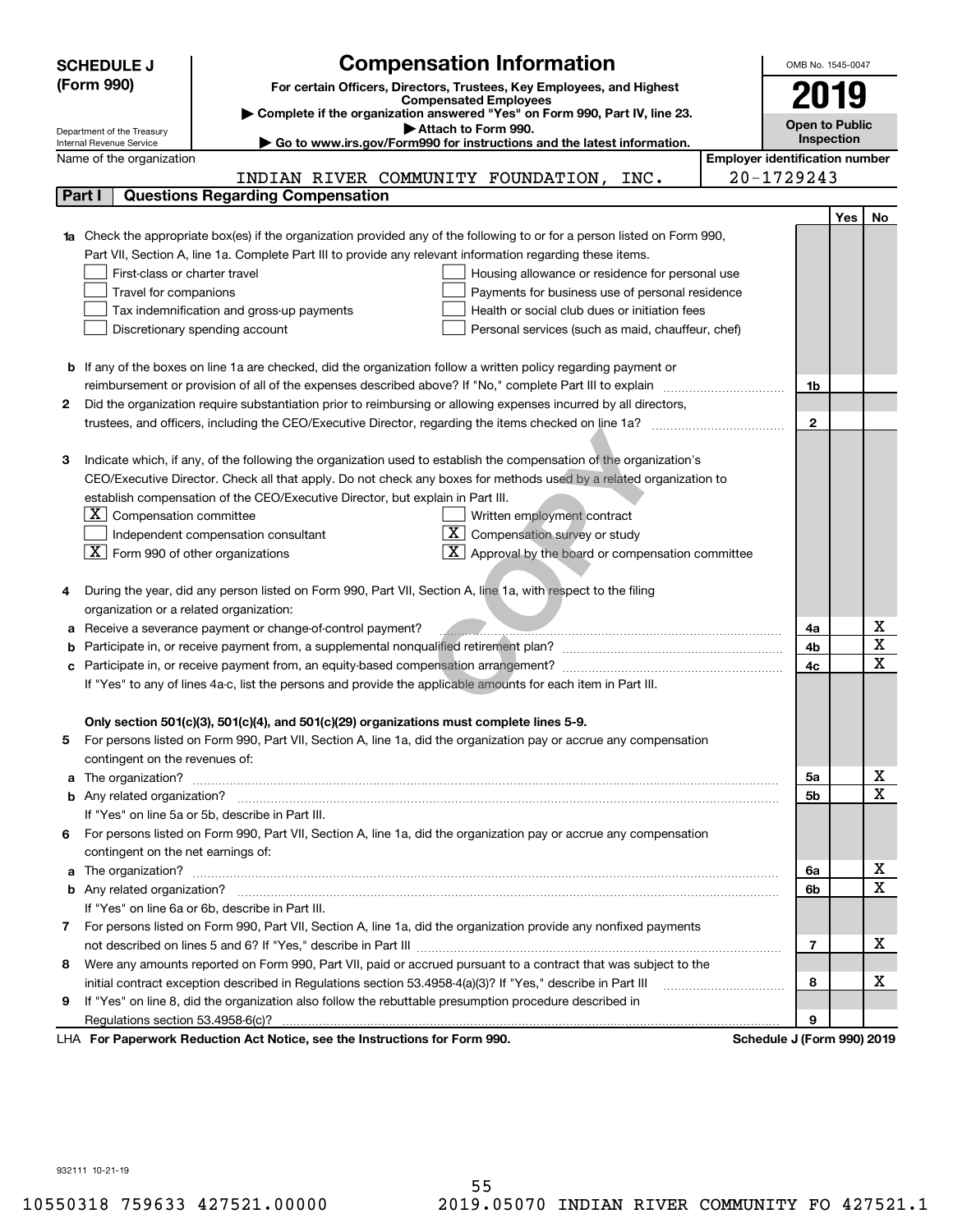#### INDIAN RIVER COMMUNITY FOUNDATION, INC. 20-1729243

# **Part II Officers, Directors, Trustees, Key Employees, and Highest Compensated Employees.**  Schedule J (Form 990) 2019 Page Use duplicate copies if additional space is needed.

For each individual whose compensation must be reported on Schedule J, report compensation from the organization on row (i) and from related organizations, described in the instructions, on row (ii). Do not list any individuals that aren't listed on Form 990, Part VII.

**Note:**  The sum of columns (B)(i)-(iii) for each listed individual must equal the total amount of Form 990, Part VII, Section A, line 1a, applicable column (D) and (E) amounts for that individual.

|                             |             | (B) Breakdown of W-2 and/or 1099-MISC compensation |                                           | (C) Retirement and                        | (D) Nontaxable                 | (E) Total of columns | (F) Compensation |                                                            |
|-----------------------------|-------------|----------------------------------------------------|-------------------------------------------|-------------------------------------------|--------------------------------|----------------------|------------------|------------------------------------------------------------|
| (A) Name and Title          |             | (i) Base<br>compensation                           | (ii) Bonus &<br>incentive<br>compensation | (iii) Other<br>reportable<br>compensation | other deferred<br>compensation | benefits             | $(B)(i)$ - $(D)$ | in column (B)<br>reported as deferred<br>on prior Form 990 |
| JEFFREY R. PICKERING<br>(1) | (i)         | 169,032.                                           | 25,988.                                   | $\overline{0}$ .                          | 6,416.                         | 7,110.               | 208,546.         | $\overline{0}$ .                                           |
| CEO/PRESIDENT               | (ii)        | $\overline{0}$ .                                   | $\overline{0}$ .                          | $\overline{0}$ .                          | $\overline{0}$ .               | $\overline{0}$ .     | $\overline{0}$ . | $\overline{\mathbf{0}}$ .                                  |
|                             | $(\sf{i})$  |                                                    |                                           |                                           |                                |                      |                  |                                                            |
|                             | (ii)        |                                                    |                                           |                                           |                                |                      |                  |                                                            |
|                             | $(\sf{i})$  |                                                    |                                           |                                           |                                |                      |                  |                                                            |
|                             | (ii)        |                                                    |                                           |                                           |                                |                      |                  |                                                            |
|                             | $(\sf{i})$  |                                                    |                                           |                                           |                                |                      |                  |                                                            |
|                             | (ii)        |                                                    |                                           |                                           |                                |                      |                  |                                                            |
|                             | (i)         |                                                    |                                           |                                           |                                |                      |                  |                                                            |
|                             | (ii)        |                                                    |                                           |                                           |                                |                      |                  |                                                            |
|                             | (i)         |                                                    |                                           |                                           |                                |                      |                  |                                                            |
|                             | (ii)        |                                                    |                                           |                                           |                                |                      |                  |                                                            |
|                             | (i)         |                                                    |                                           |                                           |                                |                      |                  |                                                            |
|                             | (ii)<br>(i) |                                                    |                                           |                                           |                                |                      |                  |                                                            |
|                             | (ii)        |                                                    |                                           |                                           |                                |                      |                  |                                                            |
|                             | $(\sf{i})$  |                                                    |                                           |                                           |                                |                      |                  |                                                            |
|                             | (ii)        |                                                    |                                           |                                           |                                |                      |                  |                                                            |
|                             | $(\sf{i})$  |                                                    |                                           |                                           |                                |                      |                  |                                                            |
|                             | (ii)        |                                                    |                                           |                                           |                                |                      |                  |                                                            |
|                             | (i)         |                                                    |                                           |                                           |                                |                      |                  |                                                            |
|                             | (ii)        |                                                    |                                           |                                           |                                |                      |                  |                                                            |
|                             | (i)         |                                                    |                                           |                                           |                                |                      |                  |                                                            |
|                             | (ii)        |                                                    |                                           |                                           |                                |                      |                  |                                                            |
|                             | (i)         |                                                    |                                           |                                           |                                |                      |                  |                                                            |
|                             | (ii)        |                                                    |                                           |                                           |                                |                      |                  |                                                            |
|                             | (i)         |                                                    |                                           |                                           |                                |                      |                  |                                                            |
|                             | (ii)        |                                                    |                                           |                                           |                                |                      |                  |                                                            |
|                             | (i)         |                                                    |                                           |                                           |                                |                      |                  |                                                            |
|                             | (ii)        |                                                    |                                           |                                           |                                |                      |                  |                                                            |
|                             | $(\sf{i})$  |                                                    |                                           |                                           |                                |                      |                  |                                                            |
|                             | (ii)        |                                                    |                                           |                                           |                                |                      |                  |                                                            |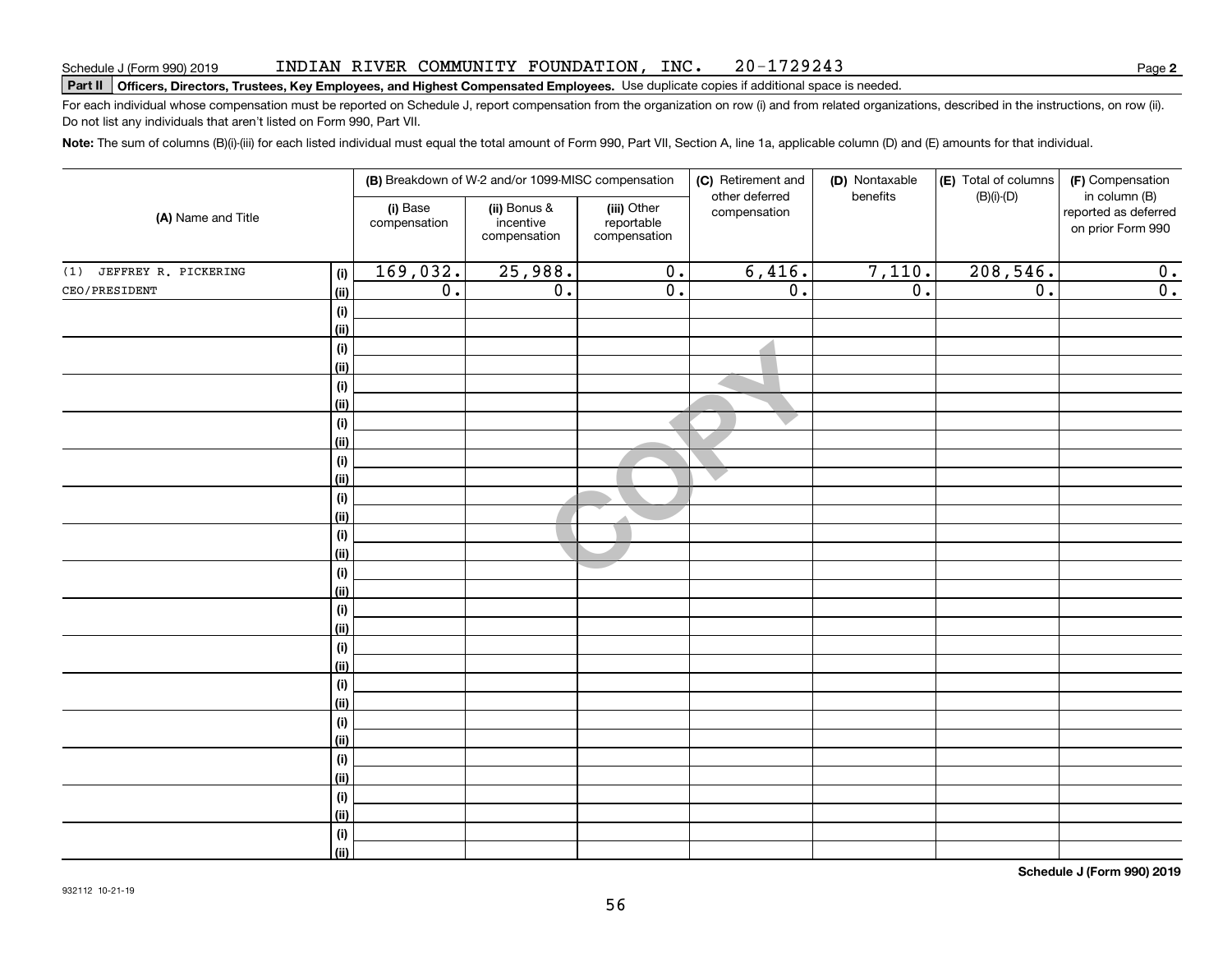### **Part III Supplemental Information**

Schedule J (Form 990) 2019 INDIAN RIVER COMMUNITY FOUNDATION, INC.<br>Part III Supplemental Information<br>Provide the information, explanation, or descriptions required for Part I, lines 1a, 1b, 3, 4a, 4b, 4c, 5a, 5b, 6a, 6b,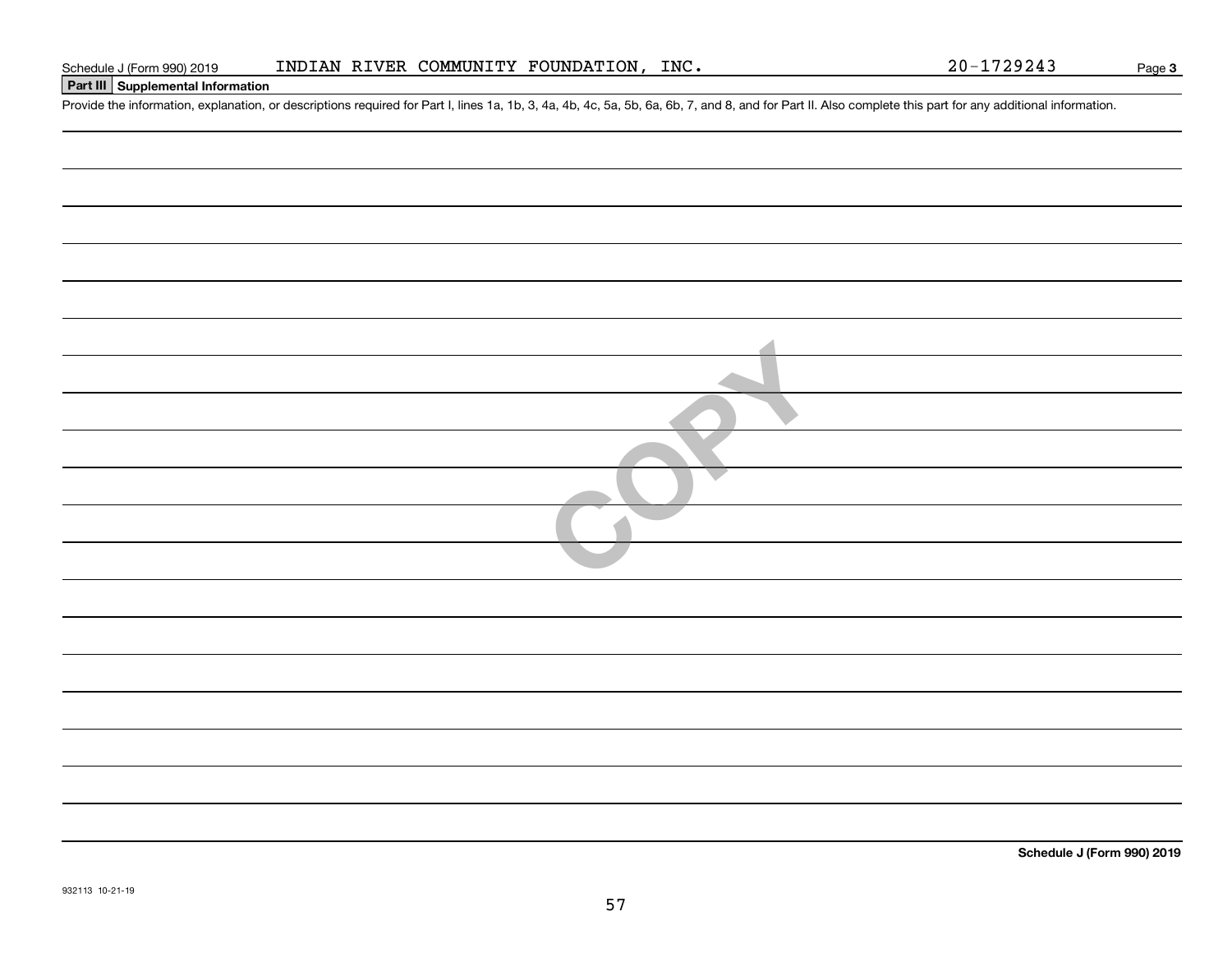#### **SCHEDULE M (Form 990)**

# **Noncash Contributions**

OMB No. 1545-0047

| Department of the Treasury |
|----------------------------|
| Internal Revenue Service   |

**Complete if the organizations answered "Yes" on Form 990, Part IV, lines 29 or 30.** <sup>J</sup>**2019 Attach to Form 990.** J

**Open to Public Inspection**

**Employer identification number**

20-1729243

| Name of the organization |
|--------------------------|
|                          |

 **Go to www.irs.gov/Form990 for instructions and the latest information.** J

|             | INDIAN            |  | RIVER COMMUNITY FOUNDATION, | INC. |  |
|-------------|-------------------|--|-----------------------------|------|--|
| <b>Part</b> | Tynes of Property |  |                             |      |  |

|    | . <b>.</b>                                                                                                                          |                               |                                      |                                                                                                      |                                                              |         |    |
|----|-------------------------------------------------------------------------------------------------------------------------------------|-------------------------------|--------------------------------------|------------------------------------------------------------------------------------------------------|--------------------------------------------------------------|---------|----|
|    |                                                                                                                                     | (a)<br>Check if<br>applicable | (b)<br>Number of<br>contributions or | (c)<br>Noncash contribution<br>amounts reported on<br>items contributed Form 990, Part VIII, line 1g | (d)<br>Method of determining<br>noncash contribution amounts |         |    |
| 1. |                                                                                                                                     |                               |                                      |                                                                                                      |                                                              |         |    |
| 2  |                                                                                                                                     |                               |                                      |                                                                                                      |                                                              |         |    |
| 3  | Art - Fractional interests                                                                                                          |                               |                                      |                                                                                                      |                                                              |         |    |
| 4  |                                                                                                                                     |                               |                                      |                                                                                                      |                                                              |         |    |
| 5  | Clothing and household goods                                                                                                        |                               |                                      |                                                                                                      |                                                              |         |    |
| 6  |                                                                                                                                     |                               |                                      |                                                                                                      |                                                              |         |    |
| 7  |                                                                                                                                     |                               |                                      |                                                                                                      |                                                              |         |    |
| 8  |                                                                                                                                     |                               |                                      |                                                                                                      |                                                              |         |    |
| 9  |                                                                                                                                     | $\overline{\mathbf{x}}$       | 38                                   |                                                                                                      | 3,890,758. PUBLIC STOCK EXCHANG                              |         |    |
| 10 | Securities - Closely held stock                                                                                                     |                               |                                      |                                                                                                      |                                                              |         |    |
| 11 | Securities - Partnership, LLC, or<br>trust interests                                                                                |                               |                                      |                                                                                                      |                                                              |         |    |
| 12 | Securities - Miscellaneous                                                                                                          |                               |                                      |                                                                                                      |                                                              |         |    |
| 13 | Qualified conservation contribution -                                                                                               |                               |                                      |                                                                                                      |                                                              |         |    |
|    | Historic structures                                                                                                                 |                               |                                      |                                                                                                      |                                                              |         |    |
| 14 | Qualified conservation contribution - Other                                                                                         |                               |                                      |                                                                                                      |                                                              |         |    |
| 15 | Real estate - Residential                                                                                                           |                               |                                      |                                                                                                      |                                                              |         |    |
| 16 | Real estate - Commercial                                                                                                            |                               |                                      |                                                                                                      |                                                              |         |    |
| 17 |                                                                                                                                     |                               |                                      |                                                                                                      |                                                              |         |    |
| 18 |                                                                                                                                     |                               |                                      |                                                                                                      |                                                              |         |    |
| 19 |                                                                                                                                     |                               |                                      |                                                                                                      |                                                              |         |    |
| 20 | Drugs and medical supplies                                                                                                          |                               |                                      |                                                                                                      |                                                              |         |    |
| 21 |                                                                                                                                     |                               |                                      |                                                                                                      |                                                              |         |    |
| 22 |                                                                                                                                     |                               |                                      |                                                                                                      |                                                              |         |    |
| 23 |                                                                                                                                     |                               |                                      |                                                                                                      |                                                              |         |    |
| 24 |                                                                                                                                     |                               |                                      |                                                                                                      |                                                              |         |    |
| 25 | Other $\blacktriangleright$                                                                                                         |                               |                                      |                                                                                                      |                                                              |         |    |
| 26 | Other $\blacktriangleright$                                                                                                         |                               |                                      |                                                                                                      |                                                              |         |    |
| 27 | Other                                                                                                                               |                               |                                      |                                                                                                      |                                                              |         |    |
| 28 | Other                                                                                                                               |                               |                                      |                                                                                                      |                                                              |         |    |
| 29 | Number of Forms 8283 received by the organization during the tax year for contributions                                             |                               |                                      |                                                                                                      |                                                              |         |    |
|    | for which the organization completed Form 8283, Part IV, Donee Acknowledgement                                                      |                               |                                      | 29                                                                                                   |                                                              |         |    |
|    |                                                                                                                                     |                               |                                      |                                                                                                      |                                                              | Yes     | No |
|    | 30a During the year, did the organization receive by contribution any property reported in Part I, lines 1 through 28, that it      |                               |                                      |                                                                                                      |                                                              |         |    |
|    | must hold for at least three years from the date of the initial contribution, and which isn't required to be used for               |                               |                                      |                                                                                                      |                                                              |         |    |
|    | exempt purposes for the entire holding period?                                                                                      |                               |                                      |                                                                                                      |                                                              | 30a     | х  |
| b  | If "Yes," describe the arrangement in Part II.                                                                                      |                               |                                      |                                                                                                      |                                                              |         |    |
| 31 | Does the organization have a gift acceptance policy that requires the review of any nonstandard contributions?                      |                               |                                      |                                                                                                      |                                                              | х<br>31 |    |
|    | 32a Does the organization hire or use third parties or related organizations to solicit, process, or sell noncash<br>contributions? |                               |                                      |                                                                                                      |                                                              | 32a     | х  |
|    | <b>b</b> If "Yes," describe in Part II.                                                                                             |                               |                                      |                                                                                                      |                                                              |         |    |
| מה | a arganization didn't report an amount in solumn (o) for a tupe of preparty for which solumn (o) is obsolved                        |                               |                                      |                                                                                                      |                                                              |         |    |

**33**If the organization didn't report an amount in column (c) for a type of property for which column (a) is checked, describe in Part II.

**For Paperwork Reduction Act Notice, see the Instructions for Form 990. Schedule M (Form 990) 2019** LHA

932141 09-27-19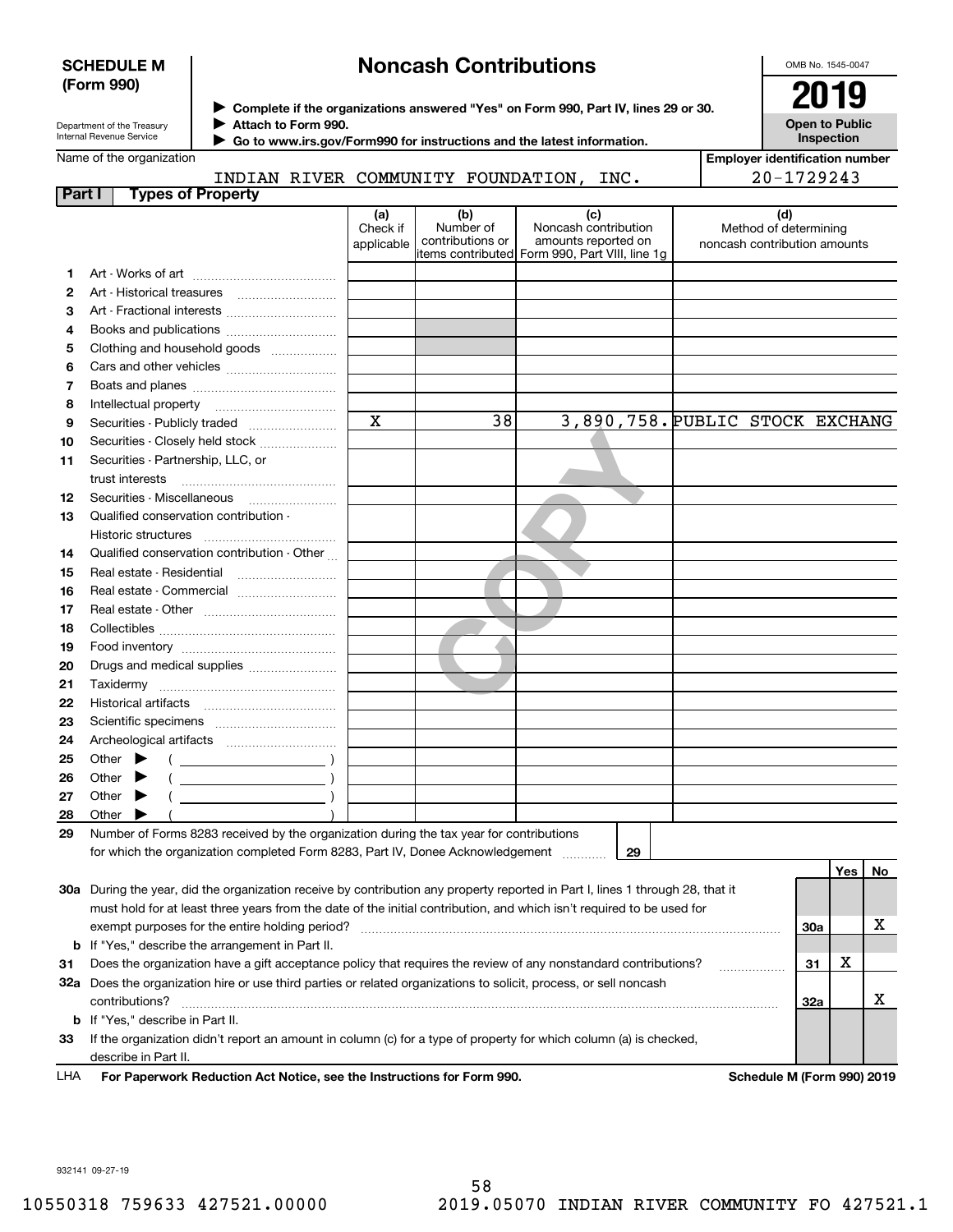|                 | Schedule M (Form 990) 2019                |  |    | INDIAN RIVER COMMUNITY FOUNDATION, INC. | $20 - 1729243$                                                                                                                                                                                                                      | Page 2 |
|-----------------|-------------------------------------------|--|----|-----------------------------------------|-------------------------------------------------------------------------------------------------------------------------------------------------------------------------------------------------------------------------------------|--------|
| Part II         | this part for any additional information. |  |    |                                         | <b>Supplemental Information.</b> Provide the information required by Part I, lines 30b, 32b, and 33, and whether the organization is reporting in Part I, column (b), the number of contributions, the number of items received, or |        |
|                 |                                           |  |    |                                         |                                                                                                                                                                                                                                     |        |
|                 |                                           |  |    |                                         |                                                                                                                                                                                                                                     |        |
|                 |                                           |  |    |                                         |                                                                                                                                                                                                                                     |        |
|                 |                                           |  |    |                                         |                                                                                                                                                                                                                                     |        |
|                 |                                           |  |    |                                         |                                                                                                                                                                                                                                     |        |
|                 |                                           |  |    |                                         |                                                                                                                                                                                                                                     |        |
|                 |                                           |  |    |                                         |                                                                                                                                                                                                                                     |        |
|                 |                                           |  |    |                                         |                                                                                                                                                                                                                                     |        |
|                 |                                           |  |    |                                         |                                                                                                                                                                                                                                     |        |
|                 |                                           |  |    |                                         |                                                                                                                                                                                                                                     |        |
|                 |                                           |  |    |                                         |                                                                                                                                                                                                                                     |        |
|                 |                                           |  |    |                                         |                                                                                                                                                                                                                                     |        |
|                 |                                           |  |    |                                         |                                                                                                                                                                                                                                     |        |
|                 |                                           |  |    |                                         |                                                                                                                                                                                                                                     |        |
|                 |                                           |  |    |                                         |                                                                                                                                                                                                                                     |        |
|                 |                                           |  |    |                                         |                                                                                                                                                                                                                                     |        |
|                 |                                           |  |    |                                         |                                                                                                                                                                                                                                     |        |
|                 |                                           |  |    |                                         |                                                                                                                                                                                                                                     |        |
|                 |                                           |  |    |                                         |                                                                                                                                                                                                                                     |        |
|                 |                                           |  |    |                                         |                                                                                                                                                                                                                                     |        |
|                 |                                           |  |    |                                         |                                                                                                                                                                                                                                     |        |
|                 |                                           |  |    |                                         |                                                                                                                                                                                                                                     |        |
|                 |                                           |  |    |                                         |                                                                                                                                                                                                                                     |        |
|                 |                                           |  |    |                                         |                                                                                                                                                                                                                                     |        |
|                 |                                           |  |    |                                         |                                                                                                                                                                                                                                     |        |
|                 |                                           |  |    |                                         |                                                                                                                                                                                                                                     |        |
|                 |                                           |  |    |                                         |                                                                                                                                                                                                                                     |        |
|                 |                                           |  |    |                                         |                                                                                                                                                                                                                                     |        |
|                 |                                           |  |    |                                         |                                                                                                                                                                                                                                     |        |
|                 |                                           |  |    |                                         |                                                                                                                                                                                                                                     |        |
|                 |                                           |  |    |                                         |                                                                                                                                                                                                                                     |        |
|                 |                                           |  |    |                                         |                                                                                                                                                                                                                                     |        |
| 932142 09-27-19 |                                           |  |    |                                         | Schedule M (Form 990) 2019                                                                                                                                                                                                          |        |
|                 |                                           |  |    |                                         |                                                                                                                                                                                                                                     |        |
|                 |                                           |  | 59 |                                         |                                                                                                                                                                                                                                     |        |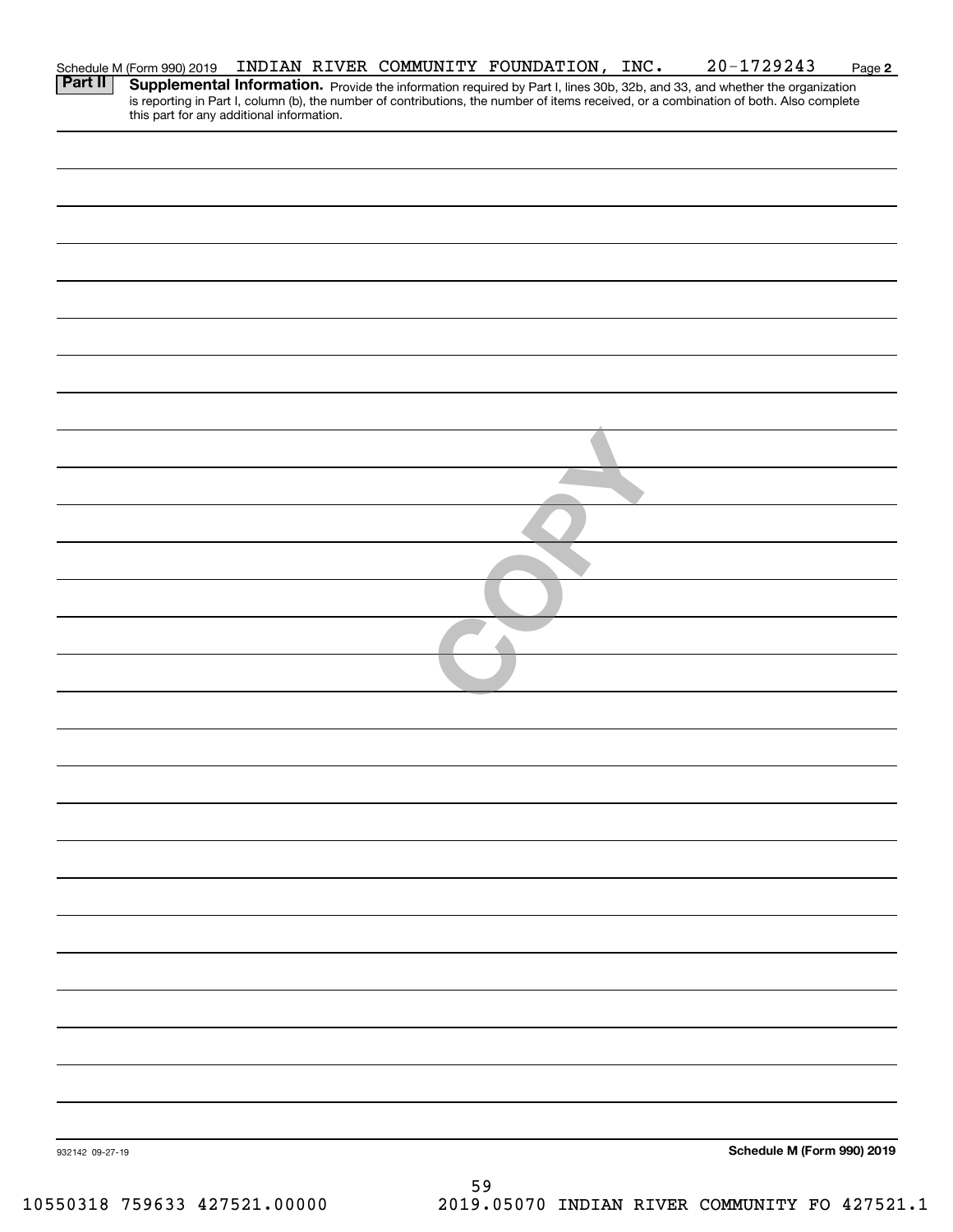**(Form 990 or 990-EZ)**

Department of the Treasury Internal Revenue Service Name of the organization

**SCHEDULE O Supplemental Information to Form 990 or 990-EZ**

**Complete to provide information for responses to specific questions on Form 990 or 990-EZ or to provide any additional information. | Attach to Form 990 or 990-EZ. | Go to www.irs.gov/Form990 for the latest information.**



INDIAN RIVER COMMUNITY FOUNDATION, INC. 20-1729243

### FORM 990, PART I, LINE 1, DESCRIPTION OF ORGANIZATION MISSION:

DONOR-DRIVEN PHILANTHROPY.

**EXAMPLE INCLUSION IN ALL T<br>FISCAL YEAR ENDING JU<br>AWARDED GRANTS TOTALIN<br>IS TO IRS 501 (C)3 PUB<br>E UNITED STATES. ON JU<br>GNIZED AS PART OF THE<br>ED GIFT FROM THEIR EST** FORM 990, PART III, LINE 4A, PROGRAM SERVICE ACCOMPLISHMENTS: ORGANIZATION AND THE GENEROUS PEOPLE WE SERVE CAN HELP BUILD A MORE HEALTHY, PROSPEROUS COMMUNITY. IN DOING SO, WE COMMIT OUR BEST EFFORTS TO DEMONSTRATE THE VALUES OF KNOWLEDGE AND CORE KNOW-HOW, SERVICE EXCELLENCE AND DIVERSITY, EQUITY AND INCLUSION IN ALL THAT WE DO. TOGETHER WITH OUR CLIENTS, IN THE FISCAL YEAR ENDING JUNE 30, 2020, INDIAN RIVER COMMUNTY FOUNDATION AWARDED GRANTS TOTALING \$8,148,628 FROM 185 CHARITABLE GIVING ACCOUNTS TO IRS 501 (C)3 PUBLIC CHARITIES IN INDIAN RIVER COUNTY AND ACROSS THE UNITED STATES. ON JUNE 30, 2020, A TOTAL OF 70 INDIVIDUALS WERE RECOGNIZED AS PART OF THE ALMA LEE LOY LEGACY SOCIETY FOR MAKING A PLANNED GIFT FROM THEIR ESTATE TO INDIAN RIVER COMMUNITY FOUNDATION. TOGETHER, WE ARE PART OF SOMETHING BETTER.

FORM 990, PART VI, SECTION B, LINE 11B:

THE BOARD RECEIVES A COPY OF THE FORM 990 FOR REVIEW PRIOR TO SUBMISSION OF THE RETURN.

FORM 990, PART VI, SECTION B, LINE 12C:

EACH MEMBER IS REQUIRED TO IMMEDIATELY DISCLOSE ANY ACTUAL OR PERCEIVED

CONFLICT AND MUST ENSURE THEY HAVE NO DISCUSSION OR INVOLVEMENT IN THESE

MATTERS. WHEN VOTING ON A MATTER WHERE ACTUAL OR PERCEIVED CONFLICT

EXISTS, THAT MEMBER MUST ABSTAIN FROM VOTING.

932211 09-06-19 LHA For Paperwork Reduction Act Notice, see the Instructions for Form 990 or 990-EZ. Schedule O (Form 990 or 990-EZ) (2019)

60